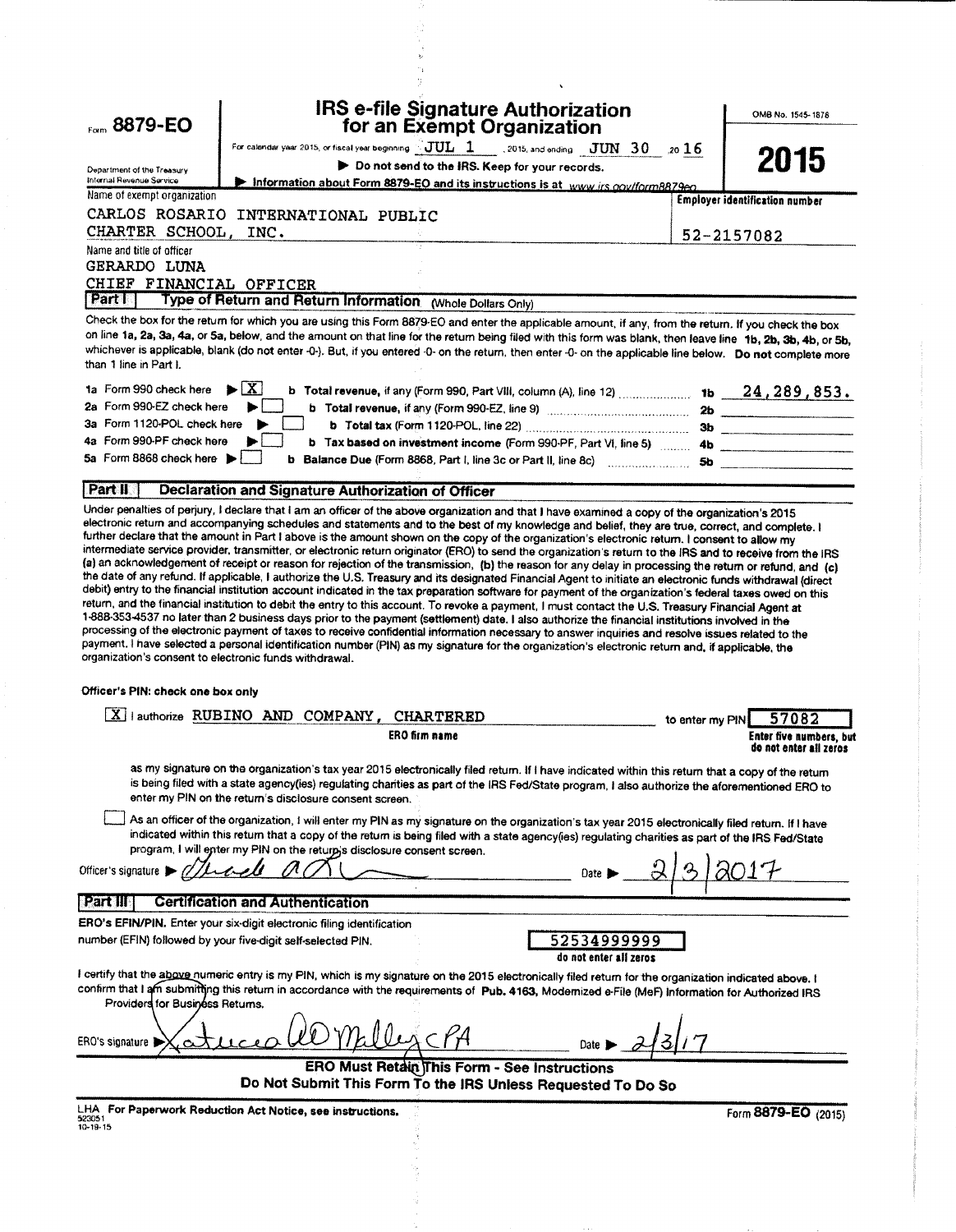|                                                 | <b>Return of Organization Exempt From Income Tax</b>                                                                                    |                                                           | OMB No. 1545-0047                           |
|-------------------------------------------------|-----------------------------------------------------------------------------------------------------------------------------------------|-----------------------------------------------------------|---------------------------------------------|
| Form YY                                         | Under section 501(c), 527, or 4947(a)(1) of the Internal Revenue Code (except private foundations)                                      |                                                           |                                             |
| Department of the Treasury                      | Do not enter social security numbers on this form as it may be made public.                                                             |                                                           | <b>Open to Public</b>                       |
| Internal Revenue Service                        | Information about Form 990 and its instructions is at www.irs.gov/form990.                                                              |                                                           | Inspection                                  |
|                                                 | JUL 1, 2015<br>A For the 2015 calendar year, or tax year beginning                                                                      | and ending JUN 30, 2016                                   |                                             |
| <b>B</b> Check if<br>applicable:                | C Name of organization                                                                                                                  | D Employer identification number                          |                                             |
|                                                 | CARLOS ROSARIO INTERNATIONAL PUBLIC                                                                                                     |                                                           |                                             |
| Address<br>change                               | CHARTER SCHOOL, INC.                                                                                                                    |                                                           |                                             |
| Name<br>change<br>Initial                       | Doing business as                                                                                                                       | 52-2157082                                                |                                             |
| return                                          | Number and street (or P.O. box if mail is not delivered to street address)<br>Room/suite<br>1100 HARVARD STREET, NW                     | E Telephone number                                        |                                             |
| Final<br>return/<br>termin-                     | $202 - 797 - 4700$                                                                                                                      |                                                           |                                             |
| ated                                            | City or town, state or province, country, and ZIP or foreign postal code                                                                | G Gross receipts \$                                       | 24, 289, 853.                               |
| Amended<br> return                              | WASHINGTON, DC<br>20009                                                                                                                 | H(a) Is this a group return                               |                                             |
| Applica-<br>tion<br>pending                     | F Name and address of principal officer: ALLISON KOKKOROS                                                                               |                                                           | for subordinates? $\Box$ Yes $\boxed{X}$ No |
|                                                 | SAME AS C ABOVE                                                                                                                         | H(b) Are all subordinates included?   Yes                 | No                                          |
|                                                 | Tax-exempt status: $\boxed{\mathbf{X}}$ 501(c)(3)<br>$501(c)$ (<br>4947(a)(1) or<br>$\sqrt{\frac{1}{1}}$ (insert no.)                   | 527                                                       | If "No," attach a list. (see instructions)  |
|                                                 | J Website: WWW.CARLOSROSARIO.ORG                                                                                                        | $H(c)$ Group exemption number $\blacktriangleright$       |                                             |
|                                                 | K Form of organization: X Corporation<br>Other $\blacktriangleright$<br>Association<br>Trust                                            | L Year of formation: $1998$ M State of legal domicile: DC |                                             |
| Part I I                                        | <b>Summary</b>                                                                                                                          |                                                           |                                             |
| 1.                                              | Briefly describe the organization's mission or most significant activities: TO PROVIDE EDUCATION FOR ADULT                              |                                                           |                                             |
|                                                 | IMMIGRANTS IN THE DISTRICT OF COLUMBIA.                                                                                                 |                                                           |                                             |
| 2                                               | if the organization discontinued its operations or disposed of more than 25% of its net assets.<br>Check this box $\blacktriangleright$ |                                                           |                                             |
| З                                               | Number of voting members of the governing body (Part VI, line 1a)                                                                       | 3                                                         | 11                                          |
| Activities & Governance<br>4                    |                                                                                                                                         | $\overline{4}$                                            | 9                                           |
| 5                                               |                                                                                                                                         | $\overline{5}$                                            | 341                                         |
| 6                                               |                                                                                                                                         | 6                                                         | 30                                          |
|                                                 |                                                                                                                                         | 7a                                                        | 0.                                          |
|                                                 |                                                                                                                                         | 7b                                                        | 0.                                          |
|                                                 |                                                                                                                                         | <b>Prior Year</b>                                         | <b>Current Year</b>                         |
| 8                                               | Contributions and grants (Part VIII, line 1h)                                                                                           | 23,381,073.                                               | 23, 555, 365.                               |
| Revenue<br>9                                    | Program service revenue (Part VIII, line 2g)                                                                                            | 588,038.                                                  | 688,575.                                    |
| 10                                              |                                                                                                                                         | 23,922.                                                   | 45,913.                                     |
| 11                                              | Other revenue (Part VIII, column (A), lines 5, 6d, 8c, 9c, 10c, and 11e)                                                                | 0.                                                        | 0.                                          |
| 12                                              | Total revenue - add lines 8 through 11 (must equal Part VIII, column (A), line 12)                                                      | $\overline{23,993,033.}$                                  | 24,289,853.                                 |
| 13                                              | Grants and similar amounts paid (Part IX, column (A), lines 1-3)                                                                        | 142,302.                                                  | 73,072.                                     |
| 14                                              | Benefits paid to or for members (Part IX, column (A), line 4)                                                                           | 0.                                                        | О.                                          |
| ŵ                                               | 15 Salaries, other compensation, employee benefits (Part IX, column (A), lines 5-10)                                                    | 13, 759, 399.                                             | 14,630,621.                                 |
|                                                 |                                                                                                                                         | 0.                                                        | Ο.                                          |
| Expense                                         | $\blacktriangleright$ 1,286.<br><b>b</b> Total fundraising expenses (Part IX, column (D), line 25)                                      |                                                           |                                             |
| 17                                              |                                                                                                                                         | 9,820,848.                                                | 10,300,204.                                 |
| 18                                              | Total expenses. Add lines 13-17 (must equal Part IX, column (A), line 25)                                                               | $\overline{23}$ , 722, 549.                               | 25,003,897.                                 |
|                                                 |                                                                                                                                         | 270,484.                                                  | $-714,044.$                                 |
| 19                                              |                                                                                                                                         |                                                           |                                             |
|                                                 |                                                                                                                                         | <b>Beginning of Current Year</b>                          | <b>End of Year</b>                          |
| 20                                              | Total assets (Part X, line 16)                                                                                                          | 39,736,236.                                               |                                             |
| 21                                              | Total liabilities (Part X, line 26)                                                                                                     | $\overline{18,928,143}$ .                                 | 38, 143, 099.<br>17,998,994.                |
| Net Assets or<br>Fund Balances<br>22<br>Part II | <b>Signature Block</b>                                                                                                                  | 20,808,093.                                               | $\overline{20}$ , 144, 105.                 |

| Sign<br>Here | Signature of officer<br>GERARDO LUNA, CHIEF FINANCIAL OFFICER<br>Type or print name and title                                                                                                                                     |                      |      | Date                                               |
|--------------|-----------------------------------------------------------------------------------------------------------------------------------------------------------------------------------------------------------------------------------|----------------------|------|----------------------------------------------------|
| Paid         | Print/Type preparer's name<br>PATRICIA A. O'MALLEY, CPA                                                                                                                                                                           | Preparer's signature | Date | <b>PTIN</b><br>Check<br>P00285909<br>self-emploved |
| Preparer     | Firm's name RUBINO AND COMPANY, CHARTERED                                                                                                                                                                                         |                      |      | 52-1186096<br>Firm's EIN                           |
| Use Only     | Firm's address 6903 ROCKLEDGE DRIVE, SUITE 1200<br>BETHESDA, MD 20817-1818                                                                                                                                                        |                      |      | Phone no. $301 - 564 - 3636$                       |
|              | May the IRS discuss this return with the preparer shown above? (see instructions)                                                                                                                                                 |                      |      | $\mathbf{X}$<br>No<br>Yes                          |
|              | $\mathbf{r}$ . The contract of the contract of the contract of the contract of the contract of the contract of the contract of the contract of the contract of the contract of the contract of the contract of the contract of th |                      |      | $\sim$ 000 $\sim$                                  |

true, correct, and complete. Declaration of preparer (other than officer) is based on all information of which preparer has any knowledge.

532001 12-16-15 **For Paperwork Reduction Act Notice, see the separate instructions.** LHA Form (2015)

**990**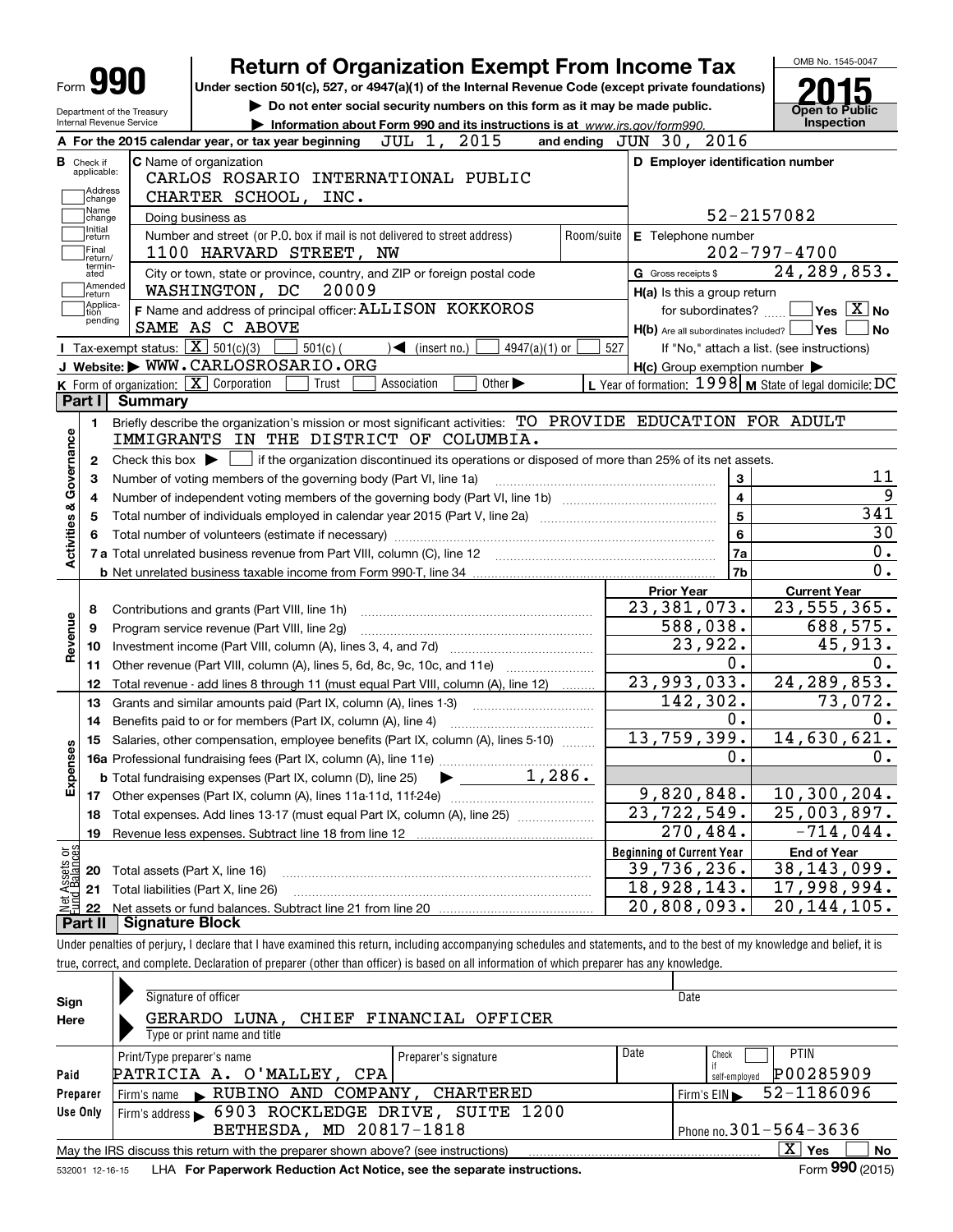|              | CARLOS ROSARIO INTERNATIONAL PUBLIC                                                                                                                    |                         |
|--------------|--------------------------------------------------------------------------------------------------------------------------------------------------------|-------------------------|
|              | 52-2157082<br>CHARTER SCHOOL, INC.<br>Page 2<br>Form 990 (2015)<br><b>Statement of Program Service Accomplishments</b>                                 |                         |
|              | Part III                                                                                                                                               | $\overline{\textbf{X}}$ |
| $\mathbf{1}$ | Briefly describe the organization's mission:                                                                                                           |                         |
|              | TO PROVIDE EDUCATION THAT PREPARES THE DIVERSE ADULT IMMIGRANT                                                                                         |                         |
|              | POPULATION OF WASHINGTON, D.C. TO BECOME INVESTED, PRODUCTIVE CITIZENS                                                                                 |                         |
|              | AND MEMBERS OF AMERICAN SOCIETY WHO GIVE BACK TO FAMILY AND COMMUNITY.                                                                                 |                         |
|              | THE SCHOOL ACCOMPLISHES THIS THROUGH EXCELLENCE IN TEACHING AND                                                                                        |                         |
| $\mathbf{2}$ | Did the organization undertake any significant program services during the year which were not listed on                                               |                         |
|              | $\sqrt{}$ Yes $\sqrt{}$ X $\sqrt{}$ No<br>the prior Form 990 or 990-EZ?                                                                                |                         |
|              | If "Yes," describe these new services on Schedule O.                                                                                                   |                         |
| З.           | $\sqrt{}$ Yes $\sqrt{}$ X $\sqrt{}$ No<br>Did the organization cease conducting, or make significant changes in how it conducts, any program services? |                         |
|              | If "Yes," describe these changes on Schedule O.                                                                                                        |                         |
| 4            | Describe the organization's program service accomplishments for each of its three largest program services, as measured by expenses.                   |                         |
|              | Section 501(c)(3) and 501(c)(4) organizations are required to report the amount of grants and allocations to others, the total expenses, and           |                         |
|              | revenue, if any, for each program service reported.<br>22, 240, 397. including grants of \$ 73, 072. ) (Revenue \$<br>688, 575.                        |                         |
| 4a l         | (Expenses \$<br>(Code:<br>MORE THAN FORTY-YEARS OF HISTORY SERVING WASHINGTON, D.C.'S DIVERSE                                                          |                         |
|              | IMMIGRANT POPULATION, NATIONALLY AND INTERNATIONALLY RECOGNIZED AS A                                                                                   |                         |
|              | MODEL IN ADULT EDUCATION.<br>THE SCHOOL OFFERS AN AWARD-WINNING HOLISTIC                                                                               |                         |
|              | MODEL OF ADULT EDUCATION FOR IMMIGRANTS TO INCLUDE CLASSES IN LANGUAGE,                                                                                |                         |
|              | LITERACY, GED, CITIZENSHIP AND WORKFORCE DEVELOPMENT AS WELL AS                                                                                        |                         |
|              | COMPREHENSIVE SUPPORTIVE SERVICES. THE SCHOOL SERVED MORE THAN 2,500                                                                                   |                         |
|              | STUDENTS AND IS RANKED AS A TIER 1, HIGH PERFORMING SCHOOL BY THE D.C.                                                                                 |                         |
|              | PUBLIC CHARTER SCHOOL BOARD. THE SCHOOL IS ACCREDITED BY THE MIDDLE                                                                                    |                         |
|              | STATES ASSOCIATION AND IT'S CHARTER WAS RENEWED IN 2013 FOR AN                                                                                         |                         |
|              | ADDITIONAL 15 YEARS.                                                                                                                                   |                         |
|              |                                                                                                                                                        |                         |
| 4b           | $\overline{\phantom{a}}$ and $\overline{\phantom{a}}$ and $\overline{\phantom{a}}$                                                                     |                         |
|              |                                                                                                                                                        |                         |
|              |                                                                                                                                                        |                         |
|              |                                                                                                                                                        |                         |
|              |                                                                                                                                                        |                         |
|              |                                                                                                                                                        |                         |
|              |                                                                                                                                                        |                         |
|              |                                                                                                                                                        |                         |
|              |                                                                                                                                                        |                         |
|              |                                                                                                                                                        |                         |
|              |                                                                                                                                                        |                         |
|              |                                                                                                                                                        |                         |
|              |                                                                                                                                                        |                         |
| 4с           | (Code: ) (Expenses \$<br>including grants of \$<br>) (Revenue \$                                                                                       |                         |
|              |                                                                                                                                                        |                         |
|              |                                                                                                                                                        |                         |
|              |                                                                                                                                                        |                         |
|              |                                                                                                                                                        |                         |
|              |                                                                                                                                                        |                         |
|              |                                                                                                                                                        |                         |
|              |                                                                                                                                                        |                         |
|              |                                                                                                                                                        |                         |
|              |                                                                                                                                                        |                         |
|              |                                                                                                                                                        |                         |
|              |                                                                                                                                                        |                         |
| 4d           | Other program services (Describe in Schedule O.)                                                                                                       |                         |
| 4e           | (Expenses \$<br>including grants of \$<br>(Revenue \$<br>22, 240, 397.<br>Total program service expenses                                               |                         |
|              | Form 990 (2015)                                                                                                                                        |                         |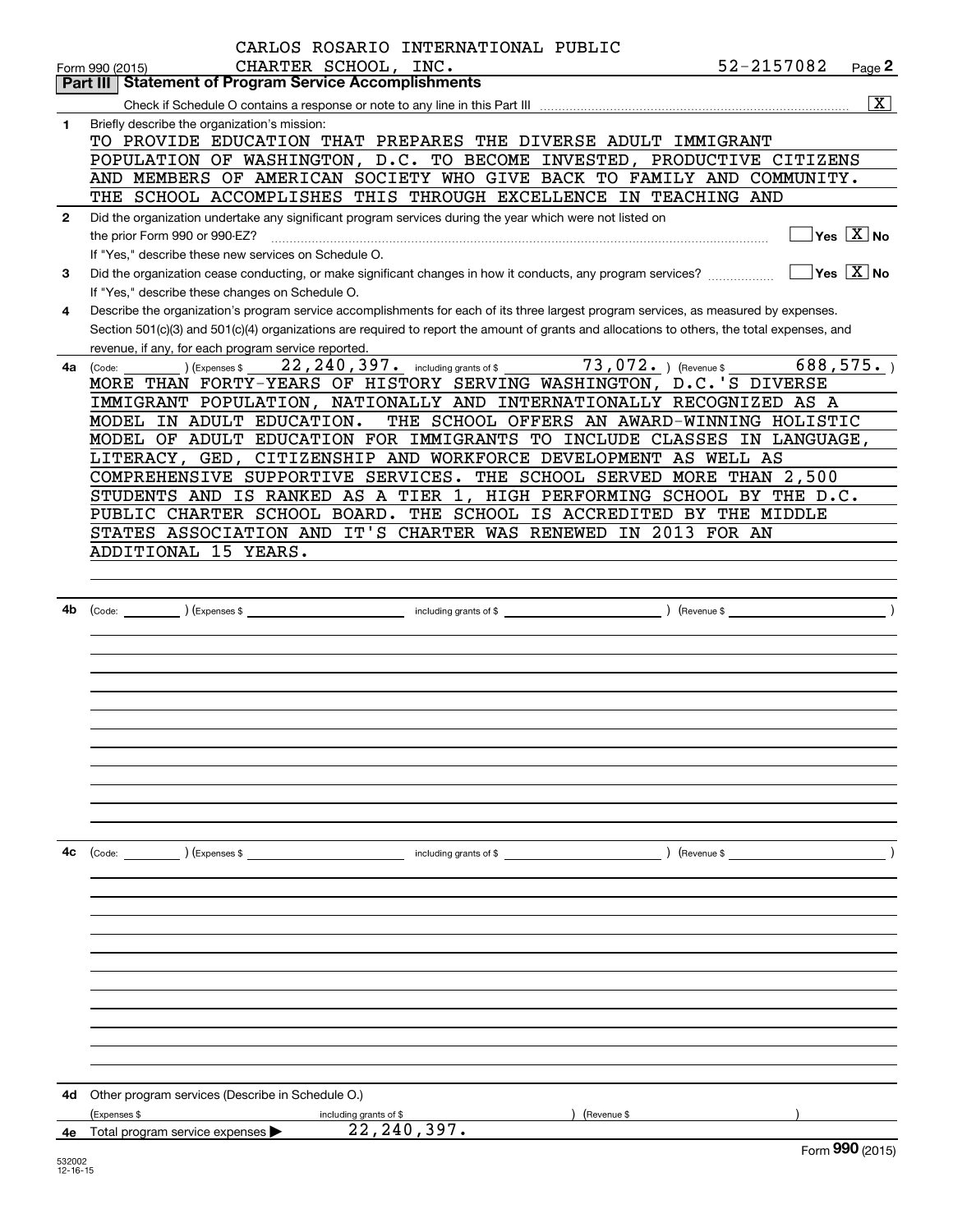| Is the organization described in section $501(c)(3)$ or $4947(a)(1)$ (other than a private foundation)?<br>1<br>х<br>1<br>x<br>$\mathbf{2}$<br>2<br>Did the organization engage in direct or indirect political campaign activities on behalf of or in opposition to candidates for<br>3<br>3<br>Section 501(c)(3) organizations. Did the organization engage in lobbying activities, or have a section 501(h) election in effect<br>4<br>4<br>Is the organization a section 501(c)(4), 501(c)(5), or 501(c)(6) organization that receives membership dues, assessments, or<br>5<br>5<br>Did the organization maintain any donor advised funds or any similar funds or accounts for which donors have the right to<br>6<br>provide advice on the distribution or investment of amounts in such funds or accounts? If "Yes," complete Schedule D, Part I<br>6<br>Did the organization receive or hold a conservation easement, including easements to preserve open space,<br>7<br>7<br>Did the organization maintain collections of works of art, historical treasures, or other similar assets? If "Yes," complete<br>8<br>8<br>Did the organization report an amount in Part X, line 21, for escrow or custodial account liability, serve as a custodian for<br>9<br>amounts not listed in Part X; or provide credit counseling, debt management, credit repair, or debt negotiation services?<br>9<br>If "Yes," complete Schedule D, Part IV<br>Did the organization, directly or through a related organization, hold assets in temporarily restricted endowments, permanent<br>10<br>10<br>If the organization's answer to any of the following questions is "Yes," then complete Schedule D, Parts VI, VII, VIII, IX, or X<br>11<br>as applicable.<br>a Did the organization report an amount for land, buildings, and equipment in Part X, line 10? If "Yes," complete Schedule D,<br>х<br>11a<br>Did the organization report an amount for investments - other securities in Part X, line 12 that is 5% or more of its total<br>b<br>х<br>11 <sub>b</sub><br>c Did the organization report an amount for investments - program related in Part X, line 13 that is 5% or more of its total<br>11c<br>d Did the organization report an amount for other assets in Part X, line 15 that is 5% or more of its total assets reported in<br>11d<br>х<br>11e<br>Did the organization's separate or consolidated financial statements for the tax year include a footnote that addresses<br>f<br>х<br>the organization's liability for uncertain tax positions under FIN 48 (ASC 740)? If "Yes," complete Schedule D, Part X<br>11f<br>12a Did the organization obtain separate, independent audited financial statements for the tax year? If "Yes," complete<br>х<br>12a<br>Schedule D, Parts XI and XII<br><b>b</b> Was the organization included in consolidated, independent audited financial statements for the tax year?<br>x<br>12 <sub>b</sub><br>If "Yes," and if the organization answered "No" to line 12a, then completing Schedule D, Parts XI and XII is optional<br>X<br>13<br>13<br>x<br>Did the organization maintain an office, employees, or agents outside of the United States?<br>14a<br>14a<br>Did the organization have aggregate revenues or expenses of more than \$10,000 from grantmaking, fundraising, business,<br>b<br>investment, and program service activities outside the United States, or aggregate foreign investments valued at \$100,000<br>x<br>14b<br>Did the organization report on Part IX, column (A), line 3, more than \$5,000 of grants or other assistance to or for any<br>15<br>x<br>15<br>Did the organization report on Part IX, column (A), line 3, more than \$5,000 of aggregate grants or other assistance to<br>16<br>x<br>16<br>Did the organization report a total of more than \$15,000 of expenses for professional fundraising services on Part IX,<br>17<br>x<br>17<br>Did the organization report more than \$15,000 total of fundraising event gross income and contributions on Part VIII, lines<br>18 |  |    | Yes | No |
|-----------------------------------------------------------------------------------------------------------------------------------------------------------------------------------------------------------------------------------------------------------------------------------------------------------------------------------------------------------------------------------------------------------------------------------------------------------------------------------------------------------------------------------------------------------------------------------------------------------------------------------------------------------------------------------------------------------------------------------------------------------------------------------------------------------------------------------------------------------------------------------------------------------------------------------------------------------------------------------------------------------------------------------------------------------------------------------------------------------------------------------------------------------------------------------------------------------------------------------------------------------------------------------------------------------------------------------------------------------------------------------------------------------------------------------------------------------------------------------------------------------------------------------------------------------------------------------------------------------------------------------------------------------------------------------------------------------------------------------------------------------------------------------------------------------------------------------------------------------------------------------------------------------------------------------------------------------------------------------------------------------------------------------------------------------------------------------------------------------------------------------------------------------------------------------------------------------------------------------------------------------------------------------------------------------------------------------------------------------------------------------------------------------------------------------------------------------------------------------------------------------------------------------------------------------------------------------------------------------------------------------------------------------------------------------------------------------------------------------------------------------------------------------------------------------------------------------------------------------------------------------------------------------------------------------------------------------------------------------------------------------------------------------------------------------------------------------------------------------------------------------------------------------------------------------------------------------------------------------------------------------------------------------------------------------------------------------------------------------------------------------------------------------------------------------------------------------------------------------------------------------------------------------------------------------------------------------------------------------------------------------------------------------------------------------------------------------------------------------------------------------------------------------------------------------------------------------------------------------------------------------------------------------------------------------------------------------------------------------------------------------------------------------------------------------------------------|--|----|-----|----|
|                                                                                                                                                                                                                                                                                                                                                                                                                                                                                                                                                                                                                                                                                                                                                                                                                                                                                                                                                                                                                                                                                                                                                                                                                                                                                                                                                                                                                                                                                                                                                                                                                                                                                                                                                                                                                                                                                                                                                                                                                                                                                                                                                                                                                                                                                                                                                                                                                                                                                                                                                                                                                                                                                                                                                                                                                                                                                                                                                                                                                                                                                                                                                                                                                                                                                                                                                                                                                                                                                                                                                                                                                                                                                                                                                                                                                                                                                                                                                                                                                                                                             |  |    |     |    |
|                                                                                                                                                                                                                                                                                                                                                                                                                                                                                                                                                                                                                                                                                                                                                                                                                                                                                                                                                                                                                                                                                                                                                                                                                                                                                                                                                                                                                                                                                                                                                                                                                                                                                                                                                                                                                                                                                                                                                                                                                                                                                                                                                                                                                                                                                                                                                                                                                                                                                                                                                                                                                                                                                                                                                                                                                                                                                                                                                                                                                                                                                                                                                                                                                                                                                                                                                                                                                                                                                                                                                                                                                                                                                                                                                                                                                                                                                                                                                                                                                                                                             |  |    |     |    |
|                                                                                                                                                                                                                                                                                                                                                                                                                                                                                                                                                                                                                                                                                                                                                                                                                                                                                                                                                                                                                                                                                                                                                                                                                                                                                                                                                                                                                                                                                                                                                                                                                                                                                                                                                                                                                                                                                                                                                                                                                                                                                                                                                                                                                                                                                                                                                                                                                                                                                                                                                                                                                                                                                                                                                                                                                                                                                                                                                                                                                                                                                                                                                                                                                                                                                                                                                                                                                                                                                                                                                                                                                                                                                                                                                                                                                                                                                                                                                                                                                                                                             |  |    |     |    |
|                                                                                                                                                                                                                                                                                                                                                                                                                                                                                                                                                                                                                                                                                                                                                                                                                                                                                                                                                                                                                                                                                                                                                                                                                                                                                                                                                                                                                                                                                                                                                                                                                                                                                                                                                                                                                                                                                                                                                                                                                                                                                                                                                                                                                                                                                                                                                                                                                                                                                                                                                                                                                                                                                                                                                                                                                                                                                                                                                                                                                                                                                                                                                                                                                                                                                                                                                                                                                                                                                                                                                                                                                                                                                                                                                                                                                                                                                                                                                                                                                                                                             |  |    |     |    |
|                                                                                                                                                                                                                                                                                                                                                                                                                                                                                                                                                                                                                                                                                                                                                                                                                                                                                                                                                                                                                                                                                                                                                                                                                                                                                                                                                                                                                                                                                                                                                                                                                                                                                                                                                                                                                                                                                                                                                                                                                                                                                                                                                                                                                                                                                                                                                                                                                                                                                                                                                                                                                                                                                                                                                                                                                                                                                                                                                                                                                                                                                                                                                                                                                                                                                                                                                                                                                                                                                                                                                                                                                                                                                                                                                                                                                                                                                                                                                                                                                                                                             |  |    |     | x  |
|                                                                                                                                                                                                                                                                                                                                                                                                                                                                                                                                                                                                                                                                                                                                                                                                                                                                                                                                                                                                                                                                                                                                                                                                                                                                                                                                                                                                                                                                                                                                                                                                                                                                                                                                                                                                                                                                                                                                                                                                                                                                                                                                                                                                                                                                                                                                                                                                                                                                                                                                                                                                                                                                                                                                                                                                                                                                                                                                                                                                                                                                                                                                                                                                                                                                                                                                                                                                                                                                                                                                                                                                                                                                                                                                                                                                                                                                                                                                                                                                                                                                             |  |    |     |    |
|                                                                                                                                                                                                                                                                                                                                                                                                                                                                                                                                                                                                                                                                                                                                                                                                                                                                                                                                                                                                                                                                                                                                                                                                                                                                                                                                                                                                                                                                                                                                                                                                                                                                                                                                                                                                                                                                                                                                                                                                                                                                                                                                                                                                                                                                                                                                                                                                                                                                                                                                                                                                                                                                                                                                                                                                                                                                                                                                                                                                                                                                                                                                                                                                                                                                                                                                                                                                                                                                                                                                                                                                                                                                                                                                                                                                                                                                                                                                                                                                                                                                             |  |    |     | х  |
|                                                                                                                                                                                                                                                                                                                                                                                                                                                                                                                                                                                                                                                                                                                                                                                                                                                                                                                                                                                                                                                                                                                                                                                                                                                                                                                                                                                                                                                                                                                                                                                                                                                                                                                                                                                                                                                                                                                                                                                                                                                                                                                                                                                                                                                                                                                                                                                                                                                                                                                                                                                                                                                                                                                                                                                                                                                                                                                                                                                                                                                                                                                                                                                                                                                                                                                                                                                                                                                                                                                                                                                                                                                                                                                                                                                                                                                                                                                                                                                                                                                                             |  |    |     |    |
|                                                                                                                                                                                                                                                                                                                                                                                                                                                                                                                                                                                                                                                                                                                                                                                                                                                                                                                                                                                                                                                                                                                                                                                                                                                                                                                                                                                                                                                                                                                                                                                                                                                                                                                                                                                                                                                                                                                                                                                                                                                                                                                                                                                                                                                                                                                                                                                                                                                                                                                                                                                                                                                                                                                                                                                                                                                                                                                                                                                                                                                                                                                                                                                                                                                                                                                                                                                                                                                                                                                                                                                                                                                                                                                                                                                                                                                                                                                                                                                                                                                                             |  |    |     | х  |
|                                                                                                                                                                                                                                                                                                                                                                                                                                                                                                                                                                                                                                                                                                                                                                                                                                                                                                                                                                                                                                                                                                                                                                                                                                                                                                                                                                                                                                                                                                                                                                                                                                                                                                                                                                                                                                                                                                                                                                                                                                                                                                                                                                                                                                                                                                                                                                                                                                                                                                                                                                                                                                                                                                                                                                                                                                                                                                                                                                                                                                                                                                                                                                                                                                                                                                                                                                                                                                                                                                                                                                                                                                                                                                                                                                                                                                                                                                                                                                                                                                                                             |  |    |     |    |
|                                                                                                                                                                                                                                                                                                                                                                                                                                                                                                                                                                                                                                                                                                                                                                                                                                                                                                                                                                                                                                                                                                                                                                                                                                                                                                                                                                                                                                                                                                                                                                                                                                                                                                                                                                                                                                                                                                                                                                                                                                                                                                                                                                                                                                                                                                                                                                                                                                                                                                                                                                                                                                                                                                                                                                                                                                                                                                                                                                                                                                                                                                                                                                                                                                                                                                                                                                                                                                                                                                                                                                                                                                                                                                                                                                                                                                                                                                                                                                                                                                                                             |  |    |     | х  |
|                                                                                                                                                                                                                                                                                                                                                                                                                                                                                                                                                                                                                                                                                                                                                                                                                                                                                                                                                                                                                                                                                                                                                                                                                                                                                                                                                                                                                                                                                                                                                                                                                                                                                                                                                                                                                                                                                                                                                                                                                                                                                                                                                                                                                                                                                                                                                                                                                                                                                                                                                                                                                                                                                                                                                                                                                                                                                                                                                                                                                                                                                                                                                                                                                                                                                                                                                                                                                                                                                                                                                                                                                                                                                                                                                                                                                                                                                                                                                                                                                                                                             |  |    |     |    |
|                                                                                                                                                                                                                                                                                                                                                                                                                                                                                                                                                                                                                                                                                                                                                                                                                                                                                                                                                                                                                                                                                                                                                                                                                                                                                                                                                                                                                                                                                                                                                                                                                                                                                                                                                                                                                                                                                                                                                                                                                                                                                                                                                                                                                                                                                                                                                                                                                                                                                                                                                                                                                                                                                                                                                                                                                                                                                                                                                                                                                                                                                                                                                                                                                                                                                                                                                                                                                                                                                                                                                                                                                                                                                                                                                                                                                                                                                                                                                                                                                                                                             |  |    |     | x  |
|                                                                                                                                                                                                                                                                                                                                                                                                                                                                                                                                                                                                                                                                                                                                                                                                                                                                                                                                                                                                                                                                                                                                                                                                                                                                                                                                                                                                                                                                                                                                                                                                                                                                                                                                                                                                                                                                                                                                                                                                                                                                                                                                                                                                                                                                                                                                                                                                                                                                                                                                                                                                                                                                                                                                                                                                                                                                                                                                                                                                                                                                                                                                                                                                                                                                                                                                                                                                                                                                                                                                                                                                                                                                                                                                                                                                                                                                                                                                                                                                                                                                             |  |    |     |    |
|                                                                                                                                                                                                                                                                                                                                                                                                                                                                                                                                                                                                                                                                                                                                                                                                                                                                                                                                                                                                                                                                                                                                                                                                                                                                                                                                                                                                                                                                                                                                                                                                                                                                                                                                                                                                                                                                                                                                                                                                                                                                                                                                                                                                                                                                                                                                                                                                                                                                                                                                                                                                                                                                                                                                                                                                                                                                                                                                                                                                                                                                                                                                                                                                                                                                                                                                                                                                                                                                                                                                                                                                                                                                                                                                                                                                                                                                                                                                                                                                                                                                             |  |    |     | х  |
|                                                                                                                                                                                                                                                                                                                                                                                                                                                                                                                                                                                                                                                                                                                                                                                                                                                                                                                                                                                                                                                                                                                                                                                                                                                                                                                                                                                                                                                                                                                                                                                                                                                                                                                                                                                                                                                                                                                                                                                                                                                                                                                                                                                                                                                                                                                                                                                                                                                                                                                                                                                                                                                                                                                                                                                                                                                                                                                                                                                                                                                                                                                                                                                                                                                                                                                                                                                                                                                                                                                                                                                                                                                                                                                                                                                                                                                                                                                                                                                                                                                                             |  |    |     |    |
|                                                                                                                                                                                                                                                                                                                                                                                                                                                                                                                                                                                                                                                                                                                                                                                                                                                                                                                                                                                                                                                                                                                                                                                                                                                                                                                                                                                                                                                                                                                                                                                                                                                                                                                                                                                                                                                                                                                                                                                                                                                                                                                                                                                                                                                                                                                                                                                                                                                                                                                                                                                                                                                                                                                                                                                                                                                                                                                                                                                                                                                                                                                                                                                                                                                                                                                                                                                                                                                                                                                                                                                                                                                                                                                                                                                                                                                                                                                                                                                                                                                                             |  |    |     |    |
|                                                                                                                                                                                                                                                                                                                                                                                                                                                                                                                                                                                                                                                                                                                                                                                                                                                                                                                                                                                                                                                                                                                                                                                                                                                                                                                                                                                                                                                                                                                                                                                                                                                                                                                                                                                                                                                                                                                                                                                                                                                                                                                                                                                                                                                                                                                                                                                                                                                                                                                                                                                                                                                                                                                                                                                                                                                                                                                                                                                                                                                                                                                                                                                                                                                                                                                                                                                                                                                                                                                                                                                                                                                                                                                                                                                                                                                                                                                                                                                                                                                                             |  |    |     | х  |
|                                                                                                                                                                                                                                                                                                                                                                                                                                                                                                                                                                                                                                                                                                                                                                                                                                                                                                                                                                                                                                                                                                                                                                                                                                                                                                                                                                                                                                                                                                                                                                                                                                                                                                                                                                                                                                                                                                                                                                                                                                                                                                                                                                                                                                                                                                                                                                                                                                                                                                                                                                                                                                                                                                                                                                                                                                                                                                                                                                                                                                                                                                                                                                                                                                                                                                                                                                                                                                                                                                                                                                                                                                                                                                                                                                                                                                                                                                                                                                                                                                                                             |  |    |     |    |
|                                                                                                                                                                                                                                                                                                                                                                                                                                                                                                                                                                                                                                                                                                                                                                                                                                                                                                                                                                                                                                                                                                                                                                                                                                                                                                                                                                                                                                                                                                                                                                                                                                                                                                                                                                                                                                                                                                                                                                                                                                                                                                                                                                                                                                                                                                                                                                                                                                                                                                                                                                                                                                                                                                                                                                                                                                                                                                                                                                                                                                                                                                                                                                                                                                                                                                                                                                                                                                                                                                                                                                                                                                                                                                                                                                                                                                                                                                                                                                                                                                                                             |  |    |     | x  |
|                                                                                                                                                                                                                                                                                                                                                                                                                                                                                                                                                                                                                                                                                                                                                                                                                                                                                                                                                                                                                                                                                                                                                                                                                                                                                                                                                                                                                                                                                                                                                                                                                                                                                                                                                                                                                                                                                                                                                                                                                                                                                                                                                                                                                                                                                                                                                                                                                                                                                                                                                                                                                                                                                                                                                                                                                                                                                                                                                                                                                                                                                                                                                                                                                                                                                                                                                                                                                                                                                                                                                                                                                                                                                                                                                                                                                                                                                                                                                                                                                                                                             |  |    |     |    |
|                                                                                                                                                                                                                                                                                                                                                                                                                                                                                                                                                                                                                                                                                                                                                                                                                                                                                                                                                                                                                                                                                                                                                                                                                                                                                                                                                                                                                                                                                                                                                                                                                                                                                                                                                                                                                                                                                                                                                                                                                                                                                                                                                                                                                                                                                                                                                                                                                                                                                                                                                                                                                                                                                                                                                                                                                                                                                                                                                                                                                                                                                                                                                                                                                                                                                                                                                                                                                                                                                                                                                                                                                                                                                                                                                                                                                                                                                                                                                                                                                                                                             |  |    |     |    |
|                                                                                                                                                                                                                                                                                                                                                                                                                                                                                                                                                                                                                                                                                                                                                                                                                                                                                                                                                                                                                                                                                                                                                                                                                                                                                                                                                                                                                                                                                                                                                                                                                                                                                                                                                                                                                                                                                                                                                                                                                                                                                                                                                                                                                                                                                                                                                                                                                                                                                                                                                                                                                                                                                                                                                                                                                                                                                                                                                                                                                                                                                                                                                                                                                                                                                                                                                                                                                                                                                                                                                                                                                                                                                                                                                                                                                                                                                                                                                                                                                                                                             |  |    |     |    |
|                                                                                                                                                                                                                                                                                                                                                                                                                                                                                                                                                                                                                                                                                                                                                                                                                                                                                                                                                                                                                                                                                                                                                                                                                                                                                                                                                                                                                                                                                                                                                                                                                                                                                                                                                                                                                                                                                                                                                                                                                                                                                                                                                                                                                                                                                                                                                                                                                                                                                                                                                                                                                                                                                                                                                                                                                                                                                                                                                                                                                                                                                                                                                                                                                                                                                                                                                                                                                                                                                                                                                                                                                                                                                                                                                                                                                                                                                                                                                                                                                                                                             |  |    |     |    |
|                                                                                                                                                                                                                                                                                                                                                                                                                                                                                                                                                                                                                                                                                                                                                                                                                                                                                                                                                                                                                                                                                                                                                                                                                                                                                                                                                                                                                                                                                                                                                                                                                                                                                                                                                                                                                                                                                                                                                                                                                                                                                                                                                                                                                                                                                                                                                                                                                                                                                                                                                                                                                                                                                                                                                                                                                                                                                                                                                                                                                                                                                                                                                                                                                                                                                                                                                                                                                                                                                                                                                                                                                                                                                                                                                                                                                                                                                                                                                                                                                                                                             |  |    |     |    |
|                                                                                                                                                                                                                                                                                                                                                                                                                                                                                                                                                                                                                                                                                                                                                                                                                                                                                                                                                                                                                                                                                                                                                                                                                                                                                                                                                                                                                                                                                                                                                                                                                                                                                                                                                                                                                                                                                                                                                                                                                                                                                                                                                                                                                                                                                                                                                                                                                                                                                                                                                                                                                                                                                                                                                                                                                                                                                                                                                                                                                                                                                                                                                                                                                                                                                                                                                                                                                                                                                                                                                                                                                                                                                                                                                                                                                                                                                                                                                                                                                                                                             |  |    |     |    |
|                                                                                                                                                                                                                                                                                                                                                                                                                                                                                                                                                                                                                                                                                                                                                                                                                                                                                                                                                                                                                                                                                                                                                                                                                                                                                                                                                                                                                                                                                                                                                                                                                                                                                                                                                                                                                                                                                                                                                                                                                                                                                                                                                                                                                                                                                                                                                                                                                                                                                                                                                                                                                                                                                                                                                                                                                                                                                                                                                                                                                                                                                                                                                                                                                                                                                                                                                                                                                                                                                                                                                                                                                                                                                                                                                                                                                                                                                                                                                                                                                                                                             |  |    |     |    |
|                                                                                                                                                                                                                                                                                                                                                                                                                                                                                                                                                                                                                                                                                                                                                                                                                                                                                                                                                                                                                                                                                                                                                                                                                                                                                                                                                                                                                                                                                                                                                                                                                                                                                                                                                                                                                                                                                                                                                                                                                                                                                                                                                                                                                                                                                                                                                                                                                                                                                                                                                                                                                                                                                                                                                                                                                                                                                                                                                                                                                                                                                                                                                                                                                                                                                                                                                                                                                                                                                                                                                                                                                                                                                                                                                                                                                                                                                                                                                                                                                                                                             |  |    |     | x  |
|                                                                                                                                                                                                                                                                                                                                                                                                                                                                                                                                                                                                                                                                                                                                                                                                                                                                                                                                                                                                                                                                                                                                                                                                                                                                                                                                                                                                                                                                                                                                                                                                                                                                                                                                                                                                                                                                                                                                                                                                                                                                                                                                                                                                                                                                                                                                                                                                                                                                                                                                                                                                                                                                                                                                                                                                                                                                                                                                                                                                                                                                                                                                                                                                                                                                                                                                                                                                                                                                                                                                                                                                                                                                                                                                                                                                                                                                                                                                                                                                                                                                             |  |    |     |    |
|                                                                                                                                                                                                                                                                                                                                                                                                                                                                                                                                                                                                                                                                                                                                                                                                                                                                                                                                                                                                                                                                                                                                                                                                                                                                                                                                                                                                                                                                                                                                                                                                                                                                                                                                                                                                                                                                                                                                                                                                                                                                                                                                                                                                                                                                                                                                                                                                                                                                                                                                                                                                                                                                                                                                                                                                                                                                                                                                                                                                                                                                                                                                                                                                                                                                                                                                                                                                                                                                                                                                                                                                                                                                                                                                                                                                                                                                                                                                                                                                                                                                             |  |    |     | х  |
|                                                                                                                                                                                                                                                                                                                                                                                                                                                                                                                                                                                                                                                                                                                                                                                                                                                                                                                                                                                                                                                                                                                                                                                                                                                                                                                                                                                                                                                                                                                                                                                                                                                                                                                                                                                                                                                                                                                                                                                                                                                                                                                                                                                                                                                                                                                                                                                                                                                                                                                                                                                                                                                                                                                                                                                                                                                                                                                                                                                                                                                                                                                                                                                                                                                                                                                                                                                                                                                                                                                                                                                                                                                                                                                                                                                                                                                                                                                                                                                                                                                                             |  |    |     |    |
|                                                                                                                                                                                                                                                                                                                                                                                                                                                                                                                                                                                                                                                                                                                                                                                                                                                                                                                                                                                                                                                                                                                                                                                                                                                                                                                                                                                                                                                                                                                                                                                                                                                                                                                                                                                                                                                                                                                                                                                                                                                                                                                                                                                                                                                                                                                                                                                                                                                                                                                                                                                                                                                                                                                                                                                                                                                                                                                                                                                                                                                                                                                                                                                                                                                                                                                                                                                                                                                                                                                                                                                                                                                                                                                                                                                                                                                                                                                                                                                                                                                                             |  |    |     |    |
|                                                                                                                                                                                                                                                                                                                                                                                                                                                                                                                                                                                                                                                                                                                                                                                                                                                                                                                                                                                                                                                                                                                                                                                                                                                                                                                                                                                                                                                                                                                                                                                                                                                                                                                                                                                                                                                                                                                                                                                                                                                                                                                                                                                                                                                                                                                                                                                                                                                                                                                                                                                                                                                                                                                                                                                                                                                                                                                                                                                                                                                                                                                                                                                                                                                                                                                                                                                                                                                                                                                                                                                                                                                                                                                                                                                                                                                                                                                                                                                                                                                                             |  |    |     |    |
|                                                                                                                                                                                                                                                                                                                                                                                                                                                                                                                                                                                                                                                                                                                                                                                                                                                                                                                                                                                                                                                                                                                                                                                                                                                                                                                                                                                                                                                                                                                                                                                                                                                                                                                                                                                                                                                                                                                                                                                                                                                                                                                                                                                                                                                                                                                                                                                                                                                                                                                                                                                                                                                                                                                                                                                                                                                                                                                                                                                                                                                                                                                                                                                                                                                                                                                                                                                                                                                                                                                                                                                                                                                                                                                                                                                                                                                                                                                                                                                                                                                                             |  |    |     |    |
|                                                                                                                                                                                                                                                                                                                                                                                                                                                                                                                                                                                                                                                                                                                                                                                                                                                                                                                                                                                                                                                                                                                                                                                                                                                                                                                                                                                                                                                                                                                                                                                                                                                                                                                                                                                                                                                                                                                                                                                                                                                                                                                                                                                                                                                                                                                                                                                                                                                                                                                                                                                                                                                                                                                                                                                                                                                                                                                                                                                                                                                                                                                                                                                                                                                                                                                                                                                                                                                                                                                                                                                                                                                                                                                                                                                                                                                                                                                                                                                                                                                                             |  |    |     |    |
|                                                                                                                                                                                                                                                                                                                                                                                                                                                                                                                                                                                                                                                                                                                                                                                                                                                                                                                                                                                                                                                                                                                                                                                                                                                                                                                                                                                                                                                                                                                                                                                                                                                                                                                                                                                                                                                                                                                                                                                                                                                                                                                                                                                                                                                                                                                                                                                                                                                                                                                                                                                                                                                                                                                                                                                                                                                                                                                                                                                                                                                                                                                                                                                                                                                                                                                                                                                                                                                                                                                                                                                                                                                                                                                                                                                                                                                                                                                                                                                                                                                                             |  |    |     |    |
|                                                                                                                                                                                                                                                                                                                                                                                                                                                                                                                                                                                                                                                                                                                                                                                                                                                                                                                                                                                                                                                                                                                                                                                                                                                                                                                                                                                                                                                                                                                                                                                                                                                                                                                                                                                                                                                                                                                                                                                                                                                                                                                                                                                                                                                                                                                                                                                                                                                                                                                                                                                                                                                                                                                                                                                                                                                                                                                                                                                                                                                                                                                                                                                                                                                                                                                                                                                                                                                                                                                                                                                                                                                                                                                                                                                                                                                                                                                                                                                                                                                                             |  |    |     |    |
|                                                                                                                                                                                                                                                                                                                                                                                                                                                                                                                                                                                                                                                                                                                                                                                                                                                                                                                                                                                                                                                                                                                                                                                                                                                                                                                                                                                                                                                                                                                                                                                                                                                                                                                                                                                                                                                                                                                                                                                                                                                                                                                                                                                                                                                                                                                                                                                                                                                                                                                                                                                                                                                                                                                                                                                                                                                                                                                                                                                                                                                                                                                                                                                                                                                                                                                                                                                                                                                                                                                                                                                                                                                                                                                                                                                                                                                                                                                                                                                                                                                                             |  |    |     |    |
|                                                                                                                                                                                                                                                                                                                                                                                                                                                                                                                                                                                                                                                                                                                                                                                                                                                                                                                                                                                                                                                                                                                                                                                                                                                                                                                                                                                                                                                                                                                                                                                                                                                                                                                                                                                                                                                                                                                                                                                                                                                                                                                                                                                                                                                                                                                                                                                                                                                                                                                                                                                                                                                                                                                                                                                                                                                                                                                                                                                                                                                                                                                                                                                                                                                                                                                                                                                                                                                                                                                                                                                                                                                                                                                                                                                                                                                                                                                                                                                                                                                                             |  |    |     |    |
|                                                                                                                                                                                                                                                                                                                                                                                                                                                                                                                                                                                                                                                                                                                                                                                                                                                                                                                                                                                                                                                                                                                                                                                                                                                                                                                                                                                                                                                                                                                                                                                                                                                                                                                                                                                                                                                                                                                                                                                                                                                                                                                                                                                                                                                                                                                                                                                                                                                                                                                                                                                                                                                                                                                                                                                                                                                                                                                                                                                                                                                                                                                                                                                                                                                                                                                                                                                                                                                                                                                                                                                                                                                                                                                                                                                                                                                                                                                                                                                                                                                                             |  |    |     |    |
|                                                                                                                                                                                                                                                                                                                                                                                                                                                                                                                                                                                                                                                                                                                                                                                                                                                                                                                                                                                                                                                                                                                                                                                                                                                                                                                                                                                                                                                                                                                                                                                                                                                                                                                                                                                                                                                                                                                                                                                                                                                                                                                                                                                                                                                                                                                                                                                                                                                                                                                                                                                                                                                                                                                                                                                                                                                                                                                                                                                                                                                                                                                                                                                                                                                                                                                                                                                                                                                                                                                                                                                                                                                                                                                                                                                                                                                                                                                                                                                                                                                                             |  |    |     |    |
|                                                                                                                                                                                                                                                                                                                                                                                                                                                                                                                                                                                                                                                                                                                                                                                                                                                                                                                                                                                                                                                                                                                                                                                                                                                                                                                                                                                                                                                                                                                                                                                                                                                                                                                                                                                                                                                                                                                                                                                                                                                                                                                                                                                                                                                                                                                                                                                                                                                                                                                                                                                                                                                                                                                                                                                                                                                                                                                                                                                                                                                                                                                                                                                                                                                                                                                                                                                                                                                                                                                                                                                                                                                                                                                                                                                                                                                                                                                                                                                                                                                                             |  |    |     |    |
|                                                                                                                                                                                                                                                                                                                                                                                                                                                                                                                                                                                                                                                                                                                                                                                                                                                                                                                                                                                                                                                                                                                                                                                                                                                                                                                                                                                                                                                                                                                                                                                                                                                                                                                                                                                                                                                                                                                                                                                                                                                                                                                                                                                                                                                                                                                                                                                                                                                                                                                                                                                                                                                                                                                                                                                                                                                                                                                                                                                                                                                                                                                                                                                                                                                                                                                                                                                                                                                                                                                                                                                                                                                                                                                                                                                                                                                                                                                                                                                                                                                                             |  |    |     |    |
|                                                                                                                                                                                                                                                                                                                                                                                                                                                                                                                                                                                                                                                                                                                                                                                                                                                                                                                                                                                                                                                                                                                                                                                                                                                                                                                                                                                                                                                                                                                                                                                                                                                                                                                                                                                                                                                                                                                                                                                                                                                                                                                                                                                                                                                                                                                                                                                                                                                                                                                                                                                                                                                                                                                                                                                                                                                                                                                                                                                                                                                                                                                                                                                                                                                                                                                                                                                                                                                                                                                                                                                                                                                                                                                                                                                                                                                                                                                                                                                                                                                                             |  |    |     |    |
|                                                                                                                                                                                                                                                                                                                                                                                                                                                                                                                                                                                                                                                                                                                                                                                                                                                                                                                                                                                                                                                                                                                                                                                                                                                                                                                                                                                                                                                                                                                                                                                                                                                                                                                                                                                                                                                                                                                                                                                                                                                                                                                                                                                                                                                                                                                                                                                                                                                                                                                                                                                                                                                                                                                                                                                                                                                                                                                                                                                                                                                                                                                                                                                                                                                                                                                                                                                                                                                                                                                                                                                                                                                                                                                                                                                                                                                                                                                                                                                                                                                                             |  |    |     |    |
|                                                                                                                                                                                                                                                                                                                                                                                                                                                                                                                                                                                                                                                                                                                                                                                                                                                                                                                                                                                                                                                                                                                                                                                                                                                                                                                                                                                                                                                                                                                                                                                                                                                                                                                                                                                                                                                                                                                                                                                                                                                                                                                                                                                                                                                                                                                                                                                                                                                                                                                                                                                                                                                                                                                                                                                                                                                                                                                                                                                                                                                                                                                                                                                                                                                                                                                                                                                                                                                                                                                                                                                                                                                                                                                                                                                                                                                                                                                                                                                                                                                                             |  |    |     |    |
|                                                                                                                                                                                                                                                                                                                                                                                                                                                                                                                                                                                                                                                                                                                                                                                                                                                                                                                                                                                                                                                                                                                                                                                                                                                                                                                                                                                                                                                                                                                                                                                                                                                                                                                                                                                                                                                                                                                                                                                                                                                                                                                                                                                                                                                                                                                                                                                                                                                                                                                                                                                                                                                                                                                                                                                                                                                                                                                                                                                                                                                                                                                                                                                                                                                                                                                                                                                                                                                                                                                                                                                                                                                                                                                                                                                                                                                                                                                                                                                                                                                                             |  |    |     |    |
|                                                                                                                                                                                                                                                                                                                                                                                                                                                                                                                                                                                                                                                                                                                                                                                                                                                                                                                                                                                                                                                                                                                                                                                                                                                                                                                                                                                                                                                                                                                                                                                                                                                                                                                                                                                                                                                                                                                                                                                                                                                                                                                                                                                                                                                                                                                                                                                                                                                                                                                                                                                                                                                                                                                                                                                                                                                                                                                                                                                                                                                                                                                                                                                                                                                                                                                                                                                                                                                                                                                                                                                                                                                                                                                                                                                                                                                                                                                                                                                                                                                                             |  |    |     |    |
|                                                                                                                                                                                                                                                                                                                                                                                                                                                                                                                                                                                                                                                                                                                                                                                                                                                                                                                                                                                                                                                                                                                                                                                                                                                                                                                                                                                                                                                                                                                                                                                                                                                                                                                                                                                                                                                                                                                                                                                                                                                                                                                                                                                                                                                                                                                                                                                                                                                                                                                                                                                                                                                                                                                                                                                                                                                                                                                                                                                                                                                                                                                                                                                                                                                                                                                                                                                                                                                                                                                                                                                                                                                                                                                                                                                                                                                                                                                                                                                                                                                                             |  | 18 |     | x  |
| Did the organization report more than \$15,000 of gross income from gaming activities on Part VIII, line 9a? If "Yes."<br>19                                                                                                                                                                                                                                                                                                                                                                                                                                                                                                                                                                                                                                                                                                                                                                                                                                                                                                                                                                                                                                                                                                                                                                                                                                                                                                                                                                                                                                                                                                                                                                                                                                                                                                                                                                                                                                                                                                                                                                                                                                                                                                                                                                                                                                                                                                                                                                                                                                                                                                                                                                                                                                                                                                                                                                                                                                                                                                                                                                                                                                                                                                                                                                                                                                                                                                                                                                                                                                                                                                                                                                                                                                                                                                                                                                                                                                                                                                                                                |  |    |     |    |
| 19                                                                                                                                                                                                                                                                                                                                                                                                                                                                                                                                                                                                                                                                                                                                                                                                                                                                                                                                                                                                                                                                                                                                                                                                                                                                                                                                                                                                                                                                                                                                                                                                                                                                                                                                                                                                                                                                                                                                                                                                                                                                                                                                                                                                                                                                                                                                                                                                                                                                                                                                                                                                                                                                                                                                                                                                                                                                                                                                                                                                                                                                                                                                                                                                                                                                                                                                                                                                                                                                                                                                                                                                                                                                                                                                                                                                                                                                                                                                                                                                                                                                          |  |    |     | х  |

Form (2015) **990**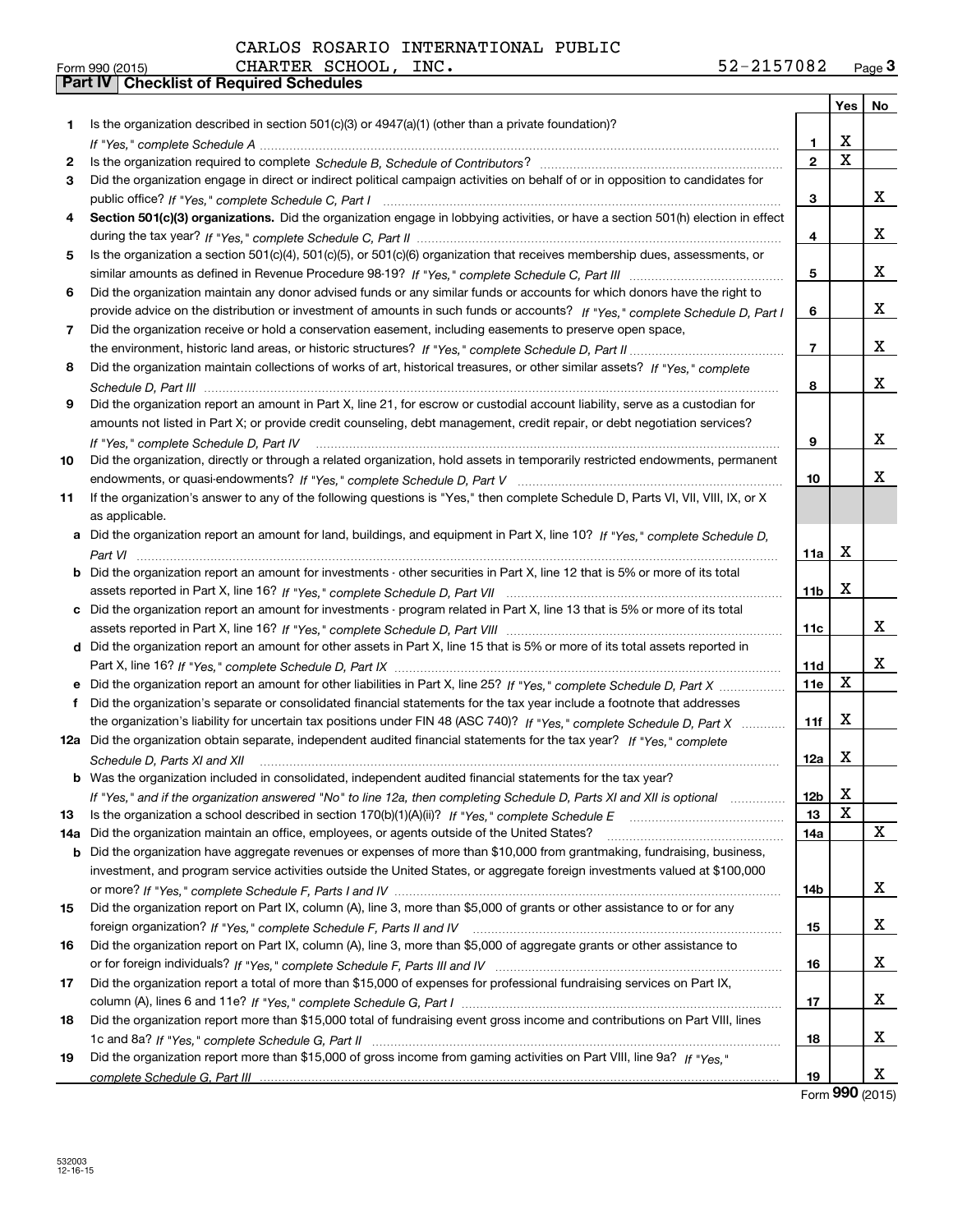| 52-2157082 | Page $4$ |
|------------|----------|
|------------|----------|

|    | CHARTER SCHOOL, INC.<br>52-2157082<br>Form 990 (2015)                                                                             |                 |     | Page 4 |
|----|-----------------------------------------------------------------------------------------------------------------------------------|-----------------|-----|--------|
|    | <b>Checklist of Required Schedules (continued)</b><br>Part IV                                                                     |                 |     |        |
|    |                                                                                                                                   |                 | Yes | No     |
|    | 20a Did the organization operate one or more hospital facilities? If "Yes," complete Schedule H                                   | 20a             |     | x      |
|    | <b>b</b> If "Yes" to line 20a, did the organization attach a copy of its audited financial statements to this return?             | 20 <sub>b</sub> |     |        |
| 21 | Did the organization report more than \$5,000 of grants or other assistance to any domestic organization or                       |                 |     |        |
|    |                                                                                                                                   | 21              |     | x      |
| 22 | Did the organization report more than \$5,000 of grants or other assistance to or for domestic individuals on                     |                 |     |        |
|    |                                                                                                                                   | 22              | x   |        |
| 23 | Did the organization answer "Yes" to Part VII, Section A, line 3, 4, or 5 about compensation of the organization's current        |                 |     |        |
|    | and former officers, directors, trustees, key employees, and highest compensated employees? If "Yes." complete                    |                 |     |        |
|    |                                                                                                                                   | 23              | х   |        |
|    | 24a Did the organization have a tax-exempt bond issue with an outstanding principal amount of more than \$100,000 as of the       |                 |     |        |
|    | last day of the year, that was issued after December 31, 2002? If "Yes," answer lines 24b through 24d and complete                |                 |     |        |
|    | Schedule K. If "No", go to line 25a                                                                                               | 24a             |     | x      |
|    |                                                                                                                                   | 24b             |     |        |
|    | c Did the organization maintain an escrow account other than a refunding escrow at any time during the year to defease            |                 |     |        |
|    |                                                                                                                                   | 24c             |     |        |
|    |                                                                                                                                   | 24d             |     |        |
|    | 25a Section 501(c)(3), 501(c)(4), and 501(c)(29) organizations. Did the organization engage in an excess benefit                  |                 |     |        |
|    |                                                                                                                                   | 25a             |     | x      |
|    | b Is the organization aware that it engaged in an excess benefit transaction with a disqualified person in a prior year, and      |                 |     |        |
|    | that the transaction has not been reported on any of the organization's prior Forms 990 or 990-EZ? If "Yes," complete             |                 |     |        |
|    | Schedule L. Part I                                                                                                                | 25 <sub>b</sub> |     | x      |
| 26 | Did the organization report any amount on Part X, line 5, 6, or 22 for receivables from or payables to any current or             |                 |     |        |
|    | former officers, directors, trustees, key employees, highest compensated employees, or disqualified persons? If "Yes."            |                 |     |        |
|    | complete Schedule L, Part II                                                                                                      | 26              |     | x      |
| 27 | Did the organization provide a grant or other assistance to an officer, director, trustee, key employee, substantial              |                 |     |        |
|    | contributor or employee thereof, a grant selection committee member, or to a 35% controlled entity or family member               |                 |     |        |
|    |                                                                                                                                   | 27              |     | x      |
| 28 | Was the organization a party to a business transaction with one of the following parties (see Schedule L, Part IV                 |                 |     |        |
|    | instructions for applicable filing thresholds, conditions, and exceptions):                                                       |                 |     |        |
|    | a A current or former officer, director, trustee, or key employee? If "Yes," complete Schedule L, Part IV                         | 28a             |     | х      |
|    | b A family member of a current or former officer, director, trustee, or key employee? If "Yes," complete Schedule L, Part IV      | 28 <sub>b</sub> |     | X      |
|    | c An entity of which a current or former officer, director, trustee, or key employee (or a family member thereof) was an officer, |                 |     |        |
|    |                                                                                                                                   | 28c             |     | x      |
| 29 |                                                                                                                                   | 29              |     | X      |
|    | Did the organization receive contributions of art, historical treasures, or other similar assets, or qualified conservation       |                 |     |        |
|    |                                                                                                                                   | 30              |     | x      |
| 31 | Did the organization liquidate, terminate, or dissolve and cease operations?                                                      |                 |     |        |
|    |                                                                                                                                   | 31              |     | x      |
| 32 | Did the organization sell, exchange, dispose of, or transfer more than 25% of its net assets? If "Yes," complete                  |                 |     |        |
|    |                                                                                                                                   | 32              |     | х      |
| 33 | Did the organization own 100% of an entity disregarded as separate from the organization under Regulations                        |                 |     |        |
|    |                                                                                                                                   | 33              |     | x      |
| 34 | Was the organization related to any tax-exempt or taxable entity? If "Yes," complete Schedule R, Part II, III, or IV, and         |                 |     |        |
|    |                                                                                                                                   | 34              | х   |        |
|    | 35a Did the organization have a controlled entity within the meaning of section 512(b)(13)?                                       | 35a             | X   |        |
|    | b If "Yes" to line 35a, did the organization receive any payment from or engage in any transaction with a controlled entity       |                 |     |        |
|    |                                                                                                                                   | 35b             |     | x      |
| 36 | Section 501(c)(3) organizations. Did the organization make any transfers to an exempt non-charitable related organization?        |                 |     |        |
|    |                                                                                                                                   | 36              |     | x      |
| 37 | Did the organization conduct more than 5% of its activities through an entity that is not a related organization                  |                 |     |        |
|    |                                                                                                                                   | 37              |     | х      |
| 38 | Did the organization complete Schedule O and provide explanations in Schedule O for Part VI, lines 11b and 19?                    |                 |     |        |
|    |                                                                                                                                   | 38              | х   |        |

Form (2015) **990**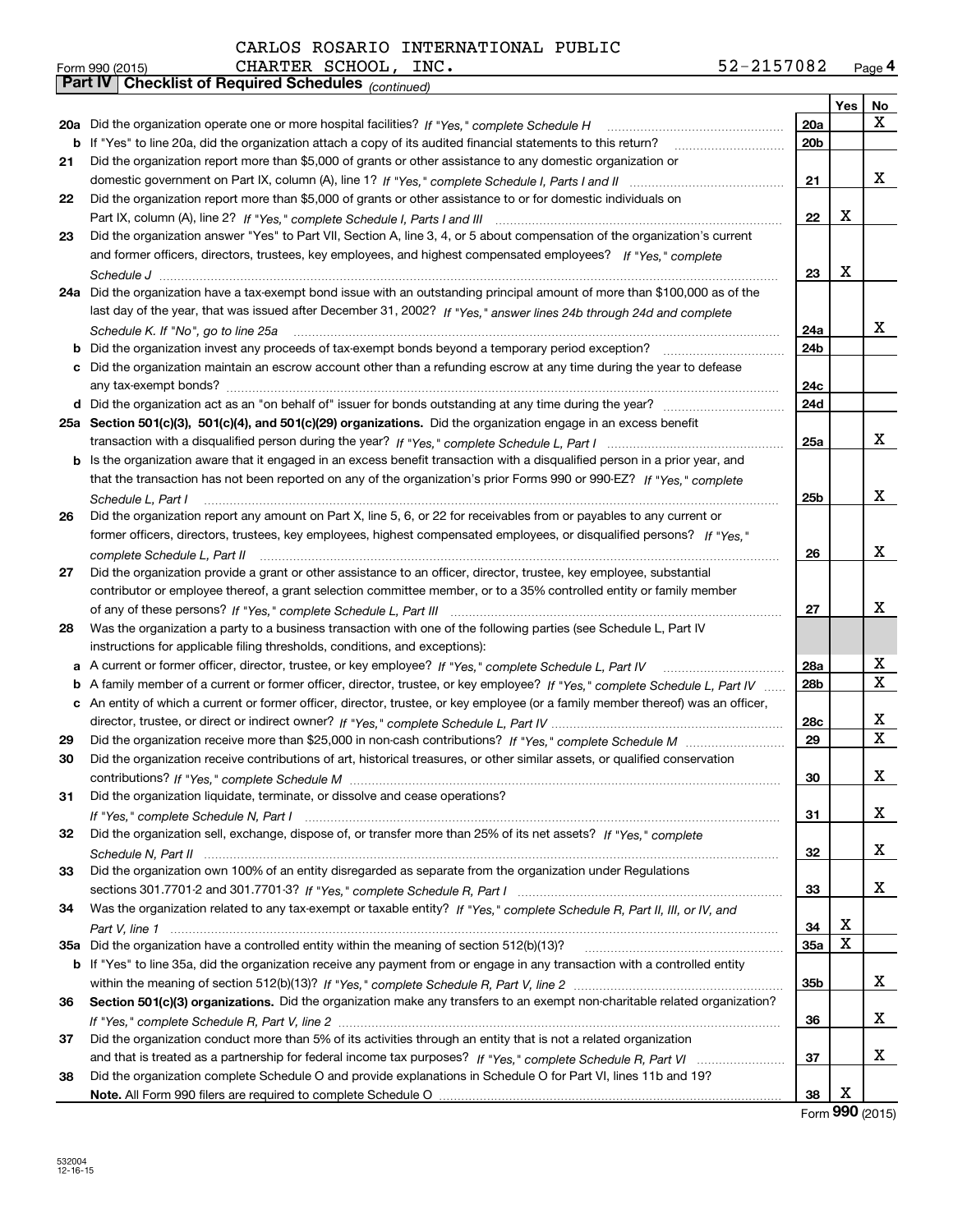|        | CHARTER SCHOOL, INC.<br>Form 990 (2015)                                                                                                         |                 | 52-2157082 |                |     | Page $5$ |
|--------|-------------------------------------------------------------------------------------------------------------------------------------------------|-----------------|------------|----------------|-----|----------|
| Part V | <b>Statements Regarding Other IRS Filings and Tax Compliance</b>                                                                                |                 |            |                |     |          |
|        | Check if Schedule O contains a response or note to any line in this Part V                                                                      |                 |            |                |     |          |
|        |                                                                                                                                                 |                 |            |                | Yes | No       |
| 1a     | Enter the number reported in Box 3 of Form 1096. Enter -0- if not applicable                                                                    | 1a              | 23         |                |     |          |
| b      | Enter the number of Forms W-2G included in line 1a. Enter -0- if not applicable                                                                 | 1 <sub>b</sub>  | $\Omega$   |                |     |          |
| c      | Did the organization comply with backup withholding rules for reportable payments to vendors and reportable gaming                              |                 |            |                |     |          |
|        |                                                                                                                                                 |                 |            | 1c             | х   |          |
|        | 2a Enter the number of employees reported on Form W-3, Transmittal of Wage and Tax Statements,                                                  |                 |            |                |     |          |
|        | filed for the calendar year ending with or within the year covered by this return                                                               | 2a              | 341        |                |     |          |
|        |                                                                                                                                                 |                 |            | 2 <sub>b</sub> | х   |          |
|        |                                                                                                                                                 |                 |            |                |     |          |
| За     | Did the organization have unrelated business gross income of \$1,000 or more during the year?                                                   |                 |            | 3a             |     | х        |
|        |                                                                                                                                                 |                 |            | 3b             |     |          |
|        | 4a At any time during the calendar year, did the organization have an interest in, or a signature or other authority over, a                    |                 |            |                |     |          |
|        | financial account in a foreign country (such as a bank account, securities account, or other financial account)?                                |                 |            | 4a             |     | X        |
|        | <b>b</b> If "Yes," enter the name of the foreign country: $\blacktriangleright$                                                                 |                 |            |                |     |          |
|        | See instructions for filing requirements for FinCEN Form 114, Report of Foreign Bank and Financial Accounts (FBAR).                             |                 |            |                |     |          |
|        | 5a Was the organization a party to a prohibited tax shelter transaction at any time during the tax year?                                        |                 |            | 5a             |     | х        |
| b      |                                                                                                                                                 |                 |            | 5 <sub>b</sub> |     | X        |
|        | c If "Yes," to line 5a or 5b, did the organization file Form 8886-T?                                                                            |                 |            | 5с             |     |          |
|        | 6a Does the organization have annual gross receipts that are normally greater than \$100,000, and did the organization solicit                  |                 |            |                |     |          |
|        |                                                                                                                                                 |                 |            | 6a             |     | x        |
|        | <b>b</b> If "Yes," did the organization include with every solicitation an express statement that such contributions or gifts                   |                 |            |                |     |          |
|        | were not tax deductible?                                                                                                                        |                 |            | 6b             |     |          |
| 7      | Organizations that may receive deductible contributions under section 170(c).                                                                   |                 |            |                |     |          |
| a      | Did the organization receive a payment in excess of \$75 made partly as a contribution and partly for goods and services provided to the payor? |                 |            | 7a             |     | x        |
|        | <b>b</b> If "Yes," did the organization notify the donor of the value of the goods or services provided?                                        |                 |            | 7b             |     |          |
|        | c Did the organization sell, exchange, or otherwise dispose of tangible personal property for which it was required                             |                 |            |                |     |          |
|        |                                                                                                                                                 |                 |            | 7c             |     | x        |
|        |                                                                                                                                                 | 7d              |            |                |     |          |
| е      | Did the organization receive any funds, directly or indirectly, to pay premiums on a personal benefit contract?                                 |                 |            | 7e             |     |          |
| f      | Did the organization, during the year, pay premiums, directly or indirectly, on a personal benefit contract?                                    |                 |            | 7f             |     |          |
| g      | If the organization received a contribution of qualified intellectual property, did the organization file Form 8899 as required?                |                 |            | 7g             |     |          |
|        | h If the organization received a contribution of cars, boats, airplanes, or other vehicles, did the organization file a Form 1098-C?            |                 |            | 7h             |     |          |
| 8      | Sponsoring organizations maintaining donor advised funds. Did a donor advised fund maintained by the                                            |                 |            |                |     |          |
|        | sponsoring organization have excess business holdings at any time during the year?                                                              |                 |            | 8              |     |          |
|        | Sponsoring organizations maintaining donor advised funds.                                                                                       |                 |            |                |     |          |
| a      | Did the sponsoring organization make any taxable distributions under section 4966?                                                              |                 |            | 9a             |     |          |
| b      | Did the sponsoring organization make a distribution to a donor, donor advisor, or related person?                                               |                 |            | 9b             |     |          |
| 10     | Section 501(c)(7) organizations. Enter:                                                                                                         |                 |            |                |     |          |
| а      | Initiation fees and capital contributions included on Part VIII, line 12 <i>manuarrouus</i> manuations of the latest                            | 10a             |            |                |     |          |
| b      | Gross receipts, included on Form 990, Part VIII, line 12, for public use of club facilities                                                     | 10 <sub>b</sub> |            |                |     |          |
| 11     | Section 501(c)(12) organizations. Enter:                                                                                                        |                 |            |                |     |          |
|        | a Gross income from members or shareholders                                                                                                     | 11a             |            |                |     |          |
|        | b Gross income from other sources (Do not net amounts due or paid to other sources against                                                      |                 |            |                |     |          |
|        | amounts due or received from them.)                                                                                                             | 11b             |            |                |     |          |
|        | 12a Section 4947(a)(1) non-exempt charitable trusts. Is the organization filing Form 990 in lieu of Form 1041?                                  |                 |            | 12a            |     |          |
|        | <b>b</b> If "Yes," enter the amount of tax-exempt interest received or accrued during the year <i>manument</i>                                  | 12b             |            |                |     |          |
| 13     | Section 501(c)(29) qualified nonprofit health insurance issuers.                                                                                |                 |            |                |     |          |
|        | a Is the organization licensed to issue qualified health plans in more than one state?                                                          |                 |            | 13а            |     |          |
|        | Note. See the instructions for additional information the organization must report on Schedule O.                                               |                 |            |                |     |          |
|        | <b>b</b> Enter the amount of reserves the organization is required to maintain by the states in which the                                       |                 |            |                |     |          |
|        |                                                                                                                                                 | 13 <sub>b</sub> |            |                |     |          |
|        |                                                                                                                                                 | 13с             |            |                |     |          |
| 14a    | Did the organization receive any payments for indoor tanning services during the tax year?                                                      |                 |            | 14a            |     | x        |
|        |                                                                                                                                                 |                 |            | 14b            |     |          |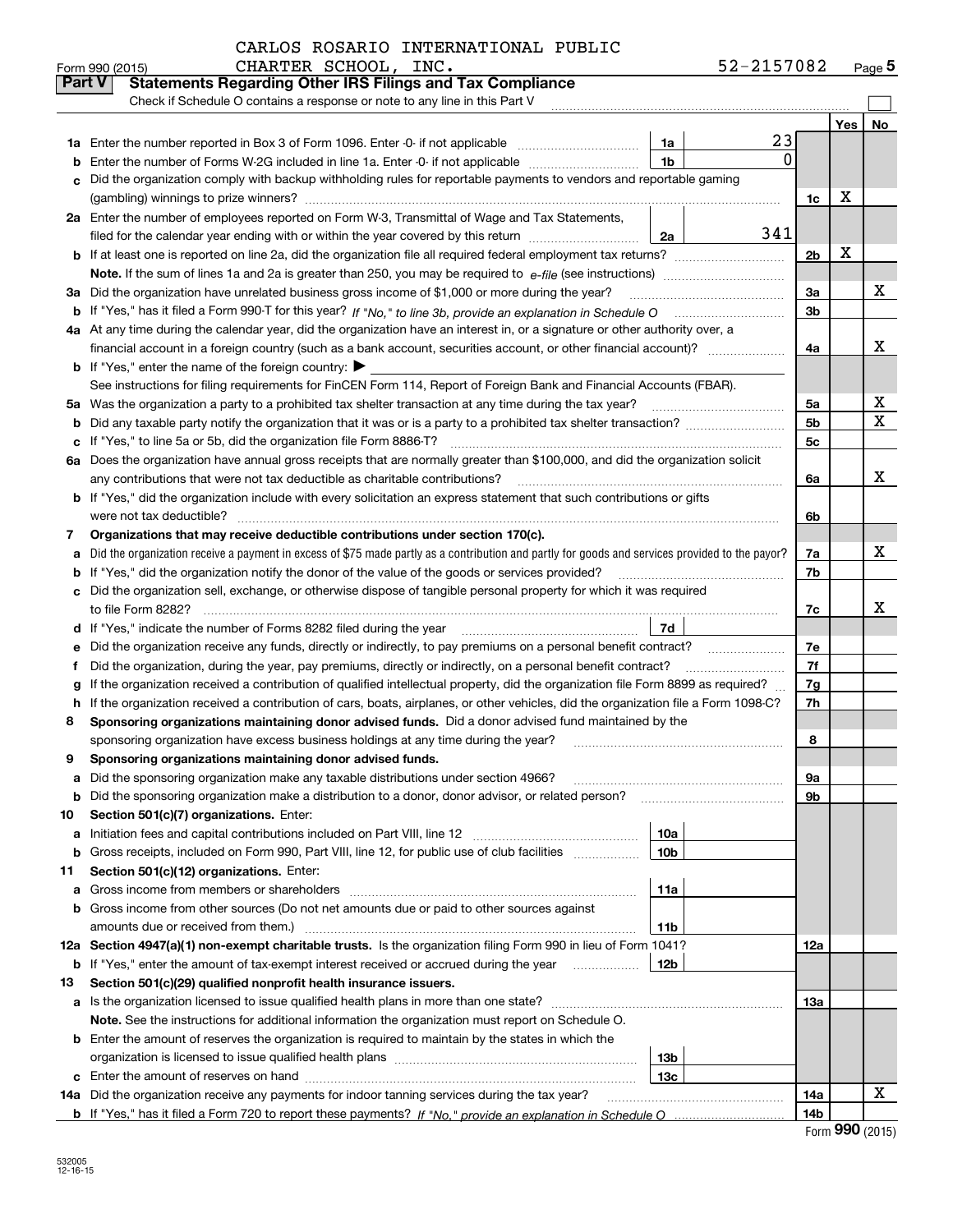*For each "Yes" response to lines 2 through 7b below, and for a "No" response to line 8a, 8b, or 10b below, describe the circumstances, processes, or changes in Schedule O. See instructions.* Form 990 (2015) **CHARTER SCHOOL, INC.**<br>**Part VI Governance, Management, and Disclosure** For each "Yes" response to lines 2 through 7b below, and for a "No" response

|     | Check if Schedule O contains a response or note to any line in this Part VI                                                                                                                                                   |       |    |                 |     | $\mathbf{X}$ |  |  |  |
|-----|-------------------------------------------------------------------------------------------------------------------------------------------------------------------------------------------------------------------------------|-------|----|-----------------|-----|--------------|--|--|--|
|     | Section A. Governing Body and Management                                                                                                                                                                                      |       |    |                 |     |              |  |  |  |
|     |                                                                                                                                                                                                                               |       |    |                 | Yes | No           |  |  |  |
|     | <b>1a</b> Enter the number of voting members of the governing body at the end of the tax year                                                                                                                                 | 1a    | 11 |                 |     |              |  |  |  |
|     | If there are material differences in voting rights among members of the governing body, or if the governing                                                                                                                   |       |    |                 |     |              |  |  |  |
|     | body delegated broad authority to an executive committee or similar committee, explain in Schedule O.                                                                                                                         |       |    |                 |     |              |  |  |  |
| b   | Enter the number of voting members included in line 1a, above, who are independent                                                                                                                                            | 1b    | 9  |                 |     |              |  |  |  |
| 2   | Did any officer, director, trustee, or key employee have a family relationship or a business relationship with any other                                                                                                      |       |    |                 |     |              |  |  |  |
|     | officer, director, trustee, or key employee?                                                                                                                                                                                  |       |    | 2               |     | х            |  |  |  |
| 3   | Did the organization delegate control over management duties customarily performed by or under the direct supervision                                                                                                         |       |    |                 |     |              |  |  |  |
|     |                                                                                                                                                                                                                               |       |    | 3               |     | х            |  |  |  |
| 4   | Did the organization make any significant changes to its governing documents since the prior Form 990 was filed?                                                                                                              |       |    | 4               |     | X            |  |  |  |
| 5   |                                                                                                                                                                                                                               |       |    | 5               |     | X            |  |  |  |
| 6   | Did the organization have members or stockholders?                                                                                                                                                                            |       |    | 6               |     | X            |  |  |  |
| 7a  | Did the organization have members, stockholders, or other persons who had the power to elect or appoint one or                                                                                                                |       |    |                 |     |              |  |  |  |
|     | more members of the governing body?                                                                                                                                                                                           |       |    | 7a              |     | Х            |  |  |  |
|     | <b>b</b> Are any governance decisions of the organization reserved to (or subject to approval by) members, stockholders, or                                                                                                   |       |    |                 |     |              |  |  |  |
|     | persons other than the governing body?                                                                                                                                                                                        |       |    | 7b              |     | x            |  |  |  |
| 8   | Did the organization contemporaneously document the meetings held or written actions undertaken during the vear by the following:                                                                                             |       |    |                 |     |              |  |  |  |
| a   |                                                                                                                                                                                                                               |       |    | 8а              | x   |              |  |  |  |
| b   |                                                                                                                                                                                                                               |       |    | 8b              | X   |              |  |  |  |
| 9   | Is there any officer, director, trustee, or key employee listed in Part VII, Section A, who cannot be reached at the                                                                                                          |       |    |                 |     |              |  |  |  |
|     |                                                                                                                                                                                                                               |       |    | 9               |     | x            |  |  |  |
|     | <b>Section B. Policies</b> (This Section B requests information about policies not required by the Internal Revenue Code.)                                                                                                    |       |    |                 |     |              |  |  |  |
|     |                                                                                                                                                                                                                               |       |    |                 | Yes | No           |  |  |  |
|     |                                                                                                                                                                                                                               |       |    | 10a             |     | x            |  |  |  |
|     | <b>b</b> If "Yes," did the organization have written policies and procedures governing the activities of such chapters, affiliates,                                                                                           |       |    |                 |     |              |  |  |  |
|     | and branches to ensure their operations are consistent with the organization's exempt purposes?                                                                                                                               |       |    | 10 <sub>b</sub> |     |              |  |  |  |
|     | 11a Has the organization provided a complete copy of this Form 990 to all members of its governing body before filing the form?                                                                                               |       |    |                 |     |              |  |  |  |
| b   | Describe in Schedule O the process, if any, used by the organization to review this Form 990.                                                                                                                                 |       |    |                 |     |              |  |  |  |
| 12a | Did the organization have a written conflict of interest policy? If "No," go to line 13                                                                                                                                       |       |    | 12a             | X   |              |  |  |  |
| b   |                                                                                                                                                                                                                               |       |    | 12 <sub>b</sub> | X   |              |  |  |  |
|     | c Did the organization regularly and consistently monitor and enforce compliance with the policy? If "Yes." describe                                                                                                          |       |    |                 |     |              |  |  |  |
|     | in Schedule O how this was done www.communication.com/www.communications.com/www.communications.com/                                                                                                                          |       |    | 12c             | X   |              |  |  |  |
| 13  | Did the organization have a written whistleblower policy?                                                                                                                                                                     |       |    | 13              | X   |              |  |  |  |
| 14  | Did the organization have a written document retention and destruction policy?                                                                                                                                                |       |    | 14              | X   |              |  |  |  |
| 15  | Did the process for determining compensation of the following persons include a review and approval by independent                                                                                                            |       |    |                 |     |              |  |  |  |
|     | persons, comparability data, and contemporaneous substantiation of the deliberation and decision?                                                                                                                             |       |    |                 |     |              |  |  |  |
| a   | The organization's CEO, Executive Director, or top management official manufactured content content of the organization's CEO, Executive Director, or top management official manufactured content of the organization's CEO, |       |    | 15a             | х   |              |  |  |  |
|     | <b>b</b> Other officers or key employees of the organization                                                                                                                                                                  |       |    | 15b             | x   |              |  |  |  |
|     | If "Yes" to line 15a or 15b, describe the process in Schedule O (see instructions).                                                                                                                                           |       |    |                 |     |              |  |  |  |
|     | <b>16a</b> Did the organization invest in, contribute assets to, or participate in a joint venture or similar arrangement with a                                                                                              |       |    |                 |     |              |  |  |  |
|     | taxable entity during the year?                                                                                                                                                                                               |       |    | 16a             |     | х            |  |  |  |
|     | b If "Yes," did the organization follow a written policy or procedure requiring the organization to evaluate its participation                                                                                                |       |    |                 |     |              |  |  |  |
|     | in joint venture arrangements under applicable federal tax law, and take steps to safeguard the organization's                                                                                                                |       |    |                 |     |              |  |  |  |
|     | exempt status with respect to such arrangements?                                                                                                                                                                              |       |    | 16b             |     |              |  |  |  |
|     | Section C. Disclosure                                                                                                                                                                                                         |       |    |                 |     |              |  |  |  |
| 17  | NONE<br>List the states with which a copy of this Form 990 is required to be filed $\blacktriangleright$                                                                                                                      |       |    |                 |     |              |  |  |  |
| 18  | Section 6104 requires an organization to make its Forms 1023 (or 1024 if applicable), 990, and 990-T (Section 501(c)(3)s only) available                                                                                      |       |    |                 |     |              |  |  |  |
|     | for public inspection. Indicate how you made these available. Check all that apply.                                                                                                                                           |       |    |                 |     |              |  |  |  |
|     | $\lfloor x \rfloor$ Upon request<br>Another's website<br>Own website<br>Other (explain in Schedule O)                                                                                                                         |       |    |                 |     |              |  |  |  |
| 19  | Describe in Schedule O whether (and if so, how) the organization made its governing documents, conflict of interest policy, and financial                                                                                     |       |    |                 |     |              |  |  |  |
|     | statements available to the public during the tax year.                                                                                                                                                                       |       |    |                 |     |              |  |  |  |
| 20  | State the name, address, and telephone number of the person who possesses the organization's books and records:                                                                                                               |       |    |                 |     |              |  |  |  |
|     | GERARDO LUNA, CHIEF FINANCIAL OFFICER - 202-797-4700                                                                                                                                                                          |       |    |                 |     |              |  |  |  |
|     | 1100 HARVARD ST., NW, SUITE 300, WASHINGTON, DC                                                                                                                                                                               | 20009 |    |                 |     |              |  |  |  |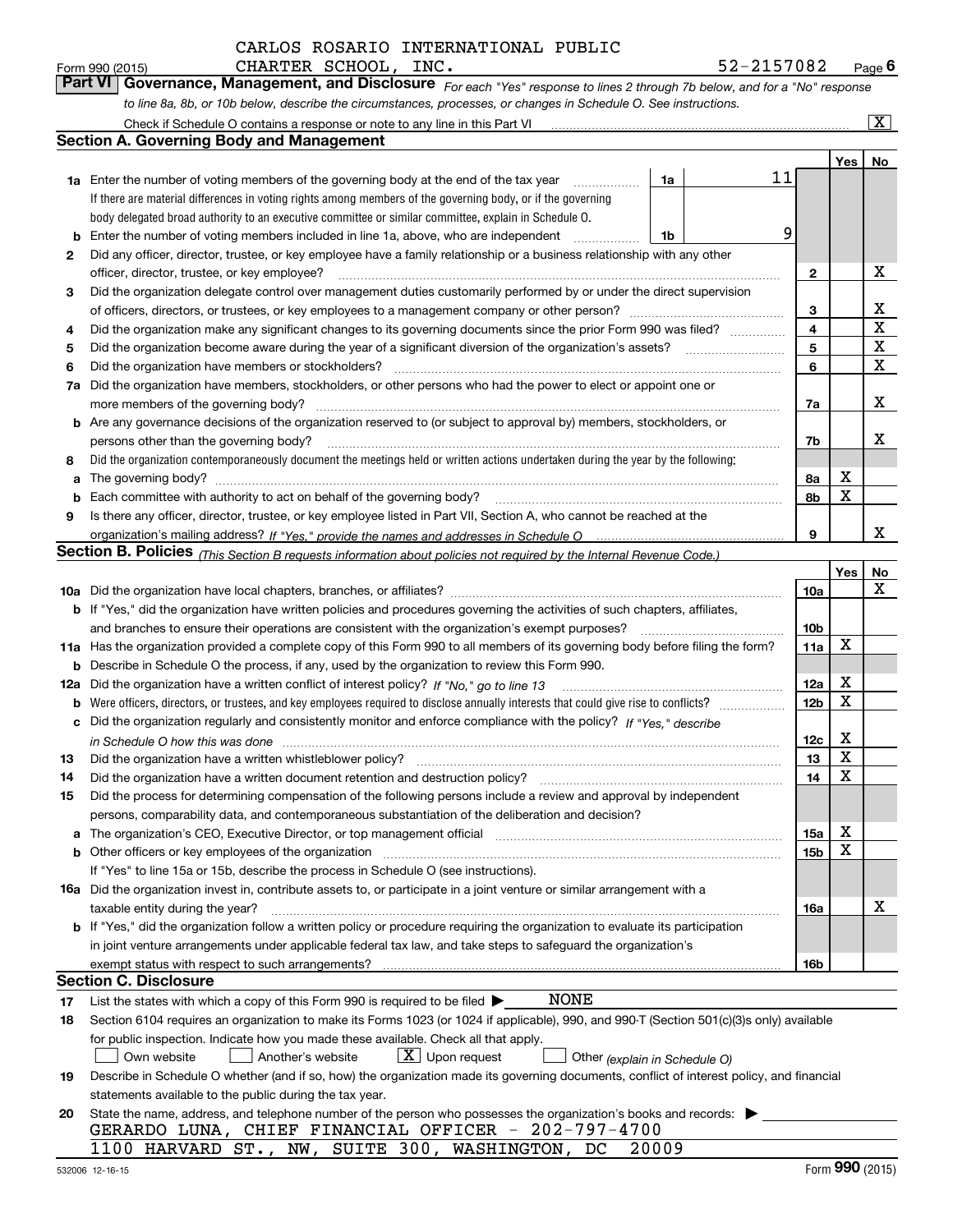Form 990 (2015) CHARTER SCHOOL, INC. 52-2157082 Page **7Part VII Compensation of Officers, Directors, Trustees, Key Employees, Highest Compensated**

#### **Employees, and Independent Contractors**

Check if Schedule O contains a response or note to any line in this Part VII

**Section A. Officers, Directors, Trustees, Key Employees, and Highest Compensated Employees**

**1a**  Complete this table for all persons required to be listed. Report compensation for the calendar year ending with or within the organization's tax year.

**•** List all of the organization's current officers, directors, trustees (whether individuals or organizations), regardless of amount of compensation. Enter -0- in columns  $(D)$ ,  $(E)$ , and  $(F)$  if no compensation was paid.

● List all of the organization's **current** key employees, if any. See instructions for definition of "key employee."

**•** List the organization's five current highest compensated employees (other than an officer, director, trustee, or key employee) who received reportable compensation (Box 5 of Form W-2 and/or Box 7 of Form 1099-MISC) of more than \$100,000 from the organization and any related organizations.

 $\bullet$  List all of the organization's **former** officers, key employees, and highest compensated employees who received more than \$100,000 of reportable compensation from the organization and any related organizations.

**•** List all of the organization's former directors or trustees that received, in the capacity as a former director or trustee of the organization, more than \$10,000 of reportable compensation from the organization and any related organizations.

List persons in the following order: individual trustees or directors; institutional trustees; officers; key employees; highest compensated employees; and former such persons.

Check this box if neither the organization nor any related organization compensated any current officer, director, or trustee.  $\mathcal{L}^{\text{max}}$ 

| (A)                            | (B)               |                                         |                                                                  | (C)     |              |                                  |        | (D)             | (E)                           | (F)                   |
|--------------------------------|-------------------|-----------------------------------------|------------------------------------------------------------------|---------|--------------|----------------------------------|--------|-----------------|-------------------------------|-----------------------|
| Name and Title                 | Average           | Position<br>(do not check more than one |                                                                  |         |              |                                  |        | Reportable      | Reportable                    | Estimated             |
|                                | hours per         |                                         | box, unless person is both an<br>officer and a director/trustee) |         |              |                                  |        | compensation    | compensation                  | amount of             |
|                                | week<br>(list any |                                         |                                                                  |         |              |                                  |        | from<br>the     | from related<br>organizations | other<br>compensation |
|                                | hours for         |                                         |                                                                  |         |              |                                  |        | organization    | (W-2/1099-MISC)               | from the              |
|                                | related           |                                         |                                                                  |         |              |                                  |        | (W-2/1099-MISC) |                               | organization          |
|                                | organizations     |                                         |                                                                  |         |              |                                  |        |                 |                               | and related           |
|                                | below<br>line)    | Individual trustee or director          | Institutional trustee                                            | Officer | Key employee | Highest compensated<br> employee | Former |                 |                               | organizations         |
| <b>ALLISON KOKKOROS</b><br>(1) | 45.00             |                                         |                                                                  |         |              |                                  |        |                 |                               |                       |
| EXECUTIVE DIRECTOR/CEO         | 4.00              | $\mathbf X$                             |                                                                  | X       |              |                                  |        | 195,635.        | 0.                            | 111,714.              |
| BO PHAM<br>(2)                 | 3.00              |                                         |                                                                  |         |              |                                  |        |                 |                               |                       |
| <b>BOARD MEMBER</b>            |                   | $\mathbf X$                             |                                                                  |         |              |                                  |        | 0.              | $\mathbf 0$ .                 | $0_{.}$               |
| <b>BRAHIM RAWI</b><br>(3)      | 3.00              |                                         |                                                                  |         |              |                                  |        |                 |                               |                       |
| VICE-CHAIR                     |                   | $\mathbf X$                             |                                                                  | X       |              |                                  |        | 0.              | 0.                            | $\mathbf 0$ .         |
| HECTOR J. TORRES<br>(4)        | 3.00              |                                         |                                                                  |         |              |                                  |        |                 |                               |                       |
| <b>BOARD MEMBER</b>            |                   | $\mathbf X$                             |                                                                  |         |              |                                  |        | 0.              | 0.                            | $\mathbf 0$ .         |
| <b>JAMES MOORE</b><br>(5)      | 3.00              |                                         |                                                                  |         |              |                                  |        |                 |                               |                       |
| <b>TREASURER</b>               |                   | $\mathbf X$                             |                                                                  | X       |              |                                  |        | $\mathbf 0$ .   | 0.                            | $\mathbf 0$ .         |
| (6)<br>LEA M. ZEPEDA           | 3.00              |                                         |                                                                  |         |              |                                  |        |                 |                               |                       |
| <b>BOARD MEMBER</b>            |                   | $\mathbf X$                             |                                                                  |         |              |                                  |        | $\mathbf 0$ .   | $\mathbf 0$ .                 | $0_{.}$               |
| MARGARET YAO<br>(7)            | 3.00              |                                         |                                                                  |         |              |                                  |        |                 |                               |                       |
| <b>SECRETARY</b>               |                   | $\mathbf X$                             |                                                                  | X       |              |                                  |        | 0.              | 0.                            | 0.                    |
| NYDIA PEEL, ESQ.<br>(8)        | 3.00              |                                         |                                                                  |         |              |                                  |        |                 |                               |                       |
| <b>BOARD MEMBER</b>            |                   | $\mathbf X$                             |                                                                  |         |              |                                  |        | $\mathbf 0$ .   | 0.                            | $0_{.}$               |
| (9) PATRICIA SOSA              | 3.00              |                                         |                                                                  |         |              |                                  |        |                 |                               |                       |
| <b>CHAIR</b>                   |                   | $\mathbf X$                             |                                                                  | X       |              |                                  |        | $\mathbf 0$ .   | 0.                            | 0.                    |
| (10) SONIA GUTIERREZ           | 18.00             |                                         |                                                                  |         |              |                                  |        |                 |                               |                       |
| <b>BOARD MEMBER</b>            | 22.00             | $\mathbf X$                             |                                                                  |         |              |                                  |        | 959,576.        | 102,291.                      | 250,540.              |
| (11) TED KAVALERI              | 3.00              |                                         |                                                                  |         |              |                                  |        |                 |                               |                       |
| <b>BOARD MEMBER</b>            |                   | $\mathbf x$                             |                                                                  |         |              |                                  |        | 0.              | $\mathbf 0$ .                 | $0_{.}$               |
| (12) FRANCISCO FERRUFINO       | 3.00              |                                         |                                                                  |         |              |                                  |        |                 |                               |                       |
| <b>BOARD MEMBER</b>            |                   | $\mathbf X$                             |                                                                  |         |              |                                  |        | $0$ .           | 0.                            | 0.                    |
| (13) CANDIDA HERNANDEZ         | 40.00             |                                         |                                                                  |         |              |                                  |        |                 |                               |                       |
| CHIEF OPERATING OFFICER        | 0.00              |                                         |                                                                  | X       |              |                                  |        | 522,387.        | 0.                            | 102,973.              |
| (14) GERARDO LUNA              | 42.00             |                                         |                                                                  |         |              |                                  |        |                 |                               |                       |
| CHIEF FINANCIAL OFFICER        | 4.00              |                                         |                                                                  | X       |              |                                  |        | 137,976.        | 0.                            | $15,756$ .            |
| (15) GUSTAVO VITERI            | 40.00             |                                         |                                                                  |         |              |                                  |        |                 |                               |                       |
| CHIEF TECHNOLOGY OFFICER       | 0.00              |                                         |                                                                  |         |              | X                                |        | 130,636.        | 0.                            | 15,501.               |
| (16) JOHN RYAN MONROE          | 40.00             |                                         |                                                                  |         |              |                                  |        |                 |                               |                       |
| CHIEF ACADEMIC OFFICER         |                   |                                         |                                                                  |         |              | $\overline{\textbf{X}}$          |        | 133,887.        | 0.                            | 14,897.               |
| (17) KAREN CLAY                | 40.00             |                                         |                                                                  |         |              |                                  |        |                 |                               |                       |
| DIRECTOR OF IT                 |                   |                                         |                                                                  |         |              | $\overline{\textbf{X}}$          |        | 115,540.        | $0$ .                         | 13,691.               |

Form (2015) **990**

 $\mathcal{L}^{\text{max}}$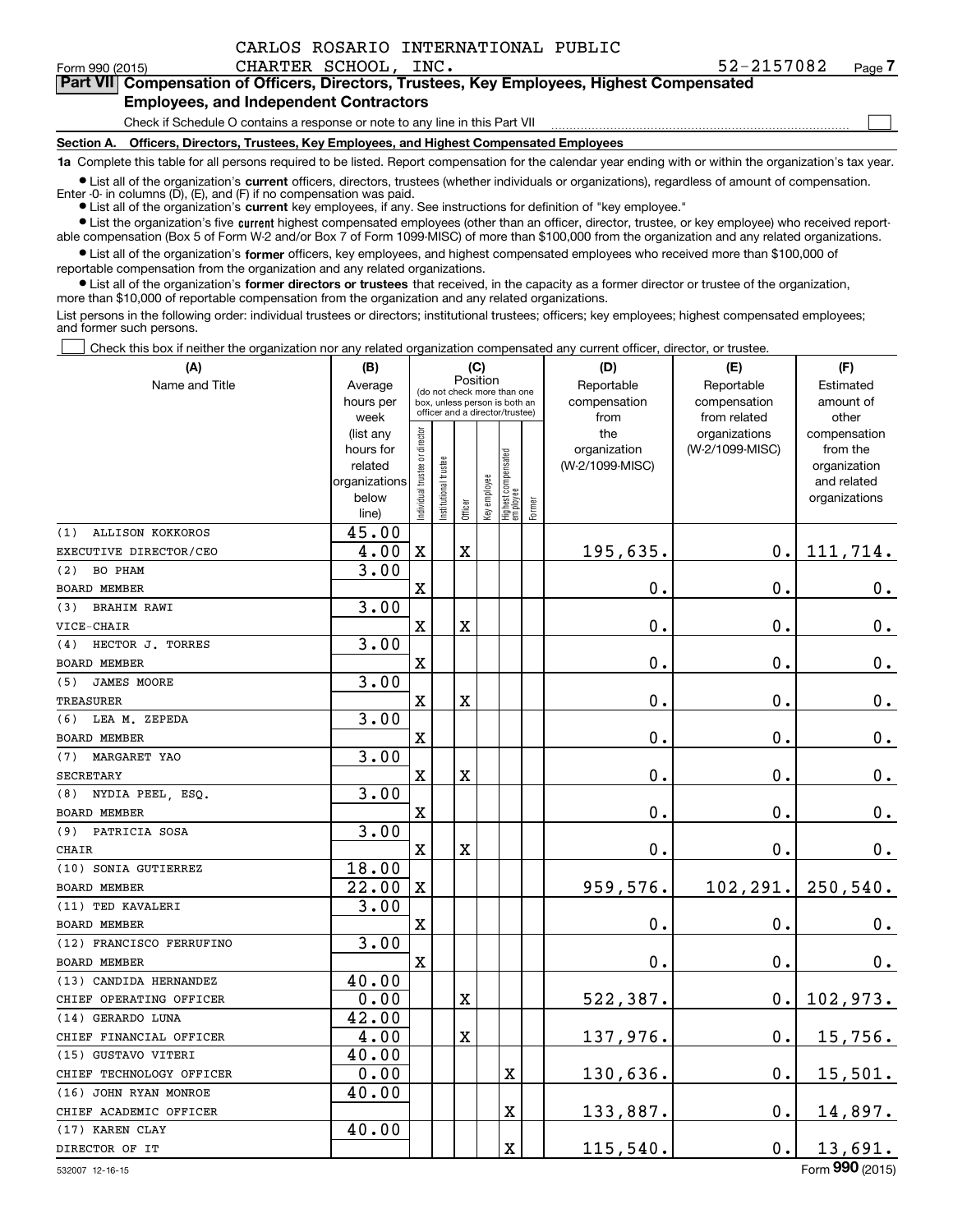|                                            | CARLOS ROSARIO INTERNATIONAL PUBLIC |  |
|--------------------------------------------|-------------------------------------|--|
| $\alpha$ ii Domoo $\alpha$ aii $\alpha$ ot |                                     |  |

| 52-2157082 | Page 8 |
|------------|--------|
|------------|--------|

|                                                                                            | CHARTER SCHOOL, INC.<br>Form 990 (2015)                                                                                                         |               |                               |                                                              |         |              |                                  |                       |                         | 52-2157082      |              |     | Page 8        |
|--------------------------------------------------------------------------------------------|-------------------------------------------------------------------------------------------------------------------------------------------------|---------------|-------------------------------|--------------------------------------------------------------|---------|--------------|----------------------------------|-----------------------|-------------------------|-----------------|--------------|-----|---------------|
| <b>Part VII</b>                                                                            | Section A. Officers, Directors, Trustees, Key Employees, and Highest Compensated Employees (continued)                                          |               |                               |                                                              |         |              |                                  |                       |                         |                 |              |     |               |
|                                                                                            | (A)                                                                                                                                             | (B)           |                               |                                                              |         | (C)          |                                  |                       | (D)                     | (E)             |              | (F) |               |
|                                                                                            | Name and title                                                                                                                                  | Average       |                               |                                                              |         | Position     |                                  |                       | Reportable              | Reportable      |              |     | Estimated     |
|                                                                                            |                                                                                                                                                 | hours per     |                               | (do not check more than one<br>box, unless person is both an |         |              |                                  |                       | compensation            | compensation    |              |     | amount of     |
|                                                                                            |                                                                                                                                                 | week          |                               | officer and a director/trustee)                              |         |              |                                  |                       | from                    | from related    |              |     | other         |
|                                                                                            |                                                                                                                                                 | (list any     |                               |                                                              |         |              |                                  |                       | the                     | organizations   |              |     | compensation  |
|                                                                                            |                                                                                                                                                 | hours for     |                               |                                                              |         |              |                                  |                       | organization            | (W-2/1099-MISC) |              |     | from the      |
|                                                                                            |                                                                                                                                                 | related       |                               |                                                              |         |              |                                  |                       | (W-2/1099-MISC)         |                 |              |     | organization  |
|                                                                                            |                                                                                                                                                 | organizations |                               |                                                              |         |              |                                  |                       |                         |                 |              |     | and related   |
|                                                                                            |                                                                                                                                                 | below         |                               |                                                              |         |              |                                  |                       |                         |                 |              |     | organizations |
|                                                                                            |                                                                                                                                                 | line)         | ndividual trustee or director | nstitutional trustee                                         | Officer | Key employee | Highest compensated<br> employee | Former                |                         |                 |              |     |               |
|                                                                                            | (18) SHARON PAN                                                                                                                                 |               |                               |                                                              |         |              |                                  |                       |                         |                 |              |     |               |
|                                                                                            |                                                                                                                                                 | 40.00         |                               |                                                              |         |              |                                  |                       |                         |                 |              |     |               |
|                                                                                            | ASSISTANT PRINCIPAL                                                                                                                             |               |                               |                                                              |         |              | X                                |                       | 118,814.                |                 | 0.           |     | 8,033.        |
|                                                                                            |                                                                                                                                                 |               |                               |                                                              |         |              |                                  |                       |                         |                 |              |     |               |
|                                                                                            |                                                                                                                                                 |               |                               |                                                              |         |              |                                  |                       |                         |                 |              |     |               |
|                                                                                            |                                                                                                                                                 |               |                               |                                                              |         |              |                                  |                       |                         |                 |              |     |               |
|                                                                                            |                                                                                                                                                 |               |                               |                                                              |         |              |                                  |                       |                         |                 |              |     |               |
|                                                                                            |                                                                                                                                                 |               |                               |                                                              |         |              |                                  |                       |                         |                 |              |     |               |
|                                                                                            |                                                                                                                                                 |               |                               |                                                              |         |              |                                  |                       |                         |                 |              |     |               |
|                                                                                            |                                                                                                                                                 |               |                               |                                                              |         |              |                                  |                       |                         |                 |              |     |               |
|                                                                                            |                                                                                                                                                 |               |                               |                                                              |         |              |                                  |                       |                         |                 |              |     |               |
|                                                                                            |                                                                                                                                                 |               |                               |                                                              |         |              |                                  |                       |                         |                 |              |     |               |
|                                                                                            |                                                                                                                                                 |               |                               |                                                              |         |              |                                  |                       |                         |                 |              |     |               |
|                                                                                            |                                                                                                                                                 |               |                               |                                                              |         |              |                                  |                       |                         |                 |              |     |               |
|                                                                                            |                                                                                                                                                 |               |                               |                                                              |         |              |                                  |                       |                         |                 |              |     |               |
|                                                                                            |                                                                                                                                                 |               |                               |                                                              |         |              |                                  |                       |                         |                 |              |     |               |
|                                                                                            |                                                                                                                                                 |               |                               |                                                              |         |              |                                  |                       |                         |                 |              |     |               |
|                                                                                            |                                                                                                                                                 |               |                               |                                                              |         |              |                                  |                       |                         |                 |              |     |               |
|                                                                                            |                                                                                                                                                 |               |                               |                                                              |         |              |                                  |                       |                         |                 |              |     |               |
|                                                                                            |                                                                                                                                                 |               |                               |                                                              |         |              |                                  |                       |                         |                 |              |     |               |
|                                                                                            |                                                                                                                                                 |               |                               |                                                              |         |              |                                  |                       |                         |                 |              |     |               |
|                                                                                            |                                                                                                                                                 |               |                               |                                                              |         |              |                                  |                       |                         |                 |              |     |               |
|                                                                                            | 2,314,451.<br>▶                                                                                                                                 |               |                               |                                                              |         |              |                                  |                       | $102, 291.$ 533, 105.   |                 |              |     |               |
| 0.<br>c Total from continuation sheets to Part VII, Section A <b>Constant Contact Part</b> |                                                                                                                                                 |               |                               |                                                              |         |              |                                  | 0.                    |                         | 0.              |              |     |               |
| 2,314,451.                                                                                 |                                                                                                                                                 |               |                               |                                                              |         |              |                                  | $102, 291.$ 533, 105. |                         |                 |              |     |               |
| $\mathbf{2}$                                                                               | Total number of individuals (including but not limited to those listed above) who received more than \$100,000 of reportable                    |               |                               |                                                              |         |              |                                  |                       |                         |                 |              |     |               |
|                                                                                            | compensation from the organization $\blacktriangleright$                                                                                        |               |                               |                                                              |         |              |                                  |                       |                         |                 |              |     | 8             |
|                                                                                            |                                                                                                                                                 |               |                               |                                                              |         |              |                                  |                       |                         |                 |              |     | No<br>Yes     |
|                                                                                            |                                                                                                                                                 |               |                               |                                                              |         |              |                                  |                       |                         |                 |              |     |               |
| 3                                                                                          | Did the organization list any former officer, director, or trustee, key employee, or highest compensated employee on                            |               |                               |                                                              |         |              |                                  |                       |                         |                 |              |     |               |
|                                                                                            | line 1a? If "Yes," complete Schedule J for such individual manufactured contained and the 1a? If "Yes," complete Schedule J for such individual |               |                               |                                                              |         |              |                                  |                       |                         |                 | 3            |     | x             |
|                                                                                            | For any individual listed on line 1a, is the sum of reportable compensation and other compensation from the organization                        |               |                               |                                                              |         |              |                                  |                       |                         |                 |              |     |               |
|                                                                                            |                                                                                                                                                 |               |                               |                                                              |         |              |                                  |                       |                         |                 | 4            |     | х             |
| 5                                                                                          | Did any person listed on line 1a receive or accrue compensation from any unrelated organization or individual for services                      |               |                               |                                                              |         |              |                                  |                       |                         |                 |              |     |               |
|                                                                                            |                                                                                                                                                 |               |                               |                                                              |         |              |                                  |                       |                         |                 | 5            |     | X             |
|                                                                                            | <b>Section B. Independent Contractors</b>                                                                                                       |               |                               |                                                              |         |              |                                  |                       |                         |                 |              |     |               |
|                                                                                            |                                                                                                                                                 |               |                               |                                                              |         |              |                                  |                       |                         |                 |              |     |               |
| 1.                                                                                         | Complete this table for your five highest compensated independent contractors that received more than \$100,000 of compensation from            |               |                               |                                                              |         |              |                                  |                       |                         |                 |              |     |               |
|                                                                                            | the organization. Report compensation for the calendar year ending with or within the organization's tax year.                                  |               |                               |                                                              |         |              |                                  |                       |                         |                 |              |     |               |
|                                                                                            | (A)                                                                                                                                             |               |                               |                                                              |         |              |                                  |                       | (B)                     |                 |              | (C) |               |
|                                                                                            | Name and business address                                                                                                                       |               |                               |                                                              |         |              |                                  |                       | Description of services |                 | Compensation |     |               |
|                                                                                            | US SECURITY ASSOCIATES, INC.                                                                                                                    |               |                               |                                                              |         |              |                                  |                       |                         |                 |              |     |               |
|                                                                                            |                                                                                                                                                 |               |                               |                                                              |         |              |                                  |                       |                         |                 |              |     |               |
|                                                                                            | PO BOX 931703, ATLANTA, GA 31193'                                                                                                               |               |                               |                                                              |         |              |                                  |                       | SECURITY SERVICES       |                 |              |     | 418,724.      |
|                                                                                            | PROACTIVE SCHOOL, INC.                                                                                                                          |               |                               |                                                              |         |              |                                  |                       | STUDENT INFORMATION     |                 |              |     |               |
|                                                                                            | 11419 PURPLE BEECH DRIVE, RESTON, VA 20191                                                                                                      |               |                               |                                                              |         |              |                                  |                       | SYSTEM                  |                 |              |     | 235,417.      |
|                                                                                            |                                                                                                                                                 |               |                               |                                                              |         |              |                                  |                       |                         |                 |              |     |               |
|                                                                                            |                                                                                                                                                 |               |                               |                                                              |         |              |                                  |                       |                         |                 |              |     |               |
|                                                                                            |                                                                                                                                                 |               |                               |                                                              |         |              |                                  |                       |                         |                 |              |     |               |
|                                                                                            |                                                                                                                                                 |               |                               |                                                              |         |              |                                  |                       |                         |                 |              |     |               |
|                                                                                            |                                                                                                                                                 |               |                               |                                                              |         |              |                                  |                       |                         |                 |              |     |               |
|                                                                                            |                                                                                                                                                 |               |                               |                                                              |         |              |                                  |                       |                         |                 |              |     |               |
|                                                                                            |                                                                                                                                                 |               |                               |                                                              |         |              |                                  |                       |                         |                 |              |     |               |
| 2                                                                                          | Total number of independent contractors (including but not limited to those listed above) who received more than                                |               |                               |                                                              |         |              |                                  |                       |                         |                 |              |     |               |
|                                                                                            | \$100,000 of compensation from the organization                                                                                                 |               |                               |                                                              |         |              | 2                                |                       |                         |                 |              |     |               |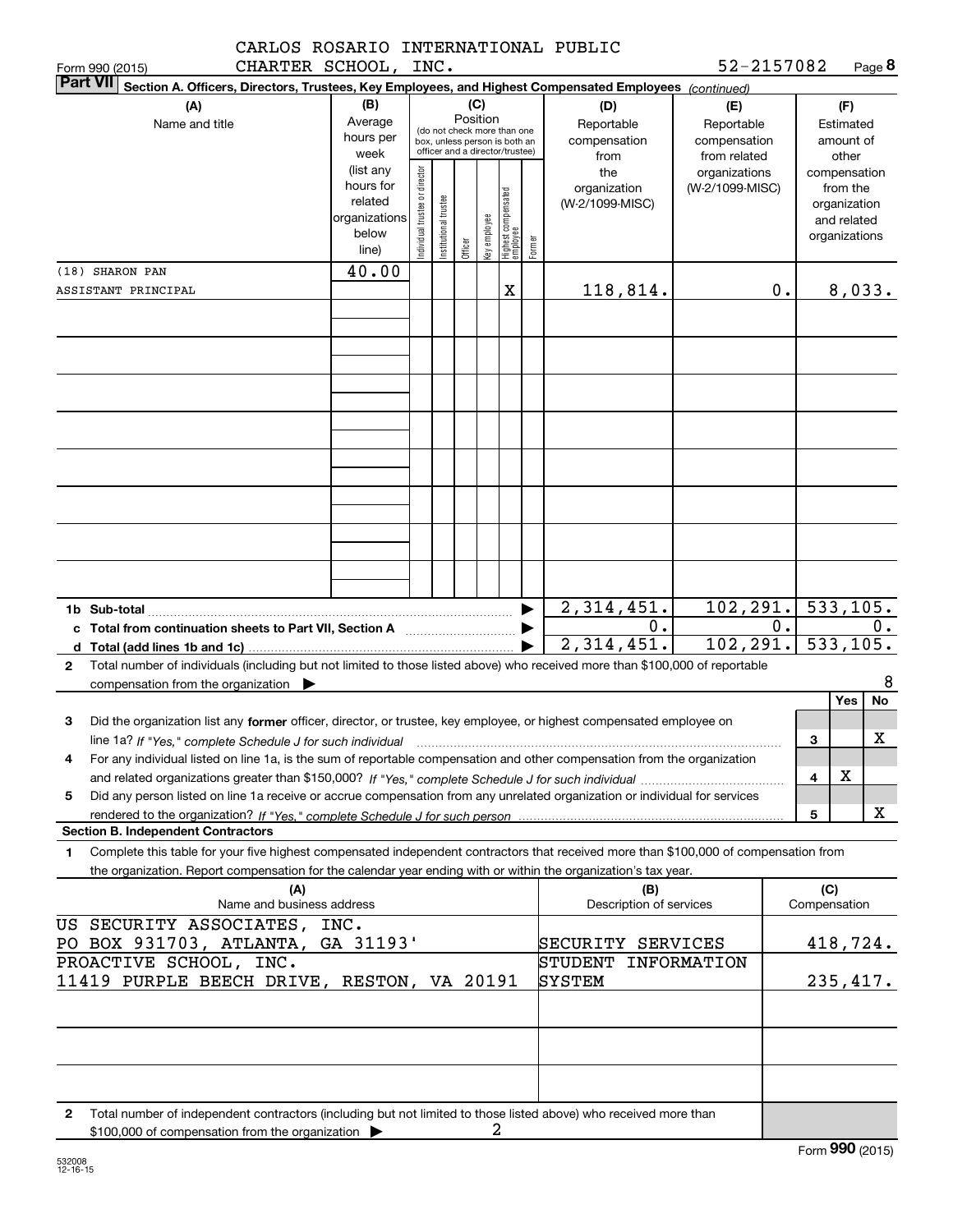|                                                           | <b>Part VIII</b>                                             |    | <b>Statement of Revenue</b>                                                                                                                                                                                                                                                                    |                |                      |                      |                                                 |                                         |                                                                    |
|-----------------------------------------------------------|--------------------------------------------------------------|----|------------------------------------------------------------------------------------------------------------------------------------------------------------------------------------------------------------------------------------------------------------------------------------------------|----------------|----------------------|----------------------|-------------------------------------------------|-----------------------------------------|--------------------------------------------------------------------|
|                                                           |                                                              |    | Check if Schedule O contains a response or note to any line in this Part VIII                                                                                                                                                                                                                  |                |                      |                      |                                                 |                                         |                                                                    |
|                                                           |                                                              |    |                                                                                                                                                                                                                                                                                                |                |                      | (A)<br>Total revenue | (B)<br>Related or<br>exempt function<br>revenue | (C)<br>Unrelated<br>business<br>revenue | (D)<br>Revenuè excluded<br>from tax under<br>sections<br>512 - 514 |
|                                                           |                                                              |    | <b>1 a</b> Federated campaigns                                                                                                                                                                                                                                                                 | 1a             |                      |                      |                                                 |                                         |                                                                    |
|                                                           |                                                              |    | <b>b</b> Membership dues                                                                                                                                                                                                                                                                       | 1 <sub>b</sub> |                      |                      |                                                 |                                         |                                                                    |
|                                                           |                                                              |    | c Fundraising events                                                                                                                                                                                                                                                                           | 1c             |                      |                      |                                                 |                                         |                                                                    |
|                                                           |                                                              |    | d Related organizations                                                                                                                                                                                                                                                                        | 1 <sub>d</sub> |                      |                      |                                                 |                                         |                                                                    |
|                                                           |                                                              |    | e Government grants (contributions)                                                                                                                                                                                                                                                            | 1e             | 23, 342, 528.        |                      |                                                 |                                         |                                                                    |
|                                                           |                                                              |    | f All other contributions, gifts, grants, and                                                                                                                                                                                                                                                  |                |                      |                      |                                                 |                                         |                                                                    |
|                                                           |                                                              |    | similar amounts not included above                                                                                                                                                                                                                                                             | 1f             | 212,837.             |                      |                                                 |                                         |                                                                    |
| Contributions, Gifts, Grants<br>and Other Similar Amounts |                                                              |    | g Noncash contributions included in lines 1a-1f: \$                                                                                                                                                                                                                                            |                |                      |                      |                                                 |                                         |                                                                    |
|                                                           |                                                              |    |                                                                                                                                                                                                                                                                                                |                | ▶                    | 23, 555, 365.        |                                                 |                                         |                                                                    |
|                                                           |                                                              |    |                                                                                                                                                                                                                                                                                                |                | <b>Business Code</b> |                      |                                                 |                                         |                                                                    |
|                                                           | 2 a                                                          |    | CULINARY SALES                                                                                                                                                                                                                                                                                 |                | 900099               | 448,234.             | 448,234.                                        |                                         |                                                                    |
| Program Service<br>Revenue                                | b                                                            |    | STUDENT FEES & OTHER                                                                                                                                                                                                                                                                           |                | 900099               | 120,341.             | 120,341.                                        |                                         |                                                                    |
|                                                           |                                                              | c. | ADMIN. SUPPORT SERVICES                                                                                                                                                                                                                                                                        |                | 900099               | 120,000.             | 120,000.                                        |                                         |                                                                    |
|                                                           | d                                                            |    |                                                                                                                                                                                                                                                                                                |                |                      |                      |                                                 |                                         |                                                                    |
|                                                           | е                                                            |    |                                                                                                                                                                                                                                                                                                |                |                      |                      |                                                 |                                         |                                                                    |
|                                                           |                                                              |    | f All other program service revenue                                                                                                                                                                                                                                                            |                |                      |                      |                                                 |                                         |                                                                    |
|                                                           |                                                              |    |                                                                                                                                                                                                                                                                                                |                | ▶                    | 688,575.             |                                                 |                                         |                                                                    |
|                                                           | З                                                            |    | Investment income (including dividends, interest, and                                                                                                                                                                                                                                          |                |                      |                      |                                                 |                                         |                                                                    |
|                                                           | Income from investment of tax-exempt bond proceeds<br>4<br>5 |    |                                                                                                                                                                                                                                                                                                |                |                      | 45,913.              |                                                 |                                         | 45,913.                                                            |
|                                                           |                                                              |    |                                                                                                                                                                                                                                                                                                |                |                      |                      |                                                 |                                         |                                                                    |
|                                                           |                                                              |    |                                                                                                                                                                                                                                                                                                | (i) Real       | (ii) Personal        |                      |                                                 |                                         |                                                                    |
|                                                           |                                                              |    | 6 a Gross rents                                                                                                                                                                                                                                                                                |                |                      |                      |                                                 |                                         |                                                                    |
|                                                           |                                                              |    | <b>b</b> Less: rental expenses                                                                                                                                                                                                                                                                 |                |                      |                      |                                                 |                                         |                                                                    |
|                                                           | c                                                            |    | Rental income or (loss)                                                                                                                                                                                                                                                                        |                |                      |                      |                                                 |                                         |                                                                    |
|                                                           |                                                              |    |                                                                                                                                                                                                                                                                                                |                |                      |                      |                                                 |                                         |                                                                    |
|                                                           |                                                              |    | 7 a Gross amount from sales of                                                                                                                                                                                                                                                                 | (i) Securities | (ii) Other           |                      |                                                 |                                         |                                                                    |
|                                                           |                                                              |    | assets other than inventory                                                                                                                                                                                                                                                                    |                |                      |                      |                                                 |                                         |                                                                    |
|                                                           |                                                              |    | <b>b</b> Less: cost or other basis                                                                                                                                                                                                                                                             |                |                      |                      |                                                 |                                         |                                                                    |
|                                                           |                                                              |    | and sales expenses                                                                                                                                                                                                                                                                             |                |                      |                      |                                                 |                                         |                                                                    |
|                                                           |                                                              |    |                                                                                                                                                                                                                                                                                                |                |                      |                      |                                                 |                                         |                                                                    |
|                                                           |                                                              |    |                                                                                                                                                                                                                                                                                                |                | ▶                    |                      |                                                 |                                         |                                                                    |
| <b>Other Revenue</b>                                      |                                                              |    | 8 a Gross income from fundraising events (not<br>including $$$<br>$\overline{\phantom{a}}$ of                                                                                                                                                                                                  |                |                      |                      |                                                 |                                         |                                                                    |
|                                                           |                                                              |    | contributions reported on line 1c). See                                                                                                                                                                                                                                                        |                |                      |                      |                                                 |                                         |                                                                    |
|                                                           |                                                              |    |                                                                                                                                                                                                                                                                                                |                |                      |                      |                                                 |                                         |                                                                    |
|                                                           |                                                              |    |                                                                                                                                                                                                                                                                                                | b              |                      |                      |                                                 |                                         |                                                                    |
|                                                           |                                                              |    | c Net income or (loss) from fundraising events                                                                                                                                                                                                                                                 |                | ▶<br>.               |                      |                                                 |                                         |                                                                    |
|                                                           |                                                              |    | 9 a Gross income from gaming activities. See                                                                                                                                                                                                                                                   |                |                      |                      |                                                 |                                         |                                                                    |
|                                                           |                                                              |    |                                                                                                                                                                                                                                                                                                |                |                      |                      |                                                 |                                         |                                                                    |
|                                                           |                                                              |    |                                                                                                                                                                                                                                                                                                | b              |                      |                      |                                                 |                                         |                                                                    |
|                                                           |                                                              |    | c Net income or (loss) from gaming activities                                                                                                                                                                                                                                                  |                | ▶<br>. <u>.</u>      |                      |                                                 |                                         |                                                                    |
|                                                           |                                                              |    | 10 a Gross sales of inventory, less returns                                                                                                                                                                                                                                                    |                |                      |                      |                                                 |                                         |                                                                    |
|                                                           |                                                              |    |                                                                                                                                                                                                                                                                                                |                |                      |                      |                                                 |                                         |                                                                    |
|                                                           |                                                              |    | $\mathbf b$                                                                                                                                                                                                                                                                                    |                |                      |                      |                                                 |                                         |                                                                    |
|                                                           |                                                              |    | c Net income or (loss) from sales of inventory                                                                                                                                                                                                                                                 |                | ▶                    |                      |                                                 |                                         |                                                                    |
|                                                           |                                                              |    | Miscellaneous Revenue                                                                                                                                                                                                                                                                          |                | <b>Business Code</b> |                      |                                                 |                                         |                                                                    |
|                                                           |                                                              |    | 11 a $\frac{1}{2}$ a $\frac{1}{2}$ and $\frac{1}{2}$ and $\frac{1}{2}$ and $\frac{1}{2}$ and $\frac{1}{2}$ and $\frac{1}{2}$ and $\frac{1}{2}$ and $\frac{1}{2}$ and $\frac{1}{2}$ and $\frac{1}{2}$ and $\frac{1}{2}$ and $\frac{1}{2}$ and $\frac{1}{2}$ and $\frac{1}{2}$ and $\frac{1}{2}$ |                |                      |                      |                                                 |                                         |                                                                    |
|                                                           | b                                                            |    | the control of the control of the control of the control of the control of the control of                                                                                                                                                                                                      |                |                      |                      |                                                 |                                         |                                                                    |
|                                                           | с                                                            |    | <u> 1989 - Johann Barbara, martxa alemaniar arg</u>                                                                                                                                                                                                                                            |                |                      |                      |                                                 |                                         |                                                                    |
|                                                           |                                                              |    |                                                                                                                                                                                                                                                                                                |                |                      |                      |                                                 |                                         |                                                                    |
|                                                           |                                                              |    |                                                                                                                                                                                                                                                                                                |                |                      | 24, 289, 853.        | 688,575.                                        | 0.1                                     | 45,913.                                                            |
|                                                           | 12                                                           |    |                                                                                                                                                                                                                                                                                                |                |                      |                      |                                                 |                                         |                                                                    |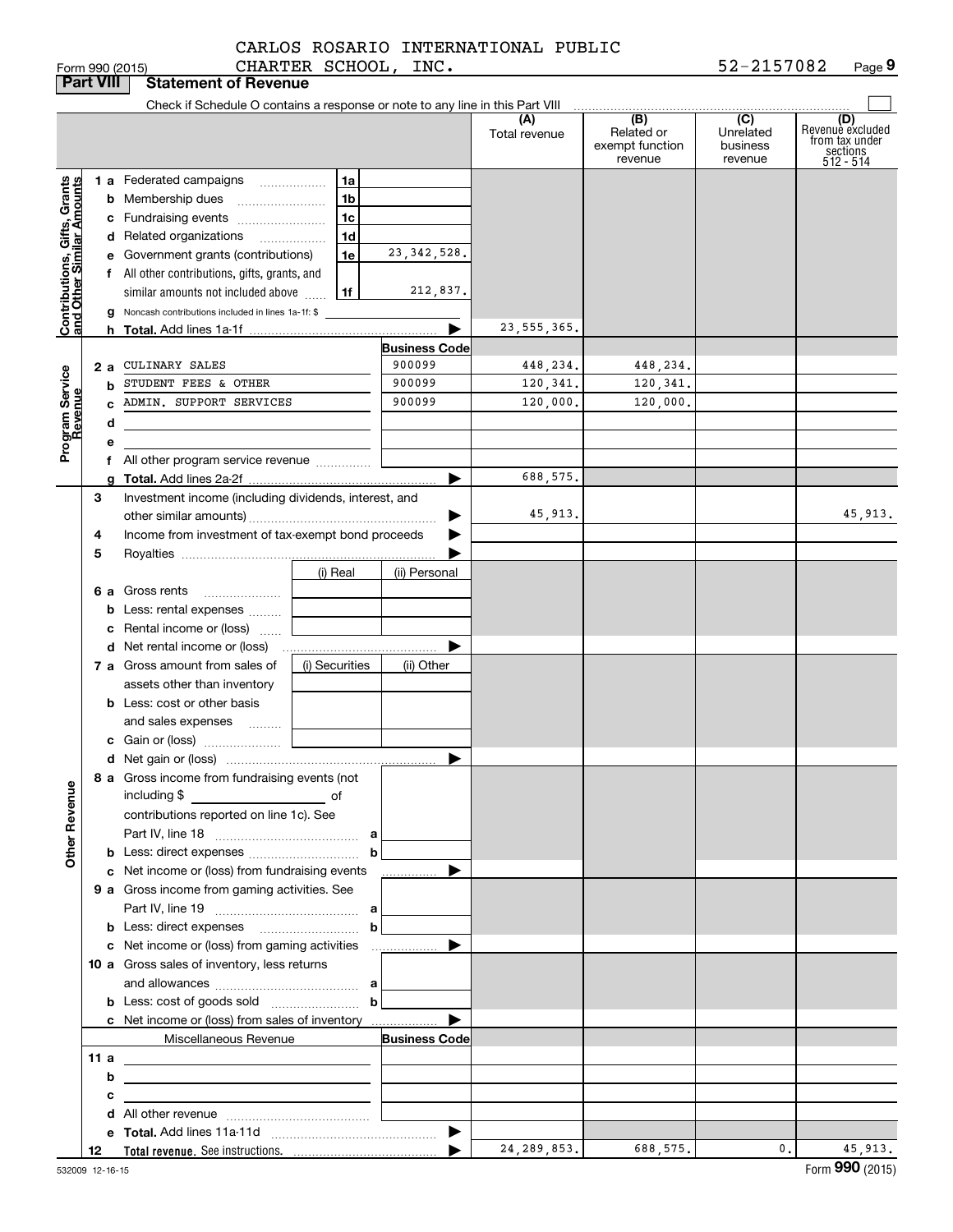#### Form 990 (2015) Page **Part IX Statement of Functional Expenses** <code>CHARTER SCHOOL, INC</code> . The set of the set of  $52-2157082$ CARLOS ROSARIO INTERNATIONAL PUBLIC

**10**

|              | <u>Section 501(c)(3) and 501(c)(4) organizations must complete all columns. All other organizations must complete column (A).</u>                                                                                                                                        |                               |                               |                                          |                         |
|--------------|--------------------------------------------------------------------------------------------------------------------------------------------------------------------------------------------------------------------------------------------------------------------------|-------------------------------|-------------------------------|------------------------------------------|-------------------------|
|              | Check if Schedule O contains a response or note to any line in this Part IX                                                                                                                                                                                              | (A)                           | (B)                           |                                          | (D)                     |
|              | Do not include amounts reported on lines 6b,<br>7b, 8b, 9b, and 10b of Part VIII.                                                                                                                                                                                        | Total expenses                | Program service<br>expenses   | Management and<br>general expenses       | Fundraising<br>expenses |
| 1.           | Grants and other assistance to domestic organizations                                                                                                                                                                                                                    |                               |                               |                                          |                         |
|              | and domestic governments. See Part IV, line 21                                                                                                                                                                                                                           |                               |                               |                                          |                         |
| $\mathbf{2}$ | Grants and other assistance to domestic<br>individuals. See Part IV, line 22                                                                                                                                                                                             | 73,072.                       | 73,072.                       |                                          |                         |
| 3            | and a complete the complete state of the state of the state of the state of the state of the state of the state of the state of the state of the state of the state of the state of the state of the state of the state of the<br>Grants and other assistance to foreign |                               |                               |                                          |                         |
|              | organizations, foreign governments, and foreign                                                                                                                                                                                                                          |                               |                               |                                          |                         |
|              | individuals. See Part IV, lines 15 and 16                                                                                                                                                                                                                                |                               |                               |                                          |                         |
| 4            | Benefits paid to or for members                                                                                                                                                                                                                                          |                               |                               |                                          |                         |
| 5            | Compensation of current officers, directors,                                                                                                                                                                                                                             |                               |                               |                                          |                         |
|              |                                                                                                                                                                                                                                                                          | 582,287.                      |                               | 582,287.                                 |                         |
| 6            | Compensation not included above, to disqualified                                                                                                                                                                                                                         |                               |                               |                                          |                         |
|              | persons (as defined under section 4958(f)(1)) and                                                                                                                                                                                                                        |                               |                               |                                          |                         |
|              | persons described in section 4958(c)(3)(B)                                                                                                                                                                                                                               |                               |                               |                                          |                         |
| 7            |                                                                                                                                                                                                                                                                          | 11,027,639.                   | 10,259,784.                   | 767,855.                                 |                         |
| 8            | Pension plan accruals and contributions (include                                                                                                                                                                                                                         |                               |                               |                                          |                         |
|              | section 401(k) and 403(b) employer contributions)                                                                                                                                                                                                                        | $\frac{597,924.}{1,514,337.}$ | $\frac{497,064.}{1,362,108.}$ | <u>100,860.</u>                          |                         |
| 9            |                                                                                                                                                                                                                                                                          |                               |                               | 152,229.                                 |                         |
| 10           |                                                                                                                                                                                                                                                                          | 908, 434.                     | 813,866.                      | 94,568.                                  |                         |
| 11           | Fees for services (non-employees):                                                                                                                                                                                                                                       |                               |                               |                                          |                         |
| a            |                                                                                                                                                                                                                                                                          |                               |                               |                                          |                         |
| b            |                                                                                                                                                                                                                                                                          | $\frac{23,439}{234,942}$      |                               | $\frac{23,439}{133,565}$                 |                         |
| c            |                                                                                                                                                                                                                                                                          |                               | 101, 377.                     |                                          |                         |
| d            |                                                                                                                                                                                                                                                                          |                               |                               |                                          |                         |
| е            | Professional fundraising services. See Part IV, line 17                                                                                                                                                                                                                  |                               |                               |                                          |                         |
| f            | Investment management fees                                                                                                                                                                                                                                               |                               |                               |                                          |                         |
| g            | Other. (If line 11g amount exceeds 10% of line 25,                                                                                                                                                                                                                       |                               |                               |                                          |                         |
|              | column (A) amount, list line 11g expenses on Sch O.)                                                                                                                                                                                                                     | <u>266,528.</u><br>71, 177.   | <u>116,428.</u><br>16, 110.   | <u>150,100.</u><br>$\overline{55,067}$ . |                         |
| 12           |                                                                                                                                                                                                                                                                          | 799, 103.                     | 711,944.                      | 85,873.                                  | 1,286.                  |
| 13           |                                                                                                                                                                                                                                                                          | 569,049.                      | 536, 102.                     | 32,947.                                  |                         |
| 14           |                                                                                                                                                                                                                                                                          |                               |                               |                                          |                         |
| 15<br>16     |                                                                                                                                                                                                                                                                          | 5,733,010.                    | 5, 374, 387.                  | 358,623.                                 |                         |
| 17           | Travel                                                                                                                                                                                                                                                                   | 174,810.                      | 149,341.                      | $\overline{25,469}$ .                    |                         |
| 18           | Payments of travel or entertainment expenses                                                                                                                                                                                                                             |                               |                               |                                          |                         |
|              | for any federal, state, or local public officials                                                                                                                                                                                                                        |                               |                               |                                          |                         |
| 19           | Conferences, conventions, and meetings                                                                                                                                                                                                                                   | 49,246.                       | 35, 103.                      | 14,143.                                  |                         |
| 20           | Interest                                                                                                                                                                                                                                                                 | 374.                          | 329.                          | 45.                                      |                         |
| 21           |                                                                                                                                                                                                                                                                          |                               |                               |                                          |                         |
| 22           | Depreciation, depletion, and amortization                                                                                                                                                                                                                                | 1,295,665.                    | <u>1,196,182.</u>             | 99, 483.                                 |                         |
| 23           | Insurance                                                                                                                                                                                                                                                                | 171, 137.                     | 152,862.                      | 18, 275.                                 |                         |
| 24           | Other expenses. Itemize expenses not covered<br>above. (List miscellaneous expenses in line 24e. If line                                                                                                                                                                 |                               |                               |                                          |                         |
|              | 24e amount exceeds 10% of line 25, column (A)<br>amount, list line 24e expenses on Schedule O.)                                                                                                                                                                          |                               |                               |                                          |                         |
| a            | DIRECT STUDENT COSTS                                                                                                                                                                                                                                                     | 473,621.                      | 450,433.                      | 23,188.                                  |                         |
| b            | DC CHARTER SCHOOL FEE                                                                                                                                                                                                                                                    | 240, 701.                     | $\overline{215}$ , 644.       | 25,057.                                  |                         |
| C            | STUDENT ACTIVITIES                                                                                                                                                                                                                                                       | 137,349.                      | 137,349.                      |                                          |                         |
| d            | DUES & MEMBERSHIP FEES                                                                                                                                                                                                                                                   | 60,053.                       | 40,912.                       | 19,141.                                  |                         |
| е            | All other expenses                                                                                                                                                                                                                                                       |                               |                               |                                          |                         |
| 25           | Total functional expenses. Add lines 1 through 24e                                                                                                                                                                                                                       | 25,003,897.                   | 22, 240, 397.                 | 2,762,214.                               | 1,286.                  |
| 26           | Joint costs. Complete this line only if the organization                                                                                                                                                                                                                 |                               |                               |                                          |                         |
|              | reported in column (B) joint costs from a combined                                                                                                                                                                                                                       |                               |                               |                                          |                         |
|              | educational campaign and fundraising solicitation.                                                                                                                                                                                                                       |                               |                               |                                          |                         |
|              | Check here<br>if following SOP 98-2 (ASC 958-720)                                                                                                                                                                                                                        |                               |                               |                                          |                         |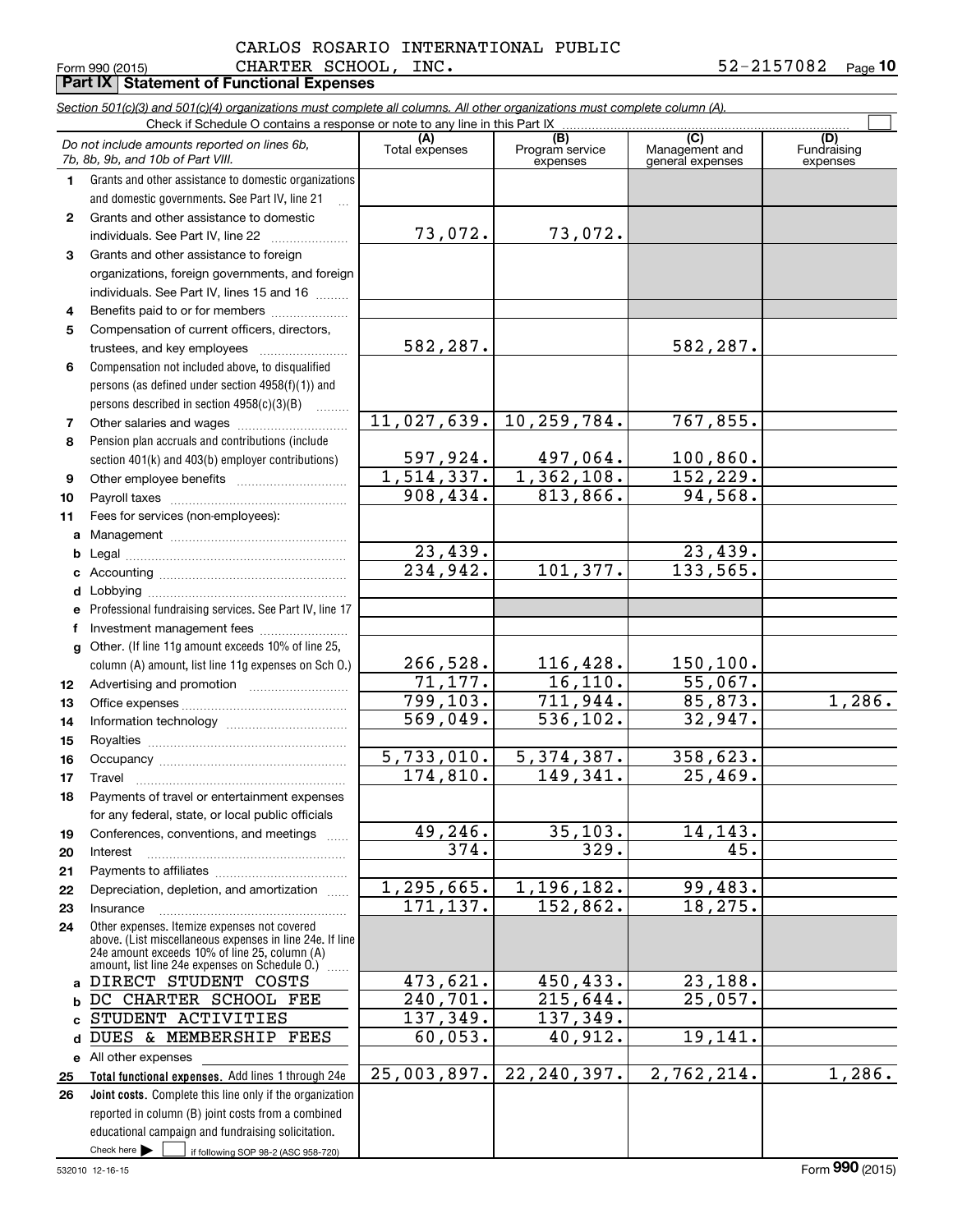$\overline{\phantom{0}}$ 

 $\overline{a}$ 

|                      | CARLOS ROSARIO INTERNATIONAL PUBLIC |  |
|----------------------|-------------------------------------|--|
| CHARTER SCHOOL, INC. |                                     |  |

 $\mathcal{L}^{\text{max}}$ 

|                 |                               |                 | CARLOS ROSARIO INTERNATIONAL PUBLIC |            |            |
|-----------------|-------------------------------|-----------------|-------------------------------------|------------|------------|
| Form 990 (2015) |                               | CHARTER SCHOOL. | INC.                                | 52-2157082 | $P$ age 11 |
|                 | <b>Part X   Balance Sheet</b> |                 |                                     |            |            |

|                             |          |                                                                                                                                     |            | (A)<br>Beginning of year |                         | (B)<br>End of year          |
|-----------------------------|----------|-------------------------------------------------------------------------------------------------------------------------------------|------------|--------------------------|-------------------------|-----------------------------|
|                             | 1        |                                                                                                                                     |            | 7,100.                   | $\mathbf{1}$            | 5,300.                      |
|                             | 2        |                                                                                                                                     |            | 11,838,169.              | $\mathbf{2}$            | 13, 515, 958.               |
|                             | з        |                                                                                                                                     |            | 97,505.                  | $\overline{3}$          | 0.                          |
|                             | 4        |                                                                                                                                     |            |                          | $\overline{\mathbf{4}}$ | 1,089.                      |
|                             | 5        | Loans and other receivables from current and former officers, directors,                                                            |            |                          |                         |                             |
|                             |          |                                                                                                                                     |            |                          |                         |                             |
|                             |          | trustees, key employees, and highest compensated employees. Complete<br>Part II of Schedule L                                       |            |                          | 5                       |                             |
|                             | 6        | Loans and other receivables from other disqualified persons (as defined under                                                       |            |                          |                         |                             |
|                             |          | section 4958(f)(1)), persons described in section 4958(c)(3)(B), and contributing                                                   |            |                          |                         |                             |
|                             |          | employers and sponsoring organizations of section 501(c)(9) voluntary                                                               |            |                          |                         |                             |
|                             |          | employees' beneficiary organizations (see instr). Complete Part II of Sch L                                                         |            | 6                        |                         |                             |
| Assets                      | 7        |                                                                                                                                     |            |                          | $\overline{7}$          |                             |
|                             | 8        |                                                                                                                                     |            |                          | 8                       |                             |
|                             | 9        | Prepaid expenses and deferred charges                                                                                               |            | 366,971.                 | $\mathbf{9}$            | 272, 366.                   |
|                             |          | <b>10a</b> Land, buildings, and equipment: cost or other                                                                            |            |                          |                         |                             |
|                             |          |                                                                                                                                     |            |                          |                         |                             |
|                             |          | <b>b</b> Less: accumulated depreciation                                                                                             |            | 22, 211, 347.            | 10 <sub>c</sub>         | 20,590,820.                 |
|                             | 11       |                                                                                                                                     | 1,570,324. | 11                       | 433,509.                |                             |
|                             | 12       |                                                                                                                                     | 3,048,000. | 12                       | 3, 142, 281.            |                             |
|                             | 13       |                                                                                                                                     |            | 13                       |                         |                             |
|                             | 14       |                                                                                                                                     |            | 14                       |                         |                             |
|                             | 15       |                                                                                                                                     |            | 596,820.                 | 15                      | 181,776.                    |
|                             | 16       |                                                                                                                                     |            | 39,736,236.              | 16                      | 38, 143, 099.               |
|                             | 17       |                                                                                                                                     | 3,239,845. | 17                       | 2,596,029.              |                             |
|                             | 18       |                                                                                                                                     |            | 18                       |                         |                             |
|                             | 19       |                                                                                                                                     |            | 33,311.                  | 19                      | 27,940.                     |
|                             | 20       |                                                                                                                                     |            |                          | 20                      |                             |
|                             | 21       | Escrow or custodial account liability. Complete Part IV of Schedule D                                                               |            |                          | 21                      |                             |
|                             | 22       | Loans and other payables to current and former officers, directors, trustees,                                                       |            |                          |                         |                             |
|                             |          | key employees, highest compensated employees, and disqualified persons.                                                             |            |                          |                         |                             |
| Liabilities                 |          |                                                                                                                                     |            |                          | 22                      |                             |
|                             | 23       | Secured mortgages and notes payable to unrelated third parties                                                                      |            |                          | 23                      |                             |
|                             | 24       |                                                                                                                                     |            |                          | 24                      |                             |
|                             | 25       | Other liabilities (including federal income tax, payables to related third                                                          |            |                          |                         |                             |
|                             |          | parties, and other liabilities not included on lines 17-24). Complete Part X of                                                     |            |                          |                         |                             |
|                             |          | Schedule D                                                                                                                          |            | 15,654,987.              | 25                      | 19,379,049.                 |
|                             | 26       | Total liabilities. Add lines 17 through 25                                                                                          |            | 18,928,143.              | 26                      | $\overline{17}$ ,998,994.   |
|                             |          | Organizations that follow SFAS 117 (ASC 958), check here $\blacktriangleright \begin{array}{ c } \hline X & \text{and} \end{array}$ |            |                          |                         |                             |
|                             |          | complete lines 27 through 29, and lines 33 and 34.                                                                                  |            | 20,674,237.              | 27                      | 20,040,454.                 |
|                             | 27<br>28 | Unrestricted net assets<br>Temporarily restricted net assets                                                                        |            | 133,856.                 | 28                      | 103,651.                    |
|                             | 29       | Permanently restricted net assets                                                                                                   |            |                          | 29                      |                             |
|                             |          | Organizations that do not follow SFAS 117 (ASC 958), check here ▶ □                                                                 |            |                          |                         |                             |
|                             |          | and complete lines 30 through 34.                                                                                                   |            |                          |                         |                             |
| Net Assets or Fund Balances | 30       |                                                                                                                                     |            |                          | 30                      |                             |
|                             | 31       | Paid-in or capital surplus, or land, building, or equipment fund                                                                    |            |                          | 31                      |                             |
|                             | 32       | Retained earnings, endowment, accumulated income, or other funds                                                                    |            |                          | 32                      |                             |
|                             | 33       | Total net assets or fund balances                                                                                                   |            | 20,808,093.              | 33                      | $\overline{20}$ , 144, 105. |
|                             | 34       |                                                                                                                                     |            | 39,736,236.              | 34                      | 38, 143, 099.               |

Form (2015) **990**

# Check if Schedule O contains a response or note to any line in this Part X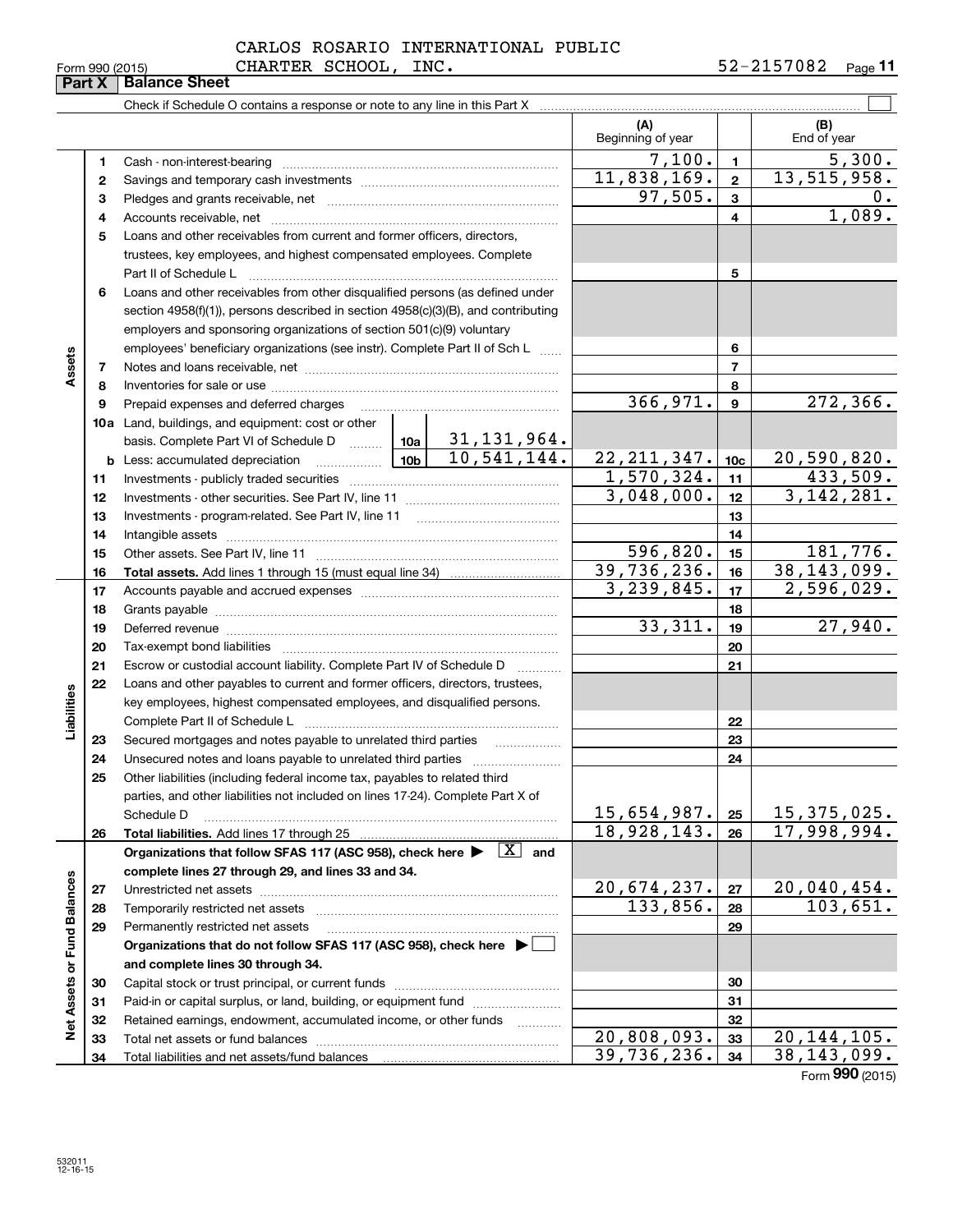| 52-2157082<br>CHARTER SCHOOL, INC.<br>Form 990 (2015)<br><b>Part XI   Reconciliation of Net Assets</b><br>Check if Schedule O contains a response or note to any line in this Part XI<br>24, 289, 853.<br>1<br>1<br>25,003,897.<br>$\overline{2}$<br>Total expenses (must equal Part IX, column (A), line 25)<br>2<br>$-714,044.$<br>3<br>Revenue less expenses. Subtract line 2 from line 1<br>з<br>20,808,093.<br>4<br>4<br>5<br>Net unrealized gains (losses) on investments<br>5<br>$\begin{minipage}{0.5\textwidth} \begin{tabular}{ l l l } \hline \multicolumn{1}{ l l l } \hline \multicolumn{1}{ l l } \multicolumn{1}{ l } \multicolumn{1}{ l } \multicolumn{1}{ l } \multicolumn{1}{ l } \multicolumn{1}{ l } \multicolumn{1}{ l } \multicolumn{1}{ l } \multicolumn{1}{ l } \multicolumn{1}{ l } \multicolumn{1}{ l } \multicolumn{1}{ l } \multicolumn{1}{ l } \multicolumn{1}{ l } \multicolumn{1}{ l } \multicolumn$<br>6<br>Donated services and use of facilities<br>6<br>$\overline{7}$<br>7<br>Investment expenses<br>8<br>Prior period adjustments<br>8<br>Other changes in net assets or fund balances (explain in Schedule O)<br>9<br>9<br>Net assets or fund balances at end of year. Combine lines 3 through 9 (must equal Part X, line 33,<br>10<br>20, 144, 105.<br>10<br>column (B))<br><b>Part XII</b> Financial Statements and Reporting | Page $12$                |  |  |  |  |  |  |  |
|-----------------------------------------------------------------------------------------------------------------------------------------------------------------------------------------------------------------------------------------------------------------------------------------------------------------------------------------------------------------------------------------------------------------------------------------------------------------------------------------------------------------------------------------------------------------------------------------------------------------------------------------------------------------------------------------------------------------------------------------------------------------------------------------------------------------------------------------------------------------------------------------------------------------------------------------------------------------------------------------------------------------------------------------------------------------------------------------------------------------------------------------------------------------------------------------------------------------------------------------------------------------------------------------------------------------------------------------------------------------------|--------------------------|--|--|--|--|--|--|--|
|                                                                                                                                                                                                                                                                                                                                                                                                                                                                                                                                                                                                                                                                                                                                                                                                                                                                                                                                                                                                                                                                                                                                                                                                                                                                                                                                                                       |                          |  |  |  |  |  |  |  |
|                                                                                                                                                                                                                                                                                                                                                                                                                                                                                                                                                                                                                                                                                                                                                                                                                                                                                                                                                                                                                                                                                                                                                                                                                                                                                                                                                                       |                          |  |  |  |  |  |  |  |
|                                                                                                                                                                                                                                                                                                                                                                                                                                                                                                                                                                                                                                                                                                                                                                                                                                                                                                                                                                                                                                                                                                                                                                                                                                                                                                                                                                       |                          |  |  |  |  |  |  |  |
|                                                                                                                                                                                                                                                                                                                                                                                                                                                                                                                                                                                                                                                                                                                                                                                                                                                                                                                                                                                                                                                                                                                                                                                                                                                                                                                                                                       |                          |  |  |  |  |  |  |  |
|                                                                                                                                                                                                                                                                                                                                                                                                                                                                                                                                                                                                                                                                                                                                                                                                                                                                                                                                                                                                                                                                                                                                                                                                                                                                                                                                                                       |                          |  |  |  |  |  |  |  |
|                                                                                                                                                                                                                                                                                                                                                                                                                                                                                                                                                                                                                                                                                                                                                                                                                                                                                                                                                                                                                                                                                                                                                                                                                                                                                                                                                                       |                          |  |  |  |  |  |  |  |
|                                                                                                                                                                                                                                                                                                                                                                                                                                                                                                                                                                                                                                                                                                                                                                                                                                                                                                                                                                                                                                                                                                                                                                                                                                                                                                                                                                       |                          |  |  |  |  |  |  |  |
|                                                                                                                                                                                                                                                                                                                                                                                                                                                                                                                                                                                                                                                                                                                                                                                                                                                                                                                                                                                                                                                                                                                                                                                                                                                                                                                                                                       |                          |  |  |  |  |  |  |  |
|                                                                                                                                                                                                                                                                                                                                                                                                                                                                                                                                                                                                                                                                                                                                                                                                                                                                                                                                                                                                                                                                                                                                                                                                                                                                                                                                                                       | 50,056.                  |  |  |  |  |  |  |  |
|                                                                                                                                                                                                                                                                                                                                                                                                                                                                                                                                                                                                                                                                                                                                                                                                                                                                                                                                                                                                                                                                                                                                                                                                                                                                                                                                                                       |                          |  |  |  |  |  |  |  |
|                                                                                                                                                                                                                                                                                                                                                                                                                                                                                                                                                                                                                                                                                                                                                                                                                                                                                                                                                                                                                                                                                                                                                                                                                                                                                                                                                                       |                          |  |  |  |  |  |  |  |
|                                                                                                                                                                                                                                                                                                                                                                                                                                                                                                                                                                                                                                                                                                                                                                                                                                                                                                                                                                                                                                                                                                                                                                                                                                                                                                                                                                       |                          |  |  |  |  |  |  |  |
|                                                                                                                                                                                                                                                                                                                                                                                                                                                                                                                                                                                                                                                                                                                                                                                                                                                                                                                                                                                                                                                                                                                                                                                                                                                                                                                                                                       | 0.                       |  |  |  |  |  |  |  |
|                                                                                                                                                                                                                                                                                                                                                                                                                                                                                                                                                                                                                                                                                                                                                                                                                                                                                                                                                                                                                                                                                                                                                                                                                                                                                                                                                                       |                          |  |  |  |  |  |  |  |
|                                                                                                                                                                                                                                                                                                                                                                                                                                                                                                                                                                                                                                                                                                                                                                                                                                                                                                                                                                                                                                                                                                                                                                                                                                                                                                                                                                       |                          |  |  |  |  |  |  |  |
|                                                                                                                                                                                                                                                                                                                                                                                                                                                                                                                                                                                                                                                                                                                                                                                                                                                                                                                                                                                                                                                                                                                                                                                                                                                                                                                                                                       |                          |  |  |  |  |  |  |  |
|                                                                                                                                                                                                                                                                                                                                                                                                                                                                                                                                                                                                                                                                                                                                                                                                                                                                                                                                                                                                                                                                                                                                                                                                                                                                                                                                                                       | $\vert \texttt{X} \vert$ |  |  |  |  |  |  |  |
|                                                                                                                                                                                                                                                                                                                                                                                                                                                                                                                                                                                                                                                                                                                                                                                                                                                                                                                                                                                                                                                                                                                                                                                                                                                                                                                                                                       | Yes<br><b>No</b>         |  |  |  |  |  |  |  |
| $\boxed{\mathbf{X}}$ Accrual<br>Accounting method used to prepare the Form 990: <u>II</u> Cash<br>Other<br>1                                                                                                                                                                                                                                                                                                                                                                                                                                                                                                                                                                                                                                                                                                                                                                                                                                                                                                                                                                                                                                                                                                                                                                                                                                                          |                          |  |  |  |  |  |  |  |
| If the organization changed its method of accounting from a prior year or checked "Other," explain in Schedule O.                                                                                                                                                                                                                                                                                                                                                                                                                                                                                                                                                                                                                                                                                                                                                                                                                                                                                                                                                                                                                                                                                                                                                                                                                                                     |                          |  |  |  |  |  |  |  |
| 2a Were the organization's financial statements compiled or reviewed by an independent accountant?<br>2a<br><u> 1986 - Jan Stein Stein Stein Stein Stein Stein Stein Stein Stein Stein Stein Stein Stein Stein Stein Stein S</u>                                                                                                                                                                                                                                                                                                                                                                                                                                                                                                                                                                                                                                                                                                                                                                                                                                                                                                                                                                                                                                                                                                                                      | X                        |  |  |  |  |  |  |  |
| If "Yes," check a box below to indicate whether the financial statements for the year were compiled or reviewed on a                                                                                                                                                                                                                                                                                                                                                                                                                                                                                                                                                                                                                                                                                                                                                                                                                                                                                                                                                                                                                                                                                                                                                                                                                                                  |                          |  |  |  |  |  |  |  |
| separate basis, consolidated basis, or both:                                                                                                                                                                                                                                                                                                                                                                                                                                                                                                                                                                                                                                                                                                                                                                                                                                                                                                                                                                                                                                                                                                                                                                                                                                                                                                                          |                          |  |  |  |  |  |  |  |
| Separate basis<br><b>Consolidated basis</b><br>Both consolidated and separate basis                                                                                                                                                                                                                                                                                                                                                                                                                                                                                                                                                                                                                                                                                                                                                                                                                                                                                                                                                                                                                                                                                                                                                                                                                                                                                   |                          |  |  |  |  |  |  |  |
| <b>b</b> Were the organization's financial statements audited by an independent accountant?<br>2 <sub>b</sub>                                                                                                                                                                                                                                                                                                                                                                                                                                                                                                                                                                                                                                                                                                                                                                                                                                                                                                                                                                                                                                                                                                                                                                                                                                                         | х                        |  |  |  |  |  |  |  |
| If "Yes," check a box below to indicate whether the financial statements for the year were audited on a separate basis,                                                                                                                                                                                                                                                                                                                                                                                                                                                                                                                                                                                                                                                                                                                                                                                                                                                                                                                                                                                                                                                                                                                                                                                                                                               |                          |  |  |  |  |  |  |  |
| consolidated basis, or both:                                                                                                                                                                                                                                                                                                                                                                                                                                                                                                                                                                                                                                                                                                                                                                                                                                                                                                                                                                                                                                                                                                                                                                                                                                                                                                                                          |                          |  |  |  |  |  |  |  |
| $X$ Both consolidated and separate basis<br><b>Consolidated basis</b><br>Separate basis                                                                                                                                                                                                                                                                                                                                                                                                                                                                                                                                                                                                                                                                                                                                                                                                                                                                                                                                                                                                                                                                                                                                                                                                                                                                               |                          |  |  |  |  |  |  |  |
| c If "Yes" to line 2a or 2b, does the organization have a committee that assumes responsibility for oversight of the audit,                                                                                                                                                                                                                                                                                                                                                                                                                                                                                                                                                                                                                                                                                                                                                                                                                                                                                                                                                                                                                                                                                                                                                                                                                                           |                          |  |  |  |  |  |  |  |
| 2c                                                                                                                                                                                                                                                                                                                                                                                                                                                                                                                                                                                                                                                                                                                                                                                                                                                                                                                                                                                                                                                                                                                                                                                                                                                                                                                                                                    | X                        |  |  |  |  |  |  |  |
| If the organization changed either its oversight process or selection process during the tax year, explain in Schedule O.                                                                                                                                                                                                                                                                                                                                                                                                                                                                                                                                                                                                                                                                                                                                                                                                                                                                                                                                                                                                                                                                                                                                                                                                                                             |                          |  |  |  |  |  |  |  |
| 3a As a result of a federal award, was the organization required to undergo an audit or audits as set forth in the Single Audit                                                                                                                                                                                                                                                                                                                                                                                                                                                                                                                                                                                                                                                                                                                                                                                                                                                                                                                                                                                                                                                                                                                                                                                                                                       |                          |  |  |  |  |  |  |  |
| За                                                                                                                                                                                                                                                                                                                                                                                                                                                                                                                                                                                                                                                                                                                                                                                                                                                                                                                                                                                                                                                                                                                                                                                                                                                                                                                                                                    | x                        |  |  |  |  |  |  |  |
| b If "Yes," did the organization undergo the required audit or audits? If the organization did not undergo the required audit                                                                                                                                                                                                                                                                                                                                                                                                                                                                                                                                                                                                                                                                                                                                                                                                                                                                                                                                                                                                                                                                                                                                                                                                                                         |                          |  |  |  |  |  |  |  |
| or audits, explain why in Schedule O and describe any steps taken to undergo such audits<br>3b                                                                                                                                                                                                                                                                                                                                                                                                                                                                                                                                                                                                                                                                                                                                                                                                                                                                                                                                                                                                                                                                                                                                                                                                                                                                        |                          |  |  |  |  |  |  |  |

Form (2015) **990**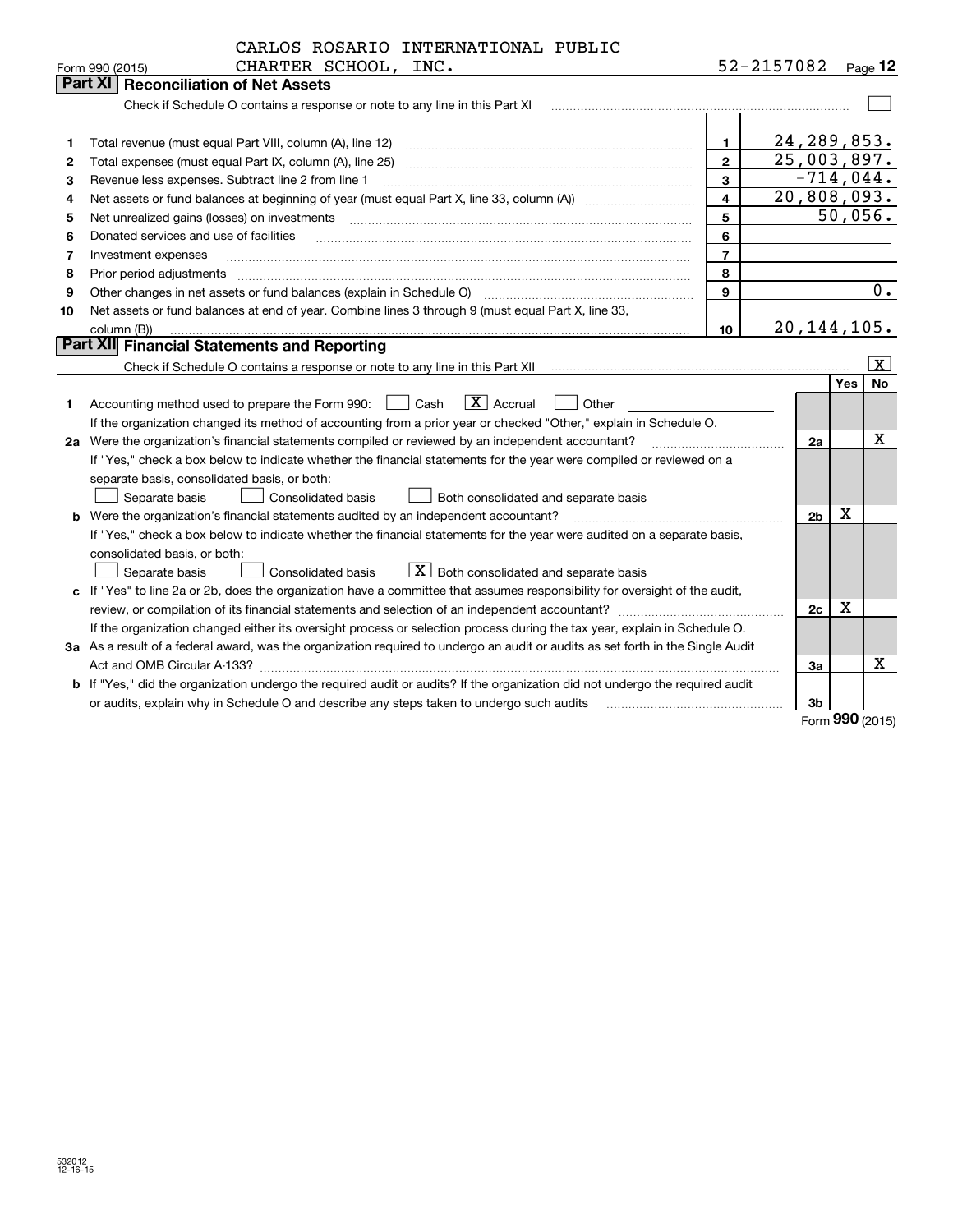| <b>SCHEDULE A</b>                                      |                                                                                                                                                                                                                                               |                                                                                                                                  |     |                                            |                        |  | OMB No. 1545-0047                           |  |  |  |
|--------------------------------------------------------|-----------------------------------------------------------------------------------------------------------------------------------------------------------------------------------------------------------------------------------------------|----------------------------------------------------------------------------------------------------------------------------------|-----|--------------------------------------------|------------------------|--|---------------------------------------------|--|--|--|
| (Form 990 or 990-EZ)                                   |                                                                                                                                                                                                                                               | <b>Public Charity Status and Public Support</b><br>Complete if the organization is a section 501(c)(3) organization or a section |     |                                            |                        |  |                                             |  |  |  |
|                                                        |                                                                                                                                                                                                                                               | 4947(a)(1) nonexempt charitable trust.                                                                                           |     |                                            |                        |  |                                             |  |  |  |
| Department of the Treasury<br>Internal Revenue Service | Information about Schedule A (Form 990 or 990-EZ) and its instructions is at www.irs.gov/form990.                                                                                                                                             | ▶ Attach to Form 990 or Form 990-EZ.                                                                                             |     |                                            |                        |  | <b>Open to Public</b><br>Inspection         |  |  |  |
| Name of the organization                               | CARLOS ROSARIO INTERNATIONAL PUBLIC                                                                                                                                                                                                           |                                                                                                                                  |     |                                            |                        |  | <b>Employer identification number</b>       |  |  |  |
|                                                        | CHARTER SCHOOL, INC.                                                                                                                                                                                                                          |                                                                                                                                  |     |                                            |                        |  | 52-2157082                                  |  |  |  |
| Part I                                                 | Reason for Public Charity Status (All organizations must complete this part.) See instructions.                                                                                                                                               |                                                                                                                                  |     |                                            |                        |  |                                             |  |  |  |
|                                                        | The organization is not a private foundation because it is: (For lines 1 through 11, check only one box.)                                                                                                                                     |                                                                                                                                  |     |                                            |                        |  |                                             |  |  |  |
| 1                                                      | A church, convention of churches, or association of churches described in section 170(b)(1)(A)(i).                                                                                                                                            |                                                                                                                                  |     |                                            |                        |  |                                             |  |  |  |
| $\overline{\text{X}}$<br>2                             | A school described in section 170(b)(1)(A)(ii). (Attach Schedule E (Form 990 or 990-EZ).)                                                                                                                                                     |                                                                                                                                  |     |                                            |                        |  |                                             |  |  |  |
| 3                                                      | A hospital or a cooperative hospital service organization described in section 170(b)(1)(A)(iii).                                                                                                                                             |                                                                                                                                  |     |                                            |                        |  |                                             |  |  |  |
| 4                                                      | A medical research organization operated in conjunction with a hospital described in section 170(b)(1)(A)(iii). Enter the hospital's name,                                                                                                    |                                                                                                                                  |     |                                            |                        |  |                                             |  |  |  |
| city, and state:                                       | An organization operated for the benefit of a college or university owned or operated by a governmental unit described in                                                                                                                     |                                                                                                                                  |     |                                            |                        |  |                                             |  |  |  |
| 5                                                      | section 170(b)(1)(A)(iv). (Complete Part II.)                                                                                                                                                                                                 |                                                                                                                                  |     |                                            |                        |  |                                             |  |  |  |
| 6                                                      | A federal, state, or local government or governmental unit described in section 170(b)(1)(A)(v).                                                                                                                                              |                                                                                                                                  |     |                                            |                        |  |                                             |  |  |  |
| 7                                                      | An organization that normally receives a substantial part of its support from a governmental unit or from the general public described in                                                                                                     |                                                                                                                                  |     |                                            |                        |  |                                             |  |  |  |
|                                                        | section 170(b)(1)(A)(vi). (Complete Part II.)                                                                                                                                                                                                 |                                                                                                                                  |     |                                            |                        |  |                                             |  |  |  |
| 8                                                      | A community trust described in section 170(b)(1)(A)(vi). (Complete Part II.)                                                                                                                                                                  |                                                                                                                                  |     |                                            |                        |  |                                             |  |  |  |
| 9                                                      | An organization that normally receives: (1) more than 33 1/3% of its support from contributions, membership fees, and gross receipts from                                                                                                     |                                                                                                                                  |     |                                            |                        |  |                                             |  |  |  |
|                                                        | activities related to its exempt functions - subject to certain exceptions, and (2) no more than 33 1/3% of its support from gross investment                                                                                                 |                                                                                                                                  |     |                                            |                        |  |                                             |  |  |  |
|                                                        | income and unrelated business taxable income (less section 511 tax) from businesses acquired by the organization after June 30, 1975.                                                                                                         |                                                                                                                                  |     |                                            |                        |  |                                             |  |  |  |
|                                                        | See section 509(a)(2). (Complete Part III.)                                                                                                                                                                                                   |                                                                                                                                  |     |                                            |                        |  |                                             |  |  |  |
| 10                                                     | An organization organized and operated exclusively to test for public safety. See section 509(a)(4).                                                                                                                                          |                                                                                                                                  |     |                                            |                        |  |                                             |  |  |  |
| 11                                                     | An organization organized and operated exclusively for the benefit of, to perform the functions of, or to carry out the purposes of one or                                                                                                    |                                                                                                                                  |     |                                            |                        |  |                                             |  |  |  |
|                                                        | more publicly supported organizations described in section 509(a)(1) or section 509(a)(2). See section 509(a)(3). Check the box in                                                                                                            |                                                                                                                                  |     |                                            |                        |  |                                             |  |  |  |
|                                                        | lines 11a through 11d that describes the type of supporting organization and complete lines 11e, 11f, and 11g.<br>Type I. A supporting organization operated, supervised, or controlled by its supported organization(s), typically by giving |                                                                                                                                  |     |                                            |                        |  |                                             |  |  |  |
| а                                                      | the supported organization(s) the power to regularly appoint or elect a majority of the directors or trustees of the supporting                                                                                                               |                                                                                                                                  |     |                                            |                        |  |                                             |  |  |  |
|                                                        | organization. You must complete Part IV, Sections A and B.                                                                                                                                                                                    |                                                                                                                                  |     |                                            |                        |  |                                             |  |  |  |
| b                                                      | Type II. A supporting organization supervised or controlled in connection with its supported organization(s), by having                                                                                                                       |                                                                                                                                  |     |                                            |                        |  |                                             |  |  |  |
|                                                        | control or management of the supporting organization vested in the same persons that control or manage the supported                                                                                                                          |                                                                                                                                  |     |                                            |                        |  |                                             |  |  |  |
|                                                        | organization(s). You must complete Part IV, Sections A and C.                                                                                                                                                                                 |                                                                                                                                  |     |                                            |                        |  |                                             |  |  |  |
| с                                                      | Type III functionally integrated. A supporting organization operated in connection with, and functionally integrated with,                                                                                                                    |                                                                                                                                  |     |                                            |                        |  |                                             |  |  |  |
|                                                        | its supported organization(s) (see instructions). You must complete Part IV, Sections A, D, and E.                                                                                                                                            |                                                                                                                                  |     |                                            |                        |  |                                             |  |  |  |
| d                                                      | Type III non-functionally integrated. A supporting organization operated in connection with its supported organization(s)                                                                                                                     |                                                                                                                                  |     |                                            |                        |  |                                             |  |  |  |
|                                                        | that is not functionally integrated. The organization generally must satisfy a distribution requirement and an attentiveness                                                                                                                  |                                                                                                                                  |     |                                            |                        |  |                                             |  |  |  |
|                                                        | requirement (see instructions). You must complete Part IV, Sections A and D, and Part V.                                                                                                                                                      |                                                                                                                                  |     |                                            |                        |  |                                             |  |  |  |
| е                                                      | Check this box if the organization received a written determination from the IRS that it is a Type I, Type II, Type III                                                                                                                       |                                                                                                                                  |     |                                            |                        |  |                                             |  |  |  |
| f                                                      | functionally integrated, or Type III non-functionally integrated supporting organization.<br>Enter the number of supported organizations                                                                                                      |                                                                                                                                  |     |                                            |                        |  |                                             |  |  |  |
|                                                        | Provide the following information about the supported organization(s).                                                                                                                                                                        |                                                                                                                                  |     |                                            |                        |  |                                             |  |  |  |
| (i) Name of supported                                  | (ii) EIN                                                                                                                                                                                                                                      | (iii) Type of organization                                                                                                       |     | (iv) Is the organization<br>listed in your | (v) Amount of monetary |  | (vi) Amount of                              |  |  |  |
| organization                                           |                                                                                                                                                                                                                                               | (described on lines 1-9<br>above (see instructions))                                                                             |     | governing document?                        | support (see           |  | other support (see                          |  |  |  |
|                                                        |                                                                                                                                                                                                                                               |                                                                                                                                  | Yes | No                                         | instructions)          |  | instructions)                               |  |  |  |
|                                                        |                                                                                                                                                                                                                                               |                                                                                                                                  |     |                                            |                        |  |                                             |  |  |  |
|                                                        |                                                                                                                                                                                                                                               |                                                                                                                                  |     |                                            |                        |  |                                             |  |  |  |
|                                                        |                                                                                                                                                                                                                                               |                                                                                                                                  |     |                                            |                        |  |                                             |  |  |  |
|                                                        |                                                                                                                                                                                                                                               |                                                                                                                                  |     |                                            |                        |  |                                             |  |  |  |
|                                                        |                                                                                                                                                                                                                                               |                                                                                                                                  |     |                                            |                        |  |                                             |  |  |  |
|                                                        |                                                                                                                                                                                                                                               |                                                                                                                                  |     |                                            |                        |  |                                             |  |  |  |
|                                                        |                                                                                                                                                                                                                                               |                                                                                                                                  |     |                                            |                        |  |                                             |  |  |  |
|                                                        |                                                                                                                                                                                                                                               |                                                                                                                                  |     |                                            |                        |  |                                             |  |  |  |
|                                                        |                                                                                                                                                                                                                                               |                                                                                                                                  |     |                                            |                        |  |                                             |  |  |  |
|                                                        |                                                                                                                                                                                                                                               |                                                                                                                                  |     |                                            |                        |  |                                             |  |  |  |
| Total                                                  |                                                                                                                                                                                                                                               |                                                                                                                                  |     |                                            |                        |  |                                             |  |  |  |
|                                                        | <b>LIA For Department Poduction Act Notice, can the Instructions for</b>                                                                                                                                                                      |                                                                                                                                  |     |                                            |                        |  | <b>Cohodulo A (Form 000 or 000 EZ) 2015</b> |  |  |  |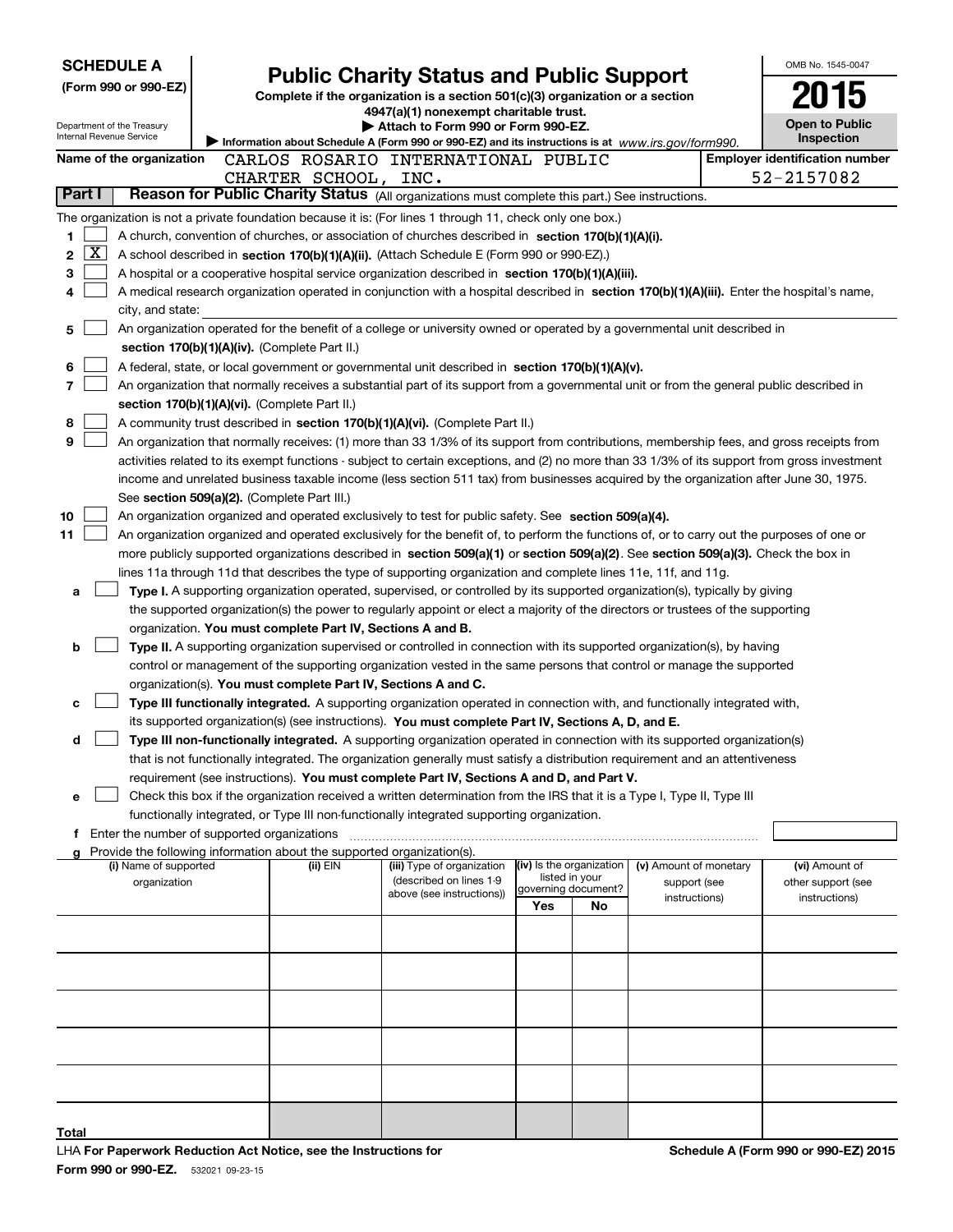Schedule A (Form 990 or 990-EZ) 2015 Page CHARTER SCHOOL, INC. 52-2157082

**2**

(Complete only if you checked the box on line 5, 7, or 8 of Part I or if the organization failed to qualify under Part III. If the organization fails to qualify under the tests listed below, please complete Part III.) **Part II Support Schedule for Organizations Described in Sections 170(b)(1)(A)(iv) and 170(b)(1)(A)(vi)**

|    | <b>Section A. Public Support</b>                                                                                                               |          |          |                 |            |          |           |
|----|------------------------------------------------------------------------------------------------------------------------------------------------|----------|----------|-----------------|------------|----------|-----------|
|    | Calendar year (or fiscal year beginning in) $\blacktriangleright$                                                                              | (a) 2011 | (b) 2012 | <b>(c)</b> 2013 | $(d)$ 2014 | (e) 2015 | (f) Total |
|    | <b>1</b> Gifts, grants, contributions, and                                                                                                     |          |          |                 |            |          |           |
|    | membership fees received. (Do not                                                                                                              |          |          |                 |            |          |           |
|    | include any "unusual grants.")                                                                                                                 |          |          |                 |            |          |           |
|    | 2 Tax revenues levied for the organ-                                                                                                           |          |          |                 |            |          |           |
|    | ization's benefit and either paid to                                                                                                           |          |          |                 |            |          |           |
|    | or expended on its behalf                                                                                                                      |          |          |                 |            |          |           |
|    | 3 The value of services or facilities                                                                                                          |          |          |                 |            |          |           |
|    | furnished by a governmental unit to                                                                                                            |          |          |                 |            |          |           |
|    | the organization without charge                                                                                                                |          |          |                 |            |          |           |
|    | <b>Total.</b> Add lines 1 through 3                                                                                                            |          |          |                 |            |          |           |
| 5. | The portion of total contributions                                                                                                             |          |          |                 |            |          |           |
|    | by each person (other than a                                                                                                                   |          |          |                 |            |          |           |
|    | governmental unit or publicly                                                                                                                  |          |          |                 |            |          |           |
|    | supported organization) included                                                                                                               |          |          |                 |            |          |           |
|    | on line 1 that exceeds 2% of the                                                                                                               |          |          |                 |            |          |           |
|    | amount shown on line 11,                                                                                                                       |          |          |                 |            |          |           |
|    | column (f)                                                                                                                                     |          |          |                 |            |          |           |
|    | 6 Public support. Subtract line 5 from line 4.                                                                                                 |          |          |                 |            |          |           |
|    | <b>Section B. Total Support</b>                                                                                                                |          |          |                 |            |          |           |
|    | Calendar year (or fiscal year beginning in)                                                                                                    | (a) 2011 | (b) 2012 | $(c)$ 2013      | $(d)$ 2014 | (e) 2015 | (f) Total |
|    | 7 Amounts from line 4                                                                                                                          |          |          |                 |            |          |           |
| 8  | Gross income from interest,                                                                                                                    |          |          |                 |            |          |           |
|    | dividends, payments received on                                                                                                                |          |          |                 |            |          |           |
|    | securities loans, rents, royalties                                                                                                             |          |          |                 |            |          |           |
|    | and income from similar sources                                                                                                                |          |          |                 |            |          |           |
| 9. | Net income from unrelated business                                                                                                             |          |          |                 |            |          |           |
|    | activities, whether or not the                                                                                                                 |          |          |                 |            |          |           |
|    | business is regularly carried on                                                                                                               |          |          |                 |            |          |           |
|    | <b>10</b> Other income. Do not include gain                                                                                                    |          |          |                 |            |          |           |
|    | or loss from the sale of capital                                                                                                               |          |          |                 |            |          |           |
|    | assets (Explain in Part VI.)                                                                                                                   |          |          |                 |            |          |           |
|    | 11 Total support. Add lines 7 through 10                                                                                                       |          |          |                 |            |          |           |
|    | <b>12</b> Gross receipts from related activities, etc. (see instructions)                                                                      |          |          |                 |            | 12       |           |
|    | 13 First five years. If the Form 990 is for the organization's first, second, third, fourth, or fifth tax year as a section 501(c)(3)          |          |          |                 |            |          |           |
|    | organization, check this box and stop here                                                                                                     |          |          |                 |            |          |           |
|    | <b>Section C. Computation of Public Support Percentage</b>                                                                                     |          |          |                 |            |          |           |
|    | 14 Public support percentage for 2015 (line 6, column (f) divided by line 11, column (f) <i>mummumumum</i>                                     |          |          |                 |            | 14       | %         |
|    |                                                                                                                                                |          |          |                 |            | 15       | %         |
|    | 16a 33 1/3% support test - 2015. If the organization did not check the box on line 13, and line 14 is 33 1/3% or more, check this box and      |          |          |                 |            |          |           |
|    | stop here. The organization qualifies as a publicly supported organization                                                                     |          |          |                 |            |          |           |
|    | b 33 1/3% support test - 2014. If the organization did not check a box on line 13 or 16a, and line 15 is 33 1/3% or more, check this box       |          |          |                 |            |          |           |
|    | and stop here. The organization qualifies as a publicly supported organization                                                                 |          |          |                 |            |          |           |
|    | 17a 10% -facts-and-circumstances test - 2015. If the organization did not check a box on line 13, 16a, or 16b, and line 14 is 10% or more,     |          |          |                 |            |          |           |
|    | and if the organization meets the "facts-and-circumstances" test, check this box and stop here. Explain in Part VI how the organization        |          |          |                 |            |          |           |
|    | meets the "facts-and-circumstances" test. The organization qualifies as a publicly supported organization                                      |          |          |                 |            |          |           |
|    | <b>b 10% -facts-and-circumstances test - 2014.</b> If the organization did not check a box on line 13, 16a, 16b, or 17a, and line 15 is 10% or |          |          |                 |            |          |           |
|    | more, and if the organization meets the "facts-and-circumstances" test, check this box and stop here. Explain in Part VI how the               |          |          |                 |            |          |           |
|    | organization meets the "facts-and-circumstances" test. The organization qualifies as a publicly supported organization                         |          |          |                 |            |          |           |
|    | 18 Private foundation. If the organization did not check a box on line 13, 16a, 16b, 17a, or 17b, check this box and see instructions          |          |          |                 |            |          |           |

**Schedule A (Form 990 or 990-EZ) 2015**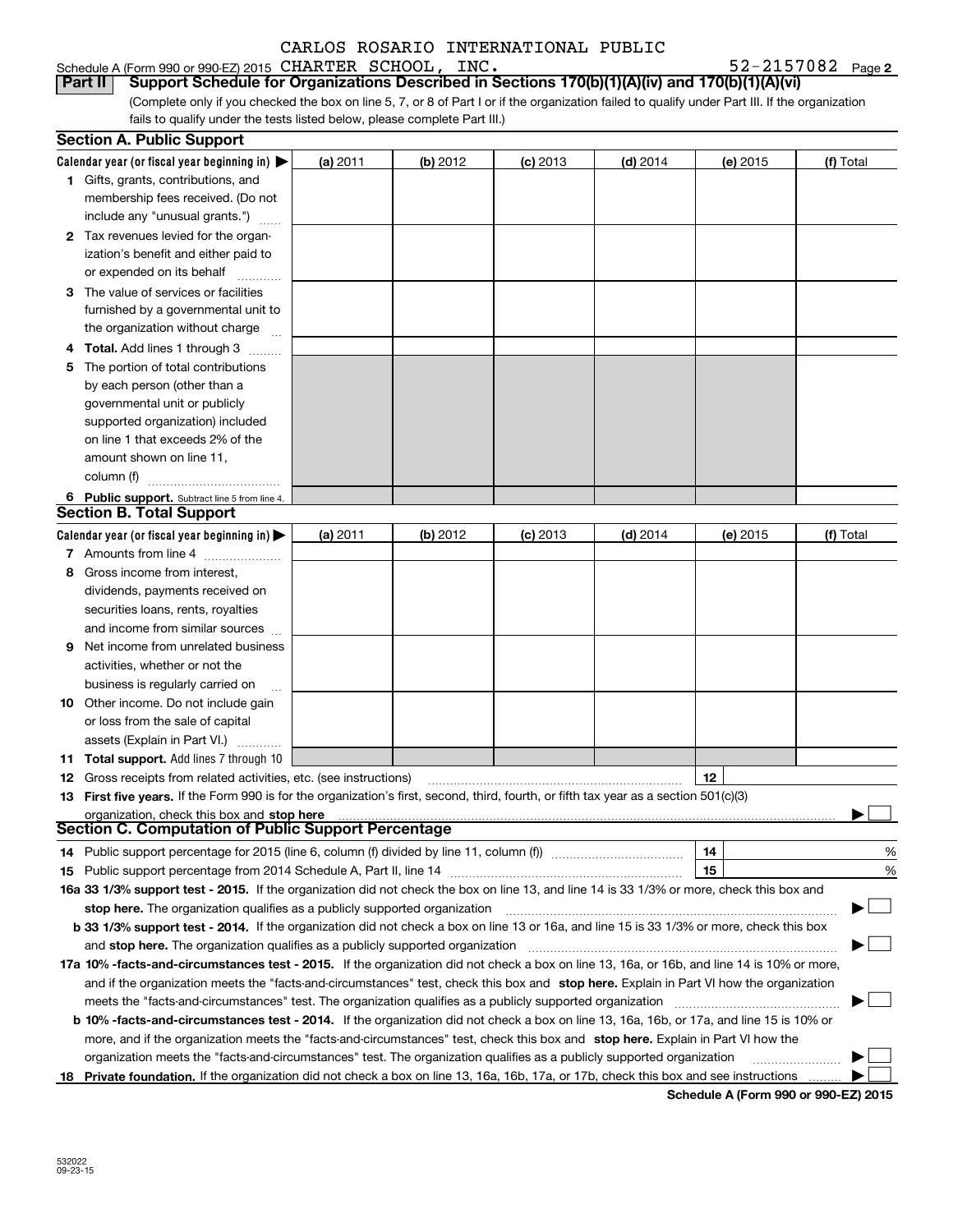Schedule A (Form 990 or 990-EZ) 2015 Page CHARTER SCHOOL, INC. 52-2157082

**3**

#### **Part III Support Schedule for Organizations Described in Section 509(a)(2)**

(Complete only if you checked the box on line 9 of Part I or if the organization failed to qualify under Part II. If the organization fails to qualify under the tests listed below, please complete Part II.)

|    | <b>Section A. Public Support</b>                                                                                                                    |          |          |            |            |          |           |
|----|-----------------------------------------------------------------------------------------------------------------------------------------------------|----------|----------|------------|------------|----------|-----------|
|    | Calendar year (or fiscal year beginning in) $\blacktriangleright$                                                                                   | (a) 2011 | (b) 2012 | $(c)$ 2013 | $(d)$ 2014 | (e) 2015 | (f) Total |
|    | 1 Gifts, grants, contributions, and                                                                                                                 |          |          |            |            |          |           |
|    | membership fees received. (Do not                                                                                                                   |          |          |            |            |          |           |
|    | include any "unusual grants.")                                                                                                                      |          |          |            |            |          |           |
|    | <b>2</b> Gross receipts from admissions,                                                                                                            |          |          |            |            |          |           |
|    | merchandise sold or services per-                                                                                                                   |          |          |            |            |          |           |
|    | formed, or facilities furnished in                                                                                                                  |          |          |            |            |          |           |
|    | any activity that is related to the<br>organization's tax-exempt purpose                                                                            |          |          |            |            |          |           |
|    | 3 Gross receipts from activities that                                                                                                               |          |          |            |            |          |           |
|    | are not an unrelated trade or bus-                                                                                                                  |          |          |            |            |          |           |
|    |                                                                                                                                                     |          |          |            |            |          |           |
|    | iness under section 513                                                                                                                             |          |          |            |            |          |           |
|    | 4 Tax revenues levied for the organ-                                                                                                                |          |          |            |            |          |           |
|    | ization's benefit and either paid to                                                                                                                |          |          |            |            |          |           |
|    | or expended on its behalf<br>.                                                                                                                      |          |          |            |            |          |           |
|    | 5 The value of services or facilities                                                                                                               |          |          |            |            |          |           |
|    | furnished by a governmental unit to                                                                                                                 |          |          |            |            |          |           |
|    | the organization without charge                                                                                                                     |          |          |            |            |          |           |
|    | <b>6 Total.</b> Add lines 1 through 5                                                                                                               |          |          |            |            |          |           |
|    | 7a Amounts included on lines 1, 2, and                                                                                                              |          |          |            |            |          |           |
|    | 3 received from disqualified persons                                                                                                                |          |          |            |            |          |           |
|    | <b>b</b> Amounts included on lines 2 and 3 received                                                                                                 |          |          |            |            |          |           |
|    | from other than disqualified persons that                                                                                                           |          |          |            |            |          |           |
|    | exceed the greater of \$5,000 or 1% of the<br>amount on line 13 for the year                                                                        |          |          |            |            |          |           |
|    | c Add lines 7a and 7b                                                                                                                               |          |          |            |            |          |           |
|    | 8 Public support. (Subtract line 7c from line 6.)                                                                                                   |          |          |            |            |          |           |
|    | <b>Section B. Total Support</b>                                                                                                                     |          |          |            |            |          |           |
|    | Calendar year (or fiscal year beginning in)                                                                                                         | (a) 2011 | (b) 2012 | $(c)$ 2013 | $(d)$ 2014 | (e) 2015 | (f) Total |
|    | 9 Amounts from line 6                                                                                                                               |          |          |            |            |          |           |
|    | 10a Gross income from interest,                                                                                                                     |          |          |            |            |          |           |
|    | dividends, payments received on                                                                                                                     |          |          |            |            |          |           |
|    | securities loans, rents, royalties<br>and income from similar sources                                                                               |          |          |            |            |          |           |
|    | <b>b</b> Unrelated business taxable income                                                                                                          |          |          |            |            |          |           |
|    | (less section 511 taxes) from businesses                                                                                                            |          |          |            |            |          |           |
|    | acquired after June 30, 1975                                                                                                                        |          |          |            |            |          |           |
|    | $\overline{\phantom{a}}$                                                                                                                            |          |          |            |            |          |           |
|    | c Add lines 10a and 10b<br>11 Net income from unrelated business                                                                                    |          |          |            |            |          |           |
|    | activities not included in line 10b,                                                                                                                |          |          |            |            |          |           |
|    | whether or not the business is                                                                                                                      |          |          |            |            |          |           |
|    | regularly carried on                                                                                                                                |          |          |            |            |          |           |
|    | <b>12</b> Other income. Do not include gain<br>or loss from the sale of capital                                                                     |          |          |            |            |          |           |
|    | assets (Explain in Part VI.)                                                                                                                        |          |          |            |            |          |           |
|    | 13 Total support. (Add lines 9, 10c, 11, and 12.)                                                                                                   |          |          |            |            |          |           |
|    | 14 First five years. If the Form 990 is for the organization's first, second, third, fourth, or fifth tax year as a section 501(c)(3) organization, |          |          |            |            |          |           |
|    | check this box and stop here <i>macuum macuum macuum macuum macuum macuum macuum macuum macuum</i>                                                  |          |          |            |            |          |           |
|    | <b>Section C. Computation of Public Support Percentage</b>                                                                                          |          |          |            |            |          |           |
|    |                                                                                                                                                     |          |          |            |            | 15       | %         |
|    | 16 Public support percentage from 2014 Schedule A, Part III, line 15                                                                                |          |          |            |            | 16       | %         |
|    | <b>Section D. Computation of Investment Income Percentage</b>                                                                                       |          |          |            |            |          |           |
|    | 17 Investment income percentage for 2015 (line 10c, column (f) divided by line 13, column (f))                                                      |          |          |            |            | 17       | %         |
|    | <b>18</b> Investment income percentage from <b>2014</b> Schedule A, Part III, line 17                                                               |          |          |            |            | 18       | %         |
|    | 19a 33 1/3% support tests - 2015. If the organization did not check the box on line 14, and line 15 is more than 33 1/3%, and line 17 is not        |          |          |            |            |          |           |
|    | more than 33 1/3%, check this box and stop here. The organization qualifies as a publicly supported organization                                    |          |          |            |            |          | $\sim$    |
|    | b 33 1/3% support tests - 2014. If the organization did not check a box on line 14 or line 19a, and line 16 is more than 33 1/3%, and               |          |          |            |            |          |           |
|    | line 18 is not more than 33 1/3%, check this box and stop here. The organization qualifies as a publicly supported organization                     |          |          |            |            |          |           |
| 20 |                                                                                                                                                     |          |          |            |            |          |           |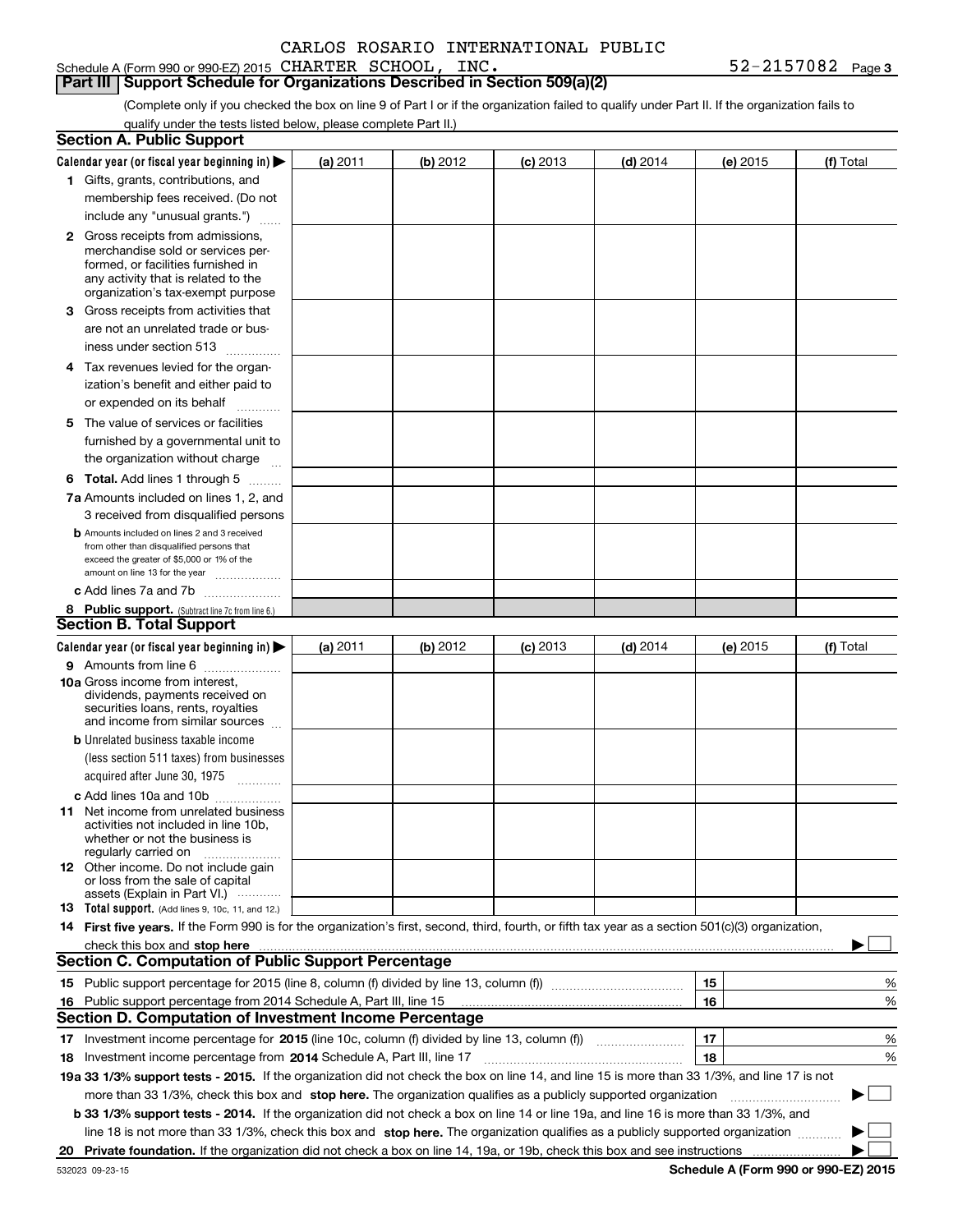# **Part IV Supporting Organizations**

(Complete only if you checked a box in line 11 on Part I. If you checked 11a of Part I, complete Sections A and B. If you checked 11b of Part I, complete Sections A and C. If you checked 11c of Part I, complete Sections A, D, and E. If you checked 11d of Part I, complete Sections A and D, and complete Part V.)

#### **Section A. All Supporting Organizations**

- **1** Are all of the organization's supported organizations listed by name in the organization's governing *If "No" describe in how the supported organizations are designated. If designated by* documents? *Part VI class or purpose, describe the designation. If historic and continuing relationship, explain.*
- **2**under section 509(a)(1) or (2)? If "Yes," explain in Part VI how the organization determined that the supported *organization was described in section 509(a)(1) or (2).* Did the organization have any supported organization that does not have an IRS determination of status
- **3a** Did the organization have a supported organization described in section 501(c)(4), (5), or (6)? If "Yes," answer *(b) and (c) below.*
- **b** Did the organization confirm that each supported organization qualified under section 501(c)(4), (5), or (6) and satisfied the public support tests under section 509(a)(2)? If "Yes," describe in Part VI when and how the *organization made the determination.*
- **c**Did the organization ensure that all support to such organizations was used exclusively for section 170(c)(2)(B) purposes? If "Yes," explain in Part VI what controls the organization put in place to ensure such use.
- **4a***If* Was any supported organization not organized in the United States ("foreign supported organization")? *"Yes," and if you checked 11a or 11b in Part I, answer (b) and (c) below.*
- **b** Did the organization have ultimate control and discretion in deciding whether to make grants to the foreign supported organization? If "Yes," describe in Part VI how the organization had such control and discretion *despite being controlled or supervised by or in connection with its supported organizations.*
- **c** Did the organization support any foreign supported organization that does not have an IRS determination under sections 501(c)(3) and 509(a)(1) or (2)? If "Yes," explain in Part VI what controls the organization used *to ensure that all support to the foreign supported organization was used exclusively for section 170(c)(2)(B) purposes.*
- **5a***If "Yes,"* Did the organization add, substitute, or remove any supported organizations during the tax year? answer (b) and (c) below (if applicable). Also, provide detail in Part VI, including (i) the names and EIN *numbers of the supported organizations added, substituted, or removed; (ii) the reasons for each such action; (iii) the authority under the organization's organizing document authorizing such action; and (iv) how the action was accomplished (such as by amendment to the organizing document).*
- **b** Type I or Type II only. Was any added or substituted supported organization part of a class already designated in the organization's organizing document?
- **cSubstitutions only.**  Was the substitution the result of an event beyond the organization's control?
- **6** Did the organization provide support (whether in the form of grants or the provision of services or facilities) to *If "Yes," provide detail in* support or benefit one or more of the filing organization's supported organizations? anyone other than (i) its supported organizations, (ii) individuals that are part of the charitable class benefited by one or more of its supported organizations, or (iii) other supporting organizations that also *Part VI.*
- **7**Did the organization provide a grant, loan, compensation, or other similar payment to a substantial contributor *If "Yes," complete Part I of Schedule L (Form 990 or 990-EZ).* regard to a substantial contributor? (defined in section 4958(c)(3)(C)), a family member of a substantial contributor, or a 35% controlled entity with
- **8***If "Yes," complete Part I of Schedule L (Form 990 or 990-EZ).* Did the organization make a loan to a disqualified person (as defined in section 4958) not described in line 7?
- **9a** Was the organization controlled directly or indirectly at any time during the tax year by one or more in section 509(a)(1) or (2))? If "Yes," *provide detail in Part VI.* disqualified persons as defined in section 4946 (other than foundation managers and organizations described
- **b**the supporting organization had an interest? If "Yes," provide detail in Part VI. Did one or more disqualified persons (as defined in line 9a) hold a controlling interest in any entity in which
- **c**Did a disqualified person (as defined in line 9a) have an ownership interest in, or derive any personal benefit from, assets in which the supporting organization also had an interest? If "Yes," provide detail in Part VI.
- **10a** Was the organization subject to the excess business holdings rules of section 4943 because of section supporting organizations)? If "Yes," answer 10b below. 4943(f) (regarding certain Type II supporting organizations, and all Type III non-functionally integrated
- **b** Did the organization have any excess business holdings in the tax year? (Use Schedule C, Form 4720, to *determine whether the organization had excess business holdings.)*

532024 09-23-15

**Schedule A (Form 990 or 990-EZ) 2015**

| <u>1</u>        |              |  |
|-----------------|--------------|--|
|                 |              |  |
| $\overline{2}$  |              |  |
|                 |              |  |
| <u>3a</u>       |              |  |
|                 |              |  |
| <u>3b</u>       |              |  |
|                 |              |  |
| $\frac{3c}{2}$  |              |  |
| $\frac{4a}{2}$  |              |  |
|                 |              |  |
|                 |              |  |
| 4 <sub>b</sub>  |              |  |
|                 |              |  |
| $rac{4c}{2}$    |              |  |
|                 |              |  |
|                 |              |  |
| <u>5a</u>       |              |  |
|                 |              |  |
| <u>5b</u>       |              |  |
| $\frac{5c}{2}$  |              |  |
|                 |              |  |
| $6 \overline{}$ |              |  |
|                 |              |  |
| $\mathbf{I}$    |              |  |
|                 |              |  |
| 8               |              |  |
| <u>9a</u>       |              |  |
|                 |              |  |
| <u>9b</u>       |              |  |
|                 |              |  |
| <u>9c</u>       |              |  |
|                 |              |  |
| <u>10a</u>      |              |  |
|                 |              |  |
| 10 <sub>b</sub> |              |  |
| <b>QQO</b>      | 000 EZ) 2015 |  |

**YesNo**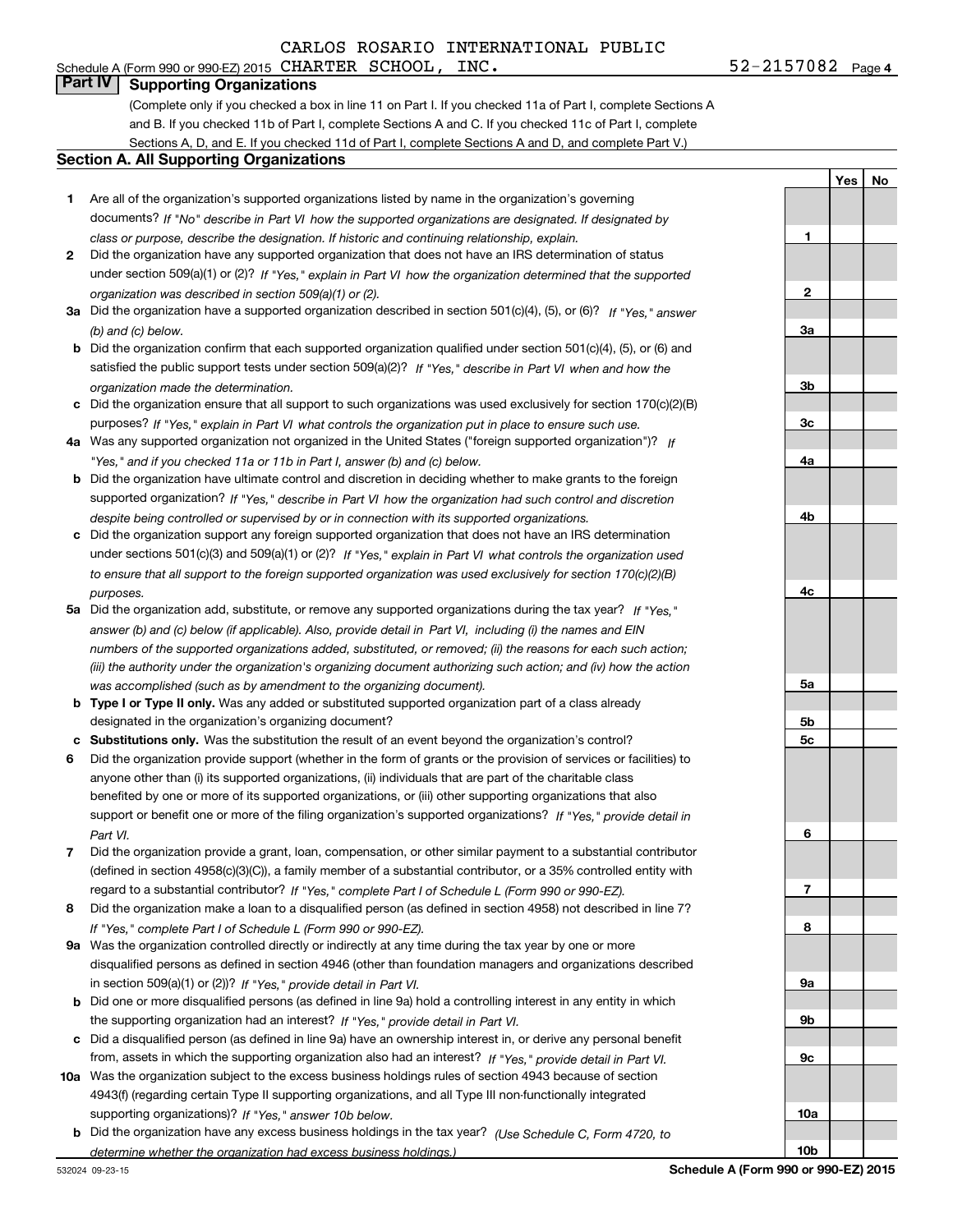Schedule A (Form 990 or 990-EZ) 2015 Page CHARTER SCHOOL, INC. 52-2157082

**5**

|    | <b>Part IV</b><br><b>Supporting Organizations (continued)</b>                                                                     |                 |     |     |
|----|-----------------------------------------------------------------------------------------------------------------------------------|-----------------|-----|-----|
|    |                                                                                                                                   |                 | Yes | No. |
| 11 | Has the organization accepted a gift or contribution from any of the following persons?                                           |                 |     |     |
|    | a A person who directly or indirectly controls, either alone or together with persons described in (b) and (c)                    |                 |     |     |
|    | below, the governing body of a supported organization?                                                                            | 11a             |     |     |
|    | <b>b</b> A family member of a person described in (a) above?                                                                      | 11 <sub>b</sub> |     |     |
|    | c A 35% controlled entity of a person described in (a) or (b) above? If "Yes" to a, b, or c, provide detail in Part VI.           | 11c             |     |     |
|    | <b>Section B. Type I Supporting Organizations</b>                                                                                 |                 |     |     |
|    |                                                                                                                                   |                 | Yes | No  |
| 1  | Did the directors, trustees, or membership of one or more supported organizations have the power to                               |                 |     |     |
|    | regularly appoint or elect at least a majority of the organization's directors or trustees at all times during the                |                 |     |     |
|    | tax year? If "No," describe in Part VI how the supported organization(s) effectively operated, supervised, or                     |                 |     |     |
|    | controlled the organization's activities. If the organization had more than one supported organization,                           |                 |     |     |
|    | describe how the powers to appoint and/or remove directors or trustees were allocated among the supported                         |                 |     |     |
|    | organizations and what conditions or restrictions, if any, applied to such powers during the tax year.                            | 1               |     |     |
| 2  | Did the organization operate for the benefit of any supported organization other than the supported                               |                 |     |     |
|    | organization(s) that operated, supervised, or controlled the supporting organization? If "Yes," explain in                        |                 |     |     |
|    | Part VI how providing such benefit carried out the purposes of the supported organization(s) that operated,                       |                 |     |     |
|    | supervised, or controlled the supporting organization.                                                                            | 2               |     |     |
|    | <b>Section C. Type II Supporting Organizations</b>                                                                                |                 |     |     |
|    |                                                                                                                                   |                 | Yes | No  |
| 1  | Were a majority of the organization's directors or trustees during the tax year also a majority of the directors                  |                 |     |     |
|    | or trustees of each of the organization's supported organization(s)? If "No," describe in Part VI how control                     |                 |     |     |
|    | or management of the supporting organization was vested in the same persons that controlled or managed                            | 1               |     |     |
|    | the supported organization(s).<br><b>Section D. All Type III Supporting Organizations</b>                                         |                 |     |     |
|    |                                                                                                                                   |                 | Yes | No  |
| 1  | Did the organization provide to each of its supported organizations, by the last day of the fifth month of the                    |                 |     |     |
|    | organization's tax year, (i) a written notice describing the type and amount of support provided during the prior tax             |                 |     |     |
|    | year, (ii) a copy of the Form 990 that was most recently filed as of the date of notification, and (iii) copies of the            |                 |     |     |
|    | organization's governing documents in effect on the date of notification, to the extent not previously provided?                  | 1               |     |     |
| 2  | Were any of the organization's officers, directors, or trustees either (i) appointed or elected by the supported                  |                 |     |     |
|    | organization(s) or (ii) serving on the governing body of a supported organization? If "No," explain in Part VI how                |                 |     |     |
|    | the organization maintained a close and continuous working relationship with the supported organization(s).                       | 2               |     |     |
| 3  | By reason of the relationship described in (2), did the organization's supported organizations have a                             |                 |     |     |
|    | significant voice in the organization's investment policies and in directing the use of the organization's                        |                 |     |     |
|    | income or assets at all times during the tax year? If "Yes," describe in Part VI the role the organization's                      |                 |     |     |
|    | supported organizations played in this regard.                                                                                    | 3               |     |     |
|    | Section E. Type III Functionally-Integrated Supporting Organizations                                                              |                 |     |     |
| 1  | Check the box next to the method that the organization used to satisfy the Integral Part Test during the year (see instructions): |                 |     |     |
| a  | The organization satisfied the Activities Test. Complete line 2 below.                                                            |                 |     |     |
| b  | The organization is the parent of each of its supported organizations. Complete line 3 below.                                     |                 |     |     |
| c  | The organization supported a governmental entity. Describe in Part VI how you supported a government entity (see instructions).   |                 |     |     |
| 2  | Activities Test. Answer (a) and (b) below.                                                                                        |                 | Yes | No  |
| а  | Did substantially all of the organization's activities during the tax year directly further the exempt purposes of                |                 |     |     |
|    | the supported organization(s) to which the organization was responsive? If "Yes," then in Part VI identify                        |                 |     |     |
|    | those supported organizations and explain<br>how these activities directly furthered their exempt purposes.                       |                 |     |     |
|    | how the organization was responsive to those supported organizations, and how the organization determined                         |                 |     |     |
|    | that these activities constituted substantially all of its activities.                                                            | 2a              |     |     |
| b  | Did the activities described in (a) constitute activities that, but for the organization's involvement, one or more               |                 |     |     |
|    | of the organization's supported organization(s) would have been engaged in? If "Yes," explain in Part VI the                      |                 |     |     |
|    | reasons for the organization's position that its supported organization(s) would have engaged in these                            |                 |     |     |
|    | activities but for the organization's involvement.                                                                                | 2b              |     |     |
| з  | Parent of Supported Organizations. Answer (a) and (b) below.                                                                      |                 |     |     |
| a  | Did the organization have the power to regularly appoint or elect a majority of the officers, directors, or                       |                 |     |     |
|    | trustees of each of the supported organizations? Provide details in Part VI.                                                      | За              |     |     |
| b  | Did the organization exercise a substantial degree of direction over the policies, programs, and activities of each               |                 |     |     |
|    | of its supported organizations? If "Yes," describe in Part VI the role played by the organization in this regard.                 | 3b              |     |     |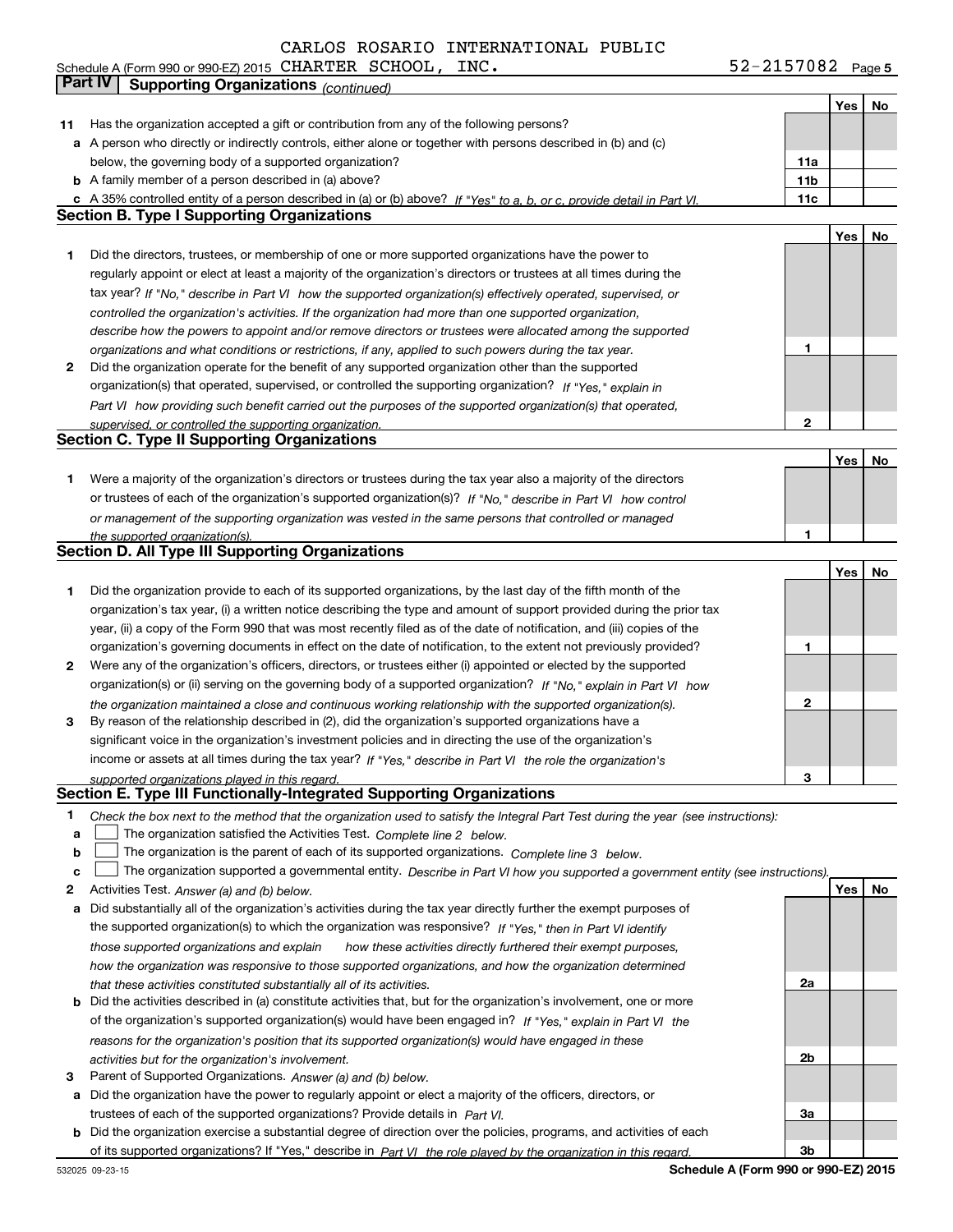|                | Schedule A (Form 990 or 990-EZ) 2015 CHARTER SCHOOL, INC.<br>Part V<br>Type III Non-Functionally Integrated 509(a)(3) Supporting Organizations |                |                | $52 - 2157082$ Page 6          |
|----------------|------------------------------------------------------------------------------------------------------------------------------------------------|----------------|----------------|--------------------------------|
| 1              | Check here if the organization satisfied the Integral Part Test as a qualifying trust on Nov. 20, 1970. See instructions. All                  |                |                |                                |
|                | other Type III non-functionally integrated supporting organizations must complete Sections A through E.                                        |                |                |                                |
|                | Section A - Adjusted Net Income                                                                                                                |                | (A) Prior Year | (B) Current Year<br>(optional) |
| 1.             | Net short-term capital gain                                                                                                                    | 1              |                |                                |
| 2              | Recoveries of prior-year distributions                                                                                                         | $\mathbf{2}$   |                |                                |
| 3              | Other gross income (see instructions)                                                                                                          | 3              |                |                                |
| 4              | Add lines 1 through 3                                                                                                                          | 4              |                |                                |
| 5              | Depreciation and depletion                                                                                                                     | 5              |                |                                |
| 6              | Portion of operating expenses paid or incurred for production or                                                                               |                |                |                                |
|                | collection of gross income or for management, conservation, or                                                                                 |                |                |                                |
|                | maintenance of property held for production of income (see instructions)                                                                       | 6              |                |                                |
| 7 <sup>7</sup> | Other expenses (see instructions)                                                                                                              | $\overline{7}$ |                |                                |
| 8              | Adjusted Net Income (subtract lines 5, 6 and 7 from line 4)                                                                                    | 8              |                |                                |
|                | Section B - Minimum Asset Amount                                                                                                               |                | (A) Prior Year | (B) Current Year<br>(optional) |
| 1              | Aggregate fair market value of all non-exempt-use assets (see                                                                                  |                |                |                                |
|                | instructions for short tax year or assets held for part of year):                                                                              |                |                |                                |
|                | a Average monthly value of securities                                                                                                          | 1a             |                |                                |
|                | <b>b</b> Average monthly cash balances                                                                                                         | 1b             |                |                                |
|                | c Fair market value of other non-exempt-use assets                                                                                             | 1c             |                |                                |
|                | <b>d</b> Total (add lines 1a, 1b, and 1c)                                                                                                      | 1 <sub>d</sub> |                |                                |
|                | <b>e</b> Discount claimed for blockage or other                                                                                                |                |                |                                |
|                | factors (explain in detail in <b>Part VI</b> ):                                                                                                |                |                |                                |
|                | <b>2</b> Acquisition indebtedness applicable to non-exempt-use assets                                                                          | $\mathbf{2}$   |                |                                |
| 3              | Subtract line 2 from line 1d                                                                                                                   | 3              |                |                                |
| 4              | Cash deemed held for exempt use. Enter 1-1/2% of line 3 (for greater amount,                                                                   |                |                |                                |
|                | see instructions).                                                                                                                             | 4              |                |                                |
| 5              | Net value of non-exempt-use assets (subtract line 4 from line 3)                                                                               | 5              |                |                                |
| 6              | Multiply line 5 by .035                                                                                                                        | 6              |                |                                |
| 7              | Recoveries of prior-year distributions                                                                                                         | $\overline{7}$ |                |                                |
| 8              | Minimum Asset Amount (add line 7 to line 6)                                                                                                    | 8              |                |                                |
|                | <b>Section C - Distributable Amount</b>                                                                                                        |                |                | <b>Current Year</b>            |
| 1              | Adjusted net income for prior year (from Section A, line 8, Column A)                                                                          | 1              |                |                                |
| $\mathbf{2}$   | Enter 85% of line 1                                                                                                                            | $\mathbf{2}$   |                |                                |
| 3              | Minimum asset amount for prior year (from Section B, line 8, Column A)                                                                         | 3              |                |                                |
| 4              | Enter greater of line 2 or line 3                                                                                                              | 4              |                |                                |
| 5              | Income tax imposed in prior year                                                                                                               | 5              |                |                                |
| 6              | <b>Distributable Amount.</b> Subtract line 5 from line 4, unless subject to                                                                    |                |                |                                |
|                | emergency temporary reduction (see instructions)                                                                                               | 6              |                |                                |

**7**Check here if the current year is the organization's first as a non-functionally-integrated Type III supporting organization (see instructions).

**Schedule A (Form 990 or 990-EZ) 2015**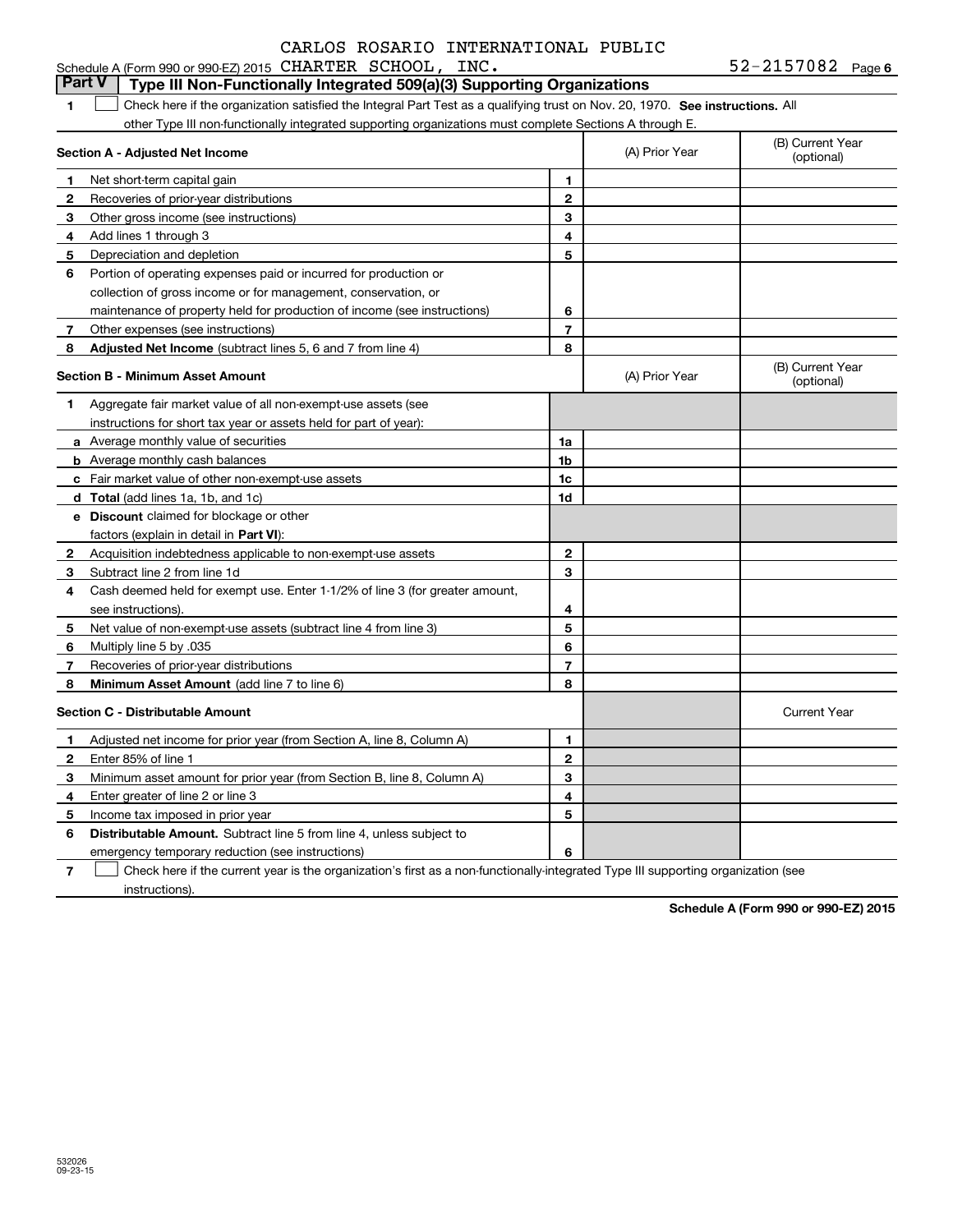| <b>Part V</b> | Type III Non-Functionally Integrated 509(a)(3) Supporting Organizations                        |                             | (continued)               |                      |  |  |
|---------------|------------------------------------------------------------------------------------------------|-----------------------------|---------------------------|----------------------|--|--|
|               | <b>Section D - Distributions</b><br><b>Current Year</b>                                        |                             |                           |                      |  |  |
| 1             | Amounts paid to supported organizations to accomplish exempt purposes                          |                             |                           |                      |  |  |
| $\mathbf{2}$  | Amounts paid to perform activity that directly furthers exempt purposes of supported           |                             |                           |                      |  |  |
|               | organizations, in excess of income from activity                                               |                             |                           |                      |  |  |
| 3             | Administrative expenses paid to accomplish exempt purposes of supported organizations          |                             |                           |                      |  |  |
| 4             | Amounts paid to acquire exempt-use assets                                                      |                             |                           |                      |  |  |
| 5             | Qualified set-aside amounts (prior IRS approval required)                                      |                             |                           |                      |  |  |
| 6             | Other distributions (describe in Part VI). See instructions.                                   |                             |                           |                      |  |  |
| 7             | Total annual distributions. Add lines 1 through 6.                                             |                             |                           |                      |  |  |
| 8             | Distributions to attentive supported organizations to which the organization is responsive     |                             |                           |                      |  |  |
|               | (provide details in Part VI). See instructions.                                                |                             |                           |                      |  |  |
| 9             | Distributable amount for 2015 from Section C, line 6                                           |                             |                           |                      |  |  |
| 10            | Line 8 amount divided by Line 9 amount                                                         | (i)                         | (iii)                     | (iii)                |  |  |
|               |                                                                                                | <b>Excess Distributions</b> | <b>Underdistributions</b> | <b>Distributable</b> |  |  |
|               | <b>Section E - Distribution Allocations (see instructions)</b>                                 |                             | Pre-2015                  | Amount for 2015      |  |  |
| 1             | Distributable amount for 2015 from Section C, line 6                                           |                             |                           |                      |  |  |
| 2             | Underdistributions, if any, for years prior to 2015                                            |                             |                           |                      |  |  |
|               | (reasonable cause required-see instructions)                                                   |                             |                           |                      |  |  |
| 3             | Excess distributions carryover, if any, to 2015:                                               |                             |                           |                      |  |  |
| a             |                                                                                                |                             |                           |                      |  |  |
| b             |                                                                                                |                             |                           |                      |  |  |
| c             |                                                                                                |                             |                           |                      |  |  |
|               | d From 2013                                                                                    |                             |                           |                      |  |  |
|               | e From 2014                                                                                    |                             |                           |                      |  |  |
|               | f Total of lines 3a through e                                                                  |                             |                           |                      |  |  |
|               | g Applied to underdistributions of prior years                                                 |                             |                           |                      |  |  |
|               | h Applied to 2015 distributable amount                                                         |                             |                           |                      |  |  |
| j.            | Carryover from 2010 not applied (see instructions)                                             |                             |                           |                      |  |  |
|               | Remainder. Subtract lines 3g, 3h, and 3i from 3f.                                              |                             |                           |                      |  |  |
| 4             | Distributions for 2015 from Section D,                                                         |                             |                           |                      |  |  |
|               | \$<br>line $7:$                                                                                |                             |                           |                      |  |  |
|               | a Applied to underdistributions of prior years                                                 |                             |                           |                      |  |  |
|               | <b>b</b> Applied to 2015 distributable amount<br>c Remainder. Subtract lines 4a and 4b from 4. |                             |                           |                      |  |  |
| 5             | Remaining underdistributions for years prior to 2015, if                                       |                             |                           |                      |  |  |
|               | any. Subtract lines 3g and 4a from line 2 (if amount                                           |                             |                           |                      |  |  |
|               | greater than zero, see instructions).                                                          |                             |                           |                      |  |  |
| 6             | Remaining underdistributions for 2015. Subtract lines 3h                                       |                             |                           |                      |  |  |
|               | and 4b from line 1 (if amount greater than zero, see                                           |                             |                           |                      |  |  |
|               | instructions).                                                                                 |                             |                           |                      |  |  |
| 7             | Excess distributions carryover to 2016. Add lines 3j                                           |                             |                           |                      |  |  |
|               | and 4c.                                                                                        |                             |                           |                      |  |  |
| 8             | Breakdown of line 7:                                                                           |                             |                           |                      |  |  |
| a             |                                                                                                |                             |                           |                      |  |  |
| b             |                                                                                                |                             |                           |                      |  |  |
|               | c Excess from 2013                                                                             |                             |                           |                      |  |  |
|               | d Excess from 2014                                                                             |                             |                           |                      |  |  |
|               | e Excess from 2015                                                                             |                             |                           |                      |  |  |

**Schedule A (Form 990 or 990-EZ) 2015**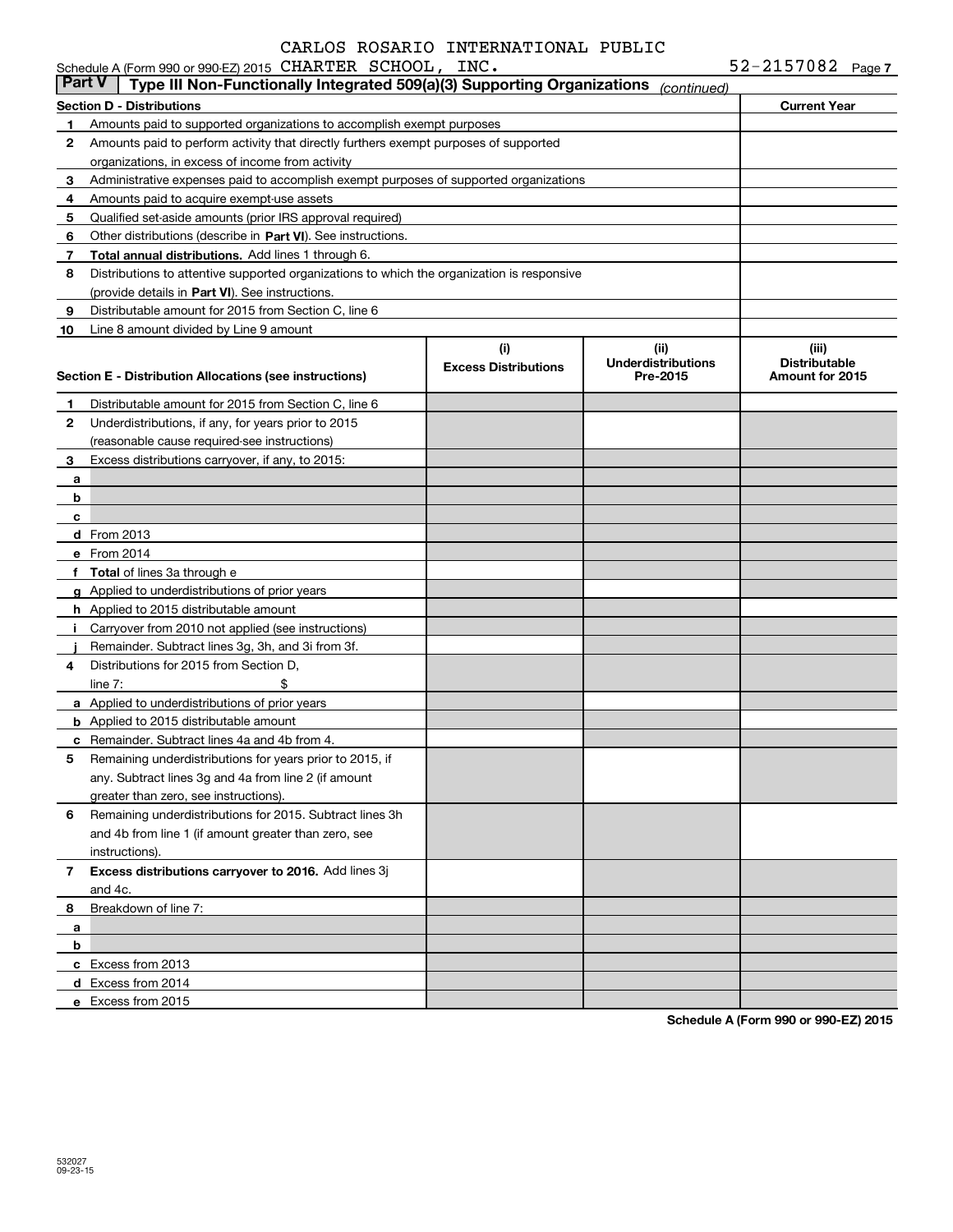|                |                                                           |  | CARLOS ROSARIO INTERNATIONAL PUBLIC |                                                                                                                                                                                                                                                                                                                                                                                                                                                                                                                                                                     |
|----------------|-----------------------------------------------------------|--|-------------------------------------|---------------------------------------------------------------------------------------------------------------------------------------------------------------------------------------------------------------------------------------------------------------------------------------------------------------------------------------------------------------------------------------------------------------------------------------------------------------------------------------------------------------------------------------------------------------------|
|                | Schedule A (Form 990 or 990-EZ) 2015 CHARTER SCHOOL, INC. |  |                                     | $52 - 2157082$ Page 8                                                                                                                                                                                                                                                                                                                                                                                                                                                                                                                                               |
| <b>Part VI</b> | (See instructions.)                                       |  |                                     | Supplemental Information. Provide the explanations required by Part II, line 10; Part II, line 17a or 17b; Part III, line 12;<br>Part IV, Section A, lines 1, 2, 3b, 3c, 4b, 4c, 5a, 6, 9a, 9b, 9c, 11a, 11b, and 11c; Part IV, Section B, lines 1 and 2; Part IV, Section C,<br>line 1; Part IV, Section D, lines 2 and 3; Part IV, Section E, lines 1c, 2a, 2b, 3a and 3b; Part V, line 1; Part V, Section B, line 1e; Part V,<br>Section D, lines 5, 6, and 8; and Part V, Section E, lines 2, 5, and 6. Also complete this part for any additional information. |
|                |                                                           |  |                                     |                                                                                                                                                                                                                                                                                                                                                                                                                                                                                                                                                                     |
|                |                                                           |  |                                     |                                                                                                                                                                                                                                                                                                                                                                                                                                                                                                                                                                     |
|                |                                                           |  |                                     |                                                                                                                                                                                                                                                                                                                                                                                                                                                                                                                                                                     |
|                |                                                           |  |                                     |                                                                                                                                                                                                                                                                                                                                                                                                                                                                                                                                                                     |
|                |                                                           |  |                                     |                                                                                                                                                                                                                                                                                                                                                                                                                                                                                                                                                                     |
|                |                                                           |  |                                     |                                                                                                                                                                                                                                                                                                                                                                                                                                                                                                                                                                     |
|                |                                                           |  |                                     |                                                                                                                                                                                                                                                                                                                                                                                                                                                                                                                                                                     |
|                |                                                           |  |                                     |                                                                                                                                                                                                                                                                                                                                                                                                                                                                                                                                                                     |
|                |                                                           |  |                                     |                                                                                                                                                                                                                                                                                                                                                                                                                                                                                                                                                                     |
|                |                                                           |  |                                     |                                                                                                                                                                                                                                                                                                                                                                                                                                                                                                                                                                     |
|                |                                                           |  |                                     |                                                                                                                                                                                                                                                                                                                                                                                                                                                                                                                                                                     |
|                |                                                           |  |                                     |                                                                                                                                                                                                                                                                                                                                                                                                                                                                                                                                                                     |
|                |                                                           |  |                                     |                                                                                                                                                                                                                                                                                                                                                                                                                                                                                                                                                                     |
|                |                                                           |  |                                     |                                                                                                                                                                                                                                                                                                                                                                                                                                                                                                                                                                     |
|                |                                                           |  |                                     |                                                                                                                                                                                                                                                                                                                                                                                                                                                                                                                                                                     |
|                |                                                           |  |                                     |                                                                                                                                                                                                                                                                                                                                                                                                                                                                                                                                                                     |
|                |                                                           |  |                                     |                                                                                                                                                                                                                                                                                                                                                                                                                                                                                                                                                                     |
|                |                                                           |  |                                     |                                                                                                                                                                                                                                                                                                                                                                                                                                                                                                                                                                     |
|                |                                                           |  |                                     |                                                                                                                                                                                                                                                                                                                                                                                                                                                                                                                                                                     |
|                |                                                           |  |                                     |                                                                                                                                                                                                                                                                                                                                                                                                                                                                                                                                                                     |
|                |                                                           |  |                                     |                                                                                                                                                                                                                                                                                                                                                                                                                                                                                                                                                                     |
|                |                                                           |  |                                     |                                                                                                                                                                                                                                                                                                                                                                                                                                                                                                                                                                     |
|                |                                                           |  |                                     |                                                                                                                                                                                                                                                                                                                                                                                                                                                                                                                                                                     |
|                |                                                           |  |                                     |                                                                                                                                                                                                                                                                                                                                                                                                                                                                                                                                                                     |
|                |                                                           |  |                                     |                                                                                                                                                                                                                                                                                                                                                                                                                                                                                                                                                                     |
|                |                                                           |  |                                     |                                                                                                                                                                                                                                                                                                                                                                                                                                                                                                                                                                     |
|                |                                                           |  |                                     |                                                                                                                                                                                                                                                                                                                                                                                                                                                                                                                                                                     |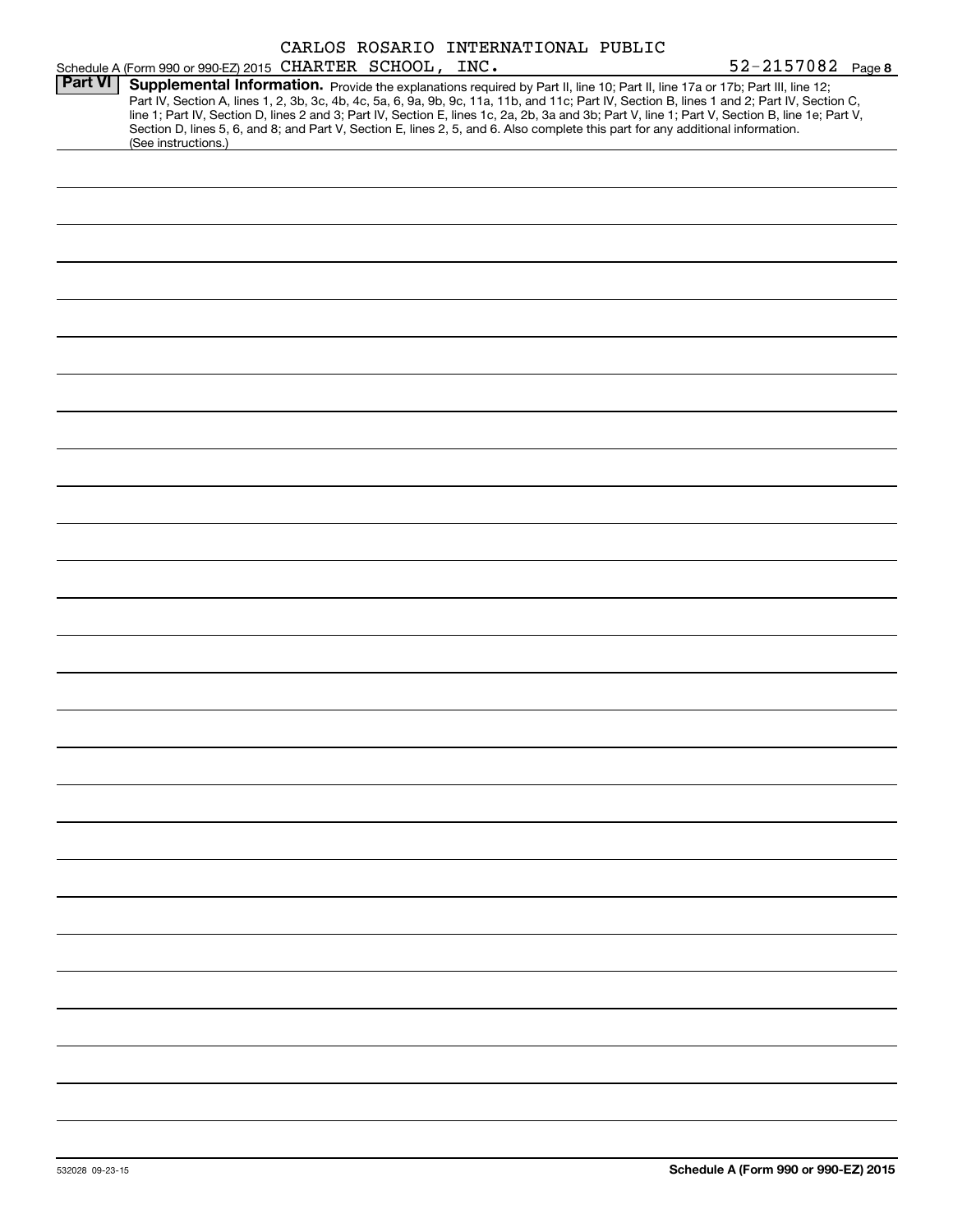**(Form 990, 990-EZ,**

Department of the Treasury Internal Revenue Service **or 990-PF)**

# **Schedule B Schedule of Contributors**

**| Attach to Form 990, Form 990-EZ, or Form 990-PF. | Information about Schedule B (Form 990, 990-EZ, or 990-PF) and its instructions is at** www.irs.gov/form990  $\cdot$ 

PUBLIC

OMB No. 1545-0047

**2015**

**Name of the organization Employer identification number**

CHARTER SCHOOL, INC. 52-2157082

| Organization type (check one): |  |  |
|--------------------------------|--|--|
|--------------------------------|--|--|

| Filers of:         | Section:                                                                           |  |  |
|--------------------|------------------------------------------------------------------------------------|--|--|
| Form 990 or 990-EZ | $\lfloor x \rfloor$ 501(c)( 3) (enter number) organization                         |  |  |
|                    | $4947(a)(1)$ nonexempt charitable trust <b>not</b> treated as a private foundation |  |  |
|                    | 527 political organization                                                         |  |  |
| Form 990-PF        | 501(c)(3) exempt private foundation                                                |  |  |
|                    | 4947(a)(1) nonexempt charitable trust treated as a private foundation              |  |  |
|                    | 501(c)(3) taxable private foundation                                               |  |  |

Check if your organization is covered by the **General Rule** or a **Special Rule. Note.**  Only a section 501(c)(7), (8), or (10) organization can check boxes for both the General Rule and a Special Rule. See instructions.

#### **General Rule**

 $\boxed{\textbf{X}}$  For an organization filing Form 990, 990-EZ, or 990-PF that received, during the year, contributions totaling \$5,000 or more (in money or property) from any one contributor. Complete Parts I and II. See instructions for determining a contributor's total contributions.

#### **Special Rules**

 $\mathcal{L}^{\text{max}}$ 

any one contributor, during the year, total contributions of the greater of  $\,$  (1) \$5,000 or (2) 2% of the amount on (i) Form 990, Part VIII, line 1h, For an organization described in section 501(c)(3) filing Form 990 or 990-EZ that met the 33 1/3% support test of the regulations under sections 509(a)(1) and 170(b)(1)(A)(vi), that checked Schedule A (Form 990 or 990-EZ), Part II, line 13, 16a, or 16b, and that received from or (ii) Form 990-EZ, line 1. Complete Parts I and II.  $\mathcal{L}^{\text{max}}$ 

year, total contributions of more than \$1,000 *exclusively* for religious, charitable, scientific, literary, or educational purposes, or for For an organization described in section 501(c)(7), (8), or (10) filing Form 990 or 990-EZ that received from any one contributor, during the the prevention of cruelty to children or animals. Complete Parts I, II, and III.  $\mathcal{L}^{\text{max}}$ 

purpose. Do not complete any of the parts unless the **General Rule** applies to this organization because it received *nonexclusively* year, contributions <sub>exclusively</sub> for religious, charitable, etc., purposes, but no such contributions totaled more than \$1,000. If this box is checked, enter here the total contributions that were received during the year for an  $\;$ exclusively religious, charitable, etc., For an organization described in section 501(c)(7), (8), or (10) filing Form 990 or 990-EZ that received from any one contributor, during the religious, charitable, etc., contributions totaling \$5,000 or more during the year  $\ldots$  $\ldots$  $\ldots$  $\ldots$  $\ldots$  $\ldots$  $\ldots$ 

**Caution.**An organization that is not covered by the General Rule and/or the Special Rules does not file Schedule B (Form 990, 990-EZ, or 990-PF),  **must** but it answer "No" on Part IV, line 2, of its Form 990; or check the box on line H of its Form 990-EZ or on its Form 990-PF, Part I, line 2, to certify that it does not meet the filing requirements of Schedule B (Form 990, 990-EZ, or 990-PF).

**Schedule B (Form 990, 990-EZ, or 990-PF) (2015) For Paperwork Reduction Act Notice, see the Instructions for Form 990, 990-EZ, or 990-PF.** LHA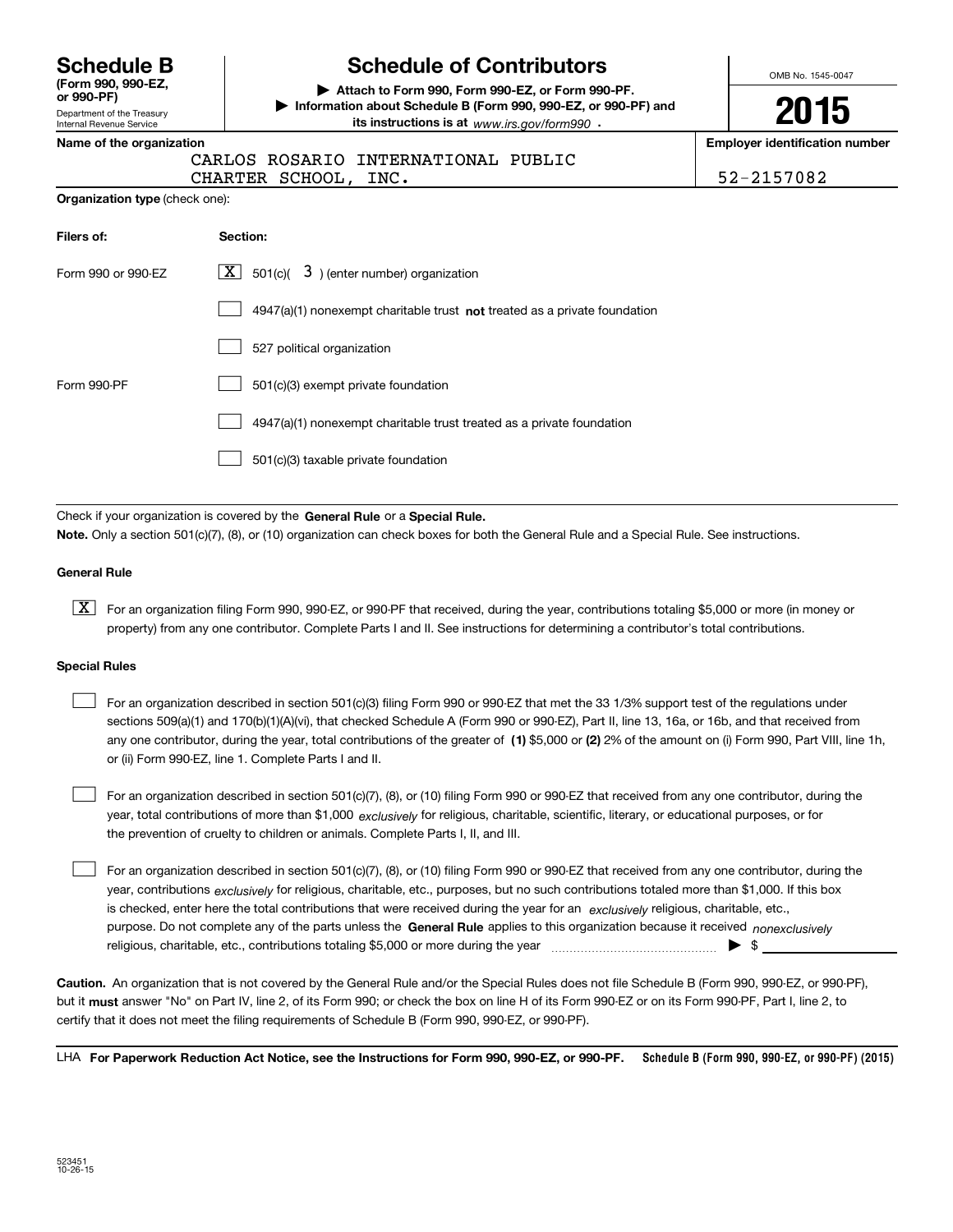#### Schedule B (Form 990, 990-EZ, or 990-PF) (2015) Page 2

**Name of organization Employer identification number** Chedule B (Form 990, 990-EZ, or 990-PF) (2015)<br> **2Part I 2Part I Contributors** (see instructions). Use duplicate copies of Part I if additional space is needed.<br> **2Part I Contributors** (see instructions). Use duplica CARLOS ROSARIO INTERNATIONAL PUBLIC CHARTER SCHOOL, INC. 52-2157082

| Part I     | <b>Contributors</b> (see instructions). Use duplicate copies of Part I if additional space is needed.                                       |                                                        |                                                                                                                                            |
|------------|---------------------------------------------------------------------------------------------------------------------------------------------|--------------------------------------------------------|--------------------------------------------------------------------------------------------------------------------------------------------|
| (a)        | (b)                                                                                                                                         | (c)                                                    | (d)                                                                                                                                        |
| No.        | Name, address, and ZIP + 4                                                                                                                  | <b>Total contributions</b>                             | Type of contribution                                                                                                                       |
| 1          | DISTRICT OF COLUMBIA PUBLIC CHARTER<br><b>SCHOOL BOARD</b><br>3333 14TH STREET, NW STE 210<br>WASHINGTON, DC 20010                          | 23, 342, 528.<br>\$                                    | $\overline{\text{X}}$<br>Person<br>Payroll<br><b>Noncash</b><br>(Complete Part II for<br>noncash contributions.)                           |
| (a)        | (b)                                                                                                                                         | (c)                                                    | (d)                                                                                                                                        |
| No.        | Name, address, and ZIP + 4                                                                                                                  | <b>Total contributions</b>                             | Type of contribution                                                                                                                       |
| 2          | DC OFFICE OF THE STATE SUPERINTENDENT<br>OF EDUCATION<br>810 FIRST STREET, NE 9TH FLOOR<br>WASHINGTON, DC 20002                             | 101,718.<br>$^{\circ}$                                 | $\overline{\text{X}}$<br>Person<br>Payroll<br><b>Noncash</b><br>(Complete Part II for<br>noncash contributions.)                           |
| (a)<br>No. | (b)<br>Name, address, and ZIP + 4                                                                                                           | (c)<br><b>Total contributions</b>                      | (d)<br>Type of contribution                                                                                                                |
| 3          | <b>VERIZON</b><br>PO BOX 21075<br>TULSA, OK 74121-1075                                                                                      | 5,000.<br>$\mathsf{\$}$                                | $\overline{\text{X}}$<br>Person<br>Payroll<br><b>Noncash</b><br>(Complete Part II for<br>noncash contributions.)                           |
| (a)        | (b)                                                                                                                                         | (c)                                                    | (d)                                                                                                                                        |
| No.<br>4   | Name, address, and ZIP + 4<br>CONSULAR SECTION OF THE MEXICAN<br><b>EMBASSY</b><br>1250 23RD ST., NW STE 002<br>WASHINGTON, DC 20037        | <b>Total contributions</b><br>10,000.<br>$\mathsf{\$}$ | Type of contribution<br>$\overline{\text{X}}$<br>Person<br>Payroll<br><b>Noncash</b><br>(Complete Part II for<br>noncash contributions.)   |
| (a)        | (b)                                                                                                                                         | (c)                                                    | (d)                                                                                                                                        |
| No.<br>5   | Name, address, and ZIP + 4<br>ROSEMARY MONROE TTEE HARRY MONROE, JR<br><b>TRUST</b><br>318 MISTLETOE DRIVE<br>NEWPORT NEWS, VA 23606-3718   | <b>Total contributions</b><br>5,000.<br>\$             | Type of contribution<br>$\overline{\mathbf{X}}$<br>Person<br>Payroll<br><b>Noncash</b><br>(Complete Part II for<br>noncash contributions.) |
| (a)        | (b)                                                                                                                                         | (c)                                                    | (d)                                                                                                                                        |
| No.<br>6   | Name, address, and ZIP + 4<br>ALAN & AMY MELTZER FAMILY FOUNDATION<br>FUND, INC.<br>6500 ROCK SPRING DRIVE, SUITE 500<br>BETHESDA, MD 20817 | <b>Total contributions</b><br>5,000.<br>$\mathfrak{S}$ | Type of contribution<br>$\overline{\text{X}}$<br>Person<br>Payroll<br><b>Noncash</b><br>(Complete Part II for<br>noncash contributions.)   |

**Schedule B (Form 990, 990-EZ, or 990-PF) (2015)**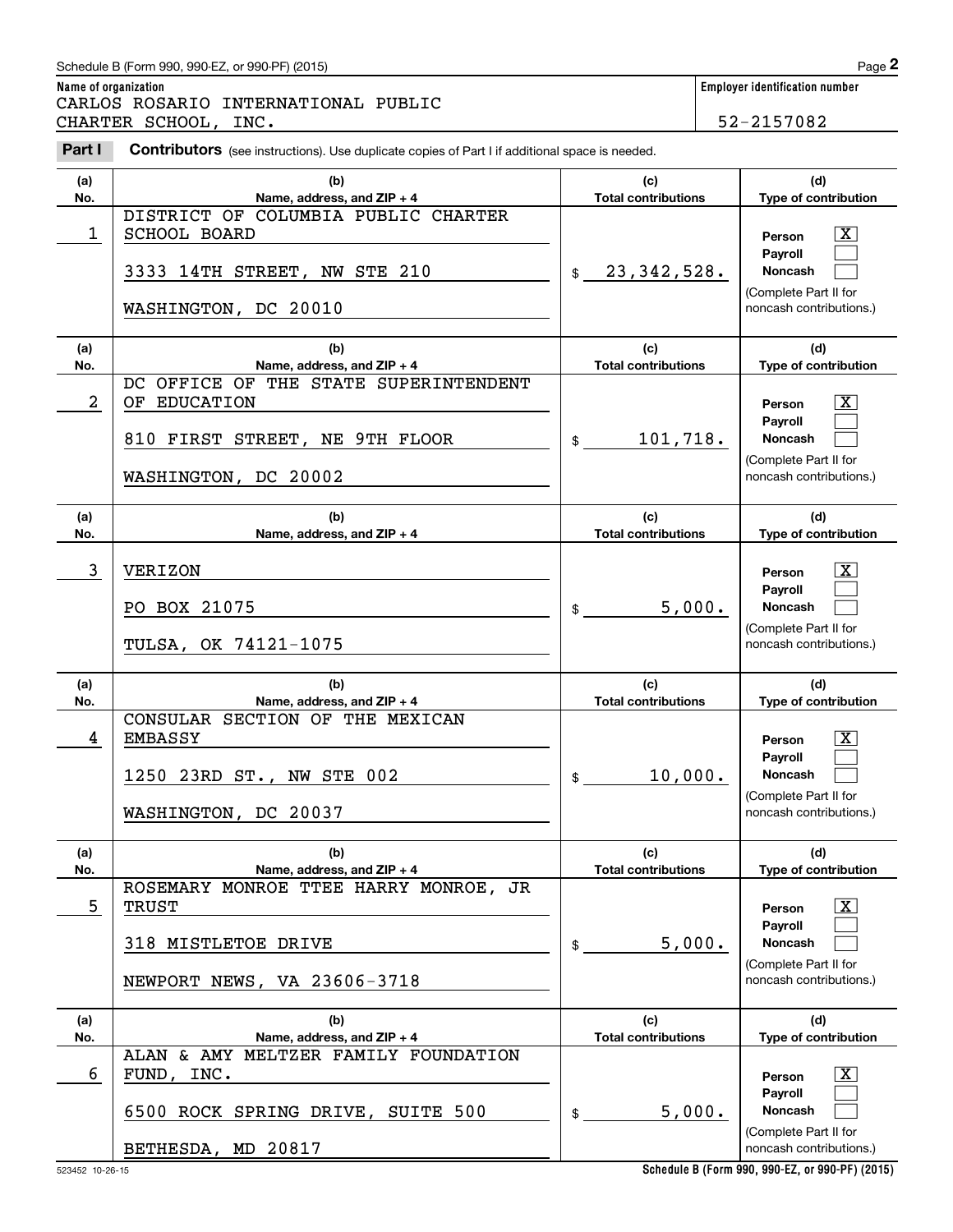#### **(a)No.fromPart I (c)FMV (or estimate) (see instructions) (b) Description of noncash property given (d) Date received (a)No.fromPart I (c) FMV (or estimate) (see instructions) (b) Description of noncash property given (d) Date received (a)No.fromPart I (c)FMV (or estimate) (see instructions) (b) Description of noncash property given (d) Date received (a) No.fromPart I (c) FMV (or estimate) (see instructions) (b)Description of noncash property given (d)Date received (a) No.fromPart I (c) FMV (or estimate) (see instructions) (b) Description of noncash property given (d) Date received (a) No.fromPart I (c)FMV (or estimate) (see instructions) (b)Description of noncash property given (d)Date received** Chedule B (Form 990, 990-EZ, or 990-PF) (2015)<br> **3Page 3**<br> **2PARLOS ROSARIO INTERNATIONAL PUBLIC<br>
2PARTER SCHOOL, INC.**<br> **PARTER SCHOOL, INC.**<br> **PART II Noncash Property** (see instructions). Use duplicate copies of Part \$\$\$\$\$\$CARLOS ROSARIO INTERNATIONAL PUBLIC CHARTER SCHOOL, INC. **52-2157082**

#### Schedule B (Form 990, 990-EZ, or 990-PF) (2015)  $P_3$  Page  $3$

**Name of organization Employer identification number Employer identification number**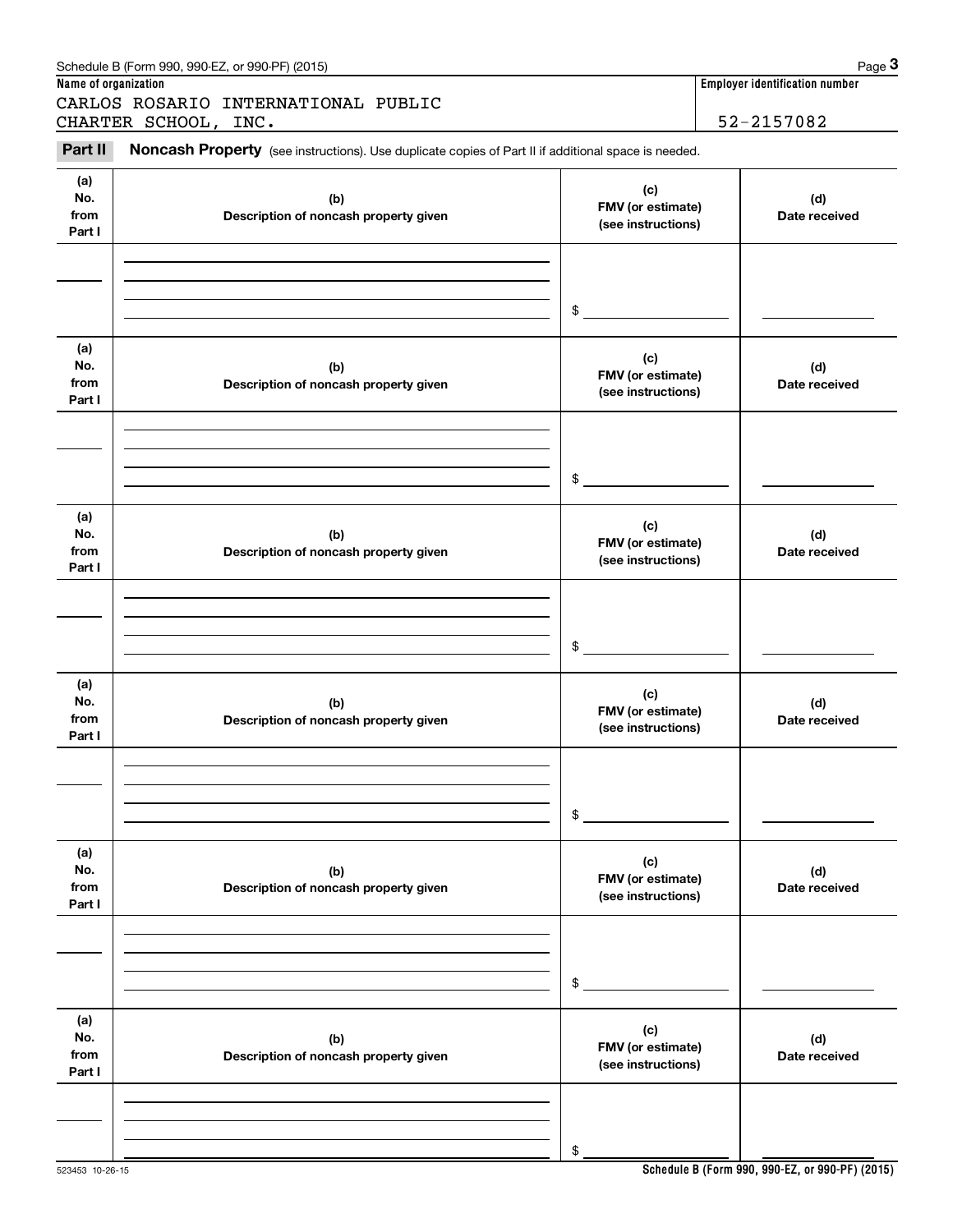|                      | Schedule B (Form 990, 990-EZ, or 990-PF) (2015)                                                                                                                                                                                                                                |                      |  | Page 4                                   |  |  |
|----------------------|--------------------------------------------------------------------------------------------------------------------------------------------------------------------------------------------------------------------------------------------------------------------------------|----------------------|--|------------------------------------------|--|--|
| Name of organization |                                                                                                                                                                                                                                                                                |                      |  | <b>Employer identification number</b>    |  |  |
|                      | CARLOS ROSARIO INTERNATIONAL PUBLIC                                                                                                                                                                                                                                            |                      |  |                                          |  |  |
|                      | CHARTER SCHOOL, INC.                                                                                                                                                                                                                                                           |                      |  | 52-2157082                               |  |  |
| Part III             | $Exclusively$ religious, charitable, etc., contributions to organizations described in section 501(c)(7), (8), or (10) that total more than \$1,000 for<br>the year from any one contributor. Complete columns (a) through (e) and the following line entry. For organizations |                      |  |                                          |  |  |
|                      | completing Part III, enter the total of exclusively religious, charitable, etc., contributions of \$1,000 or less for the year. (Enter this info. once.)<br>Use duplicate copies of Part III if additional space is needed.                                                    |                      |  | $\blacktriangleright$ \$                 |  |  |
| (a) No.              |                                                                                                                                                                                                                                                                                |                      |  |                                          |  |  |
| from<br>Part I       | (b) Purpose of gift                                                                                                                                                                                                                                                            | (c) Use of gift      |  | (d) Description of how gift is held      |  |  |
|                      |                                                                                                                                                                                                                                                                                |                      |  |                                          |  |  |
|                      |                                                                                                                                                                                                                                                                                |                      |  |                                          |  |  |
|                      |                                                                                                                                                                                                                                                                                |                      |  |                                          |  |  |
|                      |                                                                                                                                                                                                                                                                                |                      |  |                                          |  |  |
|                      |                                                                                                                                                                                                                                                                                | (e) Transfer of gift |  |                                          |  |  |
|                      | Transferee's name, address, and $ZIP + 4$                                                                                                                                                                                                                                      |                      |  | Relationship of transferor to transferee |  |  |
|                      |                                                                                                                                                                                                                                                                                |                      |  |                                          |  |  |
|                      |                                                                                                                                                                                                                                                                                |                      |  |                                          |  |  |
|                      |                                                                                                                                                                                                                                                                                |                      |  |                                          |  |  |
|                      |                                                                                                                                                                                                                                                                                |                      |  |                                          |  |  |
| (a) No.<br>from      | (b) Purpose of gift                                                                                                                                                                                                                                                            | (c) Use of gift      |  | (d) Description of how gift is held      |  |  |
| Part I               |                                                                                                                                                                                                                                                                                |                      |  |                                          |  |  |
|                      |                                                                                                                                                                                                                                                                                |                      |  |                                          |  |  |
|                      |                                                                                                                                                                                                                                                                                |                      |  |                                          |  |  |
|                      |                                                                                                                                                                                                                                                                                |                      |  |                                          |  |  |
|                      |                                                                                                                                                                                                                                                                                | (e) Transfer of gift |  |                                          |  |  |
|                      |                                                                                                                                                                                                                                                                                |                      |  | Relationship of transferor to transferee |  |  |
|                      | Transferee's name, address, and $ZIP + 4$                                                                                                                                                                                                                                      |                      |  |                                          |  |  |
|                      |                                                                                                                                                                                                                                                                                |                      |  |                                          |  |  |
|                      |                                                                                                                                                                                                                                                                                |                      |  |                                          |  |  |
|                      |                                                                                                                                                                                                                                                                                |                      |  |                                          |  |  |
| (a) No.<br>from      | (b) Purpose of gift                                                                                                                                                                                                                                                            | (c) Use of gift      |  | (d) Description of how gift is held      |  |  |
| Part I               |                                                                                                                                                                                                                                                                                |                      |  |                                          |  |  |
|                      |                                                                                                                                                                                                                                                                                |                      |  |                                          |  |  |
|                      |                                                                                                                                                                                                                                                                                |                      |  |                                          |  |  |
|                      |                                                                                                                                                                                                                                                                                |                      |  |                                          |  |  |
|                      |                                                                                                                                                                                                                                                                                | (e) Transfer of gift |  |                                          |  |  |
|                      | Relationship of transferor to transferee                                                                                                                                                                                                                                       |                      |  |                                          |  |  |
|                      | Transferee's name, address, and ZIP + 4                                                                                                                                                                                                                                        |                      |  |                                          |  |  |
|                      |                                                                                                                                                                                                                                                                                |                      |  |                                          |  |  |
|                      |                                                                                                                                                                                                                                                                                |                      |  |                                          |  |  |
|                      |                                                                                                                                                                                                                                                                                |                      |  |                                          |  |  |
| (a) No.<br>from      | (b) Purpose of gift                                                                                                                                                                                                                                                            | (c) Use of gift      |  | (d) Description of how gift is held      |  |  |
| Part I               |                                                                                                                                                                                                                                                                                |                      |  |                                          |  |  |
|                      |                                                                                                                                                                                                                                                                                |                      |  |                                          |  |  |
|                      |                                                                                                                                                                                                                                                                                |                      |  |                                          |  |  |
|                      |                                                                                                                                                                                                                                                                                |                      |  |                                          |  |  |
|                      | (e) Transfer of gift                                                                                                                                                                                                                                                           |                      |  |                                          |  |  |
|                      |                                                                                                                                                                                                                                                                                |                      |  |                                          |  |  |
|                      | Transferee's name, address, and $ZIP + 4$                                                                                                                                                                                                                                      |                      |  | Relationship of transferor to transferee |  |  |
|                      |                                                                                                                                                                                                                                                                                |                      |  |                                          |  |  |
|                      |                                                                                                                                                                                                                                                                                |                      |  |                                          |  |  |
|                      |                                                                                                                                                                                                                                                                                |                      |  |                                          |  |  |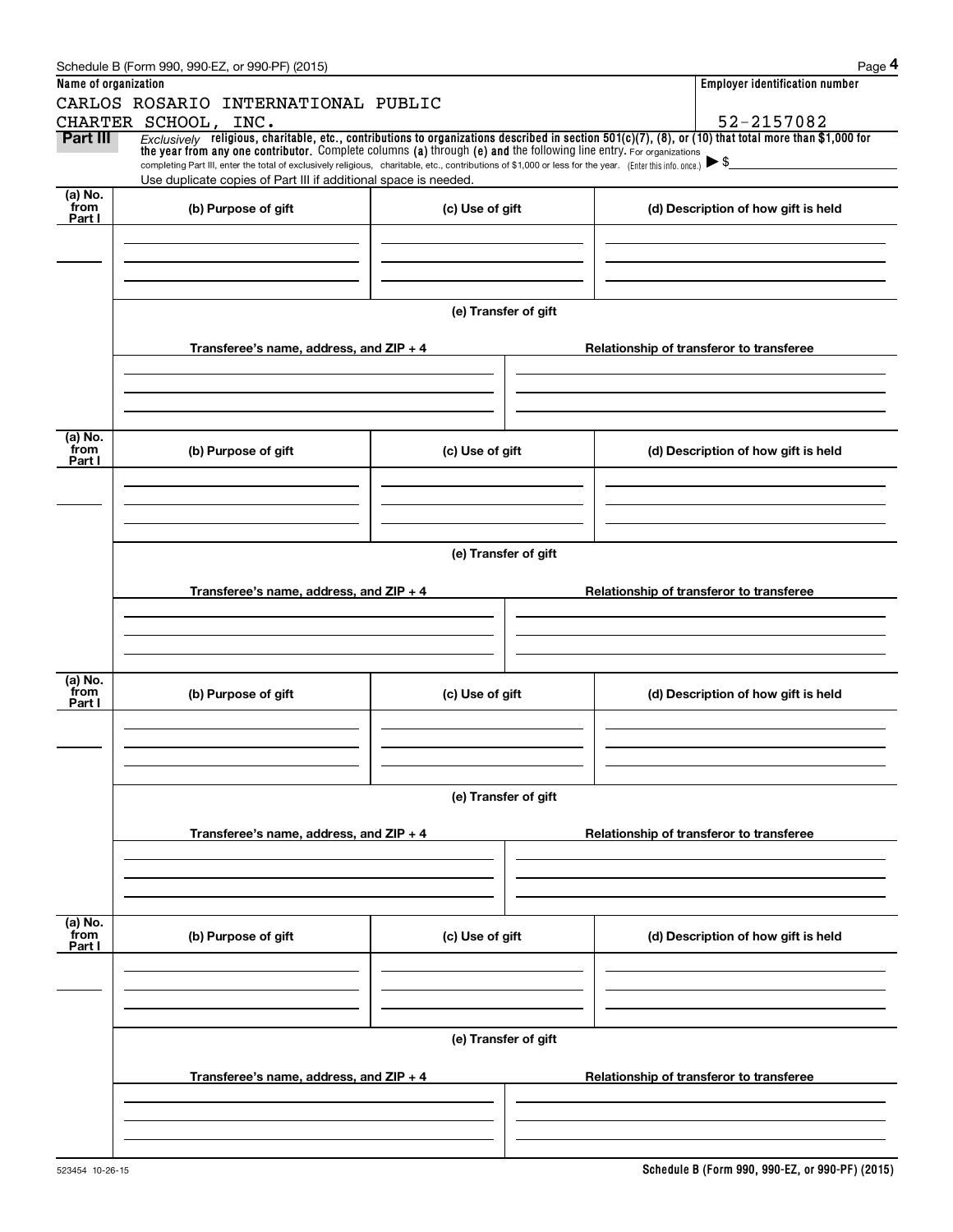| Complete if the organization answered "Yes" on Form 990,<br>(Form 990)<br>Part IV, line 6, 7, 8, 9, 10, 11a, 11b, 11c, 11d, 11e, 11f, 12a, or 12b.<br><b>Open to Public</b><br>Attach to Form 990.<br>Department of the Treasury<br><b>Inspection</b><br>Information about Schedule D (Form 990) and its instructions is at www.irs.gov/form990.<br><b>Internal Revenue Service</b><br>CARLOS ROSARIO INTERNATIONAL PUBLIC<br><b>Employer identification number</b><br>Name of the organization<br>52-2157082<br>CHARTER SCHOOL, INC.<br>Organizations Maintaining Donor Advised Funds or Other Similar Funds or Accounts. Complete if the<br>Part I<br>organization answered "Yes" on Form 990, Part IV, line 6.<br>(a) Donor advised funds<br>(b) Funds and other accounts<br>1<br>Aggregate value of contributions to (during year)<br>2<br>з<br>4<br>Did the organization inform all donors and donor advisors in writing that the assets held in donor advised funds<br>5<br>Yes<br><b>No</b><br>Did the organization inform all grantees, donors, and donor advisors in writing that grant funds can be used only<br>6<br>for charitable purposes and not for the benefit of the donor or donor advisor, or for any other purpose conferring<br>Yes<br>No<br>Part II<br>Conservation Easements. Complete if the organization answered "Yes" on Form 990, Part IV, line 7.<br>Purpose(s) of conservation easements held by the organization (check all that apply).<br>1<br>Preservation of land for public use (e.g., recreation or education)<br>Preservation of a historically important land area<br>Protection of natural habitat<br>Preservation of a certified historic structure<br>Preservation of open space<br>Complete lines 2a through 2d if the organization held a qualified conservation contribution in the form of a conservation easement on the last<br>2<br>day of the tax year.<br>Held at the End of the Tax Year<br>2a<br>а<br>2 <sub>b</sub><br>b<br>2c<br>Number of conservation easements on a certified historic structure included in (a) manufacture included in (a)<br>c<br>Number of conservation easements included in (c) acquired after 8/17/06, and not on a historic structure<br>d<br>listed in the National Register [111] Marshall Marshall Marshall Marshall Marshall Marshall Marshall Marshall M<br>2d<br>Number of conservation easements modified, transferred, released, extinguished, or terminated by the organization during the tax<br>3<br>$year \blacktriangleright$<br>Number of states where property subject to conservation easement is located $\blacktriangleright$<br>4<br>Does the organization have a written policy regarding the periodic monitoring, inspection, handling of<br>5<br>Yes<br><b>No</b><br>violations, and enforcement of the conservation easements it holds?<br>Staff and volunteer hours devoted to monitoring, inspecting, handling of violations, and enforcing conservation easements during the year<br>6<br>Amount of expenses incurred in monitoring, inspecting, handling of violations, and enforcing conservation easements during the year<br>7<br>$\blacktriangleright$ \$<br>Does each conservation easement reported on line 2(d) above satisfy the requirements of section 170(h)(4)(B)(i)<br>8<br>Yes<br>No<br>and section 170(h)(4)(B)(ii)?<br>In Part XIII, describe how the organization reports conservation easements in its revenue and expense statement, and balance sheet, and<br>9<br>include, if applicable, the text of the footnote to the organization's financial statements that describes the organization's accounting for<br>conservation easements.<br>Organizations Maintaining Collections of Art, Historical Treasures, or Other Similar Assets.<br>Part III  <br>Complete if the organization answered "Yes" on Form 990, Part IV, line 8.<br>1a If the organization elected, as permitted under SFAS 116 (ASC 958), not to report in its revenue statement and balance sheet works of art,<br>historical treasures, or other similar assets held for public exhibition, education, or research in furtherance of public service, provide, in Part XIII,<br>the text of the footnote to its financial statements that describes these items.<br><b>b</b> If the organization elected, as permitted under SFAS 116 (ASC 958), to report in its revenue statement and balance sheet works of art, historical<br>treasures, or other similar assets held for public exhibition, education, or research in furtherance of public service, provide the following amounts<br>relating to these items:<br>$\frac{1}{2}$ $\frac{1}{2}$ $\frac{1}{2}$ $\frac{1}{2}$ $\frac{1}{2}$ $\frac{1}{2}$ $\frac{1}{2}$ $\frac{1}{2}$ $\frac{1}{2}$ $\frac{1}{2}$ $\frac{1}{2}$ $\frac{1}{2}$ $\frac{1}{2}$ $\frac{1}{2}$ $\frac{1}{2}$ $\frac{1}{2}$ $\frac{1}{2}$ $\frac{1}{2}$ $\frac{1}{2}$ $\frac{1}{2}$ $\frac{1}{2}$ $\frac{1}{2}$<br>$\blacktriangleright$ \$<br>(ii) Assets included in Form 990, Part X<br>If the organization received or held works of art, historical treasures, or other similar assets for financial gain, provide<br>2<br>the following amounts required to be reported under SFAS 116 (ASC 958) relating to these items:<br>-\$<br>а<br>$\blacktriangleright$ \$<br>$1.21$ and $1.221$ and $1.21$ and $1.21$ and $1.21$ | <b>SCHEDULE D</b> |  |  | <b>Supplemental Financial Statements</b> |  |  | OMB No. 1545-0047 |
|--------------------------------------------------------------------------------------------------------------------------------------------------------------------------------------------------------------------------------------------------------------------------------------------------------------------------------------------------------------------------------------------------------------------------------------------------------------------------------------------------------------------------------------------------------------------------------------------------------------------------------------------------------------------------------------------------------------------------------------------------------------------------------------------------------------------------------------------------------------------------------------------------------------------------------------------------------------------------------------------------------------------------------------------------------------------------------------------------------------------------------------------------------------------------------------------------------------------------------------------------------------------------------------------------------------------------------------------------------------------------------------------------------------------------------------------------------------------------------------------------------------------------------------------------------------------------------------------------------------------------------------------------------------------------------------------------------------------------------------------------------------------------------------------------------------------------------------------------------------------------------------------------------------------------------------------------------------------------------------------------------------------------------------------------------------------------------------------------------------------------------------------------------------------------------------------------------------------------------------------------------------------------------------------------------------------------------------------------------------------------------------------------------------------------------------------------------------------------------------------------------------------------------------------------------------------------------------------------------------------------------------------------------------------------------------------------------------------------------------------------------------------------------------------------------------------------------------------------------------------------------------------------------------------------------------------------------------------------------------------------------------------------------------------------------------------------------------------------------------------------------------------------------------------------------------------------------------------------------------------------------------------------------------------------------------------------------------------------------------------------------------------------------------------------------------------------------------------------------------------------------------------------------------------------------------------------------------------------------------------------------------------------------------------------------------------------------------------------------------------------------------------------------------------------------------------------------------------------------------------------------------------------------------------------------------------------------------------------------------------------------------------------------------------------------------------------------------------------------------------------------------------------------------------------------------------------------------------------------------------------------------------------------------------------------------------------------------------------------------------------------------------------------------------------------------------------------------------------------------------------------------------------------------------------------------------------------------------------------------------------------------------------------------------------------------------------------------------------------------------------------------------------------------------------------------------------------------------------------------------------------------------------------------------------------------------------------------------------------------------------------------------------------------------------------------------------------------------------------------------------------------------------------------------------------------------------------------------------------------------------------------------------------------------------------------------------------------------------------------------|-------------------|--|--|------------------------------------------|--|--|-------------------|
|                                                                                                                                                                                                                                                                                                                                                                                                                                                                                                                                                                                                                                                                                                                                                                                                                                                                                                                                                                                                                                                                                                                                                                                                                                                                                                                                                                                                                                                                                                                                                                                                                                                                                                                                                                                                                                                                                                                                                                                                                                                                                                                                                                                                                                                                                                                                                                                                                                                                                                                                                                                                                                                                                                                                                                                                                                                                                                                                                                                                                                                                                                                                                                                                                                                                                                                                                                                                                                                                                                                                                                                                                                                                                                                                                                                                                                                                                                                                                                                                                                                                                                                                                                                                                                                                                                                                                                                                                                                                                                                                                                                                                                                                                                                                                                                                                                                                                                                                                                                                                                                                                                                                                                                                                                                                                                                                                                    |                   |  |  |                                          |  |  |                   |
|                                                                                                                                                                                                                                                                                                                                                                                                                                                                                                                                                                                                                                                                                                                                                                                                                                                                                                                                                                                                                                                                                                                                                                                                                                                                                                                                                                                                                                                                                                                                                                                                                                                                                                                                                                                                                                                                                                                                                                                                                                                                                                                                                                                                                                                                                                                                                                                                                                                                                                                                                                                                                                                                                                                                                                                                                                                                                                                                                                                                                                                                                                                                                                                                                                                                                                                                                                                                                                                                                                                                                                                                                                                                                                                                                                                                                                                                                                                                                                                                                                                                                                                                                                                                                                                                                                                                                                                                                                                                                                                                                                                                                                                                                                                                                                                                                                                                                                                                                                                                                                                                                                                                                                                                                                                                                                                                                                    |                   |  |  |                                          |  |  |                   |
|                                                                                                                                                                                                                                                                                                                                                                                                                                                                                                                                                                                                                                                                                                                                                                                                                                                                                                                                                                                                                                                                                                                                                                                                                                                                                                                                                                                                                                                                                                                                                                                                                                                                                                                                                                                                                                                                                                                                                                                                                                                                                                                                                                                                                                                                                                                                                                                                                                                                                                                                                                                                                                                                                                                                                                                                                                                                                                                                                                                                                                                                                                                                                                                                                                                                                                                                                                                                                                                                                                                                                                                                                                                                                                                                                                                                                                                                                                                                                                                                                                                                                                                                                                                                                                                                                                                                                                                                                                                                                                                                                                                                                                                                                                                                                                                                                                                                                                                                                                                                                                                                                                                                                                                                                                                                                                                                                                    |                   |  |  |                                          |  |  |                   |
|                                                                                                                                                                                                                                                                                                                                                                                                                                                                                                                                                                                                                                                                                                                                                                                                                                                                                                                                                                                                                                                                                                                                                                                                                                                                                                                                                                                                                                                                                                                                                                                                                                                                                                                                                                                                                                                                                                                                                                                                                                                                                                                                                                                                                                                                                                                                                                                                                                                                                                                                                                                                                                                                                                                                                                                                                                                                                                                                                                                                                                                                                                                                                                                                                                                                                                                                                                                                                                                                                                                                                                                                                                                                                                                                                                                                                                                                                                                                                                                                                                                                                                                                                                                                                                                                                                                                                                                                                                                                                                                                                                                                                                                                                                                                                                                                                                                                                                                                                                                                                                                                                                                                                                                                                                                                                                                                                                    |                   |  |  |                                          |  |  |                   |
|                                                                                                                                                                                                                                                                                                                                                                                                                                                                                                                                                                                                                                                                                                                                                                                                                                                                                                                                                                                                                                                                                                                                                                                                                                                                                                                                                                                                                                                                                                                                                                                                                                                                                                                                                                                                                                                                                                                                                                                                                                                                                                                                                                                                                                                                                                                                                                                                                                                                                                                                                                                                                                                                                                                                                                                                                                                                                                                                                                                                                                                                                                                                                                                                                                                                                                                                                                                                                                                                                                                                                                                                                                                                                                                                                                                                                                                                                                                                                                                                                                                                                                                                                                                                                                                                                                                                                                                                                                                                                                                                                                                                                                                                                                                                                                                                                                                                                                                                                                                                                                                                                                                                                                                                                                                                                                                                                                    |                   |  |  |                                          |  |  |                   |
|                                                                                                                                                                                                                                                                                                                                                                                                                                                                                                                                                                                                                                                                                                                                                                                                                                                                                                                                                                                                                                                                                                                                                                                                                                                                                                                                                                                                                                                                                                                                                                                                                                                                                                                                                                                                                                                                                                                                                                                                                                                                                                                                                                                                                                                                                                                                                                                                                                                                                                                                                                                                                                                                                                                                                                                                                                                                                                                                                                                                                                                                                                                                                                                                                                                                                                                                                                                                                                                                                                                                                                                                                                                                                                                                                                                                                                                                                                                                                                                                                                                                                                                                                                                                                                                                                                                                                                                                                                                                                                                                                                                                                                                                                                                                                                                                                                                                                                                                                                                                                                                                                                                                                                                                                                                                                                                                                                    |                   |  |  |                                          |  |  |                   |
|                                                                                                                                                                                                                                                                                                                                                                                                                                                                                                                                                                                                                                                                                                                                                                                                                                                                                                                                                                                                                                                                                                                                                                                                                                                                                                                                                                                                                                                                                                                                                                                                                                                                                                                                                                                                                                                                                                                                                                                                                                                                                                                                                                                                                                                                                                                                                                                                                                                                                                                                                                                                                                                                                                                                                                                                                                                                                                                                                                                                                                                                                                                                                                                                                                                                                                                                                                                                                                                                                                                                                                                                                                                                                                                                                                                                                                                                                                                                                                                                                                                                                                                                                                                                                                                                                                                                                                                                                                                                                                                                                                                                                                                                                                                                                                                                                                                                                                                                                                                                                                                                                                                                                                                                                                                                                                                                                                    |                   |  |  |                                          |  |  |                   |
|                                                                                                                                                                                                                                                                                                                                                                                                                                                                                                                                                                                                                                                                                                                                                                                                                                                                                                                                                                                                                                                                                                                                                                                                                                                                                                                                                                                                                                                                                                                                                                                                                                                                                                                                                                                                                                                                                                                                                                                                                                                                                                                                                                                                                                                                                                                                                                                                                                                                                                                                                                                                                                                                                                                                                                                                                                                                                                                                                                                                                                                                                                                                                                                                                                                                                                                                                                                                                                                                                                                                                                                                                                                                                                                                                                                                                                                                                                                                                                                                                                                                                                                                                                                                                                                                                                                                                                                                                                                                                                                                                                                                                                                                                                                                                                                                                                                                                                                                                                                                                                                                                                                                                                                                                                                                                                                                                                    |                   |  |  |                                          |  |  |                   |
|                                                                                                                                                                                                                                                                                                                                                                                                                                                                                                                                                                                                                                                                                                                                                                                                                                                                                                                                                                                                                                                                                                                                                                                                                                                                                                                                                                                                                                                                                                                                                                                                                                                                                                                                                                                                                                                                                                                                                                                                                                                                                                                                                                                                                                                                                                                                                                                                                                                                                                                                                                                                                                                                                                                                                                                                                                                                                                                                                                                                                                                                                                                                                                                                                                                                                                                                                                                                                                                                                                                                                                                                                                                                                                                                                                                                                                                                                                                                                                                                                                                                                                                                                                                                                                                                                                                                                                                                                                                                                                                                                                                                                                                                                                                                                                                                                                                                                                                                                                                                                                                                                                                                                                                                                                                                                                                                                                    |                   |  |  |                                          |  |  |                   |
|                                                                                                                                                                                                                                                                                                                                                                                                                                                                                                                                                                                                                                                                                                                                                                                                                                                                                                                                                                                                                                                                                                                                                                                                                                                                                                                                                                                                                                                                                                                                                                                                                                                                                                                                                                                                                                                                                                                                                                                                                                                                                                                                                                                                                                                                                                                                                                                                                                                                                                                                                                                                                                                                                                                                                                                                                                                                                                                                                                                                                                                                                                                                                                                                                                                                                                                                                                                                                                                                                                                                                                                                                                                                                                                                                                                                                                                                                                                                                                                                                                                                                                                                                                                                                                                                                                                                                                                                                                                                                                                                                                                                                                                                                                                                                                                                                                                                                                                                                                                                                                                                                                                                                                                                                                                                                                                                                                    |                   |  |  |                                          |  |  |                   |
|                                                                                                                                                                                                                                                                                                                                                                                                                                                                                                                                                                                                                                                                                                                                                                                                                                                                                                                                                                                                                                                                                                                                                                                                                                                                                                                                                                                                                                                                                                                                                                                                                                                                                                                                                                                                                                                                                                                                                                                                                                                                                                                                                                                                                                                                                                                                                                                                                                                                                                                                                                                                                                                                                                                                                                                                                                                                                                                                                                                                                                                                                                                                                                                                                                                                                                                                                                                                                                                                                                                                                                                                                                                                                                                                                                                                                                                                                                                                                                                                                                                                                                                                                                                                                                                                                                                                                                                                                                                                                                                                                                                                                                                                                                                                                                                                                                                                                                                                                                                                                                                                                                                                                                                                                                                                                                                                                                    |                   |  |  |                                          |  |  |                   |
|                                                                                                                                                                                                                                                                                                                                                                                                                                                                                                                                                                                                                                                                                                                                                                                                                                                                                                                                                                                                                                                                                                                                                                                                                                                                                                                                                                                                                                                                                                                                                                                                                                                                                                                                                                                                                                                                                                                                                                                                                                                                                                                                                                                                                                                                                                                                                                                                                                                                                                                                                                                                                                                                                                                                                                                                                                                                                                                                                                                                                                                                                                                                                                                                                                                                                                                                                                                                                                                                                                                                                                                                                                                                                                                                                                                                                                                                                                                                                                                                                                                                                                                                                                                                                                                                                                                                                                                                                                                                                                                                                                                                                                                                                                                                                                                                                                                                                                                                                                                                                                                                                                                                                                                                                                                                                                                                                                    |                   |  |  |                                          |  |  |                   |
|                                                                                                                                                                                                                                                                                                                                                                                                                                                                                                                                                                                                                                                                                                                                                                                                                                                                                                                                                                                                                                                                                                                                                                                                                                                                                                                                                                                                                                                                                                                                                                                                                                                                                                                                                                                                                                                                                                                                                                                                                                                                                                                                                                                                                                                                                                                                                                                                                                                                                                                                                                                                                                                                                                                                                                                                                                                                                                                                                                                                                                                                                                                                                                                                                                                                                                                                                                                                                                                                                                                                                                                                                                                                                                                                                                                                                                                                                                                                                                                                                                                                                                                                                                                                                                                                                                                                                                                                                                                                                                                                                                                                                                                                                                                                                                                                                                                                                                                                                                                                                                                                                                                                                                                                                                                                                                                                                                    |                   |  |  |                                          |  |  |                   |
|                                                                                                                                                                                                                                                                                                                                                                                                                                                                                                                                                                                                                                                                                                                                                                                                                                                                                                                                                                                                                                                                                                                                                                                                                                                                                                                                                                                                                                                                                                                                                                                                                                                                                                                                                                                                                                                                                                                                                                                                                                                                                                                                                                                                                                                                                                                                                                                                                                                                                                                                                                                                                                                                                                                                                                                                                                                                                                                                                                                                                                                                                                                                                                                                                                                                                                                                                                                                                                                                                                                                                                                                                                                                                                                                                                                                                                                                                                                                                                                                                                                                                                                                                                                                                                                                                                                                                                                                                                                                                                                                                                                                                                                                                                                                                                                                                                                                                                                                                                                                                                                                                                                                                                                                                                                                                                                                                                    |                   |  |  |                                          |  |  |                   |
|                                                                                                                                                                                                                                                                                                                                                                                                                                                                                                                                                                                                                                                                                                                                                                                                                                                                                                                                                                                                                                                                                                                                                                                                                                                                                                                                                                                                                                                                                                                                                                                                                                                                                                                                                                                                                                                                                                                                                                                                                                                                                                                                                                                                                                                                                                                                                                                                                                                                                                                                                                                                                                                                                                                                                                                                                                                                                                                                                                                                                                                                                                                                                                                                                                                                                                                                                                                                                                                                                                                                                                                                                                                                                                                                                                                                                                                                                                                                                                                                                                                                                                                                                                                                                                                                                                                                                                                                                                                                                                                                                                                                                                                                                                                                                                                                                                                                                                                                                                                                                                                                                                                                                                                                                                                                                                                                                                    |                   |  |  |                                          |  |  |                   |
|                                                                                                                                                                                                                                                                                                                                                                                                                                                                                                                                                                                                                                                                                                                                                                                                                                                                                                                                                                                                                                                                                                                                                                                                                                                                                                                                                                                                                                                                                                                                                                                                                                                                                                                                                                                                                                                                                                                                                                                                                                                                                                                                                                                                                                                                                                                                                                                                                                                                                                                                                                                                                                                                                                                                                                                                                                                                                                                                                                                                                                                                                                                                                                                                                                                                                                                                                                                                                                                                                                                                                                                                                                                                                                                                                                                                                                                                                                                                                                                                                                                                                                                                                                                                                                                                                                                                                                                                                                                                                                                                                                                                                                                                                                                                                                                                                                                                                                                                                                                                                                                                                                                                                                                                                                                                                                                                                                    |                   |  |  |                                          |  |  |                   |
|                                                                                                                                                                                                                                                                                                                                                                                                                                                                                                                                                                                                                                                                                                                                                                                                                                                                                                                                                                                                                                                                                                                                                                                                                                                                                                                                                                                                                                                                                                                                                                                                                                                                                                                                                                                                                                                                                                                                                                                                                                                                                                                                                                                                                                                                                                                                                                                                                                                                                                                                                                                                                                                                                                                                                                                                                                                                                                                                                                                                                                                                                                                                                                                                                                                                                                                                                                                                                                                                                                                                                                                                                                                                                                                                                                                                                                                                                                                                                                                                                                                                                                                                                                                                                                                                                                                                                                                                                                                                                                                                                                                                                                                                                                                                                                                                                                                                                                                                                                                                                                                                                                                                                                                                                                                                                                                                                                    |                   |  |  |                                          |  |  |                   |
|                                                                                                                                                                                                                                                                                                                                                                                                                                                                                                                                                                                                                                                                                                                                                                                                                                                                                                                                                                                                                                                                                                                                                                                                                                                                                                                                                                                                                                                                                                                                                                                                                                                                                                                                                                                                                                                                                                                                                                                                                                                                                                                                                                                                                                                                                                                                                                                                                                                                                                                                                                                                                                                                                                                                                                                                                                                                                                                                                                                                                                                                                                                                                                                                                                                                                                                                                                                                                                                                                                                                                                                                                                                                                                                                                                                                                                                                                                                                                                                                                                                                                                                                                                                                                                                                                                                                                                                                                                                                                                                                                                                                                                                                                                                                                                                                                                                                                                                                                                                                                                                                                                                                                                                                                                                                                                                                                                    |                   |  |  |                                          |  |  |                   |
|                                                                                                                                                                                                                                                                                                                                                                                                                                                                                                                                                                                                                                                                                                                                                                                                                                                                                                                                                                                                                                                                                                                                                                                                                                                                                                                                                                                                                                                                                                                                                                                                                                                                                                                                                                                                                                                                                                                                                                                                                                                                                                                                                                                                                                                                                                                                                                                                                                                                                                                                                                                                                                                                                                                                                                                                                                                                                                                                                                                                                                                                                                                                                                                                                                                                                                                                                                                                                                                                                                                                                                                                                                                                                                                                                                                                                                                                                                                                                                                                                                                                                                                                                                                                                                                                                                                                                                                                                                                                                                                                                                                                                                                                                                                                                                                                                                                                                                                                                                                                                                                                                                                                                                                                                                                                                                                                                                    |                   |  |  |                                          |  |  |                   |
|                                                                                                                                                                                                                                                                                                                                                                                                                                                                                                                                                                                                                                                                                                                                                                                                                                                                                                                                                                                                                                                                                                                                                                                                                                                                                                                                                                                                                                                                                                                                                                                                                                                                                                                                                                                                                                                                                                                                                                                                                                                                                                                                                                                                                                                                                                                                                                                                                                                                                                                                                                                                                                                                                                                                                                                                                                                                                                                                                                                                                                                                                                                                                                                                                                                                                                                                                                                                                                                                                                                                                                                                                                                                                                                                                                                                                                                                                                                                                                                                                                                                                                                                                                                                                                                                                                                                                                                                                                                                                                                                                                                                                                                                                                                                                                                                                                                                                                                                                                                                                                                                                                                                                                                                                                                                                                                                                                    |                   |  |  |                                          |  |  |                   |
|                                                                                                                                                                                                                                                                                                                                                                                                                                                                                                                                                                                                                                                                                                                                                                                                                                                                                                                                                                                                                                                                                                                                                                                                                                                                                                                                                                                                                                                                                                                                                                                                                                                                                                                                                                                                                                                                                                                                                                                                                                                                                                                                                                                                                                                                                                                                                                                                                                                                                                                                                                                                                                                                                                                                                                                                                                                                                                                                                                                                                                                                                                                                                                                                                                                                                                                                                                                                                                                                                                                                                                                                                                                                                                                                                                                                                                                                                                                                                                                                                                                                                                                                                                                                                                                                                                                                                                                                                                                                                                                                                                                                                                                                                                                                                                                                                                                                                                                                                                                                                                                                                                                                                                                                                                                                                                                                                                    |                   |  |  |                                          |  |  |                   |
|                                                                                                                                                                                                                                                                                                                                                                                                                                                                                                                                                                                                                                                                                                                                                                                                                                                                                                                                                                                                                                                                                                                                                                                                                                                                                                                                                                                                                                                                                                                                                                                                                                                                                                                                                                                                                                                                                                                                                                                                                                                                                                                                                                                                                                                                                                                                                                                                                                                                                                                                                                                                                                                                                                                                                                                                                                                                                                                                                                                                                                                                                                                                                                                                                                                                                                                                                                                                                                                                                                                                                                                                                                                                                                                                                                                                                                                                                                                                                                                                                                                                                                                                                                                                                                                                                                                                                                                                                                                                                                                                                                                                                                                                                                                                                                                                                                                                                                                                                                                                                                                                                                                                                                                                                                                                                                                                                                    |                   |  |  |                                          |  |  |                   |
|                                                                                                                                                                                                                                                                                                                                                                                                                                                                                                                                                                                                                                                                                                                                                                                                                                                                                                                                                                                                                                                                                                                                                                                                                                                                                                                                                                                                                                                                                                                                                                                                                                                                                                                                                                                                                                                                                                                                                                                                                                                                                                                                                                                                                                                                                                                                                                                                                                                                                                                                                                                                                                                                                                                                                                                                                                                                                                                                                                                                                                                                                                                                                                                                                                                                                                                                                                                                                                                                                                                                                                                                                                                                                                                                                                                                                                                                                                                                                                                                                                                                                                                                                                                                                                                                                                                                                                                                                                                                                                                                                                                                                                                                                                                                                                                                                                                                                                                                                                                                                                                                                                                                                                                                                                                                                                                                                                    |                   |  |  |                                          |  |  |                   |
|                                                                                                                                                                                                                                                                                                                                                                                                                                                                                                                                                                                                                                                                                                                                                                                                                                                                                                                                                                                                                                                                                                                                                                                                                                                                                                                                                                                                                                                                                                                                                                                                                                                                                                                                                                                                                                                                                                                                                                                                                                                                                                                                                                                                                                                                                                                                                                                                                                                                                                                                                                                                                                                                                                                                                                                                                                                                                                                                                                                                                                                                                                                                                                                                                                                                                                                                                                                                                                                                                                                                                                                                                                                                                                                                                                                                                                                                                                                                                                                                                                                                                                                                                                                                                                                                                                                                                                                                                                                                                                                                                                                                                                                                                                                                                                                                                                                                                                                                                                                                                                                                                                                                                                                                                                                                                                                                                                    |                   |  |  |                                          |  |  |                   |
|                                                                                                                                                                                                                                                                                                                                                                                                                                                                                                                                                                                                                                                                                                                                                                                                                                                                                                                                                                                                                                                                                                                                                                                                                                                                                                                                                                                                                                                                                                                                                                                                                                                                                                                                                                                                                                                                                                                                                                                                                                                                                                                                                                                                                                                                                                                                                                                                                                                                                                                                                                                                                                                                                                                                                                                                                                                                                                                                                                                                                                                                                                                                                                                                                                                                                                                                                                                                                                                                                                                                                                                                                                                                                                                                                                                                                                                                                                                                                                                                                                                                                                                                                                                                                                                                                                                                                                                                                                                                                                                                                                                                                                                                                                                                                                                                                                                                                                                                                                                                                                                                                                                                                                                                                                                                                                                                                                    |                   |  |  |                                          |  |  |                   |
|                                                                                                                                                                                                                                                                                                                                                                                                                                                                                                                                                                                                                                                                                                                                                                                                                                                                                                                                                                                                                                                                                                                                                                                                                                                                                                                                                                                                                                                                                                                                                                                                                                                                                                                                                                                                                                                                                                                                                                                                                                                                                                                                                                                                                                                                                                                                                                                                                                                                                                                                                                                                                                                                                                                                                                                                                                                                                                                                                                                                                                                                                                                                                                                                                                                                                                                                                                                                                                                                                                                                                                                                                                                                                                                                                                                                                                                                                                                                                                                                                                                                                                                                                                                                                                                                                                                                                                                                                                                                                                                                                                                                                                                                                                                                                                                                                                                                                                                                                                                                                                                                                                                                                                                                                                                                                                                                                                    |                   |  |  |                                          |  |  |                   |
|                                                                                                                                                                                                                                                                                                                                                                                                                                                                                                                                                                                                                                                                                                                                                                                                                                                                                                                                                                                                                                                                                                                                                                                                                                                                                                                                                                                                                                                                                                                                                                                                                                                                                                                                                                                                                                                                                                                                                                                                                                                                                                                                                                                                                                                                                                                                                                                                                                                                                                                                                                                                                                                                                                                                                                                                                                                                                                                                                                                                                                                                                                                                                                                                                                                                                                                                                                                                                                                                                                                                                                                                                                                                                                                                                                                                                                                                                                                                                                                                                                                                                                                                                                                                                                                                                                                                                                                                                                                                                                                                                                                                                                                                                                                                                                                                                                                                                                                                                                                                                                                                                                                                                                                                                                                                                                                                                                    |                   |  |  |                                          |  |  |                   |
|                                                                                                                                                                                                                                                                                                                                                                                                                                                                                                                                                                                                                                                                                                                                                                                                                                                                                                                                                                                                                                                                                                                                                                                                                                                                                                                                                                                                                                                                                                                                                                                                                                                                                                                                                                                                                                                                                                                                                                                                                                                                                                                                                                                                                                                                                                                                                                                                                                                                                                                                                                                                                                                                                                                                                                                                                                                                                                                                                                                                                                                                                                                                                                                                                                                                                                                                                                                                                                                                                                                                                                                                                                                                                                                                                                                                                                                                                                                                                                                                                                                                                                                                                                                                                                                                                                                                                                                                                                                                                                                                                                                                                                                                                                                                                                                                                                                                                                                                                                                                                                                                                                                                                                                                                                                                                                                                                                    |                   |  |  |                                          |  |  |                   |
|                                                                                                                                                                                                                                                                                                                                                                                                                                                                                                                                                                                                                                                                                                                                                                                                                                                                                                                                                                                                                                                                                                                                                                                                                                                                                                                                                                                                                                                                                                                                                                                                                                                                                                                                                                                                                                                                                                                                                                                                                                                                                                                                                                                                                                                                                                                                                                                                                                                                                                                                                                                                                                                                                                                                                                                                                                                                                                                                                                                                                                                                                                                                                                                                                                                                                                                                                                                                                                                                                                                                                                                                                                                                                                                                                                                                                                                                                                                                                                                                                                                                                                                                                                                                                                                                                                                                                                                                                                                                                                                                                                                                                                                                                                                                                                                                                                                                                                                                                                                                                                                                                                                                                                                                                                                                                                                                                                    |                   |  |  |                                          |  |  |                   |
|                                                                                                                                                                                                                                                                                                                                                                                                                                                                                                                                                                                                                                                                                                                                                                                                                                                                                                                                                                                                                                                                                                                                                                                                                                                                                                                                                                                                                                                                                                                                                                                                                                                                                                                                                                                                                                                                                                                                                                                                                                                                                                                                                                                                                                                                                                                                                                                                                                                                                                                                                                                                                                                                                                                                                                                                                                                                                                                                                                                                                                                                                                                                                                                                                                                                                                                                                                                                                                                                                                                                                                                                                                                                                                                                                                                                                                                                                                                                                                                                                                                                                                                                                                                                                                                                                                                                                                                                                                                                                                                                                                                                                                                                                                                                                                                                                                                                                                                                                                                                                                                                                                                                                                                                                                                                                                                                                                    |                   |  |  |                                          |  |  |                   |
|                                                                                                                                                                                                                                                                                                                                                                                                                                                                                                                                                                                                                                                                                                                                                                                                                                                                                                                                                                                                                                                                                                                                                                                                                                                                                                                                                                                                                                                                                                                                                                                                                                                                                                                                                                                                                                                                                                                                                                                                                                                                                                                                                                                                                                                                                                                                                                                                                                                                                                                                                                                                                                                                                                                                                                                                                                                                                                                                                                                                                                                                                                                                                                                                                                                                                                                                                                                                                                                                                                                                                                                                                                                                                                                                                                                                                                                                                                                                                                                                                                                                                                                                                                                                                                                                                                                                                                                                                                                                                                                                                                                                                                                                                                                                                                                                                                                                                                                                                                                                                                                                                                                                                                                                                                                                                                                                                                    |                   |  |  |                                          |  |  |                   |
|                                                                                                                                                                                                                                                                                                                                                                                                                                                                                                                                                                                                                                                                                                                                                                                                                                                                                                                                                                                                                                                                                                                                                                                                                                                                                                                                                                                                                                                                                                                                                                                                                                                                                                                                                                                                                                                                                                                                                                                                                                                                                                                                                                                                                                                                                                                                                                                                                                                                                                                                                                                                                                                                                                                                                                                                                                                                                                                                                                                                                                                                                                                                                                                                                                                                                                                                                                                                                                                                                                                                                                                                                                                                                                                                                                                                                                                                                                                                                                                                                                                                                                                                                                                                                                                                                                                                                                                                                                                                                                                                                                                                                                                                                                                                                                                                                                                                                                                                                                                                                                                                                                                                                                                                                                                                                                                                                                    |                   |  |  |                                          |  |  |                   |
|                                                                                                                                                                                                                                                                                                                                                                                                                                                                                                                                                                                                                                                                                                                                                                                                                                                                                                                                                                                                                                                                                                                                                                                                                                                                                                                                                                                                                                                                                                                                                                                                                                                                                                                                                                                                                                                                                                                                                                                                                                                                                                                                                                                                                                                                                                                                                                                                                                                                                                                                                                                                                                                                                                                                                                                                                                                                                                                                                                                                                                                                                                                                                                                                                                                                                                                                                                                                                                                                                                                                                                                                                                                                                                                                                                                                                                                                                                                                                                                                                                                                                                                                                                                                                                                                                                                                                                                                                                                                                                                                                                                                                                                                                                                                                                                                                                                                                                                                                                                                                                                                                                                                                                                                                                                                                                                                                                    |                   |  |  |                                          |  |  |                   |
|                                                                                                                                                                                                                                                                                                                                                                                                                                                                                                                                                                                                                                                                                                                                                                                                                                                                                                                                                                                                                                                                                                                                                                                                                                                                                                                                                                                                                                                                                                                                                                                                                                                                                                                                                                                                                                                                                                                                                                                                                                                                                                                                                                                                                                                                                                                                                                                                                                                                                                                                                                                                                                                                                                                                                                                                                                                                                                                                                                                                                                                                                                                                                                                                                                                                                                                                                                                                                                                                                                                                                                                                                                                                                                                                                                                                                                                                                                                                                                                                                                                                                                                                                                                                                                                                                                                                                                                                                                                                                                                                                                                                                                                                                                                                                                                                                                                                                                                                                                                                                                                                                                                                                                                                                                                                                                                                                                    |                   |  |  |                                          |  |  |                   |
|                                                                                                                                                                                                                                                                                                                                                                                                                                                                                                                                                                                                                                                                                                                                                                                                                                                                                                                                                                                                                                                                                                                                                                                                                                                                                                                                                                                                                                                                                                                                                                                                                                                                                                                                                                                                                                                                                                                                                                                                                                                                                                                                                                                                                                                                                                                                                                                                                                                                                                                                                                                                                                                                                                                                                                                                                                                                                                                                                                                                                                                                                                                                                                                                                                                                                                                                                                                                                                                                                                                                                                                                                                                                                                                                                                                                                                                                                                                                                                                                                                                                                                                                                                                                                                                                                                                                                                                                                                                                                                                                                                                                                                                                                                                                                                                                                                                                                                                                                                                                                                                                                                                                                                                                                                                                                                                                                                    |                   |  |  |                                          |  |  |                   |
|                                                                                                                                                                                                                                                                                                                                                                                                                                                                                                                                                                                                                                                                                                                                                                                                                                                                                                                                                                                                                                                                                                                                                                                                                                                                                                                                                                                                                                                                                                                                                                                                                                                                                                                                                                                                                                                                                                                                                                                                                                                                                                                                                                                                                                                                                                                                                                                                                                                                                                                                                                                                                                                                                                                                                                                                                                                                                                                                                                                                                                                                                                                                                                                                                                                                                                                                                                                                                                                                                                                                                                                                                                                                                                                                                                                                                                                                                                                                                                                                                                                                                                                                                                                                                                                                                                                                                                                                                                                                                                                                                                                                                                                                                                                                                                                                                                                                                                                                                                                                                                                                                                                                                                                                                                                                                                                                                                    |                   |  |  |                                          |  |  |                   |
|                                                                                                                                                                                                                                                                                                                                                                                                                                                                                                                                                                                                                                                                                                                                                                                                                                                                                                                                                                                                                                                                                                                                                                                                                                                                                                                                                                                                                                                                                                                                                                                                                                                                                                                                                                                                                                                                                                                                                                                                                                                                                                                                                                                                                                                                                                                                                                                                                                                                                                                                                                                                                                                                                                                                                                                                                                                                                                                                                                                                                                                                                                                                                                                                                                                                                                                                                                                                                                                                                                                                                                                                                                                                                                                                                                                                                                                                                                                                                                                                                                                                                                                                                                                                                                                                                                                                                                                                                                                                                                                                                                                                                                                                                                                                                                                                                                                                                                                                                                                                                                                                                                                                                                                                                                                                                                                                                                    |                   |  |  |                                          |  |  |                   |
|                                                                                                                                                                                                                                                                                                                                                                                                                                                                                                                                                                                                                                                                                                                                                                                                                                                                                                                                                                                                                                                                                                                                                                                                                                                                                                                                                                                                                                                                                                                                                                                                                                                                                                                                                                                                                                                                                                                                                                                                                                                                                                                                                                                                                                                                                                                                                                                                                                                                                                                                                                                                                                                                                                                                                                                                                                                                                                                                                                                                                                                                                                                                                                                                                                                                                                                                                                                                                                                                                                                                                                                                                                                                                                                                                                                                                                                                                                                                                                                                                                                                                                                                                                                                                                                                                                                                                                                                                                                                                                                                                                                                                                                                                                                                                                                                                                                                                                                                                                                                                                                                                                                                                                                                                                                                                                                                                                    |                   |  |  |                                          |  |  |                   |
|                                                                                                                                                                                                                                                                                                                                                                                                                                                                                                                                                                                                                                                                                                                                                                                                                                                                                                                                                                                                                                                                                                                                                                                                                                                                                                                                                                                                                                                                                                                                                                                                                                                                                                                                                                                                                                                                                                                                                                                                                                                                                                                                                                                                                                                                                                                                                                                                                                                                                                                                                                                                                                                                                                                                                                                                                                                                                                                                                                                                                                                                                                                                                                                                                                                                                                                                                                                                                                                                                                                                                                                                                                                                                                                                                                                                                                                                                                                                                                                                                                                                                                                                                                                                                                                                                                                                                                                                                                                                                                                                                                                                                                                                                                                                                                                                                                                                                                                                                                                                                                                                                                                                                                                                                                                                                                                                                                    |                   |  |  |                                          |  |  |                   |
|                                                                                                                                                                                                                                                                                                                                                                                                                                                                                                                                                                                                                                                                                                                                                                                                                                                                                                                                                                                                                                                                                                                                                                                                                                                                                                                                                                                                                                                                                                                                                                                                                                                                                                                                                                                                                                                                                                                                                                                                                                                                                                                                                                                                                                                                                                                                                                                                                                                                                                                                                                                                                                                                                                                                                                                                                                                                                                                                                                                                                                                                                                                                                                                                                                                                                                                                                                                                                                                                                                                                                                                                                                                                                                                                                                                                                                                                                                                                                                                                                                                                                                                                                                                                                                                                                                                                                                                                                                                                                                                                                                                                                                                                                                                                                                                                                                                                                                                                                                                                                                                                                                                                                                                                                                                                                                                                                                    |                   |  |  |                                          |  |  |                   |
|                                                                                                                                                                                                                                                                                                                                                                                                                                                                                                                                                                                                                                                                                                                                                                                                                                                                                                                                                                                                                                                                                                                                                                                                                                                                                                                                                                                                                                                                                                                                                                                                                                                                                                                                                                                                                                                                                                                                                                                                                                                                                                                                                                                                                                                                                                                                                                                                                                                                                                                                                                                                                                                                                                                                                                                                                                                                                                                                                                                                                                                                                                                                                                                                                                                                                                                                                                                                                                                                                                                                                                                                                                                                                                                                                                                                                                                                                                                                                                                                                                                                                                                                                                                                                                                                                                                                                                                                                                                                                                                                                                                                                                                                                                                                                                                                                                                                                                                                                                                                                                                                                                                                                                                                                                                                                                                                                                    |                   |  |  |                                          |  |  |                   |
|                                                                                                                                                                                                                                                                                                                                                                                                                                                                                                                                                                                                                                                                                                                                                                                                                                                                                                                                                                                                                                                                                                                                                                                                                                                                                                                                                                                                                                                                                                                                                                                                                                                                                                                                                                                                                                                                                                                                                                                                                                                                                                                                                                                                                                                                                                                                                                                                                                                                                                                                                                                                                                                                                                                                                                                                                                                                                                                                                                                                                                                                                                                                                                                                                                                                                                                                                                                                                                                                                                                                                                                                                                                                                                                                                                                                                                                                                                                                                                                                                                                                                                                                                                                                                                                                                                                                                                                                                                                                                                                                                                                                                                                                                                                                                                                                                                                                                                                                                                                                                                                                                                                                                                                                                                                                                                                                                                    |                   |  |  |                                          |  |  |                   |
|                                                                                                                                                                                                                                                                                                                                                                                                                                                                                                                                                                                                                                                                                                                                                                                                                                                                                                                                                                                                                                                                                                                                                                                                                                                                                                                                                                                                                                                                                                                                                                                                                                                                                                                                                                                                                                                                                                                                                                                                                                                                                                                                                                                                                                                                                                                                                                                                                                                                                                                                                                                                                                                                                                                                                                                                                                                                                                                                                                                                                                                                                                                                                                                                                                                                                                                                                                                                                                                                                                                                                                                                                                                                                                                                                                                                                                                                                                                                                                                                                                                                                                                                                                                                                                                                                                                                                                                                                                                                                                                                                                                                                                                                                                                                                                                                                                                                                                                                                                                                                                                                                                                                                                                                                                                                                                                                                                    |                   |  |  |                                          |  |  |                   |
|                                                                                                                                                                                                                                                                                                                                                                                                                                                                                                                                                                                                                                                                                                                                                                                                                                                                                                                                                                                                                                                                                                                                                                                                                                                                                                                                                                                                                                                                                                                                                                                                                                                                                                                                                                                                                                                                                                                                                                                                                                                                                                                                                                                                                                                                                                                                                                                                                                                                                                                                                                                                                                                                                                                                                                                                                                                                                                                                                                                                                                                                                                                                                                                                                                                                                                                                                                                                                                                                                                                                                                                                                                                                                                                                                                                                                                                                                                                                                                                                                                                                                                                                                                                                                                                                                                                                                                                                                                                                                                                                                                                                                                                                                                                                                                                                                                                                                                                                                                                                                                                                                                                                                                                                                                                                                                                                                                    |                   |  |  |                                          |  |  |                   |
|                                                                                                                                                                                                                                                                                                                                                                                                                                                                                                                                                                                                                                                                                                                                                                                                                                                                                                                                                                                                                                                                                                                                                                                                                                                                                                                                                                                                                                                                                                                                                                                                                                                                                                                                                                                                                                                                                                                                                                                                                                                                                                                                                                                                                                                                                                                                                                                                                                                                                                                                                                                                                                                                                                                                                                                                                                                                                                                                                                                                                                                                                                                                                                                                                                                                                                                                                                                                                                                                                                                                                                                                                                                                                                                                                                                                                                                                                                                                                                                                                                                                                                                                                                                                                                                                                                                                                                                                                                                                                                                                                                                                                                                                                                                                                                                                                                                                                                                                                                                                                                                                                                                                                                                                                                                                                                                                                                    |                   |  |  |                                          |  |  |                   |
|                                                                                                                                                                                                                                                                                                                                                                                                                                                                                                                                                                                                                                                                                                                                                                                                                                                                                                                                                                                                                                                                                                                                                                                                                                                                                                                                                                                                                                                                                                                                                                                                                                                                                                                                                                                                                                                                                                                                                                                                                                                                                                                                                                                                                                                                                                                                                                                                                                                                                                                                                                                                                                                                                                                                                                                                                                                                                                                                                                                                                                                                                                                                                                                                                                                                                                                                                                                                                                                                                                                                                                                                                                                                                                                                                                                                                                                                                                                                                                                                                                                                                                                                                                                                                                                                                                                                                                                                                                                                                                                                                                                                                                                                                                                                                                                                                                                                                                                                                                                                                                                                                                                                                                                                                                                                                                                                                                    |                   |  |  |                                          |  |  |                   |
|                                                                                                                                                                                                                                                                                                                                                                                                                                                                                                                                                                                                                                                                                                                                                                                                                                                                                                                                                                                                                                                                                                                                                                                                                                                                                                                                                                                                                                                                                                                                                                                                                                                                                                                                                                                                                                                                                                                                                                                                                                                                                                                                                                                                                                                                                                                                                                                                                                                                                                                                                                                                                                                                                                                                                                                                                                                                                                                                                                                                                                                                                                                                                                                                                                                                                                                                                                                                                                                                                                                                                                                                                                                                                                                                                                                                                                                                                                                                                                                                                                                                                                                                                                                                                                                                                                                                                                                                                                                                                                                                                                                                                                                                                                                                                                                                                                                                                                                                                                                                                                                                                                                                                                                                                                                                                                                                                                    |                   |  |  |                                          |  |  |                   |
|                                                                                                                                                                                                                                                                                                                                                                                                                                                                                                                                                                                                                                                                                                                                                                                                                                                                                                                                                                                                                                                                                                                                                                                                                                                                                                                                                                                                                                                                                                                                                                                                                                                                                                                                                                                                                                                                                                                                                                                                                                                                                                                                                                                                                                                                                                                                                                                                                                                                                                                                                                                                                                                                                                                                                                                                                                                                                                                                                                                                                                                                                                                                                                                                                                                                                                                                                                                                                                                                                                                                                                                                                                                                                                                                                                                                                                                                                                                                                                                                                                                                                                                                                                                                                                                                                                                                                                                                                                                                                                                                                                                                                                                                                                                                                                                                                                                                                                                                                                                                                                                                                                                                                                                                                                                                                                                                                                    |                   |  |  |                                          |  |  |                   |
|                                                                                                                                                                                                                                                                                                                                                                                                                                                                                                                                                                                                                                                                                                                                                                                                                                                                                                                                                                                                                                                                                                                                                                                                                                                                                                                                                                                                                                                                                                                                                                                                                                                                                                                                                                                                                                                                                                                                                                                                                                                                                                                                                                                                                                                                                                                                                                                                                                                                                                                                                                                                                                                                                                                                                                                                                                                                                                                                                                                                                                                                                                                                                                                                                                                                                                                                                                                                                                                                                                                                                                                                                                                                                                                                                                                                                                                                                                                                                                                                                                                                                                                                                                                                                                                                                                                                                                                                                                                                                                                                                                                                                                                                                                                                                                                                                                                                                                                                                                                                                                                                                                                                                                                                                                                                                                                                                                    |                   |  |  |                                          |  |  |                   |
|                                                                                                                                                                                                                                                                                                                                                                                                                                                                                                                                                                                                                                                                                                                                                                                                                                                                                                                                                                                                                                                                                                                                                                                                                                                                                                                                                                                                                                                                                                                                                                                                                                                                                                                                                                                                                                                                                                                                                                                                                                                                                                                                                                                                                                                                                                                                                                                                                                                                                                                                                                                                                                                                                                                                                                                                                                                                                                                                                                                                                                                                                                                                                                                                                                                                                                                                                                                                                                                                                                                                                                                                                                                                                                                                                                                                                                                                                                                                                                                                                                                                                                                                                                                                                                                                                                                                                                                                                                                                                                                                                                                                                                                                                                                                                                                                                                                                                                                                                                                                                                                                                                                                                                                                                                                                                                                                                                    |                   |  |  |                                          |  |  |                   |
|                                                                                                                                                                                                                                                                                                                                                                                                                                                                                                                                                                                                                                                                                                                                                                                                                                                                                                                                                                                                                                                                                                                                                                                                                                                                                                                                                                                                                                                                                                                                                                                                                                                                                                                                                                                                                                                                                                                                                                                                                                                                                                                                                                                                                                                                                                                                                                                                                                                                                                                                                                                                                                                                                                                                                                                                                                                                                                                                                                                                                                                                                                                                                                                                                                                                                                                                                                                                                                                                                                                                                                                                                                                                                                                                                                                                                                                                                                                                                                                                                                                                                                                                                                                                                                                                                                                                                                                                                                                                                                                                                                                                                                                                                                                                                                                                                                                                                                                                                                                                                                                                                                                                                                                                                                                                                                                                                                    |                   |  |  |                                          |  |  |                   |
|                                                                                                                                                                                                                                                                                                                                                                                                                                                                                                                                                                                                                                                                                                                                                                                                                                                                                                                                                                                                                                                                                                                                                                                                                                                                                                                                                                                                                                                                                                                                                                                                                                                                                                                                                                                                                                                                                                                                                                                                                                                                                                                                                                                                                                                                                                                                                                                                                                                                                                                                                                                                                                                                                                                                                                                                                                                                                                                                                                                                                                                                                                                                                                                                                                                                                                                                                                                                                                                                                                                                                                                                                                                                                                                                                                                                                                                                                                                                                                                                                                                                                                                                                                                                                                                                                                                                                                                                                                                                                                                                                                                                                                                                                                                                                                                                                                                                                                                                                                                                                                                                                                                                                                                                                                                                                                                                                                    |                   |  |  |                                          |  |  |                   |
|                                                                                                                                                                                                                                                                                                                                                                                                                                                                                                                                                                                                                                                                                                                                                                                                                                                                                                                                                                                                                                                                                                                                                                                                                                                                                                                                                                                                                                                                                                                                                                                                                                                                                                                                                                                                                                                                                                                                                                                                                                                                                                                                                                                                                                                                                                                                                                                                                                                                                                                                                                                                                                                                                                                                                                                                                                                                                                                                                                                                                                                                                                                                                                                                                                                                                                                                                                                                                                                                                                                                                                                                                                                                                                                                                                                                                                                                                                                                                                                                                                                                                                                                                                                                                                                                                                                                                                                                                                                                                                                                                                                                                                                                                                                                                                                                                                                                                                                                                                                                                                                                                                                                                                                                                                                                                                                                                                    |                   |  |  |                                          |  |  |                   |

|                    | LHA For Paperwork Reduction Act Notice, see the Instructions for Form 990. |  |
|--------------------|----------------------------------------------------------------------------|--|
| 532051<br>11-02-15 |                                                                            |  |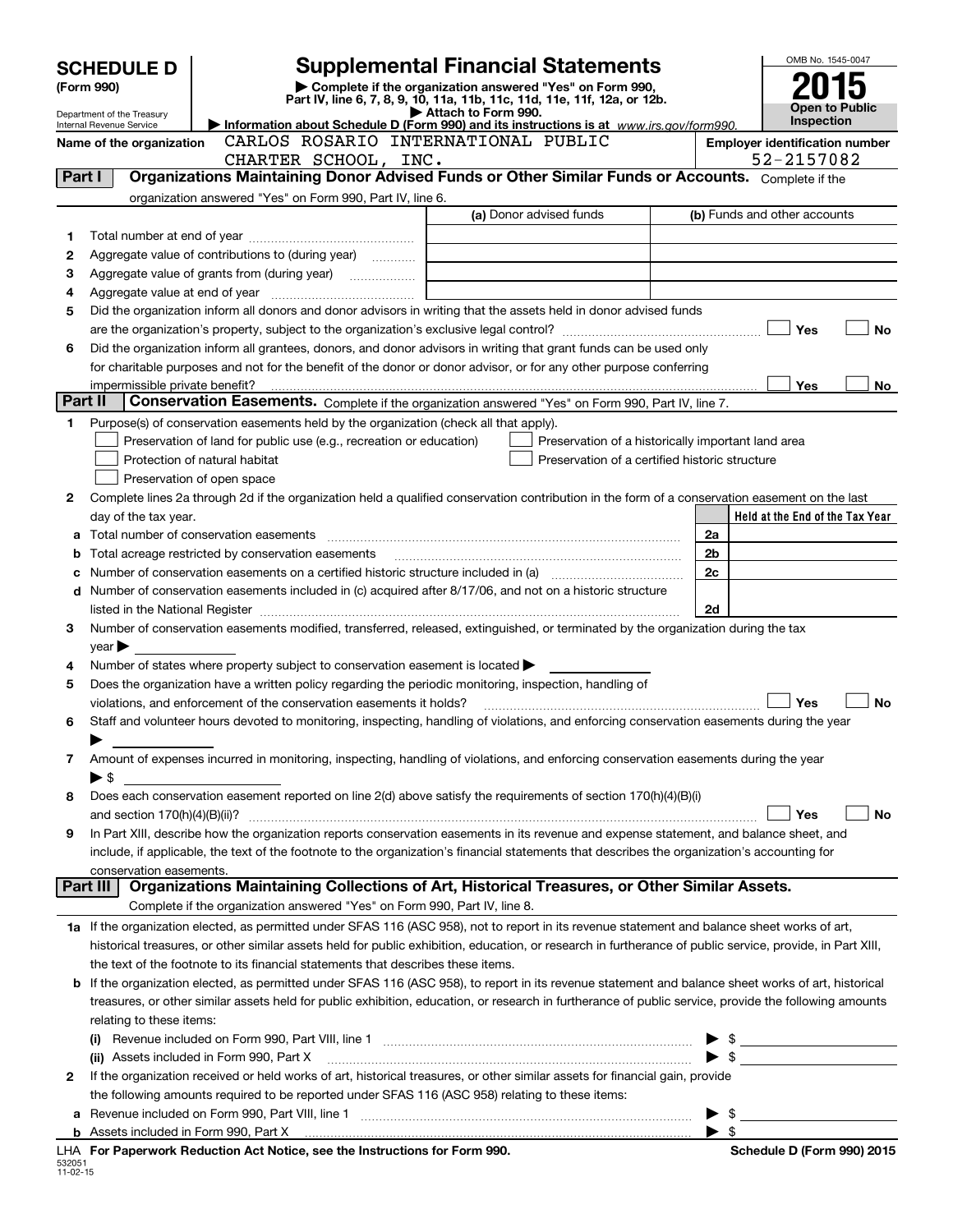|               |                                                                                                                                                                                                                                | CARLOS ROSARIO INTERNATIONAL PUBLIC     |   |                |                                                                                                                                                                                                                               |            |                                 |                                            |           |  |
|---------------|--------------------------------------------------------------------------------------------------------------------------------------------------------------------------------------------------------------------------------|-----------------------------------------|---|----------------|-------------------------------------------------------------------------------------------------------------------------------------------------------------------------------------------------------------------------------|------------|---------------------------------|--------------------------------------------|-----------|--|
|               | Schedule D (Form 990) 2015                                                                                                                                                                                                     | CHARTER SCHOOL, INC.                    |   |                |                                                                                                                                                                                                                               |            |                                 | 52-2157082 $_{Page}$ 2                     |           |  |
|               | Part III<br>Organizations Maintaining Collections of Art, Historical Treasures, or Other Similar Assets (continued)                                                                                                            |                                         |   |                |                                                                                                                                                                                                                               |            |                                 |                                            |           |  |
| 3             | Using the organization's acquisition, accession, and other records, check any of the following that are a significant use of its collection items                                                                              |                                         |   |                |                                                                                                                                                                                                                               |            |                                 |                                            |           |  |
|               | (check all that apply):                                                                                                                                                                                                        |                                         |   |                |                                                                                                                                                                                                                               |            |                                 |                                            |           |  |
| a             | Public exhibition                                                                                                                                                                                                              |                                         |   |                | Loan or exchange programs                                                                                                                                                                                                     |            |                                 |                                            |           |  |
| b             | Scholarly research                                                                                                                                                                                                             |                                         |   |                | Other and the contract of the contract of the contract of the contract of the contract of the contract of the contract of the contract of the contract of the contract of the contract of the contract of the contract of the |            |                                 |                                            |           |  |
| c             | Preservation for future generations                                                                                                                                                                                            |                                         |   |                |                                                                                                                                                                                                                               |            |                                 |                                            |           |  |
|               | Provide a description of the organization's collections and explain how they further the organization's exempt purpose in Part XIII.                                                                                           |                                         |   |                |                                                                                                                                                                                                                               |            |                                 |                                            |           |  |
| 5             | During the year, did the organization solicit or receive donations of art, historical treasures, or other similar assets                                                                                                       |                                         |   |                |                                                                                                                                                                                                                               |            |                                 |                                            |           |  |
|               | to be sold to raise funds rather than to be maintained as part of the organization's collection?                                                                                                                               |                                         |   |                |                                                                                                                                                                                                                               | . <u>.</u> |                                 | Yes                                        | No        |  |
|               | <b>Part IV</b><br>Escrow and Custodial Arrangements. Complete if the organization answered "Yes" on Form 990, Part IV, line 9, or                                                                                              |                                         |   |                |                                                                                                                                                                                                                               |            |                                 |                                            |           |  |
|               | reported an amount on Form 990, Part X, line 21.                                                                                                                                                                               |                                         |   |                |                                                                                                                                                                                                                               |            |                                 |                                            |           |  |
|               | 1a Is the organization an agent, trustee, custodian or other intermediary for contributions or other assets not included                                                                                                       |                                         |   |                |                                                                                                                                                                                                                               |            |                                 |                                            |           |  |
|               | on Form 990, Part X? [11] matter contracts and contracts and contracts are contracted as a form 990, Part X?                                                                                                                   |                                         |   |                |                                                                                                                                                                                                                               |            |                                 | Yes                                        | No        |  |
|               | b If "Yes," explain the arrangement in Part XIII and complete the following table:                                                                                                                                             |                                         |   |                |                                                                                                                                                                                                                               |            |                                 |                                            |           |  |
|               |                                                                                                                                                                                                                                |                                         |   |                |                                                                                                                                                                                                                               |            |                                 |                                            |           |  |
|               |                                                                                                                                                                                                                                |                                         |   |                |                                                                                                                                                                                                                               |            |                                 | Amount                                     |           |  |
|               | c Beginning balance measurements and the contract of Beginning balance measurements and the contract of the contract of the contract of the contract of the contract of the contract of the contract of the contract of the co |                                         |   |                |                                                                                                                                                                                                                               |            | 1c                              |                                            |           |  |
|               |                                                                                                                                                                                                                                |                                         |   |                |                                                                                                                                                                                                                               |            | 1d                              |                                            |           |  |
|               | e Distributions during the year manufactured and contain an account of the state of the state of the state of the state of the state of the state of the state of the state of the state of the state of the state of the stat |                                         |   |                |                                                                                                                                                                                                                               |            | 1e                              |                                            |           |  |
| f             |                                                                                                                                                                                                                                |                                         |   |                |                                                                                                                                                                                                                               |            | 1f                              |                                            |           |  |
|               | 2a Did the organization include an amount on Form 990, Part X, line 21, for escrow or custodial account liability?                                                                                                             |                                         |   |                |                                                                                                                                                                                                                               |            |                                 | <b>Yes</b>                                 | No        |  |
| <b>Part V</b> | <b>b</b> If "Yes," explain the arrangement in Part XIII. Check here if the explanation has been provided on Part XIII                                                                                                          |                                         |   |                |                                                                                                                                                                                                                               |            |                                 |                                            |           |  |
|               | Endowment Funds. Complete if the organization answered "Yes" on Form 990, Part IV, line 10.                                                                                                                                    |                                         |   |                |                                                                                                                                                                                                                               |            |                                 |                                            |           |  |
|               |                                                                                                                                                                                                                                | (a) Current year                        |   | (b) Prior year | (c) Two years back                                                                                                                                                                                                            |            |                                 | (d) Three years back   (e) Four years back |           |  |
|               | 1a Beginning of year balance                                                                                                                                                                                                   |                                         |   |                |                                                                                                                                                                                                                               |            |                                 |                                            |           |  |
| b             |                                                                                                                                                                                                                                |                                         |   |                |                                                                                                                                                                                                                               |            |                                 |                                            |           |  |
|               | Net investment earnings, gains, and losses                                                                                                                                                                                     |                                         |   |                |                                                                                                                                                                                                                               |            |                                 |                                            |           |  |
|               |                                                                                                                                                                                                                                |                                         |   |                |                                                                                                                                                                                                                               |            |                                 |                                            |           |  |
|               | e Other expenditures for facilities                                                                                                                                                                                            |                                         |   |                |                                                                                                                                                                                                                               |            |                                 |                                            |           |  |
|               |                                                                                                                                                                                                                                |                                         |   |                |                                                                                                                                                                                                                               |            |                                 |                                            |           |  |
|               | f Administrative expenses <i>manually community</i>                                                                                                                                                                            |                                         |   |                |                                                                                                                                                                                                                               |            |                                 |                                            |           |  |
| g             |                                                                                                                                                                                                                                |                                         |   |                |                                                                                                                                                                                                                               |            |                                 |                                            |           |  |
| 2             | Provide the estimated percentage of the current year end balance (line 1g, column (a)) held as:                                                                                                                                |                                         |   |                |                                                                                                                                                                                                                               |            |                                 |                                            |           |  |
| а             | Board designated or quasi-endowment >                                                                                                                                                                                          |                                         | ℅ |                |                                                                                                                                                                                                                               |            |                                 |                                            |           |  |
|               | Permanent endowment >                                                                                                                                                                                                          | %                                       |   |                |                                                                                                                                                                                                                               |            |                                 |                                            |           |  |
|               | c Temporarily restricted endowment $\blacktriangleright$                                                                                                                                                                       | %                                       |   |                |                                                                                                                                                                                                                               |            |                                 |                                            |           |  |
|               | The percentages on lines 2a, 2b, and 2c should equal 100%.                                                                                                                                                                     |                                         |   |                |                                                                                                                                                                                                                               |            |                                 |                                            |           |  |
|               | 3a Are there endowment funds not in the possession of the organization that are held and administered for the organization                                                                                                     |                                         |   |                |                                                                                                                                                                                                                               |            |                                 |                                            |           |  |
|               | by:                                                                                                                                                                                                                            |                                         |   |                |                                                                                                                                                                                                                               |            |                                 |                                            | Yes<br>No |  |
|               | (i)                                                                                                                                                                                                                            |                                         |   |                |                                                                                                                                                                                                                               |            |                                 | 3a(i)                                      |           |  |
|               |                                                                                                                                                                                                                                |                                         |   |                |                                                                                                                                                                                                                               |            |                                 | 3a(ii)                                     |           |  |
|               |                                                                                                                                                                                                                                |                                         |   |                |                                                                                                                                                                                                                               |            |                                 | 3b                                         |           |  |
| 4             | Describe in Part XIII the intended uses of the organization's endowment funds.                                                                                                                                                 |                                         |   |                |                                                                                                                                                                                                                               |            |                                 |                                            |           |  |
|               | Land, Buildings, and Equipment.<br><b>Part VI</b>                                                                                                                                                                              |                                         |   |                |                                                                                                                                                                                                                               |            |                                 |                                            |           |  |
|               | Complete if the organization answered "Yes" on Form 990, Part IV, line 11a. See Form 990, Part X, line 10.                                                                                                                     |                                         |   |                |                                                                                                                                                                                                                               |            |                                 |                                            |           |  |
|               |                                                                                                                                                                                                                                |                                         |   |                |                                                                                                                                                                                                                               |            |                                 |                                            |           |  |
|               | Description of property                                                                                                                                                                                                        | (a) Cost or other<br>basis (investment) |   |                | (b) Cost or other<br>basis (other)                                                                                                                                                                                            |            | (c) Accumulated<br>depreciation | (d) Book value                             |           |  |
|               |                                                                                                                                                                                                                                |                                         |   |                |                                                                                                                                                                                                                               |            |                                 |                                            |           |  |
|               |                                                                                                                                                                                                                                |                                         |   |                |                                                                                                                                                                                                                               |            |                                 |                                            |           |  |
|               |                                                                                                                                                                                                                                |                                         |   |                |                                                                                                                                                                                                                               |            |                                 |                                            |           |  |
|               |                                                                                                                                                                                                                                |                                         |   |                | 8,424,242.                                                                                                                                                                                                                    |            | 4,558,693.                      | 3,865,550.                                 |           |  |
|               |                                                                                                                                                                                                                                |                                         |   |                | 4,051,614.                                                                                                                                                                                                                    |            | 3, 154, 825.                    |                                            | 896,789.  |  |
|               |                                                                                                                                                                                                                                |                                         |   |                | $\overline{18}$ , 656, 108.                                                                                                                                                                                                   |            | 2,827,626.                      | 15,828,481.                                |           |  |
|               |                                                                                                                                                                                                                                |                                         |   |                |                                                                                                                                                                                                                               |            |                                 | 20,590,820.                                |           |  |

**Schedule D (Form 990) 2015**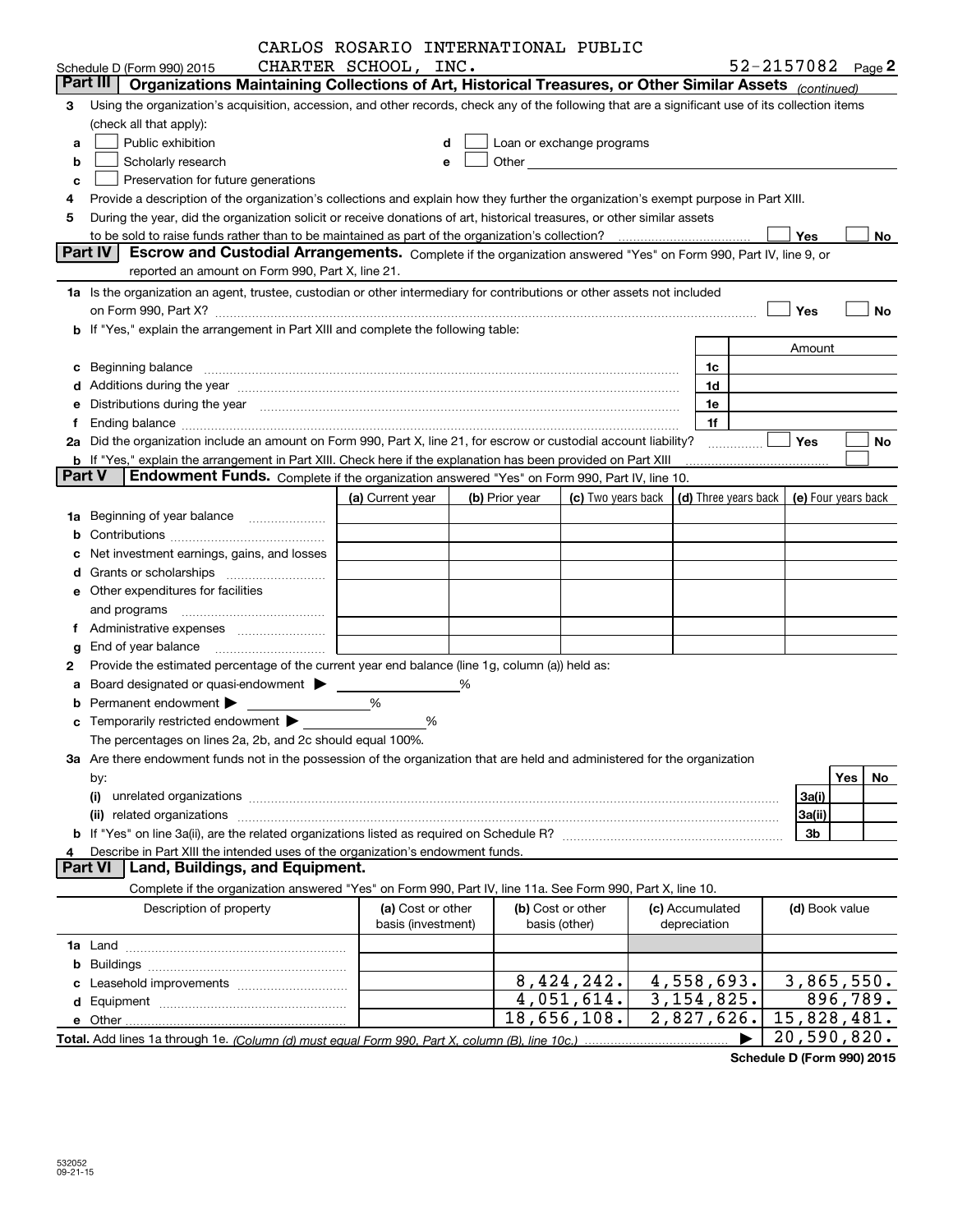|                            |                      | CARLOS ROSARIO INTERNATIONAL PUBLIC |                     |  |
|----------------------------|----------------------|-------------------------------------|---------------------|--|
| Schedule D (Form 990) 2015 | CHARTER SCHOOL, INC. |                                     | $52 - 2157082$ Page |  |

|             | Schedule D (Form 990) 2015        | CHARTER SCHOOL, INC.                                                 |                 |                                                                                                                   | 52-2157082<br>Page $3$                                    |
|-------------|-----------------------------------|----------------------------------------------------------------------|-----------------|-------------------------------------------------------------------------------------------------------------------|-----------------------------------------------------------|
|             |                                   | Part VII Investments - Other Securities.                             |                 |                                                                                                                   |                                                           |
|             |                                   |                                                                      |                 | Complete if the organization answered "Yes" on Form 990, Part IV, line 11b. See Form 990, Part X, line 12.        |                                                           |
|             |                                   | (a) Description of security or category (including name of security) | (b) Book value  |                                                                                                                   | (c) Method of valuation: Cost or end-of-year market value |
|             | (1) Financial derivatives         |                                                                      |                 |                                                                                                                   |                                                           |
|             | (2) Closely-held equity interests |                                                                      |                 |                                                                                                                   |                                                           |
| $(3)$ Other |                                   |                                                                      |                 |                                                                                                                   |                                                           |
| (A)         |                                   | CERTIFICATES OF DEPOSIT                                              | 3,142,281.      | END-OF-YEAR MARKET VALUE                                                                                          |                                                           |
| (B)         |                                   |                                                                      |                 |                                                                                                                   |                                                           |
| (C)         |                                   |                                                                      |                 |                                                                                                                   |                                                           |
| (D)         |                                   |                                                                      |                 |                                                                                                                   |                                                           |
| (E)         |                                   |                                                                      |                 |                                                                                                                   |                                                           |
| (F)         |                                   |                                                                      |                 |                                                                                                                   |                                                           |
| (G)         |                                   |                                                                      |                 |                                                                                                                   |                                                           |
| (H)         |                                   |                                                                      |                 |                                                                                                                   |                                                           |
|             |                                   | Total. (Col. (b) must equal Form 990, Part X, col. (B) line 12.)     | 3, 142, 281.    |                                                                                                                   |                                                           |
|             |                                   | Part VIII Investments - Program Related.                             |                 |                                                                                                                   |                                                           |
|             |                                   |                                                                      |                 | Complete if the organization answered "Yes" on Form 990, Part IV, line 11c. See Form 990, Part X, line 13.        |                                                           |
|             | (a) Description of investment     |                                                                      | (b) Book value  |                                                                                                                   | (c) Method of valuation: Cost or end-of-year market value |
| (1)         |                                   |                                                                      |                 |                                                                                                                   |                                                           |
| (2)         |                                   |                                                                      |                 |                                                                                                                   |                                                           |
| (3)         |                                   |                                                                      |                 |                                                                                                                   |                                                           |
| (4)         |                                   |                                                                      |                 |                                                                                                                   |                                                           |
| (5)         |                                   |                                                                      |                 |                                                                                                                   |                                                           |
| (6)         |                                   |                                                                      |                 |                                                                                                                   |                                                           |
| (7)         |                                   |                                                                      |                 |                                                                                                                   |                                                           |
| (8)         |                                   |                                                                      |                 |                                                                                                                   |                                                           |
| (9)         |                                   |                                                                      |                 |                                                                                                                   |                                                           |
|             |                                   | Total. (Col. (b) must equal Form 990, Part X, col. (B) line 13.)     |                 |                                                                                                                   |                                                           |
| Part IX     | <b>Other Assets.</b>              |                                                                      |                 |                                                                                                                   |                                                           |
|             |                                   |                                                                      |                 | Complete if the organization answered "Yes" on Form 990, Part IV, line 11d. See Form 990, Part X, line 15.        |                                                           |
|             |                                   |                                                                      | (a) Description |                                                                                                                   | (b) Book value                                            |
| (1)         |                                   |                                                                      |                 |                                                                                                                   |                                                           |
| (2)         |                                   |                                                                      |                 |                                                                                                                   |                                                           |
| (3)         |                                   |                                                                      |                 |                                                                                                                   |                                                           |
| (4)         |                                   |                                                                      |                 |                                                                                                                   |                                                           |
| (5)         |                                   |                                                                      |                 |                                                                                                                   |                                                           |
| (6)         |                                   |                                                                      |                 |                                                                                                                   |                                                           |
| (7)         |                                   |                                                                      |                 |                                                                                                                   |                                                           |
| (8)         |                                   |                                                                      |                 |                                                                                                                   |                                                           |
| (9)         |                                   |                                                                      |                 |                                                                                                                   |                                                           |
|             |                                   |                                                                      |                 |                                                                                                                   |                                                           |
| Part X      | <b>Other Liabilities.</b>         |                                                                      |                 |                                                                                                                   |                                                           |
|             |                                   |                                                                      |                 | Complete if the organization answered "Yes" on Form 990, Part IV, line 11e or 11f. See Form 990, Part X, line 25. |                                                           |
| 1.          |                                   | (a) Description of liability                                         |                 | (b) Book value                                                                                                    |                                                           |
|             |                                   |                                                                      |                 |                                                                                                                   |                                                           |
|             |                                   |                                                                      |                 |                                                                                                                   |                                                           |
| (1)         | Federal income taxes              |                                                                      |                 |                                                                                                                   |                                                           |
| (2)         |                                   | CAPITAL LEASE OBLIGATION                                             |                 | 13, 179, 591.                                                                                                     |                                                           |
| (3)         | DEFERRED RENT                     |                                                                      |                 | 2,195,434.                                                                                                        |                                                           |
| (4)         |                                   |                                                                      |                 |                                                                                                                   |                                                           |
| (5)         |                                   |                                                                      |                 |                                                                                                                   |                                                           |
| (6)         |                                   |                                                                      |                 |                                                                                                                   |                                                           |
| (7)         |                                   |                                                                      |                 |                                                                                                                   |                                                           |
| (8)         |                                   |                                                                      |                 |                                                                                                                   |                                                           |
| (9)         |                                   | Total. (Column (b) must equal Form 990, Part X, col. (B) line 25.)   |                 | 15, 375, 025.                                                                                                     |                                                           |

organization's liability for uncertain tax positions under FIN 48 (ASC 740). Check here if the text of the footnote has been provided in Part XIII  $~\boxed{\rm X}$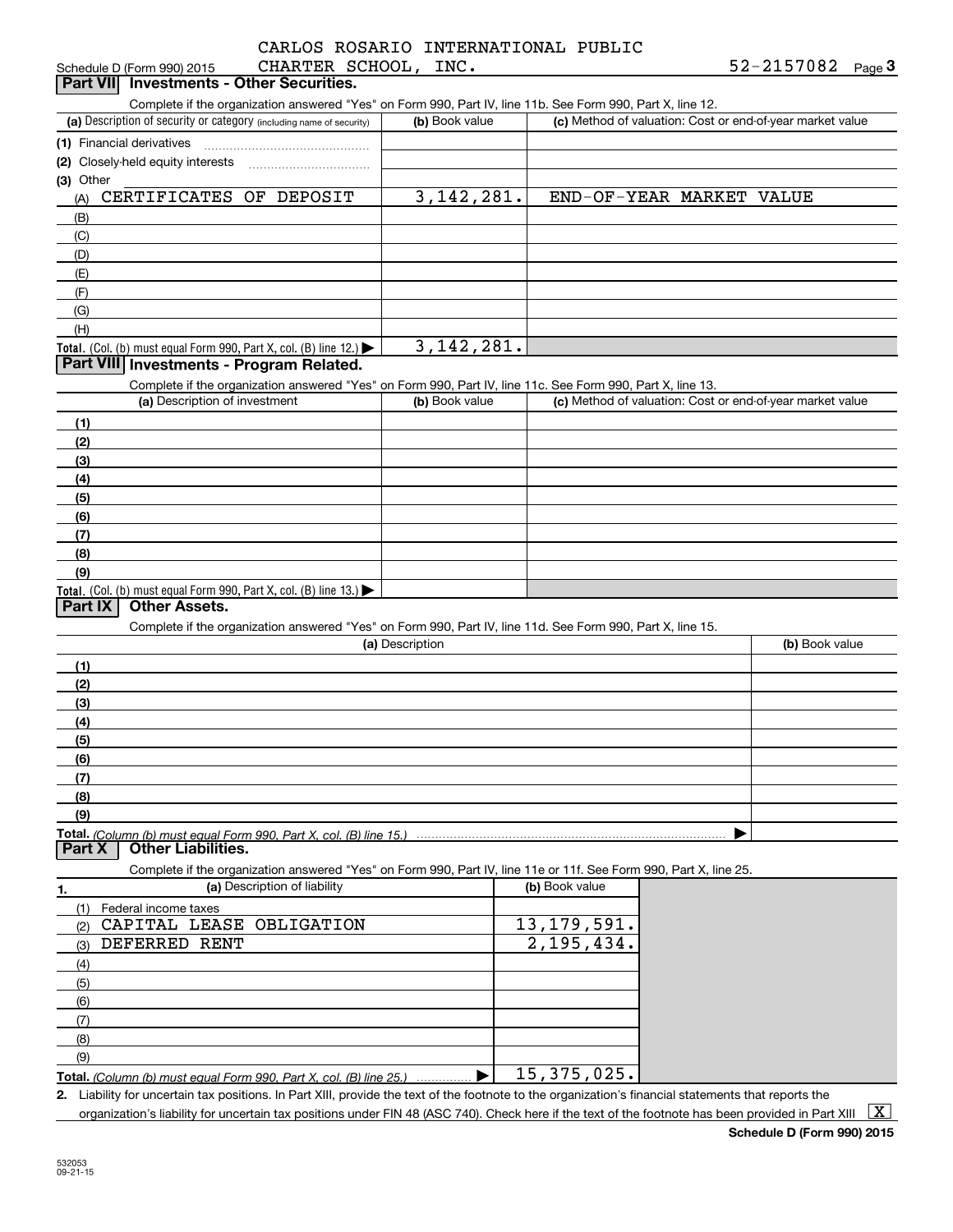|    | CARLOS ROSARIO INTERNATIONAL PUBLIC                                                                                                                                                                                                 |                |               |                |               |           |  |  |  |  |
|----|-------------------------------------------------------------------------------------------------------------------------------------------------------------------------------------------------------------------------------------|----------------|---------------|----------------|---------------|-----------|--|--|--|--|
|    | 52-2157082 Page 4<br>CHARTER SCHOOL, INC.<br>Schedule D (Form 990) 2015                                                                                                                                                             |                |               |                |               |           |  |  |  |  |
|    | Reconciliation of Revenue per Audited Financial Statements With Revenue per Return.<br><b>Part XI</b>                                                                                                                               |                |               |                |               |           |  |  |  |  |
|    | Complete if the organization answered "Yes" on Form 990, Part IV, line 12a.                                                                                                                                                         |                |               |                |               |           |  |  |  |  |
| 1  | Total revenue, gains, and other support per audited financial statements                                                                                                                                                            |                |               | $\mathbf{1}$   | 24, 373, 391. |           |  |  |  |  |
| 2  | Amounts included on line 1 but not on Form 990, Part VIII, line 12:                                                                                                                                                                 |                |               |                |               |           |  |  |  |  |
| a  | Net unrealized gains (losses) on investments [11] matter contracts and the unrealized gains (losses) on investments                                                                                                                 | 2a             | 50,056.       |                |               |           |  |  |  |  |
|    |                                                                                                                                                                                                                                     | 2 <sub>b</sub> | 33,482.       |                |               |           |  |  |  |  |
| c  |                                                                                                                                                                                                                                     | 2c             |               |                |               |           |  |  |  |  |
| d  | Other (Describe in Part XIII.) (2000) (2000) (2000) (2010) (2010) (2010) (2010) (2010) (2010) (2010) (2010) (20                                                                                                                     | 2d             |               |                |               |           |  |  |  |  |
| e  | Add lines 2a through 2d                                                                                                                                                                                                             |                |               | 2е             |               | 83,538.   |  |  |  |  |
| 3  |                                                                                                                                                                                                                                     |                |               | $\mathbf{3}$   | 24, 289, 853. |           |  |  |  |  |
| 4  | Amounts included on Form 990, Part VIII, line 12, but not on line 1:                                                                                                                                                                |                |               |                |               |           |  |  |  |  |
| a  |                                                                                                                                                                                                                                     | 4a             |               |                |               |           |  |  |  |  |
|    |                                                                                                                                                                                                                                     | 4b             |               |                |               |           |  |  |  |  |
|    | Add lines 4a and 4b                                                                                                                                                                                                                 |                |               | 4c             |               | $0 \cdot$ |  |  |  |  |
| 5. |                                                                                                                                                                                                                                     | 5              | 24, 289, 853. |                |               |           |  |  |  |  |
|    | Part XII   Reconciliation of Expenses per Audited Financial Statements With Expenses per Return.                                                                                                                                    |                |               |                |               |           |  |  |  |  |
|    | Complete if the organization answered "Yes" on Form 990, Part IV, line 12a.                                                                                                                                                         |                |               |                |               |           |  |  |  |  |
| 1  |                                                                                                                                                                                                                                     |                |               | $\blacksquare$ | 25,037,379.   |           |  |  |  |  |
| 2  | Amounts included on line 1 but not on Form 990, Part IX, line 25:                                                                                                                                                                   |                |               |                |               |           |  |  |  |  |
| a  |                                                                                                                                                                                                                                     | 2a             | 33,482.       |                |               |           |  |  |  |  |
|    |                                                                                                                                                                                                                                     | 2 <sub>b</sub> |               |                |               |           |  |  |  |  |
|    |                                                                                                                                                                                                                                     | 2c             |               |                |               |           |  |  |  |  |
| d  |                                                                                                                                                                                                                                     | 2d             |               |                |               |           |  |  |  |  |
| e  | Add lines 2a through 2d <b>contract and all anomalisation</b> and all and all anomalisation of the state of the state of the state of the state of the state of the state of the state of the state of the state of the state of th |                |               | 2e             |               | 33,482.   |  |  |  |  |
| 3  |                                                                                                                                                                                                                                     |                |               | 3              | 25,003,897.   |           |  |  |  |  |
| 4  | Amounts included on Form 990, Part IX, line 25, but not on line 1:                                                                                                                                                                  |                |               |                |               |           |  |  |  |  |
| a  |                                                                                                                                                                                                                                     | 4a             |               |                |               |           |  |  |  |  |
| b  | Other (Describe in Part XIII.) <b>Construction Contract Construction</b> Construction Construction Construction Const                                                                                                               | 4 <sub>b</sub> |               |                |               |           |  |  |  |  |
|    | Add lines 4a and 4b                                                                                                                                                                                                                 |                |               | 4c             |               |           |  |  |  |  |
|    |                                                                                                                                                                                                                                     |                |               | 5              | 25,003,897.   |           |  |  |  |  |
|    | Part XIII Supplemental Information.                                                                                                                                                                                                 |                |               |                |               |           |  |  |  |  |

Provide the descriptions required for Part II, lines 3, 5, and 9; Part III, lines 1a and 4; Part IV, lines 1b and 2b; Part V, line 4; Part X, line 2; Part XI, lines 2d and 4b; and Part XII, lines 2d and 4b. Also complete this part to provide any additional information.

#### PART X, LINE 2:

| UNDER THE PROVISION OF SECTION $501(C)(3)$ OF THE INTERNAL REVENUE CODE AND |  |  |  |  |  |  |
|-----------------------------------------------------------------------------|--|--|--|--|--|--|
| THE APPLICABLE INCOME TAX REGULATIONS OF THE DISTRICT OF COLUMBIA, THE      |  |  |  |  |  |  |
| SCHOOL IS EXEMPT FROM TAXES ON INCOME OTHER THAN UNRELATED BUSINESS         |  |  |  |  |  |  |
| INCOME. NO PROVISION FOR INCOME TAXES IS REQUIRED FOR EITHER 2016 OR        |  |  |  |  |  |  |
| 2015. HOWEVER, TAX YEARS ENDED JUNE 30, 2013 THROUGH 2015 REMAIN OPEN TO    |  |  |  |  |  |  |
| EXAMINATION BY THE TAXING JURISDICTIONS TO WHICH THE SCHOOL IS SUBJECT,     |  |  |  |  |  |  |
| AND THEY HAVE NOT BEEN EXTENDED BEYOND THE APPLICABLE STATUTE OF            |  |  |  |  |  |  |
| LIMITATIONS.                                                                |  |  |  |  |  |  |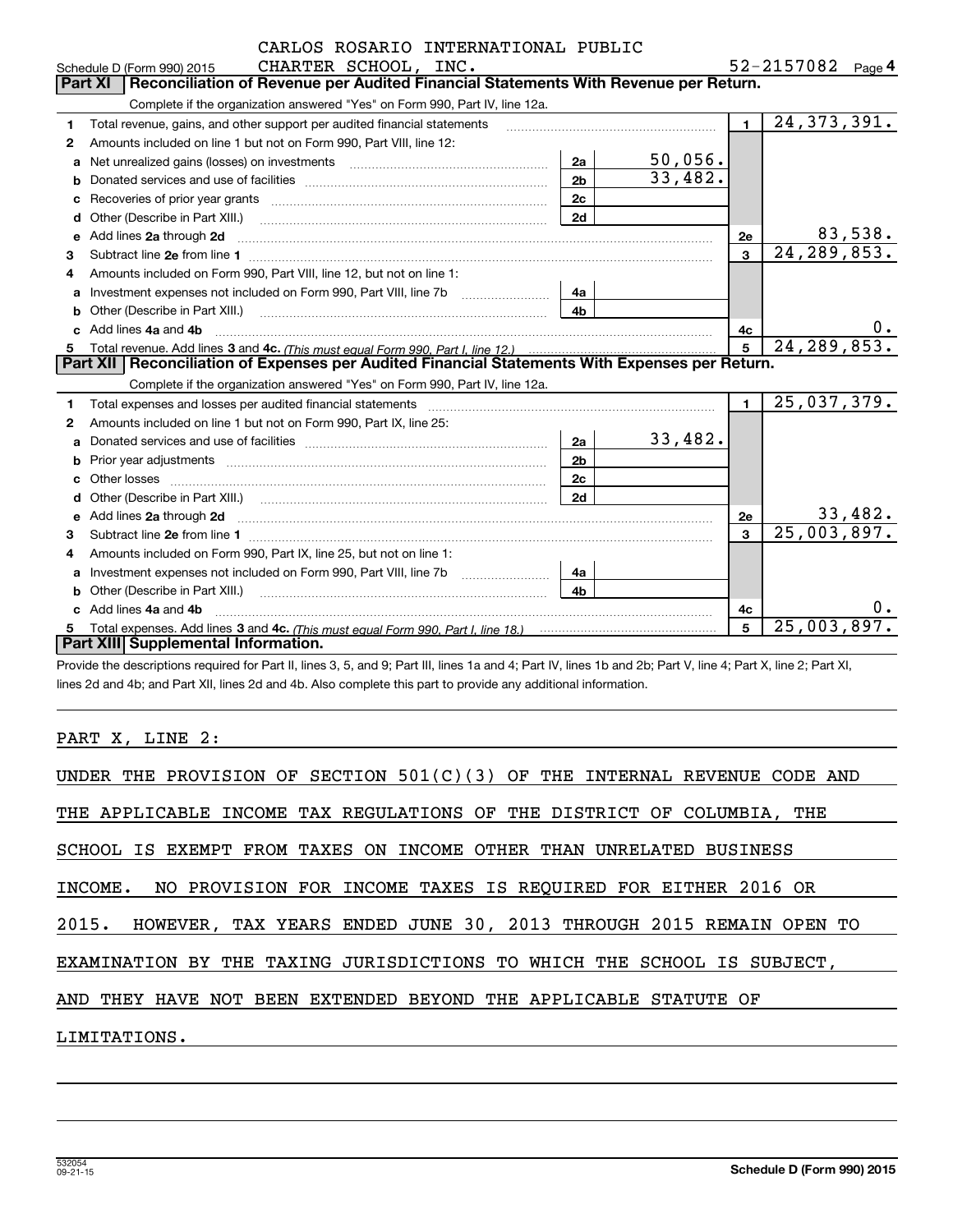|                                                                                                              |  | CARLOS ROSARIO INTERNATIONAL PUBLIC | CHARTER SCHOOL, INC. | 52-2157082 Page 5 |  |
|--------------------------------------------------------------------------------------------------------------|--|-------------------------------------|----------------------|-------------------|--|
| Schedule D (Form 990) 2015 CHARTER SCHOOL, INC.<br>Part XIII Supplemental Information <sub>(continued)</sub> |  |                                     |                      |                   |  |
|                                                                                                              |  |                                     |                      |                   |  |
|                                                                                                              |  |                                     |                      |                   |  |
|                                                                                                              |  |                                     |                      |                   |  |
|                                                                                                              |  |                                     |                      |                   |  |
|                                                                                                              |  |                                     |                      |                   |  |
|                                                                                                              |  |                                     |                      |                   |  |
|                                                                                                              |  |                                     |                      |                   |  |
|                                                                                                              |  |                                     |                      |                   |  |
|                                                                                                              |  |                                     |                      |                   |  |
|                                                                                                              |  |                                     |                      |                   |  |
|                                                                                                              |  |                                     |                      |                   |  |
|                                                                                                              |  |                                     |                      |                   |  |
|                                                                                                              |  |                                     |                      |                   |  |
|                                                                                                              |  |                                     |                      |                   |  |
|                                                                                                              |  |                                     |                      |                   |  |
|                                                                                                              |  |                                     |                      |                   |  |
|                                                                                                              |  |                                     |                      |                   |  |
|                                                                                                              |  |                                     |                      |                   |  |
|                                                                                                              |  |                                     |                      |                   |  |
|                                                                                                              |  |                                     |                      |                   |  |
|                                                                                                              |  |                                     |                      |                   |  |
|                                                                                                              |  |                                     |                      |                   |  |
|                                                                                                              |  |                                     |                      |                   |  |
|                                                                                                              |  |                                     |                      |                   |  |
|                                                                                                              |  |                                     |                      |                   |  |
|                                                                                                              |  |                                     |                      |                   |  |
|                                                                                                              |  |                                     |                      |                   |  |
|                                                                                                              |  |                                     |                      |                   |  |
|                                                                                                              |  |                                     |                      |                   |  |
|                                                                                                              |  |                                     |                      |                   |  |
|                                                                                                              |  |                                     |                      |                   |  |
|                                                                                                              |  |                                     |                      |                   |  |
|                                                                                                              |  |                                     |                      |                   |  |
|                                                                                                              |  |                                     |                      |                   |  |
|                                                                                                              |  |                                     |                      |                   |  |
|                                                                                                              |  |                                     |                      |                   |  |
|                                                                                                              |  |                                     |                      |                   |  |
|                                                                                                              |  |                                     |                      |                   |  |
|                                                                                                              |  |                                     |                      |                   |  |
|                                                                                                              |  |                                     |                      |                   |  |
|                                                                                                              |  |                                     |                      |                   |  |
|                                                                                                              |  |                                     |                      |                   |  |
|                                                                                                              |  |                                     |                      |                   |  |
|                                                                                                              |  |                                     |                      |                   |  |
|                                                                                                              |  |                                     |                      |                   |  |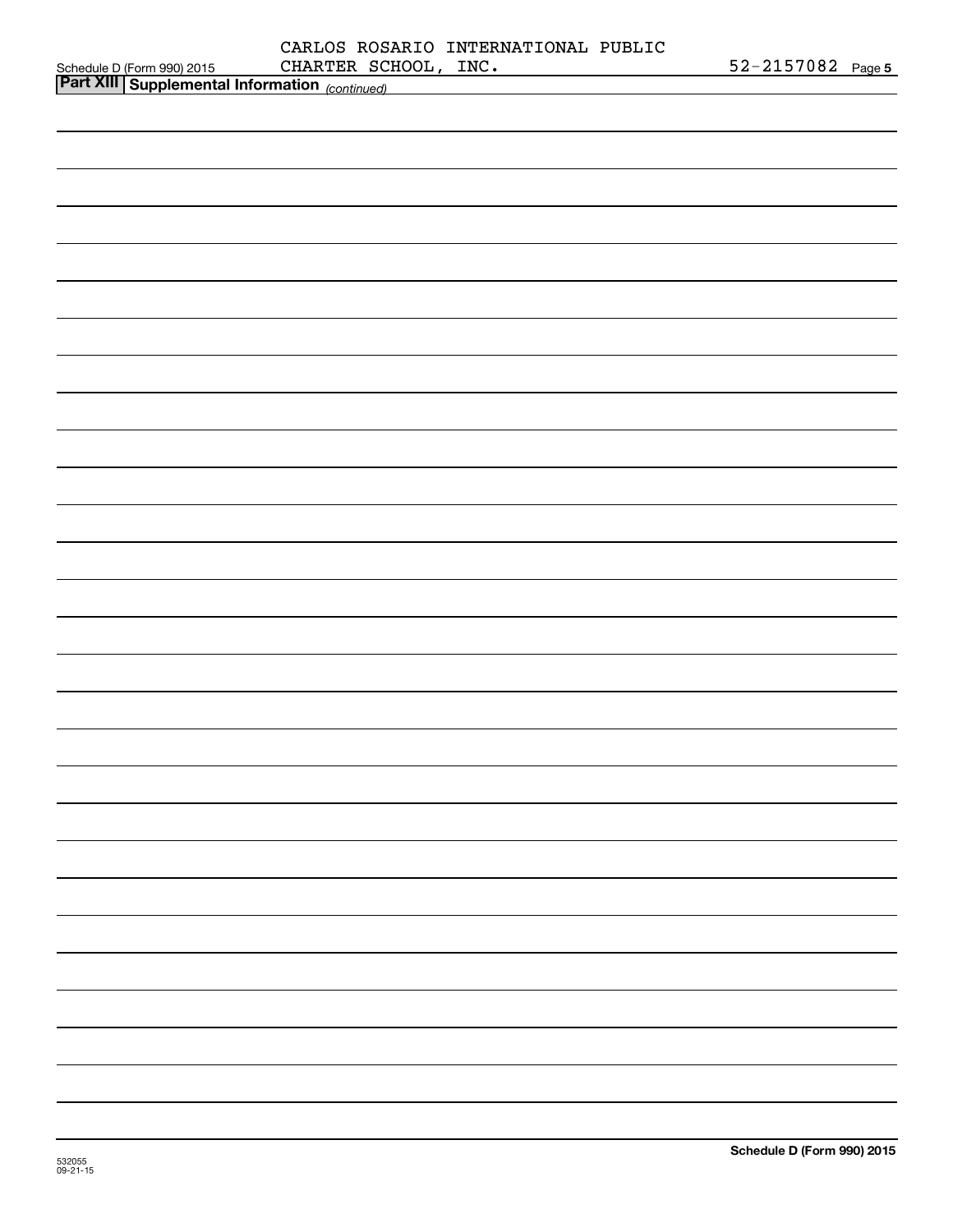|        | <b>SCHEDULE E</b><br>(Form 990 or 990-EZ)<br>Department of the Treasury | <b>Schools</b><br>Complete if the organization answered "Yes" on Form 990,<br>Part IV, line 13, or Form 990-EZ, Part VI, line 48.<br>Attach to Form 990 or Form 990-EZ.                                                                                                                                                                                                         |                                               | OMB No. 1545-0047<br>2015<br><b>Open to Public</b> |             |             |  |  |
|--------|-------------------------------------------------------------------------|---------------------------------------------------------------------------------------------------------------------------------------------------------------------------------------------------------------------------------------------------------------------------------------------------------------------------------------------------------------------------------|-----------------------------------------------|----------------------------------------------------|-------------|-------------|--|--|
|        | Internal Revenue Service<br>Name of the organization                    | Information about Schedule E (Form 990 or 990-EZ) and its instructions is at www.irs.gov/form990.<br>CARLOS ROSARIO INTERNATIONAL PUBLIC                                                                                                                                                                                                                                        | <b>Employer identification number</b>         |                                                    |             |             |  |  |
| Part I |                                                                         | CHARTER SCHOOL, INC.                                                                                                                                                                                                                                                                                                                                                            |                                               | 52-2157082                                         |             |             |  |  |
|        |                                                                         |                                                                                                                                                                                                                                                                                                                                                                                 |                                               |                                                    | <b>YES</b>  | <b>NO</b>   |  |  |
| 1.     |                                                                         | Does the organization have a racially nondiscriminatory policy toward students by statement in its charter, bylaws,                                                                                                                                                                                                                                                             |                                               | 1                                                  | X           |             |  |  |
| 2      |                                                                         | Does the organization include a statement of its racially nondiscriminatory policy toward students in all its brochures,                                                                                                                                                                                                                                                        |                                               |                                                    |             |             |  |  |
|        |                                                                         | catalogues, and other written communications with the public dealing with student admissions, programs, and scholarships?                                                                                                                                                                                                                                                       |                                               | $\mathbf{2}$                                       | X           |             |  |  |
| З      |                                                                         | Has the organization publicized its racially nondiscriminatory policy through newspaper or broadcast media during the<br>period of solicitation for students, or during the registration period if it has no solicitation program, in a way that makes<br>the policy known to all parts of the general community it serves? If "Yes," please describe. If "No," please explain. |                                               |                                                    |             |             |  |  |
|        | If you need more space, use Part II                                     |                                                                                                                                                                                                                                                                                                                                                                                 |                                               | 3                                                  | X           |             |  |  |
| 4      | TARGETED COMMUNITY.                                                     | THE SCHOOL ADVERTISES IN VARIOUS NEWSPAPERS SERVING ITS<br>Does the organization maintain the following?                                                                                                                                                                                                                                                                        |                                               |                                                    |             |             |  |  |
| a      |                                                                         |                                                                                                                                                                                                                                                                                                                                                                                 |                                               | 4a                                                 | х           |             |  |  |
|        |                                                                         | <b>b</b> Records documenting that scholarships and other financial assistance are awarded on a racially nondiscriminatory basis?                                                                                                                                                                                                                                                |                                               | 4b                                                 | X           |             |  |  |
|        |                                                                         | c Copies of all catalogues, brochures, announcements, and other written communications to the public dealing with student                                                                                                                                                                                                                                                       |                                               |                                                    |             |             |  |  |
|        |                                                                         |                                                                                                                                                                                                                                                                                                                                                                                 |                                               | 4с                                                 | X           |             |  |  |
|        |                                                                         |                                                                                                                                                                                                                                                                                                                                                                                 |                                               | 4d                                                 | $\mathbf X$ |             |  |  |
| 5      |                                                                         | If you answered "No" to any of the above, please explain. If you need more space, use Part II.<br>Does the organization discriminate by race in any way with respect to:                                                                                                                                                                                                        |                                               |                                                    |             |             |  |  |
|        |                                                                         |                                                                                                                                                                                                                                                                                                                                                                                 |                                               | 5a                                                 |             | x           |  |  |
|        |                                                                         |                                                                                                                                                                                                                                                                                                                                                                                 |                                               | 5b                                                 |             | X           |  |  |
|        |                                                                         | c Employment of faculty or administrative staff?                                                                                                                                                                                                                                                                                                                                |                                               | 5c                                                 |             | X           |  |  |
|        |                                                                         |                                                                                                                                                                                                                                                                                                                                                                                 |                                               | 5d                                                 |             | Χ           |  |  |
|        |                                                                         |                                                                                                                                                                                                                                                                                                                                                                                 |                                               | 5е                                                 |             | Χ           |  |  |
|        | f Use of facilities?                                                    |                                                                                                                                                                                                                                                                                                                                                                                 |                                               | 5f                                                 |             | Χ           |  |  |
|        |                                                                         |                                                                                                                                                                                                                                                                                                                                                                                 |                                               | 5g                                                 |             | X           |  |  |
|        |                                                                         |                                                                                                                                                                                                                                                                                                                                                                                 |                                               | 5h                                                 |             | $\mathbf X$ |  |  |
|        |                                                                         | If you answered "Yes" to any of the above, please explain. If you need more space, use Part II.                                                                                                                                                                                                                                                                                 |                                               |                                                    |             |             |  |  |
|        |                                                                         |                                                                                                                                                                                                                                                                                                                                                                                 |                                               | 6а                                                 | X           |             |  |  |
|        |                                                                         |                                                                                                                                                                                                                                                                                                                                                                                 |                                               | 6b                                                 |             | х           |  |  |
|        |                                                                         | If you answered "Yes" on either line 6a or line 6b, explain on Part II.                                                                                                                                                                                                                                                                                                         |                                               |                                                    |             |             |  |  |
| 7      |                                                                         | Does the organization certify that it has complied with the applicable requirements of sections 4.01 through 4.05 of                                                                                                                                                                                                                                                            |                                               |                                                    |             |             |  |  |
|        |                                                                         | For Departments Reduction Act Notice, and the Instructions for Ferm 000 or Ferm 000 FZ                                                                                                                                                                                                                                                                                          | <b>Cohodulo E (Form 000 or 000 E7) (2015)</b> | 7                                                  | X           |             |  |  |

**For Paperwork Reduction Act Notice, see the Instructions for Form 990 or Form 990-EZ.** LHA

**Schedule E (Form 990 or 990-EZ) (2015)**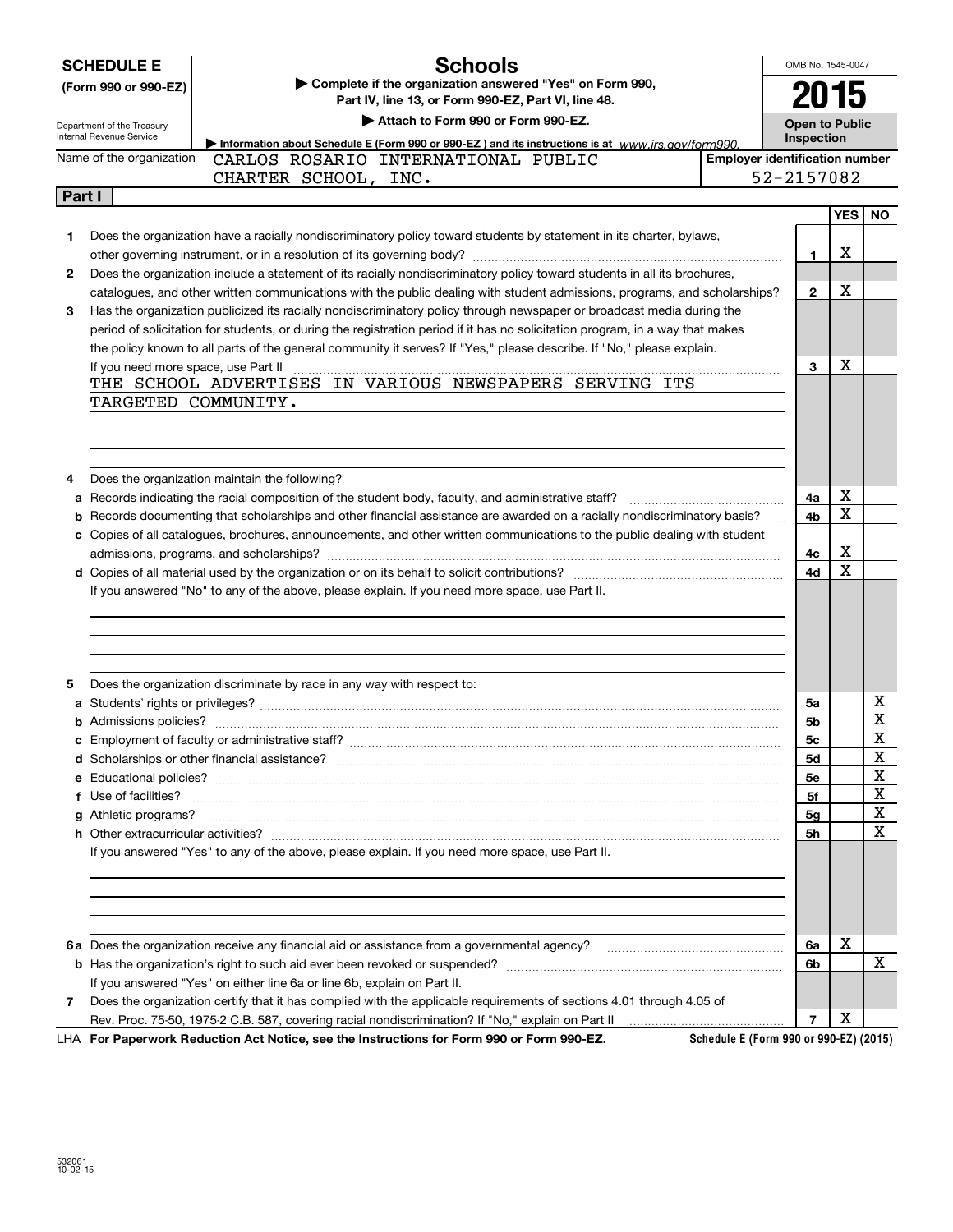Part II | Supplemental Information. Provide the explanations required by Part I, lines 3, 4d, 5h, 6b, and 7, as applicable. Also provide any other additional information.

#### LINE 6 - EXPLANATION OF GOVERNMENT FINANCIAL AID:

#### CONTRIBUTIONS RECEIVED FROM GOVERNMENT AGENCIES:

DISTRICT OF COLUMBIA CHARTER PUBLIC SCHOOL BOARD

#### DISTRICT OF COLUMBIA OFFICE OF THE STATE SUPERINTENDENT OF EDUCATION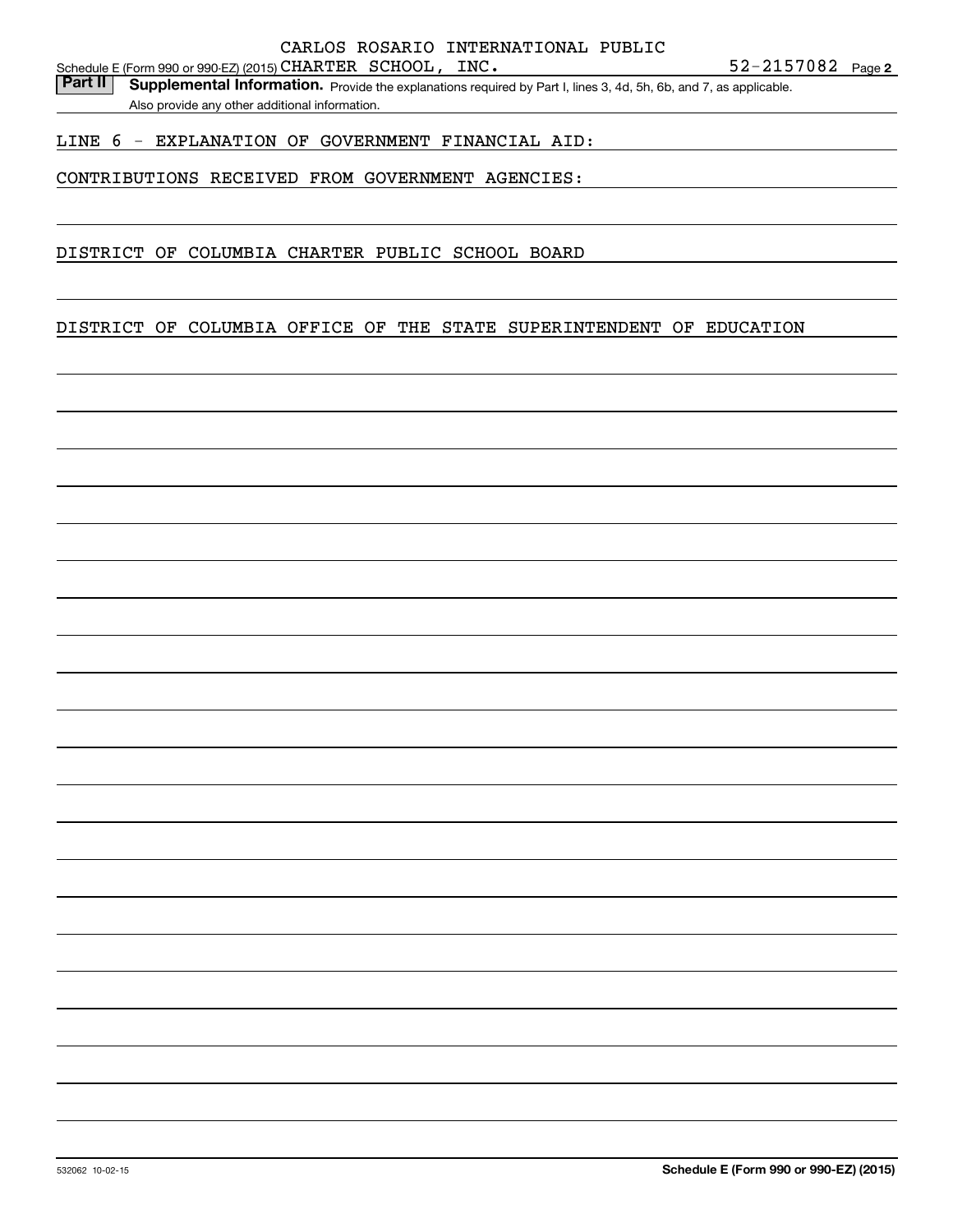| <b>SCHEDULE I</b>                                                                                                                                                        |                                                                                                                                                                                                                                                                                           |                      | <b>Grants and Other Assistance to Organizations,</b> |                             |                                         |                                                                |                                           |                                       | OMB No. 1545-0047                                                                                                                                                                                                                                                                                                                                                                    |  |  |
|--------------------------------------------------------------------------------------------------------------------------------------------------------------------------|-------------------------------------------------------------------------------------------------------------------------------------------------------------------------------------------------------------------------------------------------------------------------------------------|----------------------|------------------------------------------------------|-----------------------------|-----------------------------------------|----------------------------------------------------------------|-------------------------------------------|---------------------------------------|--------------------------------------------------------------------------------------------------------------------------------------------------------------------------------------------------------------------------------------------------------------------------------------------------------------------------------------------------------------------------------------|--|--|
| (Form 990)                                                                                                                                                               | Governments, and Individuals in the United States<br>Complete if the organization answered "Yes" on Form 990, Part IV, line 21 or 22.                                                                                                                                                     |                      |                                                      |                             |                                         |                                                                |                                           |                                       |                                                                                                                                                                                                                                                                                                                                                                                      |  |  |
| Attach to Form 990.<br>Department of the Treasury<br>Internal Revenue Service<br>Information about Schedule I (Form 990) and its instructions is at www.irs.gov/form990. |                                                                                                                                                                                                                                                                                           |                      |                                                      |                             |                                         |                                                                |                                           |                                       |                                                                                                                                                                                                                                                                                                                                                                                      |  |  |
| Name of the organization                                                                                                                                                 |                                                                                                                                                                                                                                                                                           | CHARTER SCHOOL, INC. | CARLOS ROSARIO INTERNATIONAL PUBLIC                  |                             |                                         |                                                                |                                           | <b>Employer identification number</b> | Inspection<br>52-2157082                                                                                                                                                                                                                                                                                                                                                             |  |  |
| Part I<br><b>General Information on Grants and Assistance</b>                                                                                                            |                                                                                                                                                                                                                                                                                           |                      |                                                      |                             |                                         |                                                                |                                           |                                       |                                                                                                                                                                                                                                                                                                                                                                                      |  |  |
| $\mathbf 1$<br>$\mathbf{2}$                                                                                                                                              | Does the organization maintain records to substantiate the amount of the grants or assistance, the grantees' eligibility for the grants or assistance, and the selection<br>Describe in Part IV the organization's procedures for monitoring the use of grant funds in the United States. |                      |                                                      |                             |                                         |                                                                |                                           | Yes                                   | $X$ No                                                                                                                                                                                                                                                                                                                                                                               |  |  |
| Part II                                                                                                                                                                  | Grants and Other Assistance to Domestic Organizations and Domestic Governments. Complete if the organization answered "Yes" on Form 990, Part IV, line 21, for any<br>recipient that received more than \$5,000. Part II can be duplicated if additional space is needed.                 |                      |                                                      |                             |                                         |                                                                |                                           |                                       |                                                                                                                                                                                                                                                                                                                                                                                      |  |  |
|                                                                                                                                                                          | 1 (a) Name and address of organization<br>or government                                                                                                                                                                                                                                   | $(b)$ EIN            | (c) IRC section<br>if applicable                     | (d) Amount of<br>cash grant | (e) Amount of<br>non-cash<br>assistance | (f) Method of<br>valuation (book,<br>FMV, appraisal,<br>other) | (g) Description of<br>non-cash assistance | (h) Purpose of grant<br>or assistance |                                                                                                                                                                                                                                                                                                                                                                                      |  |  |
|                                                                                                                                                                          |                                                                                                                                                                                                                                                                                           |                      |                                                      |                             |                                         |                                                                |                                           |                                       |                                                                                                                                                                                                                                                                                                                                                                                      |  |  |
|                                                                                                                                                                          |                                                                                                                                                                                                                                                                                           |                      |                                                      |                             |                                         |                                                                |                                           |                                       |                                                                                                                                                                                                                                                                                                                                                                                      |  |  |
|                                                                                                                                                                          |                                                                                                                                                                                                                                                                                           |                      |                                                      |                             |                                         |                                                                |                                           |                                       |                                                                                                                                                                                                                                                                                                                                                                                      |  |  |
|                                                                                                                                                                          |                                                                                                                                                                                                                                                                                           |                      |                                                      |                             |                                         |                                                                |                                           |                                       |                                                                                                                                                                                                                                                                                                                                                                                      |  |  |
|                                                                                                                                                                          |                                                                                                                                                                                                                                                                                           |                      |                                                      |                             |                                         |                                                                |                                           |                                       |                                                                                                                                                                                                                                                                                                                                                                                      |  |  |
|                                                                                                                                                                          |                                                                                                                                                                                                                                                                                           |                      |                                                      |                             |                                         |                                                                |                                           |                                       |                                                                                                                                                                                                                                                                                                                                                                                      |  |  |
| 2<br>3                                                                                                                                                                   | Enter total number of section 501(c)(3) and government organizations listed in the line 1 table manufable manufactured in the manufactured in the line 1 table<br>For Box concerts Book of the Ast Motter and the Instrument of Ass From 000.                                             |                      |                                                      |                             |                                         |                                                                |                                           |                                       | $\overline{1}$ $\overline{1}$ $\overline{1}$ $\overline{1}$ $\overline{1}$ $\overline{1}$ $\overline{1}$ $\overline{1}$ $\overline{1}$ $\overline{1}$ $\overline{1}$ $\overline{1}$ $\overline{1}$ $\overline{1}$ $\overline{1}$ $\overline{1}$ $\overline{1}$ $\overline{1}$ $\overline{1}$ $\overline{1}$ $\overline{1}$ $\overline{1}$ $\overline{1}$ $\overline{1}$ $\overline{$ |  |  |

**For Paperwork Reduction Act Notice, see the Instructions for Form 990. Schedule I (Form 990) (2015)** LHA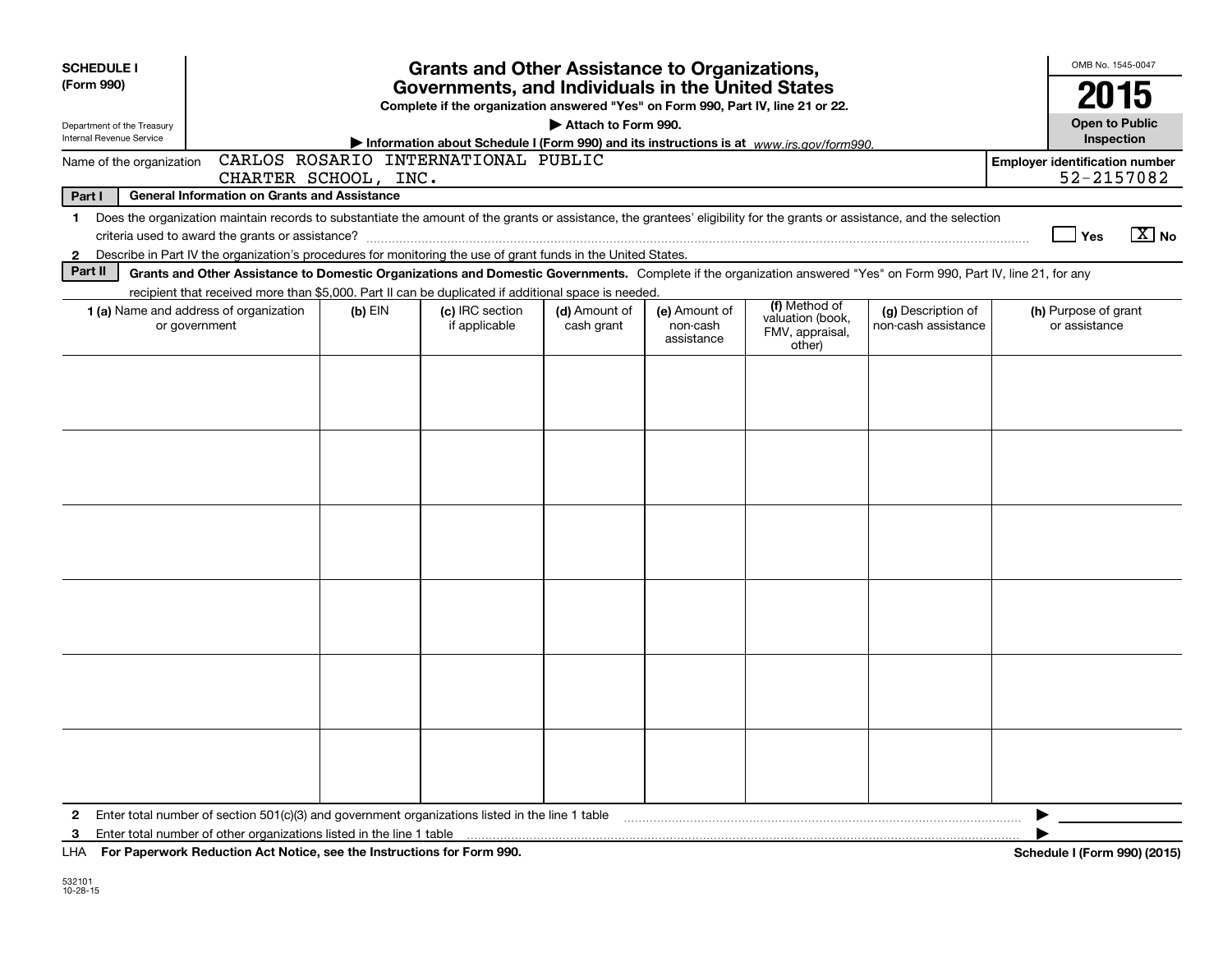Schedule I (Form 990) (2015) Page CHARTER SCHOOL, INC. 52-2157082

**2**

**Part III | Grants and Other Assistance to Domestic Individuals. Complete if the organization answered "Yes" on Form 990, Part IV, line 22.** Part III can be duplicated if additional space is needed.

| (a) Type of grant or assistance | (b) Number of<br>recipients | (c) Amount of<br>cash grant | (d) Amount of non-<br>cash assistance | (e) Method of valuation<br>(book, FMV, appraisal, other) | (f) Description of non-cash assistance |
|---------------------------------|-----------------------------|-----------------------------|---------------------------------------|----------------------------------------------------------|----------------------------------------|
|                                 |                             |                             |                                       |                                                          |                                        |
| SCHOLARSHIPS                    | 25                          | 73,072.                     | $\mathbf{0}$ .                        |                                                          |                                        |
|                                 |                             |                             |                                       |                                                          |                                        |
|                                 |                             |                             |                                       |                                                          |                                        |
|                                 |                             |                             |                                       |                                                          |                                        |
|                                 |                             |                             |                                       |                                                          |                                        |
|                                 |                             |                             |                                       |                                                          |                                        |
|                                 |                             |                             |                                       |                                                          |                                        |
|                                 |                             |                             |                                       |                                                          |                                        |
|                                 |                             |                             |                                       |                                                          |                                        |

Part IV | Supplemental Information. Provide the information required in Part I, line 2, Part III, column (b), and any other additional information.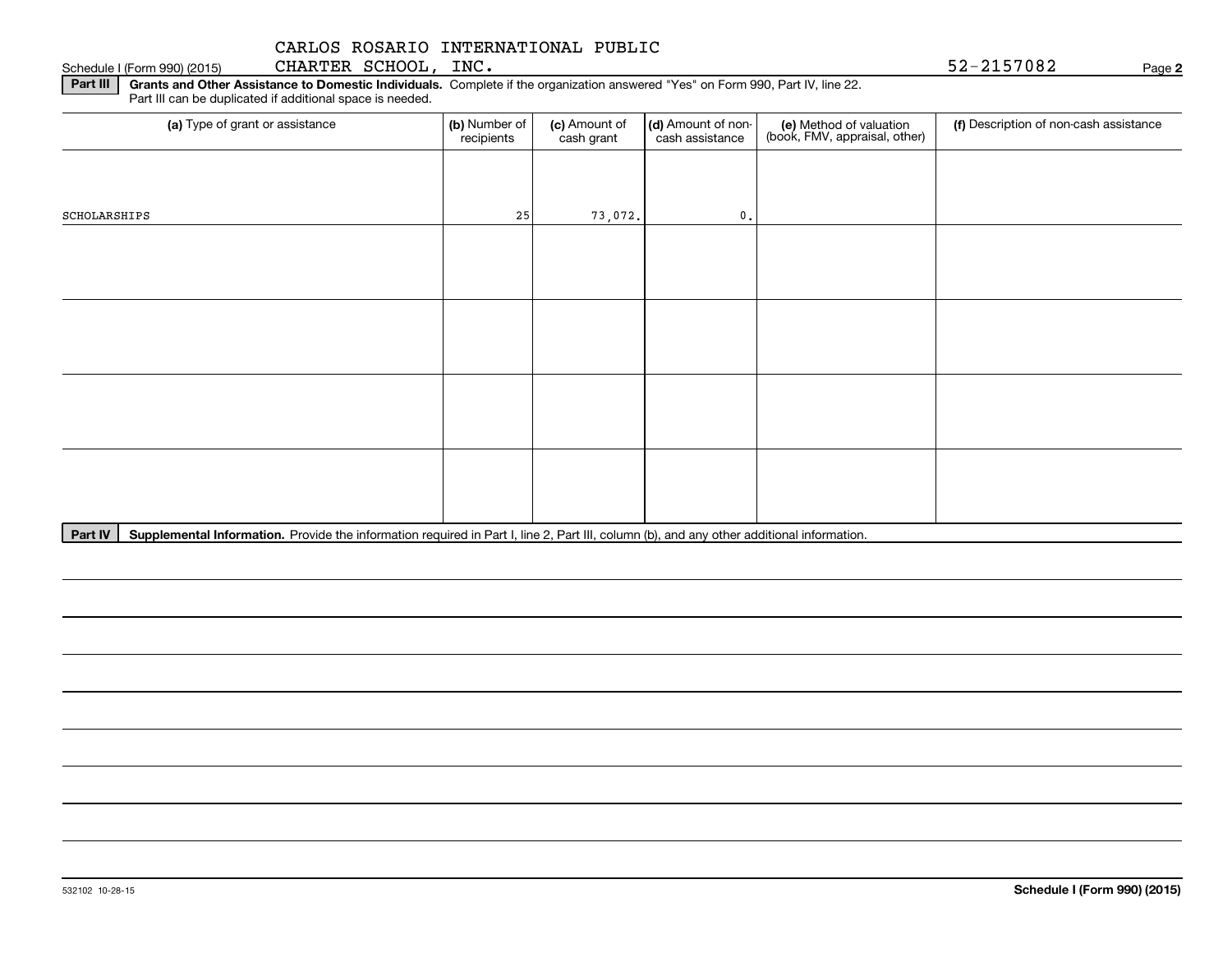|   | <b>SCHEDULE J</b>                                      | <b>Compensation Information</b>                                                                                                                                                                                                      |                                       | OMB No. 1545-0047     |     |             |  |
|---|--------------------------------------------------------|--------------------------------------------------------------------------------------------------------------------------------------------------------------------------------------------------------------------------------------|---------------------------------------|-----------------------|-----|-------------|--|
|   | (Form 990)                                             | For certain Officers, Directors, Trustees, Key Employees, and Highest                                                                                                                                                                |                                       |                       |     |             |  |
|   |                                                        | <b>Compensated Employees</b>                                                                                                                                                                                                         |                                       | 2015                  |     |             |  |
|   |                                                        | Complete if the organization answered "Yes" on Form 990, Part IV, line 23.<br>Attach to Form 990.                                                                                                                                    |                                       | <b>Open to Public</b> |     |             |  |
|   | Department of the Treasury<br>Internal Revenue Service | Information about Schedule J (Form 990) and its instructions is at $www.irs.gov/form990$ .                                                                                                                                           |                                       | Inspection            |     |             |  |
|   | Name of the organization                               | CARLOS ROSARIO INTERNATIONAL PUBLIC                                                                                                                                                                                                  | <b>Employer identification number</b> |                       |     |             |  |
|   |                                                        | CHARTER SCHOOL, INC.                                                                                                                                                                                                                 | 52-2157082                            |                       |     |             |  |
|   | Part I                                                 | <b>Questions Regarding Compensation</b>                                                                                                                                                                                              |                                       |                       |     |             |  |
|   |                                                        |                                                                                                                                                                                                                                      |                                       |                       | Yes | No          |  |
|   |                                                        | 1a Check the appropriate box(es) if the organization provided any of the following to or for a person listed on Form 990,                                                                                                            |                                       |                       |     |             |  |
|   |                                                        | Part VII, Section A, line 1a. Complete Part III to provide any relevant information regarding these items.                                                                                                                           |                                       |                       |     |             |  |
|   | First-class or charter travel                          | Housing allowance or residence for personal use                                                                                                                                                                                      |                                       |                       |     |             |  |
|   | Travel for companions                                  | Payments for business use of personal residence                                                                                                                                                                                      |                                       |                       |     |             |  |
|   |                                                        | Tax indemnification and gross-up payments<br>Health or social club dues or initiation fees                                                                                                                                           |                                       |                       |     |             |  |
|   |                                                        | Discretionary spending account<br>Personal services (e.g., maid, chauffeur, chef)                                                                                                                                                    |                                       |                       |     |             |  |
|   |                                                        |                                                                                                                                                                                                                                      |                                       |                       |     |             |  |
|   |                                                        | <b>b</b> If any of the boxes on line 1a are checked, did the organization follow a written policy regarding payment or                                                                                                               |                                       |                       |     |             |  |
|   |                                                        |                                                                                                                                                                                                                                      |                                       | 1b                    |     |             |  |
| 2 |                                                        | Did the organization require substantiation prior to reimbursing or allowing expenses incurred by all directors,                                                                                                                     |                                       | $\mathbf{2}$          |     |             |  |
|   |                                                        |                                                                                                                                                                                                                                      |                                       |                       |     |             |  |
| З |                                                        | Indicate which, if any, of the following the filing organization used to establish the compensation of the organization's                                                                                                            |                                       |                       |     |             |  |
|   |                                                        | CEO/Executive Director. Check all that apply. Do not check any boxes for methods used by a related organization to                                                                                                                   |                                       |                       |     |             |  |
|   |                                                        | establish compensation of the CEO/Executive Director, but explain in Part III.                                                                                                                                                       |                                       |                       |     |             |  |
|   | $X$ Compensation committee                             | $X$ Written employment contract                                                                                                                                                                                                      |                                       |                       |     |             |  |
|   |                                                        | $X$ Independent compensation consultant<br>Compensation survey or study                                                                                                                                                              |                                       |                       |     |             |  |
|   | $X$ Form 990 of other organizations                    | $ \mathbf{X} $ Approval by the board or compensation committee                                                                                                                                                                       |                                       |                       |     |             |  |
|   |                                                        |                                                                                                                                                                                                                                      |                                       |                       |     |             |  |
| 4 |                                                        | During the year, did any person listed on Form 990, Part VII, Section A, line 1a, with respect to the filing                                                                                                                         |                                       |                       |     |             |  |
|   | organization or a related organization:                |                                                                                                                                                                                                                                      |                                       |                       |     |             |  |
| а |                                                        | Receive a severance payment or change-of-control payment?                                                                                                                                                                            |                                       | 4a                    |     | х           |  |
| b |                                                        |                                                                                                                                                                                                                                      |                                       | 4b                    | X   |             |  |
|   |                                                        |                                                                                                                                                                                                                                      |                                       | 4с                    |     | х           |  |
|   |                                                        | If "Yes" to any of lines 4a-c, list the persons and provide the applicable amounts for each item in Part III.                                                                                                                        |                                       |                       |     |             |  |
|   |                                                        |                                                                                                                                                                                                                                      |                                       |                       |     |             |  |
|   |                                                        | Only section 501(c)(3), 501(c)(4), and 501(c)(29) organizations must complete lines 5-9.                                                                                                                                             |                                       |                       |     |             |  |
|   |                                                        | For persons listed on Form 990, Part VII, Section A, line 1a, did the organization pay or accrue any compensation                                                                                                                    |                                       |                       |     |             |  |
|   | contingent on the revenues of:                         |                                                                                                                                                                                                                                      |                                       |                       |     |             |  |
|   |                                                        | a The organization? <b>Entitation</b> 2008 Communication of the organization of the organization?                                                                                                                                    |                                       | 5a                    |     | х           |  |
|   |                                                        |                                                                                                                                                                                                                                      |                                       | 5b                    |     | x           |  |
|   |                                                        | If "Yes" to line 5a or 5b, describe in Part III.                                                                                                                                                                                     |                                       |                       |     |             |  |
|   |                                                        | 6 For persons listed on Form 990, Part VII, Section A, line 1a, did the organization pay or accrue any compensation                                                                                                                  |                                       |                       |     |             |  |
|   | contingent on the net earnings of:                     |                                                                                                                                                                                                                                      |                                       |                       |     | x           |  |
|   |                                                        | a The organization? <b>Entitled Strategies and Strategies and Strategies and Strategies and Strategies and Strategies and Strategies and Strategies and Strategies and Strategies and Strategies and Strategies and Strategies a</b> |                                       | 6a                    |     | $\mathbf X$ |  |
|   |                                                        | If "Yes" on line 6a or 6b, describe in Part III.                                                                                                                                                                                     |                                       | 6b                    |     |             |  |
|   |                                                        | 7 For persons listed on Form 990, Part VII, Section A, line 1a, did the organization provide any non-fixed payments                                                                                                                  |                                       |                       |     |             |  |
|   |                                                        |                                                                                                                                                                                                                                      |                                       | $\overline{7}$        | x   |             |  |
| 8 |                                                        | Were any amounts reported on Form 990, Part VII, paid or accrued pursuant to a contract that was subject to the                                                                                                                      |                                       |                       |     |             |  |
|   |                                                        | initial contract exception described in Regulations section 53.4958-4(a)(3)? If "Yes," describe in Part III                                                                                                                          |                                       | 8                     |     | х           |  |
| 9 |                                                        | If "Yes" to line 8, did the organization also follow the rebuttable presumption procedure described in                                                                                                                               |                                       |                       |     |             |  |
|   |                                                        |                                                                                                                                                                                                                                      |                                       | 9                     |     |             |  |
|   |                                                        | LHA For Paperwork Reduction Act Notice, see the Instructions for Form 990.                                                                                                                                                           | Schedule J (Form 990) 2015            |                       |     |             |  |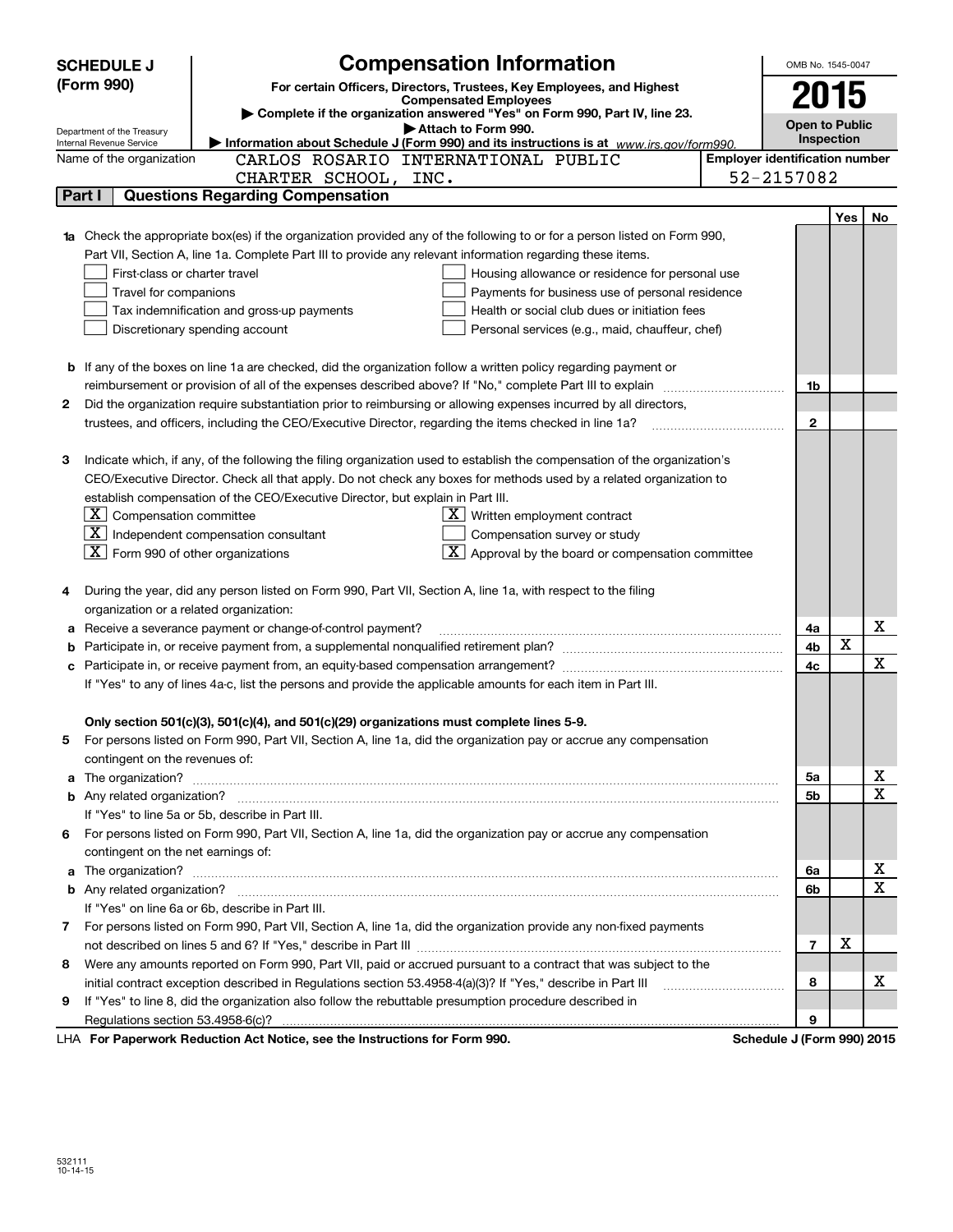CHARTER SCHOOL, INC.

# **Part II Officers, Directors, Trustees, Key Employees, and Highest Compensated Employees.**  Schedule J (Form 990) 2015 Page Use duplicate copies if additional space is needed.

For each individual whose compensation must be reported on Schedule J, report compensation from the organization on row (i) and from related organizations, described in the instructions, on row (ii). Do not list any individuals that are not listed on Form 990, Part VII.

**Note:**  The sum of columns (B)(i)-(iii) for each listed individual must equal the total amount of Form 990, Part VII, Section A, line 1a, applicable column (D) and (E) amounts for that individual.

|                          |      | (B) Breakdown of W-2 and/or 1099-MISC compensation |                                           |                                           | (C) Retirement and<br>(D) Nontaxable<br>other deferred<br>benefits |         | (E) Total of columns<br>$(B)(i)-(D)$ | (F) Compensation<br>in column (B)         |
|--------------------------|------|----------------------------------------------------|-------------------------------------------|-------------------------------------------|--------------------------------------------------------------------|---------|--------------------------------------|-------------------------------------------|
| (A) Name and Title       |      | (i) Base<br>compensation                           | (ii) Bonus &<br>incentive<br>compensation | (iii) Other<br>reportable<br>compensation | compensation                                                       |         |                                      | reported as deferred<br>on prior Form 990 |
| ALLISON KOKKOROS<br>(1)  | (i)  | 161, 135.                                          | 16,500.                                   | 18,000.                                   | 94,891.                                                            | 16,823. | 307,349.                             | 18,000.                                   |
| EXECUTIVE DIRECTOR/CEO   | (ii) | 0.                                                 | 0.                                        | $\overline{0}$ .                          | $\mathbf{0}$ .                                                     | 0.      | 0.                                   | 0.                                        |
| SONIA GUTIERREZ<br>(2)   | (i)  | 84,879.                                            | $\overline{5,748}$ .                      | 868,949.                                  | 242,907.                                                           | 788.    | 1, 203, 271.                         | 632, 369.                                 |
| <b>BOARD MEMBER</b>      | (ii) | 88,683.                                            | 6,228.                                    | 7,380.                                    | 6,079.                                                             | 766.    | 109,136.                             | 7,380.                                    |
| CANDIDA HERNANDEZ<br>(3) | (i)  | 82,803.                                            | 0.                                        | 439,584.                                  | 96,478.                                                            | 6,495.  | 625, 360.                            | 439,584.                                  |
| CHIEF OPERATING OFFICER  | (ii) | 0.                                                 | $\overline{0}$ .                          | 0.                                        | 0.                                                                 | 0.      | 0.                                   | 0.                                        |
| GERARDO LUNA<br>(4)      | (i)  | 128,900.                                           | 9,076.                                    | 0.                                        | 8,334.                                                             | 7,422.  | 153, 732.                            | 0.                                        |
| CHIEF FINANCIAL OFFICER  | (ii) | 0.                                                 | 0.                                        | $0$ .                                     | 0.                                                                 | 0.      | $0$ .                                | $\overline{0}$ .                          |
|                          | (i)  |                                                    |                                           |                                           |                                                                    |         |                                      |                                           |
|                          | (ii) |                                                    |                                           |                                           |                                                                    |         |                                      |                                           |
|                          | (i)  |                                                    |                                           |                                           |                                                                    |         |                                      |                                           |
|                          | (ii) |                                                    |                                           |                                           |                                                                    |         |                                      |                                           |
|                          | (i)  |                                                    |                                           |                                           |                                                                    |         |                                      |                                           |
|                          | (ii) |                                                    |                                           |                                           |                                                                    |         |                                      |                                           |
|                          | (i)  |                                                    |                                           |                                           |                                                                    |         |                                      |                                           |
|                          | (ii) |                                                    |                                           |                                           |                                                                    |         |                                      |                                           |
|                          | (i)  |                                                    |                                           |                                           |                                                                    |         |                                      |                                           |
|                          | (ii) |                                                    |                                           |                                           |                                                                    |         |                                      |                                           |
|                          | (i)  |                                                    |                                           |                                           |                                                                    |         |                                      |                                           |
|                          | (ii) |                                                    |                                           |                                           |                                                                    |         |                                      |                                           |
|                          | (i)  |                                                    |                                           |                                           |                                                                    |         |                                      |                                           |
|                          | (ii) |                                                    |                                           |                                           |                                                                    |         |                                      |                                           |
|                          | (i)  |                                                    |                                           |                                           |                                                                    |         |                                      |                                           |
|                          | (ii) |                                                    |                                           |                                           |                                                                    |         |                                      |                                           |
|                          | (i)  |                                                    |                                           |                                           |                                                                    |         |                                      |                                           |
|                          | (ii) |                                                    |                                           |                                           |                                                                    |         |                                      |                                           |
|                          | (i)  |                                                    |                                           |                                           |                                                                    |         |                                      |                                           |
|                          | (ii) |                                                    |                                           |                                           |                                                                    |         |                                      |                                           |
|                          | (i)  |                                                    |                                           |                                           |                                                                    |         |                                      |                                           |
|                          | (ii) |                                                    |                                           |                                           |                                                                    |         |                                      |                                           |
|                          | (i)  |                                                    |                                           |                                           |                                                                    |         |                                      |                                           |
|                          | (ii) |                                                    |                                           |                                           |                                                                    |         |                                      |                                           |

**2**

52-2157082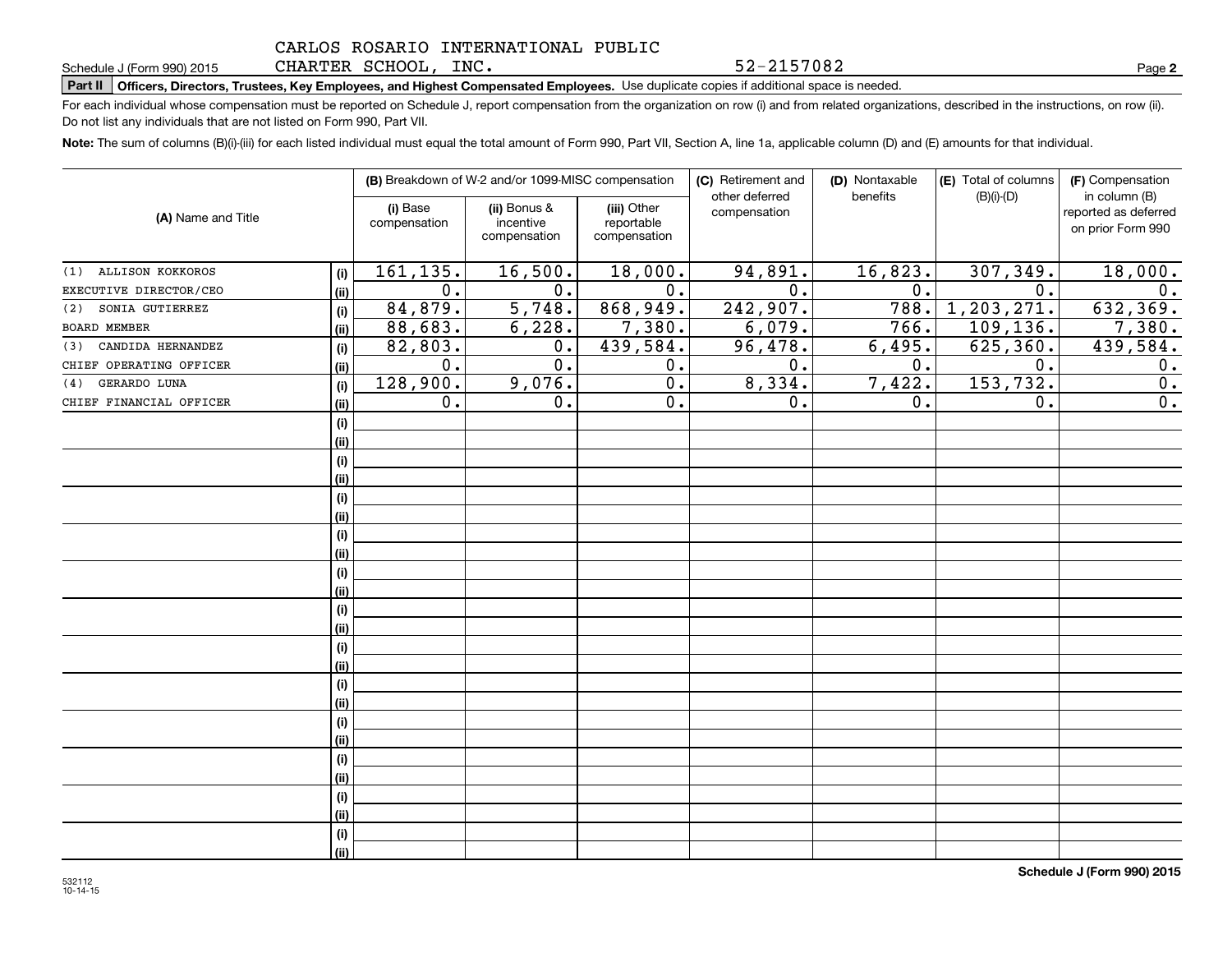CARLOS ROSARIO INTERNATIONAL PUBLIC CHARTER SCHOOL, INC.

#### **Part III Supplemental Information**

Schedule J (Form 990) 2015 CHARTER SCHOOL, INC.<br>Part III Supplemental Information<br>Provide the information, explanation, or descriptions required for Part I, lines 1a, 1b, 3, 4a, 4b, 4c, 5a, 5b, 6a, 6b, 7, and 8, and for Pa

PART I, LINE 4B:

CONTRIBUTIONS WERE MADE BY THE ORGANIZATION TO AN IRC SECTION 457(F)

DEFERRED COMPENSATION PLAN AS FOLLOWS:

 $SONIA$  GUTIERREZ -  $$236,580$ 

ALLISON KOKKOROS - \$82,500

CANDIDA HERNANDEZ - \$89,494

PART I, LINE 7:

THE CHIEF EXECUTIVE OFFICER'S BONUSES ARE DETERMINED AND APPROVED BY THE

BOARD. ALL OTHER BONUSES ARE AT THE DISCRETION OF THE CEO UPON BOARD

APPROVAL OF THE BUDGET.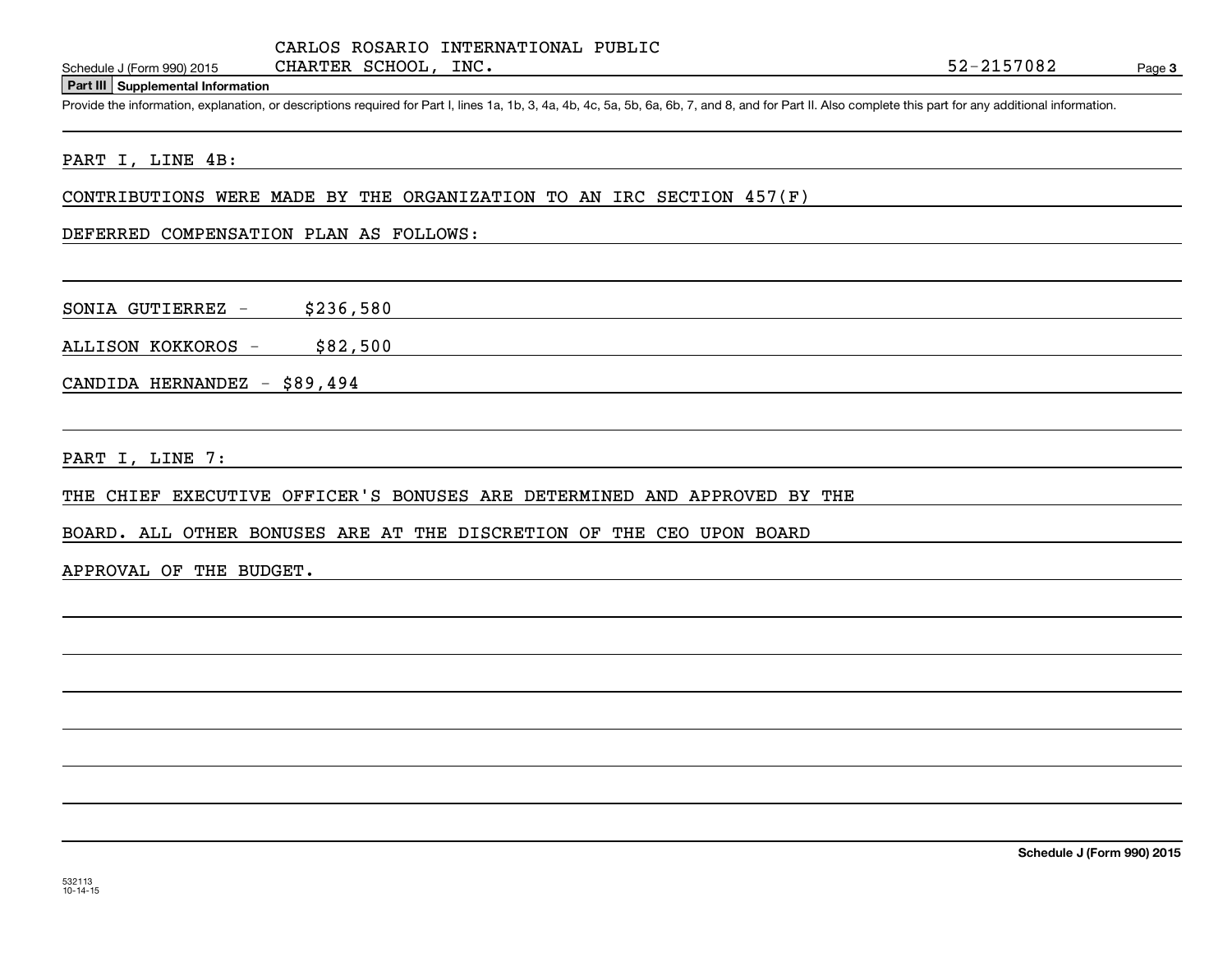**(Form 990 or 990-EZ)**

Department of the Treasury Internal Revenue Service Name of the organization

#### **SCHEDULE O Supplemental Information to Form 990 or 990-EZ**

**Information about Schedule O (Form 990 or 990-EZ) and its instructions is at**  $www.irs.gov/form990.$ **Complete to provide information for responses to specific questions on Form 990 or 990-EZ or to provide any additional information. | Attach to Form 990 or 990-EZ.**



CHARTER SCHOOL, INC. 52-2157082

#### FORM 990, PART III, LINE 1, DESCRIPTION OF ORGANIZATION MISSION:

LEARNING IN PARTNERSHIP WITH THE COMMUNITY BY FOSTERING A SAFE AND

CARLOS ROSARIO INTERNATIONAL PUBLIC

COMPASSIONATE LEARNING ENVIRONMENT.

FORM 990, PART VI, SECTION B, LINE 11:

THE CFO REVIEWS AND MAKES CHANGES AS NEEDED. THE RETURN IS ALSO

DISTRIBUTED TO THE BOARD MEMBERS FOR THEIR REVIEW PRIOR TO FILING.

FORM 990, PART VI, SECTION B, LINE 12C:

THE CONFLICT OF INTEREST POLICY IS DISTRIBUTED TO THE BOARD OF DIRECTORS

ONCE A YEAR, WHO SIGN OFF THAT THEY ARE IN COMPLIANCE WITH THE POLICY. THE

POLICY IS DISTRIBUTED ANNUALLY TO THE EMPLOYEES AS PART OF THE EMPLOYEE

HANDBOOK.

OFFICERS AND DIRECTORS ARE TO DISCLOSE TO THE CHIEF EXECUTIVE OFFICER ANY ACTUAL OR POTENTIAL CONFLICTS OF INTEREST IMMEDIATELY SO THAT SAFEGUARDS CAN BE ESTABLISHED TO PROTECT ALL PARTIES.

FORM 990, PART VI, SECTION B, LINE 15:

THE SALARY OF THE CEO IS DETERMINED BY REVIEWING SALARY DATA PRODUCED BY AN INDEPENDENT CONSULTANT. THIS INCLUDES REVIEW OF SURVEY DATA FOR CHARTER SCHOOLS OF SIMILAR SIZE/COMPLEXITY, OTHER NOT FOR PROFITS AND OTHER COMPARABLE AGENCIES. THE EXECUTIVE COMMITTEE ESTABLISHES THE COMPENSATION OF THE CEO WHICH IS REVIEWED AND APPROVED ANNUALLY BY THE BOARD AND DOCUMENTED IN THE MINUTES BY A SIGNED AFFIDAVIT.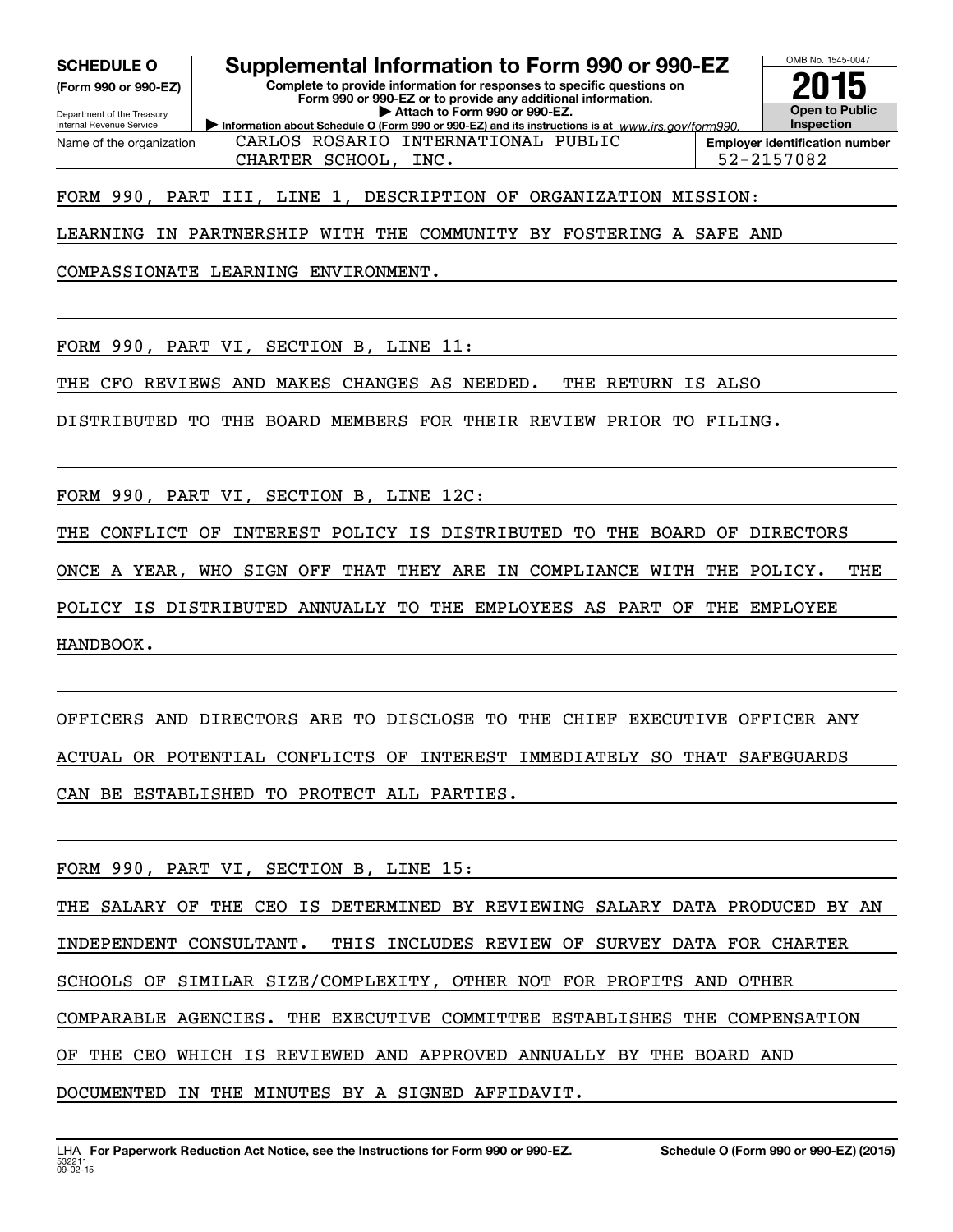| Schedule O (Form 990 or 990-EZ) (2015) |                                                                                      |                                                                                                                        | Page 2                                              |
|----------------------------------------|--------------------------------------------------------------------------------------|------------------------------------------------------------------------------------------------------------------------|-----------------------------------------------------|
|                                        | Name of the organization CARLOS ROSARIO INTERNATIONAL PUBLIC<br>CHARTER SCHOOL, INC. |                                                                                                                        | <b>Employer identification number</b><br>52-2157082 |
|                                        | SALARIES OF THE OTHER OFFICERS WERE DETERMINED AS PART OF A STUDY CONDUCTED          |                                                                                                                        |                                                     |
|                                        | BY AN INDEPENDENT CONSULTANT, AND THEREON ANNUAL SALARY INCREASES WERE               |                                                                                                                        |                                                     |
|                                        | PERFORMED ACROSS THE BOARD FOR ALL EMPLOYEES. SALARIES OF OTHER OFFICERS             |                                                                                                                        |                                                     |
|                                        | WERE APPROVED BY THE CEO AND THE SALARY EXPENSE WAS APPROVED BY THE BOARD            |                                                                                                                        |                                                     |
|                                        | AS PART OF THE ANNUAL BUDGET PROCESS.                                                |                                                                                                                        |                                                     |
|                                        |                                                                                      |                                                                                                                        |                                                     |
|                                        | FORM 990, PART VI, SECTION C, LINE 18:                                               |                                                                                                                        |                                                     |
|                                        | THE FORM 990 IS AVAILABLE ON GUIDESTAR. OTHER INFORMATION IS AVAILABLE BY            |                                                                                                                        |                                                     |
| REQUEST.                               |                                                                                      |                                                                                                                        |                                                     |
|                                        |                                                                                      |                                                                                                                        |                                                     |
|                                        | FORM 990, PART VI, SECTION C, LINE 19:                                               |                                                                                                                        |                                                     |
|                                        | THE GOVERNING DOCUMENTS, CONFLICT OF INTEREST POLICY, AND FINANCIAL                  |                                                                                                                        |                                                     |
|                                        | STATEMENTS ARE AVAILABLE UPON REQUEST.                                               |                                                                                                                        |                                                     |
|                                        |                                                                                      |                                                                                                                        |                                                     |
| FORM 990, PART XI, LINE 2C             |                                                                                      |                                                                                                                        |                                                     |
|                                        | THE FINANCE COMMITTEE OVERSEES BOTH THE AUDIT AND SELECTION OF THE                   |                                                                                                                        |                                                     |
|                                        | AUDIT FIRM. THE PROCESS HAS NOT CHANGED FROM THE PRIOR YEAR.                         |                                                                                                                        |                                                     |
|                                        |                                                                                      |                                                                                                                        |                                                     |
|                                        |                                                                                      |                                                                                                                        |                                                     |
|                                        | FORM 990, PART VII, SECTION B, LINE 1                                                | <u> 1989 - Johann Stoff, deutscher Stoffen und der Stoffen und der Stoffen und der Stoffen und der Stoffen und der</u> |                                                     |
|                                        | PROACTIVE SCHOOL INC. - STUDENT INFORMATION SYSTEM SERVICES                          |                                                                                                                        |                                                     |
|                                        |                                                                                      |                                                                                                                        |                                                     |
|                                        | FORM 990, PART VI, SECTION A, LINE 1A                                                |                                                                                                                        |                                                     |

COMPOSITION OF THE COMMITTEE: CHAIR, VICE CHAIR, TREASURER AND

SECRETARY. THE COMMITTEE PERFORMS OVERSIGHT OF THE MANAGEMENT OF THE

BUSINESS AFFAIRS OF THE SCHOOL. THE BOARD MAY DELEGATE ADDITIONAL

DUTIES IN WRITING FROM TIME TO TIME. THE COMMITTEE REPORTS

PERIODICALLY TO THE BOARD AND PERFORMS FUNCTIONS AS DIRECTED BY THE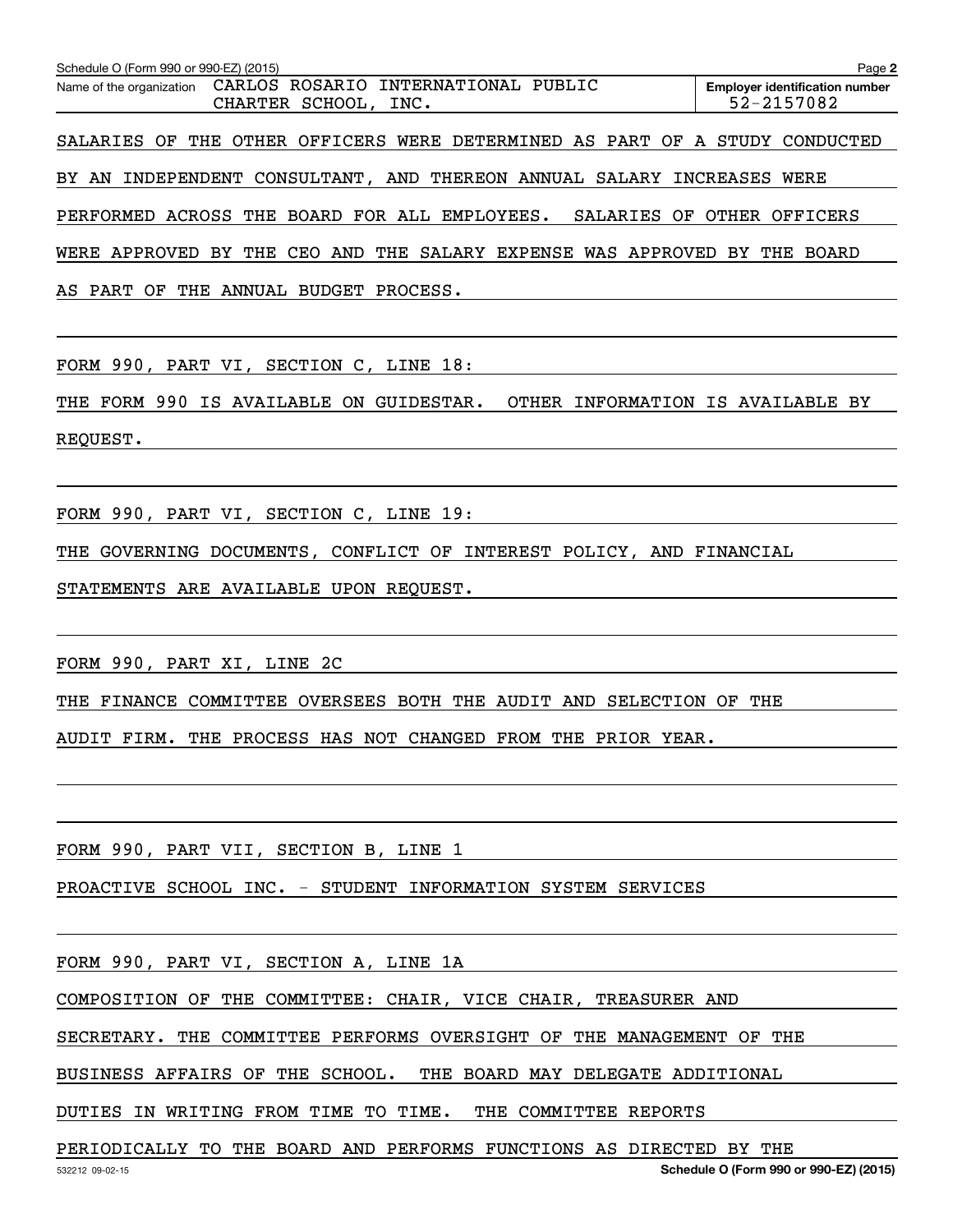| Schedule O (Form 990 or 990-EZ) (2015) |                                                             | Page 2                                           |
|----------------------------------------|-------------------------------------------------------------|--------------------------------------------------|
| Name of the organization               | CARLOS ROSARIO INTERNATIONAL PUBLIC<br>CHARTER SCHOOL, INC. | Employer identification number<br>$52 - 2157082$ |
|                                        |                                                             |                                                  |
| BOARD.                                 |                                                             |                                                  |
|                                        |                                                             |                                                  |
|                                        |                                                             |                                                  |
|                                        |                                                             |                                                  |
|                                        |                                                             |                                                  |
|                                        |                                                             |                                                  |
|                                        |                                                             |                                                  |
|                                        |                                                             |                                                  |
|                                        |                                                             |                                                  |
|                                        |                                                             |                                                  |
|                                        |                                                             |                                                  |
|                                        |                                                             |                                                  |
|                                        |                                                             |                                                  |
|                                        |                                                             |                                                  |
|                                        |                                                             |                                                  |
|                                        |                                                             |                                                  |
|                                        |                                                             |                                                  |
|                                        |                                                             |                                                  |
|                                        |                                                             |                                                  |
|                                        |                                                             |                                                  |
|                                        |                                                             |                                                  |
|                                        |                                                             |                                                  |
|                                        |                                                             |                                                  |
|                                        |                                                             |                                                  |
|                                        |                                                             |                                                  |
|                                        |                                                             |                                                  |
|                                        |                                                             |                                                  |
|                                        |                                                             |                                                  |
|                                        |                                                             |                                                  |
|                                        |                                                             |                                                  |
|                                        |                                                             |                                                  |
|                                        |                                                             |                                                  |
|                                        |                                                             |                                                  |
|                                        |                                                             |                                                  |
|                                        |                                                             |                                                  |
|                                        |                                                             |                                                  |
|                                        |                                                             |                                                  |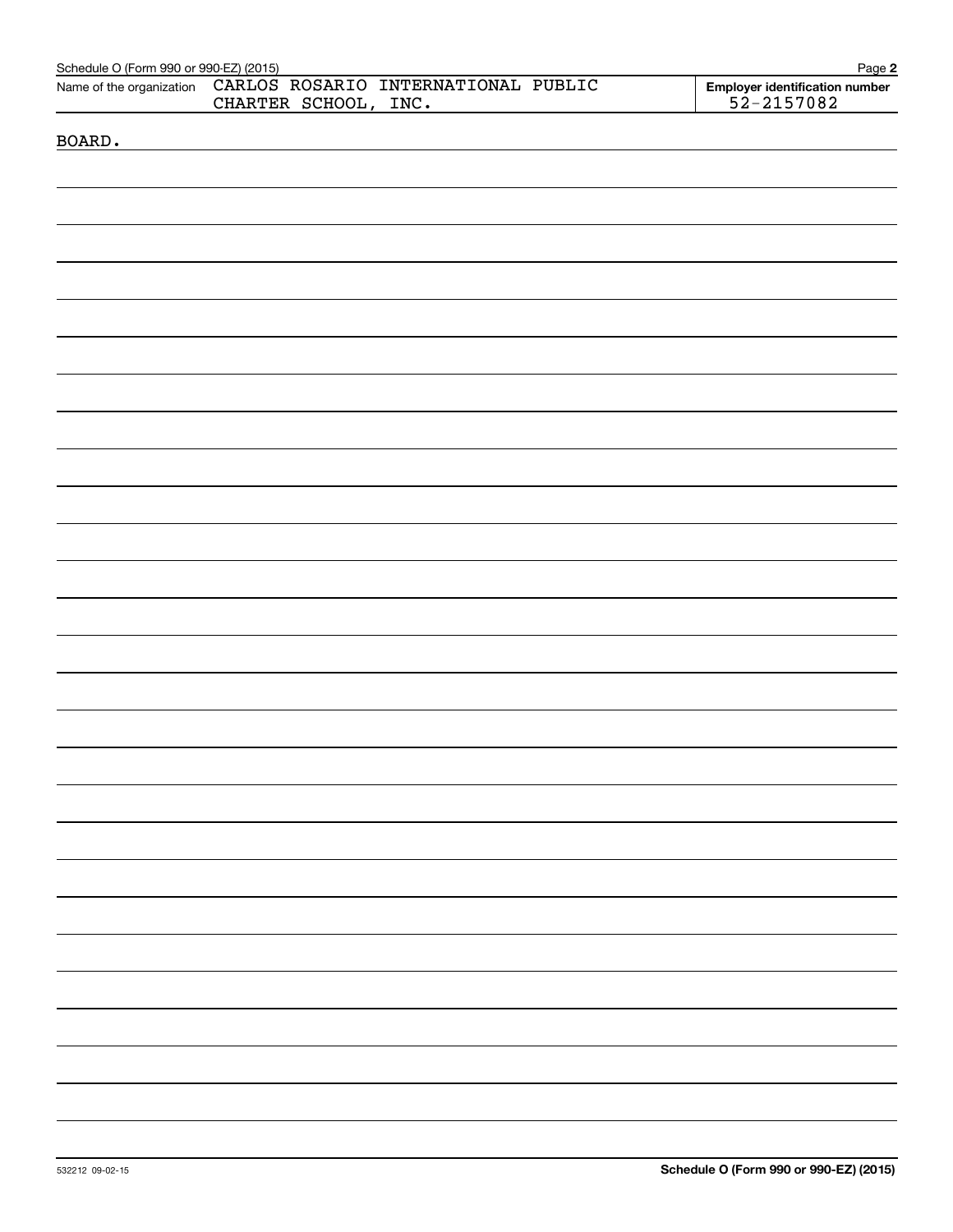| <b>SCHEDULE R</b><br>(Form 990)<br>Department of the Treasury<br>Internal Revenue Service                             |                                                                                                                                                                            | <b>Related Organizations and Unrelated Partnerships</b><br>> Complete if the organization answered "Yes" on Form 990, Part IV, line 33, 34, 35b, 36, or 37.<br>Attach to Form 990.<br>Information about Schedule R (Form 990) and its instructions is at www.irs.gov/form990. | OMB No. 1545-0047<br><b>Open to Public</b><br>Inspection<br><b>Employer identification number</b> |                                      |                                                          |                                     |                                     |                                                      |
|-----------------------------------------------------------------------------------------------------------------------|----------------------------------------------------------------------------------------------------------------------------------------------------------------------------|-------------------------------------------------------------------------------------------------------------------------------------------------------------------------------------------------------------------------------------------------------------------------------|---------------------------------------------------------------------------------------------------|--------------------------------------|----------------------------------------------------------|-------------------------------------|-------------------------------------|------------------------------------------------------|
| CARLOS ROSARIO INTERNATIONAL PUBLIC<br>Name of the organization<br>CHARTER SCHOOL, INC.                               |                                                                                                                                                                            |                                                                                                                                                                                                                                                                               |                                                                                                   |                                      |                                                          |                                     |                                     |                                                      |
| Part I                                                                                                                | Identification of Disregarded Entities Complete if the organization answered "Yes" on Form 990, Part IV, line 33.                                                          |                                                                                                                                                                                                                                                                               |                                                                                                   |                                      |                                                          |                                     |                                     |                                                      |
| (a)<br>Name, address, and EIN (if applicable)<br>of disregarded entity                                                |                                                                                                                                                                            | (b)<br>Primary activity                                                                                                                                                                                                                                                       | (c)<br>Legal domicile (state or<br>foreign country)                                               | (d)<br>Total income                  | (e)<br>End-of-year assets                                |                                     | (f)<br>Direct controlling<br>entity |                                                      |
|                                                                                                                       |                                                                                                                                                                            |                                                                                                                                                                                                                                                                               |                                                                                                   |                                      |                                                          |                                     |                                     |                                                      |
|                                                                                                                       | Identification of Related Tax-Exempt Organizations Complete if the organization answered "Yes" on Form 990, Part IV, line 34 because it had one or more related tax-exempt |                                                                                                                                                                                                                                                                               |                                                                                                   |                                      |                                                          |                                     |                                     |                                                      |
| Part II<br>organizations during the tax year.<br>(a)<br>Name, address, and EIN<br>of related organization             |                                                                                                                                                                            | (b)<br>Primary activity                                                                                                                                                                                                                                                       | (c)<br>Legal domicile (state or<br>foreign country)                                               | (d)<br><b>Exempt Code</b><br>section | (e)<br>Public charity<br>status (if section<br>501(c)(3) | (f)<br>Direct controlling<br>entity |                                     | $(g)$<br>Section 512(b)(13)<br>controlled<br>entity? |
| COMMUNITY CAPITAL CORPORATION - 52-2332161<br>1100 HARVARD STREET, NW<br>WASHINGTON, DC 20009                         |                                                                                                                                                                            | PROVIDING AND OPERATING A<br>FACILITY TO HOUSE<br>NON-PROFIT ORGANIZATIONS                                                                                                                                                                                                    | DISTRICT OF COLUMBIA $501(C)(3)$                                                                  |                                      | 11, II<br>N/A                                            |                                     | Yes                                 | No<br>X                                              |
| COMMUNITY CAPITAL CORPORATION - SONIA<br>GUTIERREZ CAMPUS - 46-0612061, 1100 HARVARD<br>STREET NW WASHINGTON DC 20009 |                                                                                                                                                                            | TO HOLD TITLE AND DEVELOP<br>PROPERTY FOR EDUCATIONAL<br>USES                                                                                                                                                                                                                 | DISTRICT OF COLUMBIA 501(C)(2)                                                                    |                                      |                                                          | COMMUNITY CAPITAL<br>CORPORATION    | Х                                   |                                                      |
|                                                                                                                       |                                                                                                                                                                            |                                                                                                                                                                                                                                                                               |                                                                                                   |                                      |                                                          |                                     |                                     |                                                      |
|                                                                                                                       |                                                                                                                                                                            |                                                                                                                                                                                                                                                                               |                                                                                                   |                                      |                                                          |                                     |                                     |                                                      |

**For Paperwork Reduction Act Notice, see the Instructions for Form 990. Schedule R (Form 990) 2015**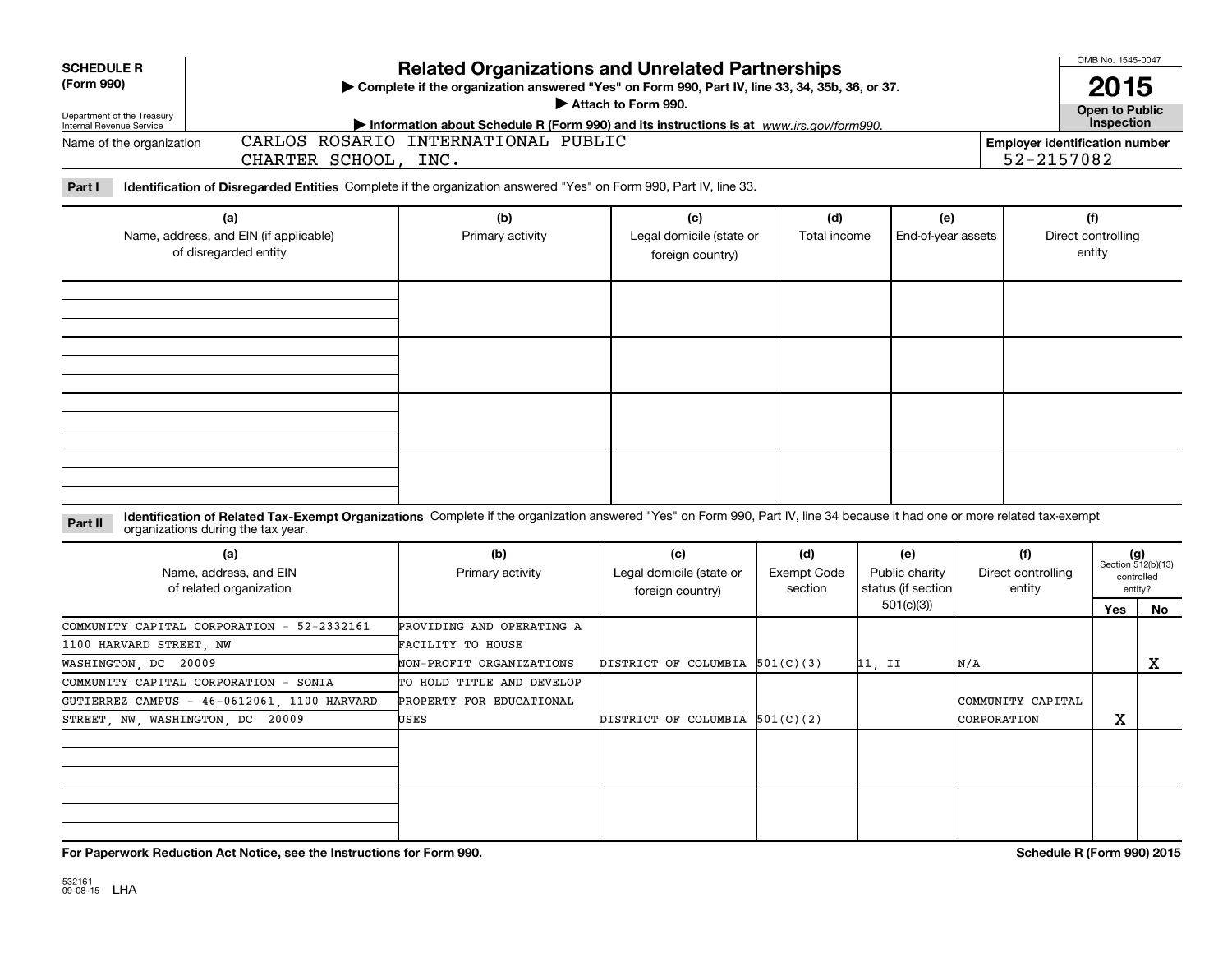#### Schedule R (Form 990) 2015 Page CHARTER SCHOOL, INC. 52-2157082

**2**

**Identification of Related Organizations Taxable as a Partnership** Complete if the organization answered "Yes" on Form 990, Part IV, line 34 because it had one or more related **Part III** organizations treated as a partnership during the tax year.

| (a)                                               | (b)              | (c)                  | (d)                          | (e)                                                                 | (f)                      | (g)                     |                  | (h) | (i)                                                       | (i) | (k)                            |
|---------------------------------------------------|------------------|----------------------|------------------------------|---------------------------------------------------------------------|--------------------------|-------------------------|------------------|-----|-----------------------------------------------------------|-----|--------------------------------|
| Name, address, and EIN<br>of related organization | Primary activity | Legal<br>domicile    | Direct controlling<br>entity | Predominant income                                                  | Share of total<br>income | Share of<br>end-of-year | Disproportionate |     | Code V-UBI                                                |     | General or Percentage          |
|                                                   |                  | (state or<br>foreign |                              |                                                                     |                          | assets                  | allocations?     |     |                                                           |     | managing<br>partner? Ownership |
|                                                   |                  | country)             |                              | related, unrelated,<br>excluded from tax under<br>sections 512-514) |                          |                         | Yes $ $          | No  | amount in box<br>20 of Schedule<br>K-1 (Form 1065) Yes No |     |                                |
|                                                   |                  |                      |                              |                                                                     |                          |                         |                  |     |                                                           |     |                                |
|                                                   |                  |                      |                              |                                                                     |                          |                         |                  |     |                                                           |     |                                |
|                                                   |                  |                      |                              |                                                                     |                          |                         |                  |     |                                                           |     |                                |
|                                                   |                  |                      |                              |                                                                     |                          |                         |                  |     |                                                           |     |                                |
|                                                   |                  |                      |                              |                                                                     |                          |                         |                  |     |                                                           |     |                                |
|                                                   |                  |                      |                              |                                                                     |                          |                         |                  |     |                                                           |     |                                |
|                                                   |                  |                      |                              |                                                                     |                          |                         |                  |     |                                                           |     |                                |
|                                                   |                  |                      |                              |                                                                     |                          |                         |                  |     |                                                           |     |                                |
|                                                   |                  |                      |                              |                                                                     |                          |                         |                  |     |                                                           |     |                                |
|                                                   |                  |                      |                              |                                                                     |                          |                         |                  |     |                                                           |     |                                |
|                                                   |                  |                      |                              |                                                                     |                          |                         |                  |     |                                                           |     |                                |
|                                                   |                  |                      |                              |                                                                     |                          |                         |                  |     |                                                           |     |                                |
|                                                   |                  |                      |                              |                                                                     |                          |                         |                  |     |                                                           |     |                                |
|                                                   |                  |                      |                              |                                                                     |                          |                         |                  |     |                                                           |     |                                |
|                                                   |                  |                      |                              |                                                                     |                          |                         |                  |     |                                                           |     |                                |
|                                                   |                  |                      |                              |                                                                     |                          |                         |                  |     |                                                           |     |                                |
|                                                   |                  |                      |                              |                                                                     |                          |                         |                  |     |                                                           |     |                                |

**Identification of Related Organizations Taxable as a Corporation or Trust** Complete if the organization answered "Yes" on Form 990, Part IV, line 34 because it had one or more related **Part IV** organizations treated as a corporation or trust during the tax year.

| (a)<br>Name, address, and EIN<br>of related organization | (b)<br>Primary activity | (c)<br>Legal domicile<br>state or<br>foreign | (d)<br>Direct controlling<br>entity | (e)<br>Type of entity<br>(C corp, S corp,<br>or trust) | (f)<br>Share of total<br>income | (g)<br>Share of<br>end-of-year<br>assets | (h)<br>Percentage<br>ownership | $\begin{array}{c} \textbf{(i)}\\ \text{Section}\\ 512 \text{(b)} \text{(13)}\\ \text{controlled}\\ \text{entity?} \end{array}$ |
|----------------------------------------------------------|-------------------------|----------------------------------------------|-------------------------------------|--------------------------------------------------------|---------------------------------|------------------------------------------|--------------------------------|--------------------------------------------------------------------------------------------------------------------------------|
|                                                          |                         | country)                                     |                                     |                                                        |                                 |                                          |                                | Yes   No                                                                                                                       |
|                                                          |                         |                                              |                                     |                                                        |                                 |                                          |                                |                                                                                                                                |
|                                                          |                         |                                              |                                     |                                                        |                                 |                                          |                                |                                                                                                                                |
|                                                          |                         |                                              |                                     |                                                        |                                 |                                          |                                |                                                                                                                                |
|                                                          |                         |                                              |                                     |                                                        |                                 |                                          |                                |                                                                                                                                |
|                                                          |                         |                                              |                                     |                                                        |                                 |                                          |                                |                                                                                                                                |
|                                                          |                         |                                              |                                     |                                                        |                                 |                                          |                                |                                                                                                                                |
|                                                          |                         |                                              |                                     |                                                        |                                 |                                          |                                |                                                                                                                                |
|                                                          |                         |                                              |                                     |                                                        |                                 |                                          |                                |                                                                                                                                |
|                                                          |                         |                                              |                                     |                                                        |                                 |                                          |                                |                                                                                                                                |
|                                                          |                         |                                              |                                     |                                                        |                                 |                                          |                                |                                                                                                                                |
|                                                          |                         |                                              |                                     |                                                        |                                 |                                          |                                |                                                                                                                                |
|                                                          |                         |                                              |                                     |                                                        |                                 |                                          |                                |                                                                                                                                |
|                                                          |                         |                                              |                                     |                                                        |                                 |                                          |                                |                                                                                                                                |
|                                                          |                         |                                              |                                     |                                                        |                                 |                                          |                                |                                                                                                                                |
|                                                          |                         |                                              |                                     |                                                        |                                 |                                          |                                |                                                                                                                                |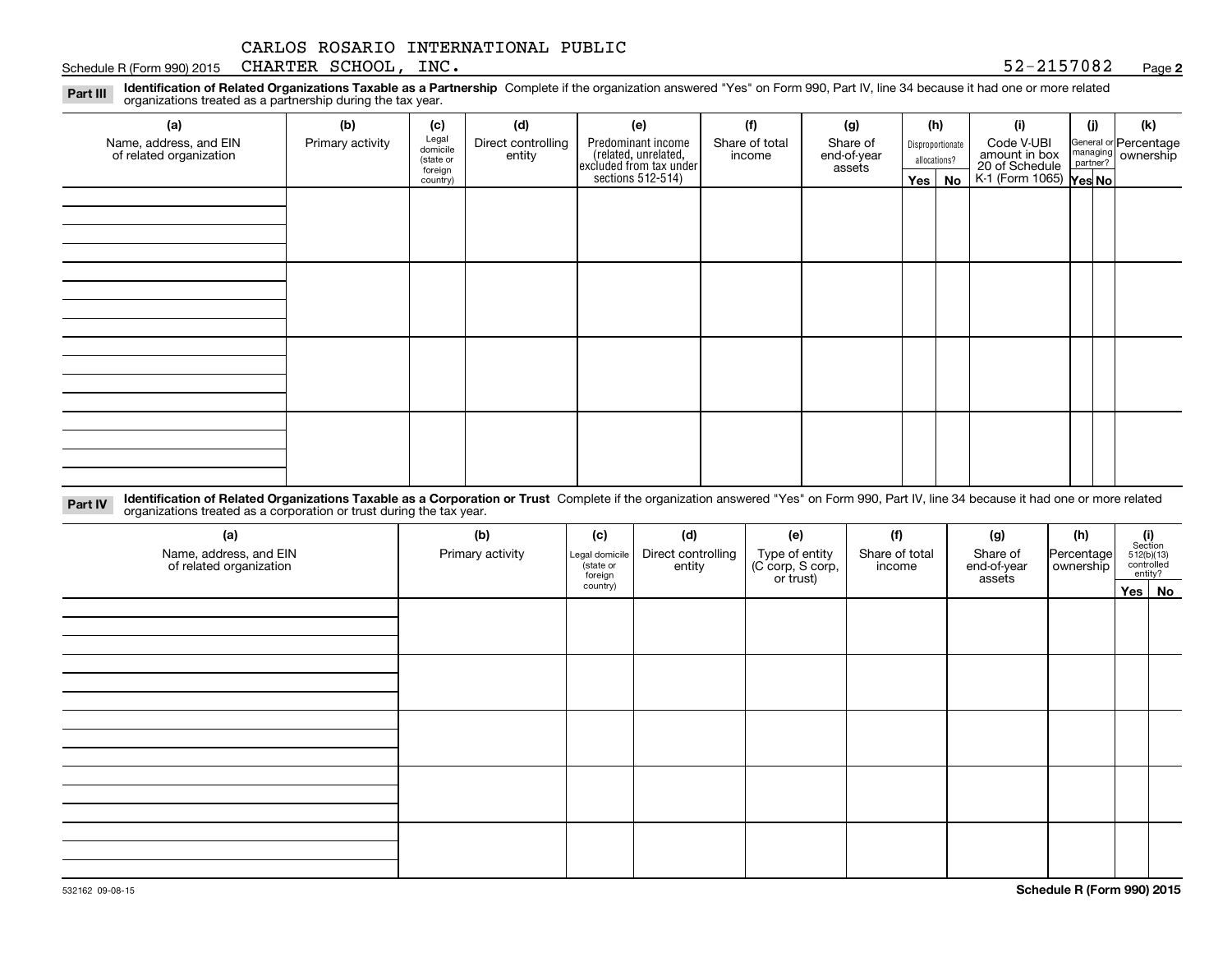Schedule R (Form 990) 2015 Page CHARTER SCHOOL, INC. 52-2157082

| Part V | Transactions With Related Organizations Complete if the organization answered "Yes" on Form 990, Part IV, line 34, 35b, or 36.                                                                                                 |                 |             |             |
|--------|--------------------------------------------------------------------------------------------------------------------------------------------------------------------------------------------------------------------------------|-----------------|-------------|-------------|
|        | Note. Complete line 1 if any entity is listed in Parts II, III, or IV of this schedule.                                                                                                                                        |                 | Yes   No    |             |
|        | During the tax year, did the organization engage in any of the following transactions with one or more related organizations listed in Parts II-IV?                                                                            |                 |             |             |
|        |                                                                                                                                                                                                                                | 1a              |             | X           |
|        | b Gift, grant, or capital contribution to related organization(s) manufactured and contribution to related organization(s)                                                                                                     | 1b              |             | X           |
|        | c Gift, grant, or capital contribution from related organization(s) material content and contribution from related organization(s) material content and content and contribution from related organization(s) material content | 1c              |             | X           |
|        |                                                                                                                                                                                                                                | 1 <sub>d</sub>  |             | X           |
|        |                                                                                                                                                                                                                                | 1e              |             | X           |
|        |                                                                                                                                                                                                                                |                 |             |             |
|        | f Dividends from related organization(s) manufactured contains and contained and contained contained and contained and contained and contained and contained and contained and contained and contained and contained and conta | 1f              |             | x           |
|        | $g$ Sale of assets to related organization(s) manufactured contains and contained contained and contained contained and contained and contained and contained and contained and contained and contained and contained and con  | 1g              |             | X           |
|        | h Purchase of assets from related organization(s) manufactured and content and content and content and content and content and content and content and content and content and content and content and content and content and | 1h              |             | X           |
|        | Exchange of assets with related organization(s) www.communically.communically.communically and a set and a set set of the communical communication of the set of the communication of the set of the communication of the set  | 1i.             |             | X           |
|        |                                                                                                                                                                                                                                | 1j.             |             | X           |
|        |                                                                                                                                                                                                                                |                 |             |             |
|        |                                                                                                                                                                                                                                | 1k              | х           |             |
|        |                                                                                                                                                                                                                                | 11              |             | X           |
|        | m Performance of services or membership or fundraising solicitations by related organization(s)                                                                                                                                | 1m              |             | X           |
|        |                                                                                                                                                                                                                                | 1n              | $\mathbf X$ |             |
|        | o Sharing of paid employees with related organization(s) manufactured and content to the content of the content of the content of the content of the content of the content of the content of the content of the content of th | 10 <sub>o</sub> | X           |             |
|        |                                                                                                                                                                                                                                |                 |             |             |
|        | p Reimbursement paid to related organization(s) for expenses [1,111] The content is constructed and a set of the content of the constraint of the constraint of the constraint of the constraint of the constraint of the cons | 1p              | X           |             |
|        |                                                                                                                                                                                                                                | 1q              | х           |             |
|        |                                                                                                                                                                                                                                |                 |             |             |
|        | r Other transfer of cash or property to related organization(s)                                                                                                                                                                | 1r              |             | x           |
|        |                                                                                                                                                                                                                                | 1s              |             | $\mathbf X$ |

**2**If the answer to any of the above is "Yes," see the instructions for information on who must complete this line, including covered relationships and transaction thresholds.

| (a)<br>Name of related organization | (b)<br>Transaction<br>type (a-s) | (c)<br>Amount involved | (d)<br>Method of determining amount involved |
|-------------------------------------|----------------------------------|------------------------|----------------------------------------------|
| (1) COMMUNITY CAPITAL CORPORATION   | Κ                                | 4,898,274.FMV          |                                              |
| (2) COMMUNITY CAPITAL CORPORATION   | O                                | $1,399,939$ . FMV      |                                              |
| (3) COMMUNITY CAPITAL CORPORATION   | O                                | 91,007.FMV             |                                              |
| (4)                                 |                                  |                        |                                              |
| (5)                                 |                                  |                        |                                              |
| (6)                                 |                                  |                        |                                              |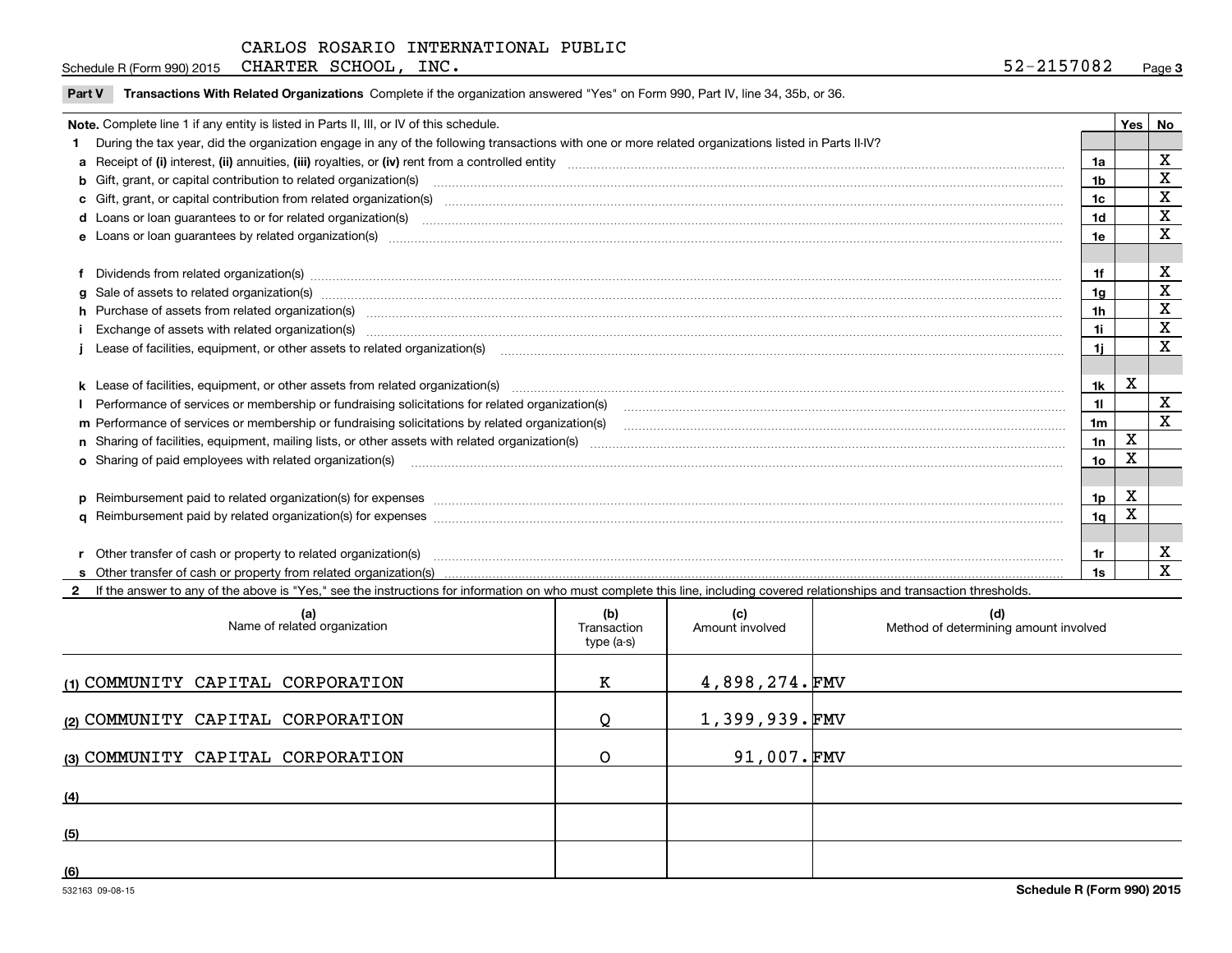Schedule R (Form 990) 2015 CHARTER SCHOOL, INC. 52-2157082 <sub>Page</sub>

**Part VI Unrelated Organizations Taxable as a Partnership Complete if the organization answered "Yes" on Form 990, Part IV, line 37.** 

Provide the following information for each entity taxed as a partnership through which the organization conducted more than five percent of its activities (measured by total assets or gross revenue) that was not a related organization. See instructions regarding exclusion for certain investment partnerships.

| - - - - -<br>(a)                    | − ອ−<br>(b)      | (c)                                 | (d)                                                                                        |                                                                                                                  | (f)               | (g)                     | (h)                                   | (i)                                                                                          | (i) | (k) |
|-------------------------------------|------------------|-------------------------------------|--------------------------------------------------------------------------------------------|------------------------------------------------------------------------------------------------------------------|-------------------|-------------------------|---------------------------------------|----------------------------------------------------------------------------------------------|-----|-----|
| Name, address, and EIN<br>of entity | Primary activity | Legal domicile<br>(state or foreign | Predominant income<br>(related, unrelated,<br>excluded from tax under<br>sections 512-514) | $\begin{array}{c} \textbf{(e)}\\ \text{Are all} \\ \text{partners sec.}\\ 501(c)(3)\\ \text{orgs.?} \end{array}$ | Share of<br>total | Share of<br>end-of-year | Dispropor-<br>tionate<br>allocations? | Code V-UBI<br>amount in box 20 managing<br>of Schedule K-1 partner?<br>(Form 1065)<br>ves No |     |     |
|                                     |                  | country)                            |                                                                                            | Yes No                                                                                                           | income            | assets                  | Yes No                                |                                                                                              |     |     |
|                                     |                  |                                     |                                                                                            |                                                                                                                  |                   |                         |                                       |                                                                                              |     |     |
|                                     |                  |                                     |                                                                                            |                                                                                                                  |                   |                         |                                       |                                                                                              |     |     |
|                                     |                  |                                     |                                                                                            |                                                                                                                  |                   |                         |                                       |                                                                                              |     |     |
|                                     |                  |                                     |                                                                                            |                                                                                                                  |                   |                         |                                       |                                                                                              |     |     |
|                                     |                  |                                     |                                                                                            |                                                                                                                  |                   |                         |                                       |                                                                                              |     |     |
|                                     |                  |                                     |                                                                                            |                                                                                                                  |                   |                         |                                       |                                                                                              |     |     |
|                                     |                  |                                     |                                                                                            |                                                                                                                  |                   |                         |                                       |                                                                                              |     |     |
|                                     |                  |                                     |                                                                                            |                                                                                                                  |                   |                         |                                       |                                                                                              |     |     |
|                                     |                  |                                     |                                                                                            |                                                                                                                  |                   |                         |                                       |                                                                                              |     |     |
|                                     |                  |                                     |                                                                                            |                                                                                                                  |                   |                         |                                       |                                                                                              |     |     |
|                                     |                  |                                     |                                                                                            |                                                                                                                  |                   |                         |                                       |                                                                                              |     |     |
|                                     |                  |                                     |                                                                                            |                                                                                                                  |                   |                         |                                       |                                                                                              |     |     |
|                                     |                  |                                     |                                                                                            |                                                                                                                  |                   |                         |                                       |                                                                                              |     |     |
|                                     |                  |                                     |                                                                                            |                                                                                                                  |                   |                         |                                       |                                                                                              |     |     |
|                                     |                  |                                     |                                                                                            |                                                                                                                  |                   |                         |                                       |                                                                                              |     |     |
|                                     |                  |                                     |                                                                                            |                                                                                                                  |                   |                         |                                       |                                                                                              |     |     |
|                                     |                  |                                     |                                                                                            |                                                                                                                  |                   |                         |                                       |                                                                                              |     |     |
|                                     |                  |                                     |                                                                                            |                                                                                                                  |                   |                         |                                       |                                                                                              |     |     |
|                                     |                  |                                     |                                                                                            |                                                                                                                  |                   |                         |                                       |                                                                                              |     |     |
|                                     |                  |                                     |                                                                                            |                                                                                                                  |                   |                         |                                       |                                                                                              |     |     |
|                                     |                  |                                     |                                                                                            |                                                                                                                  |                   |                         |                                       |                                                                                              |     |     |
|                                     |                  |                                     |                                                                                            |                                                                                                                  |                   |                         |                                       |                                                                                              |     |     |
|                                     |                  |                                     |                                                                                            |                                                                                                                  |                   |                         |                                       |                                                                                              |     |     |
|                                     |                  |                                     |                                                                                            |                                                                                                                  |                   |                         |                                       |                                                                                              |     |     |
|                                     |                  |                                     |                                                                                            |                                                                                                                  |                   |                         |                                       |                                                                                              |     |     |
|                                     |                  |                                     |                                                                                            |                                                                                                                  |                   |                         |                                       |                                                                                              |     |     |
|                                     |                  |                                     |                                                                                            |                                                                                                                  |                   |                         |                                       |                                                                                              |     |     |
|                                     |                  |                                     |                                                                                            |                                                                                                                  |                   |                         |                                       |                                                                                              |     |     |
|                                     |                  |                                     |                                                                                            |                                                                                                                  |                   |                         |                                       |                                                                                              |     |     |
|                                     |                  |                                     |                                                                                            |                                                                                                                  |                   |                         |                                       |                                                                                              |     |     |
|                                     |                  |                                     |                                                                                            |                                                                                                                  |                   |                         |                                       |                                                                                              |     |     |
|                                     |                  |                                     |                                                                                            |                                                                                                                  |                   |                         |                                       |                                                                                              |     |     |
|                                     |                  |                                     |                                                                                            |                                                                                                                  |                   |                         |                                       |                                                                                              |     |     |

**Schedule R (Form 990) 2015**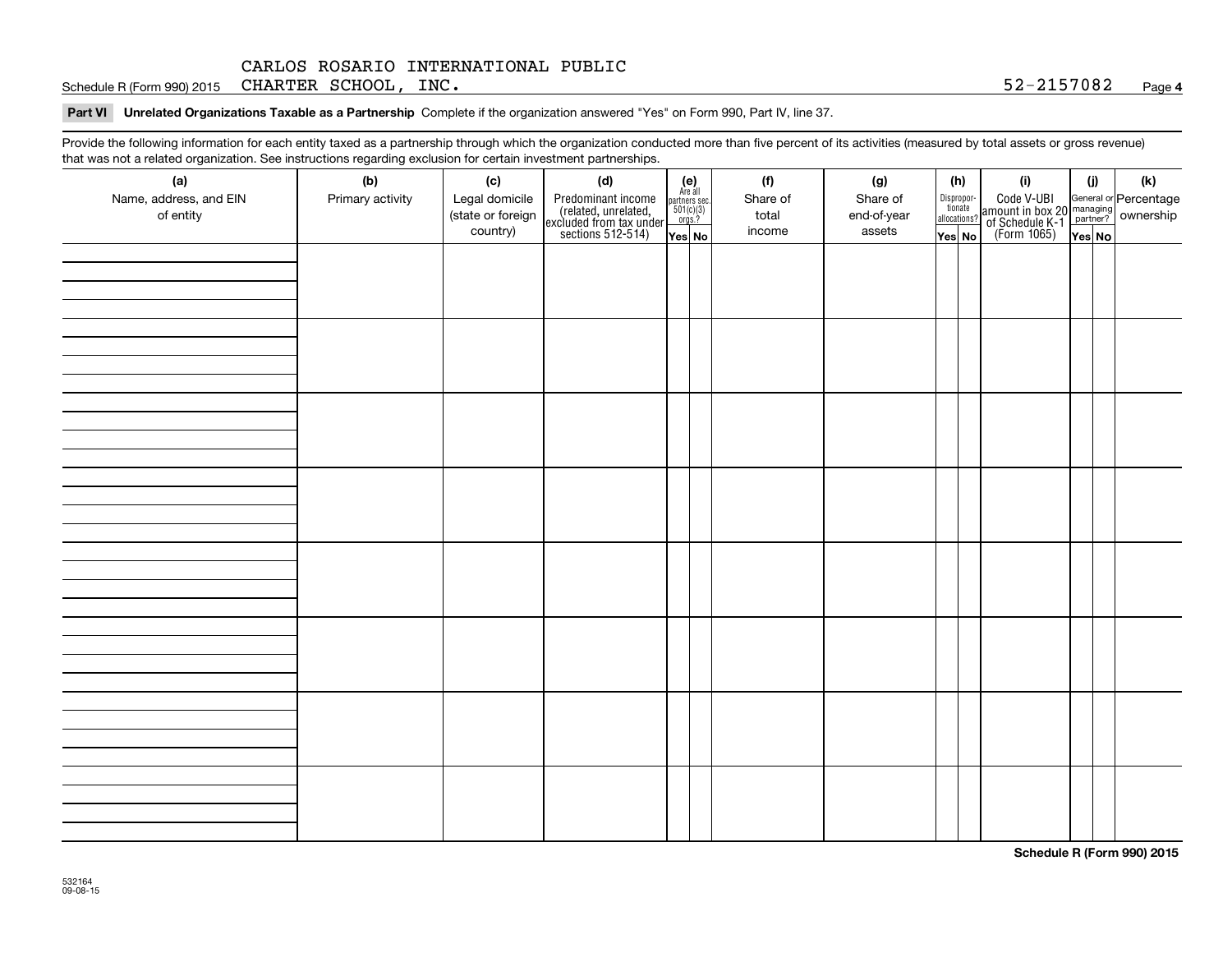#### Schedule R (Form 990) 2015 CHARTER SCHOOL,INC 52-2157082 Page CARLOS ROSARIO INTERNATIONAL PUBLIC

#### **Part VII Supplemental Information**

Provide additional information for responses to questions on Schedule R (see instructions).

**Schedule R (Form 990) 2015**